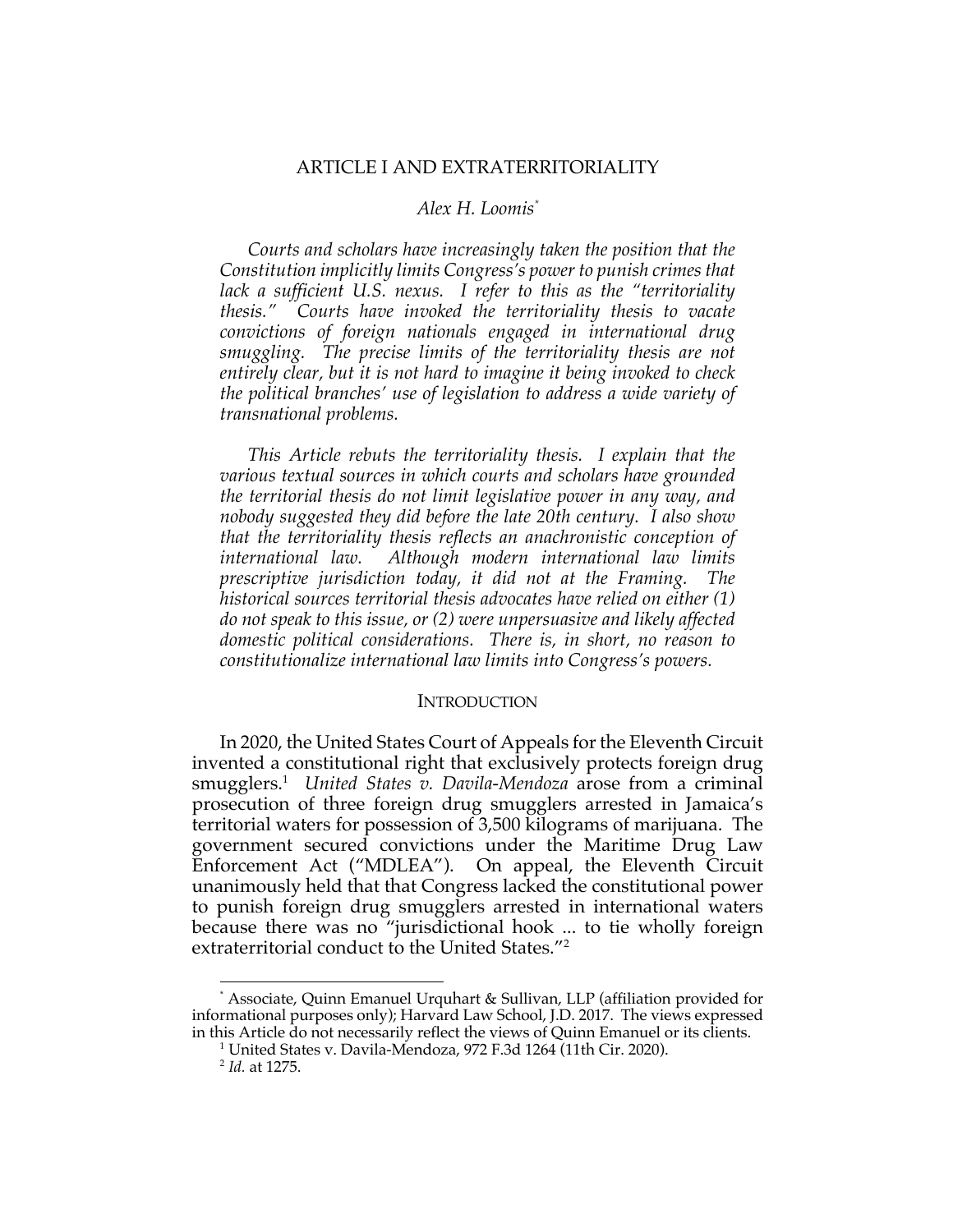Many other judges have held or argued that Congress lacks the power to punish foreigners' conduct abroad, a position I refer to as "the territoriality thesis." But their rationales have differed. Several circuit courts of appeals have held or stated in dicta that that the Fifth Amendment's Due Process Clause bars Congress from enacting legislation that targets foreigners with an insufficient nexus to the United States.<sup>3</sup> Several appellate court judges have argued that this limit on extraterritorial jurisdiction comes from the Define and Punish Clause. *Davila-Mendoza* was broader still, holding that none of the Article I powers the government invoked—the Define and Punish Clause the Foreign Commerce Clause, or the Necessary and Proper Clause—could cover foreign drug smugglers who, at the time of their arrest, were in another country's territorial waters.

Scholars have overwhelmingly supported this emerging consensus.4 This is surprising, given the thesis's potentially farreaching implications. Almost all the above cases arose from MDLEA prosecutions for international drug smuggling. This is no accident: Congress usually does not write criminal statutes to cover purely foreign conduct with little connection to the United States. When it does, the conduct at issue tends to relate to pervasive transnational problems, like terrorism, money laundering, piracy, and drug smuggling. Giving the territoriality thesis more bite could easily threaten the United States' ability to prosecute some of these crimes.

This Article rebuts the territoriality thesis. It explains that the territoriality thesis rests on poor textual arguments; relies on poor structural analogies to federalism; and misreads precedents. There is simply no reason for courts to second guess the political branches' exercise of jurisdiction abroad.

As background, the territoriality thesis borrows heavily from longstanding international rules governing prescriptive jurisdiction.<sup>5</sup>

<sup>&</sup>lt;sup>3</sup> United States v. Clark, 435 F.3d 1100, 1108-09 (9th Cir. 2006); United States v. Yousef, 327 F.3d 56, 111-12 (2d Cir. 2003); United States v. Perez-Oviedo, 281 F.3d 400, 402-03 (3d Cir. 2002); United States v. Suerte, 291 F.3d 366, 369-77 (5th Cir. 2002); United States v. Cardales-Luna, 168 F.3d 548, 552-53 (1st Cir. 1999). 4 *See, e.g.*, Lea Brilmayer & Charles Norchi, *Federal Extraterritoriality and Fifth* 

*Amendment Due Process*, 105 Harv. L. Rev. 1217 (1992).

<sup>&</sup>lt;sup>5</sup> Prescriptive jurisdiction refers to "the authority of a state to make law applicable to persons, property, or conduct," and is distinct from adjudicative jurisdiction ("the authority of a state to apply law to persons or things") and enforcement jurisdiction ("the authority of a state to exercise its power to compel compliance with the law"). RESTATEMENT (FOURTH) OF FOREIGN RELATIONS LAW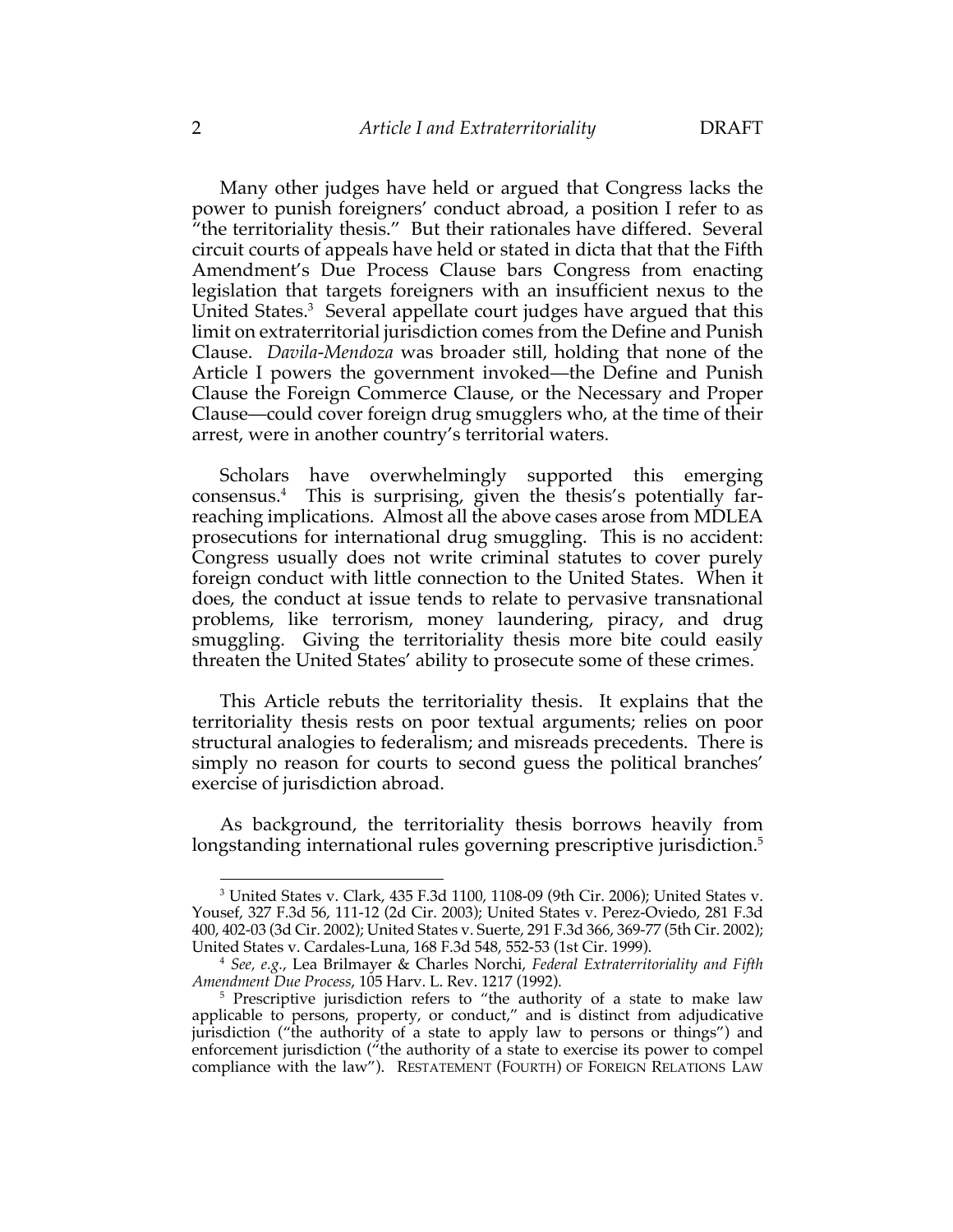As Sir James Crawford explains, there is a "presumption" in international law "that jurisdiction (in all its forms) is territorial, and may not be exercised extraterritorially without some specific basis in international law."6 There are, of course, many exceptions. States can generally exercise jurisdiction over extraterritorial conduct by their own nationals (this is sometimes called the "nationality" or "active personality principle"), or by foreigners who:

- threaten a state's security ("protective principle");
- harm a state's nationals ("passive personality principle"); or
- cause harmful effects in the state ("effects principle").<sup>7</sup>

The precise scope of these exceptions can prove controversial, $\delta$  but "universal jurisdiction" is broader still. Universal jurisdiction is not tied to any specific territorial or personal nexus, but rather is tied to the character of the crime. 9 As formulated in the *Eichman* case, "every country" can prosecute "grave offenses against the law of nations itself." It is generally accepted that states can exercise universal jurisdiction over at minimum piracy, slavery, genocide, crimes against humanity, and grave violations of the laws of war. Piracy in turn is widely regarded as the first universal jurisdiction crime.<sup>10</sup>

The territoriality thesis has, at various point, rested on different hooks. By the most sophisticated account, there is a purported "double redundancy" in the Constitution's Define and Punish Clause, which empowers Congress to "define and punish ... piracies and

<sup>§</sup> 401(a)-(c) (2018).

<sup>6</sup> JAMES CRAWFORD, BROWNLIE'S PRINCIPLES OF PUBLIC INTERNATIONAL LAW 440 (9th ed. 2019).

<sup>7</sup> *Id.* at 443-47.

<sup>8</sup> For example, Andreas Lowenfeld posited that the United States could likely exercise jurisdiction over a foreign cruise ship that picks up passengers in New York Harbor with "respect to the safety equipment that the ship must carry" but probably could not "prescribe the wages, hours, or vacation rights of the [ship's] seamen." Andreas F. Lowenfeld, *Public Law in the International Arena: Conflict of Laws, International Law, and Some Suggestions for Their Interaction*, 163 COLLECTED COURSES OF THE HAGUE ACADEMY OF INTERNATIONAL LAW 311, 327-28 (1979).

<sup>9</sup> *See, e.g.*, CRAWFORD, *supra* note 6, at 451 ("Defined simply, universal jurisdiction amounts to the assertion of criminal jurisdiction by a state in the absence of any other generally recognized head of prescriptive jurisdiction.") (footnotes omitted).

<sup>10</sup> *See, e.g*., *id.* at 452 ("The original crime to which universal jurisdiction attached was that of piracy *jure gentium* ....").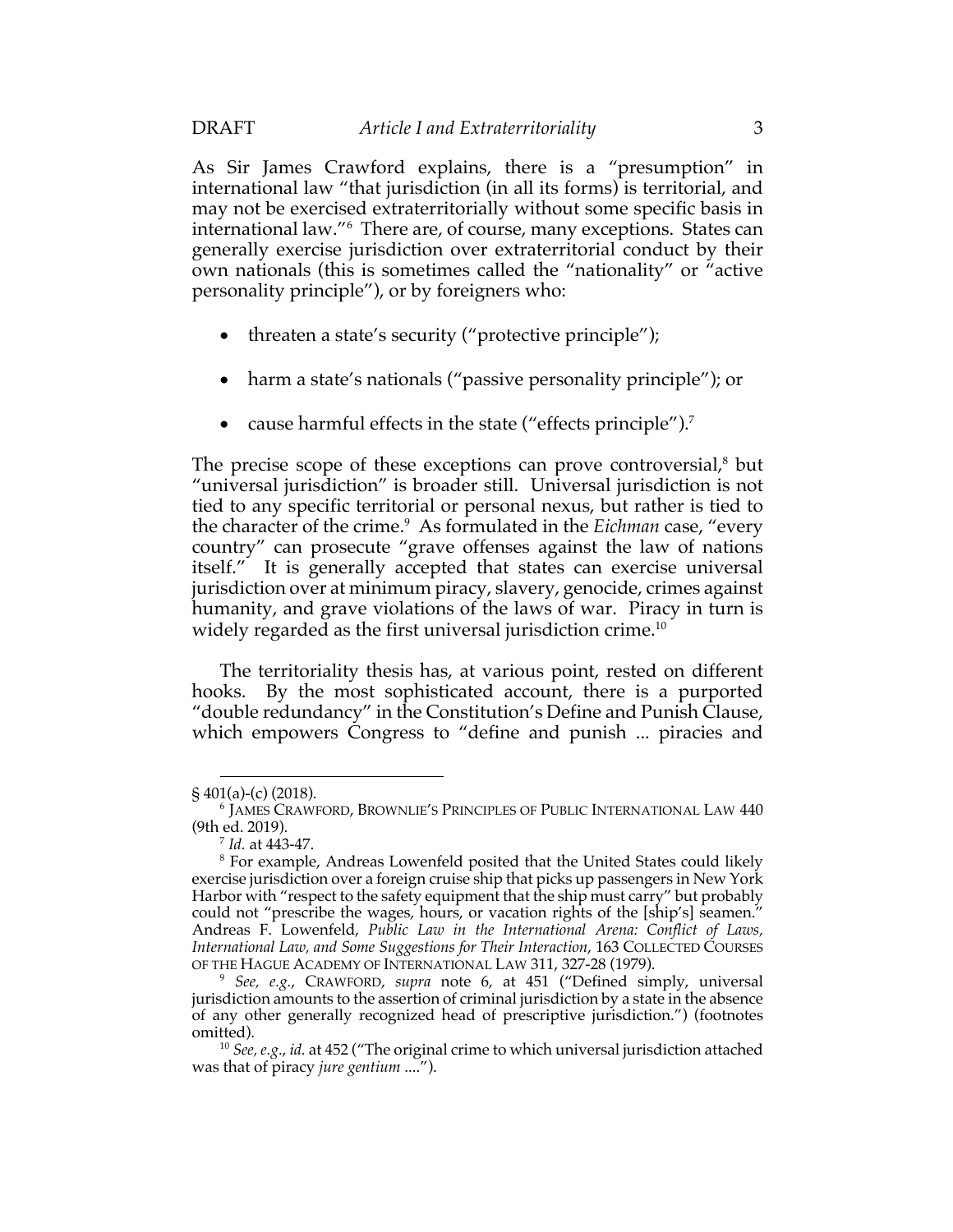felonies on the High Seas, and offences against the Law of Nations."11 Piracy, after all, is both a "felony on the High Seas" and an "offense against the law of nations." Piracy was a unique at the time of the Framing, so the argument goes, because it was the sole crime subject to universal jurisdiction. It follows that the Framers enumerated piracy to illustrate Congress cannot exercise universal jurisdiction over any other crimes. (There would presumably then be an open question whether Congress could exercise universal jurisdiction over crimes like genocide and slavery as international law has changed, or whether it is limited to piracy.)

This argument has received the greatest attention. In the early 2000s, courts rejected this argument out of hand.12 But the tide shifted after Professor Eugene Kontorovich wrote a series of articles defending this view.<sup>13</sup> Just this year, the en banc First Circuit recently declined to reach whether "Congress's power under the Define and Punish Clause is cabined by international law."<sup>14</sup> Judge David Barron, a former head of the Justice Department's Office of Legal Counsel and leading constitutional scholar,<sup>15</sup> argued in a concurrence that Congress's power was territorially limited in this way.<sup>16</sup> So have Judge Juan Torruella of the First Circuit<sup>17</sup> and Judge Mark Davis of the Eastern District of Virginia.18 The Fourth Circuit has also cited this argument favorably.<sup>19</sup> Secondary literature also repeatedly cites this

<sup>&</sup>lt;sup>11</sup> U.S. CONST. art. 1, sect. 8, cl. 10.<br><sup>12</sup> *See, e.g.*, United States v. Suerte, 291 F.3d 366, 374-75 (5th Cir. 2002); <sup>13</sup> *See, e.g.*, Eugene Kontorovich, *The "Define and Punish" Clause and the Limit of Universal Jurisdiction*, 103 Nw. L. Rev. 149 (2009); 14 United States v. Aybar-Ulloa, 987 F.3d 1, 14-15 (1st Cir. 2021) (en banc).

<sup>15</sup> Consider, for example, David J. Barron & Martin S. Lederman, *The Commander in Chief at the Lowest Ebb: Framing the Problem, Doctrine, and Original Understanding*, 121 Harv. L. Rev. 689 (2008), which Supreme Court justices have understood to be an authoritative treatment of Article II power. *See* Free Enter. Fund v. PCAOB, 130 S. Ct. 3138, 3181 (Breyer, J., dissenting); Al-Bihani v. Obama, 619 F.3d 1, 11 (Kavanaugh, J., concurring in the denial of rehearing en banc).

<sup>16</sup> *Aybar-Ulloa*, 987 F.3d at 15 (Barron, J., concurring in the judgment) ("There is a fair amount of support for the contention that Article I's Define and Punish Clause is impliedly limited by the law of nations in ways that constrain Congress's authority to rely on that Clause to subject foreign nationals to our criminal laws for conduct that they engage on while they are on foreign vessels — even when those vessels are on the high seas.").

<sup>17</sup> United States v. Aybar-Ulloa, 913 F.3d 47, 59 (Torruella, J., dissenting) ("[T]he Define and Punish clause does not give Congress the ability to regulate Felonies on the high seas having no nexus to the United States."); United States v. Cardales-Luna, 632 F.3d 731, 740-41 (2011) (Torruella, J., dissenting).

<sup>18</sup> United States v. Hasan, 747 F. Supp. 2d 599, 603-07 (E.D. Va. 2010).

<sup>19</sup> United States v. Dire, 680 F.3d 446, 454 (4th Cir. 2012).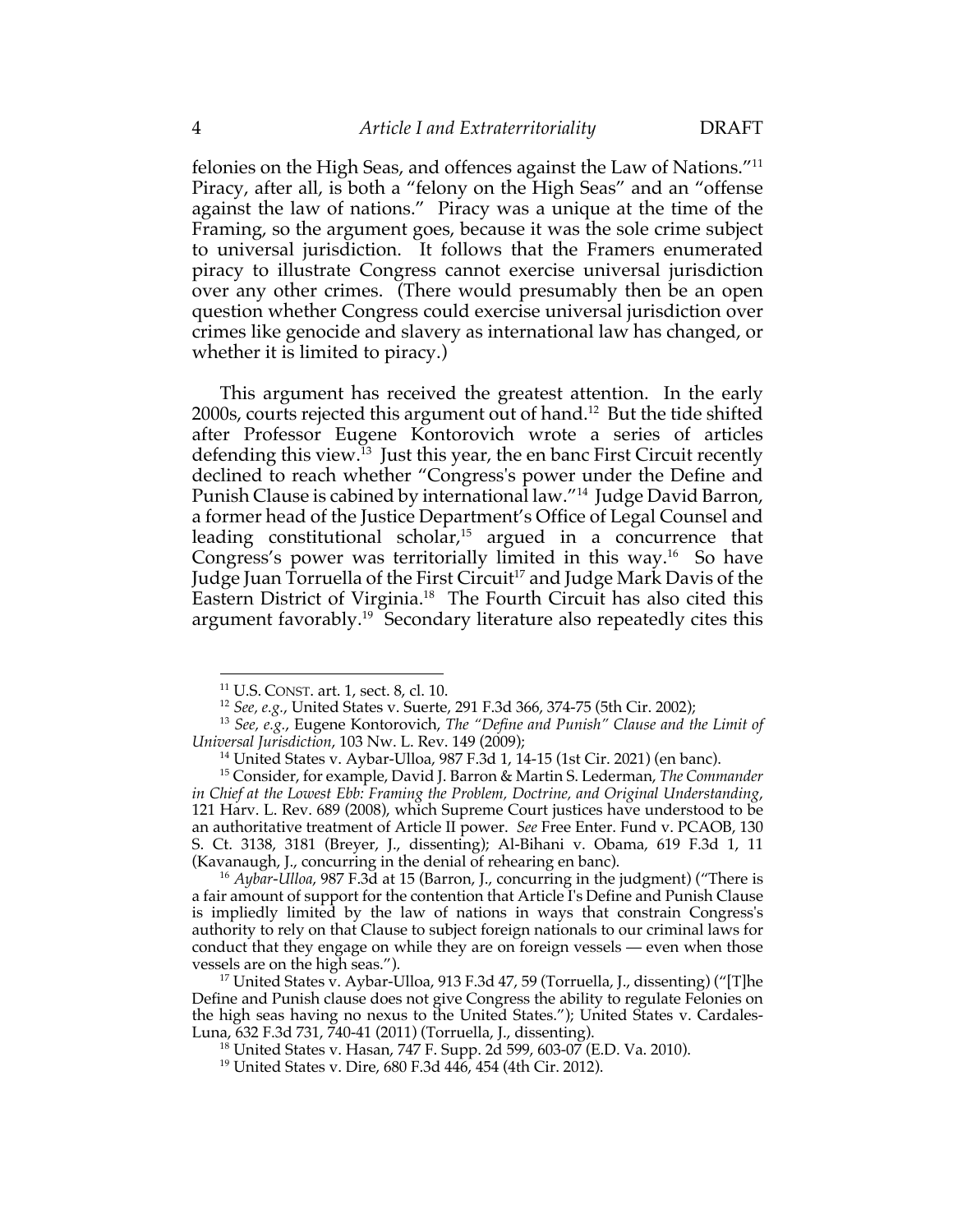argument favorably, $20$  even when they disagree with its ultimate conclusion.21 Nobody yet has debunked the argument.

Others have made more structural or historical arguments, insisting international law limits on legislative powers were baked into the Constitution, even though not expressly limited. This argument probably has the most force. Consider the following pieces of evidence. Starting in the early 1790s, state supreme courts began holding that they lacked the power to punish crimes committed outside their territories.<sup>22</sup> It would not be a stretch to argue that Congress lacked this power too. In 1793, Secretary of State Thomas Jefferson wrote that "[t]he laws of this country take no notice of crimes committed out of their jurisdiction."23 In 1800, then Congressman Marshall argued in a speech that "piracy ... alone is punishable by all nations," and "[n]o particular nation can increase or diminish the list of offences thus punishable."24 At minimum, the Supreme Court seems to have taken the view that international law limited legislative powers at the time of the Framing. Its most recent opinion on the presumption against extraterritoriality traced the rule to the "medieval maxim *Statuta suo clauduntur territorio, nec ultra territorium disponunt*."25 And in *Kiobel v. Royal Dutch Petroleum Co.* (2013), it held that the presumption against extraterritoriality was ingrained into U.S. law as early as 1789.<sup>26</sup>

Parts I rebuts textual arguments for the territoriality thesis. The notion that the Constitution impose substantive limits on legislative power is not at all obvious from the Constitution's text or drafting history. Although the Framers often said that Congress is a body of limited powers, they were referring to Congress's power to enact domestic criminal legislation. No one ever suggested that Article I's structure impliedly limits Congress's power to regulate foreigners'

<sup>20</sup> *See, e.g.*, Anthony J. Colangelo, *A Unified Approach to Extraterritoriality*, 97 Va. L. Rev. 1019, 1022 (2011); Allyson Bennett, Note, *That Sinking Feeling: Stateless Ships, Universal Jurisdiction, and the Drug Trafficking Vessel Interdiction Act*, 37 Yale J. Int'l L. 433 (2012).

<sup>21</sup> *See* Aaron J. Casavant, *In Defense of the U.S. Maritime Drug Enforcement Act: A Justification for the Law's Extraterritorial Reach*, 8 Harv. Nat'l Sec. J. 113 (2017); Austen L. Parrish, *Evading Legislative Jurisdiction*, 87 Notre Dame L. Rev. 1673, 1683 n.39 (2012).

<sup>22</sup> *See, e.g.*, Gilbert v. Steadman, 1 Root. 403, 404 (Conn. 1792).

<sup>&</sup>lt;sup>23</sup> 1 Am. State Papers 175.

<sup>24</sup> John Marshall, Speech, March 7, 1800.

<sup>25</sup> WesternGeco LLC v. ION Geophysical Corp., 138 S. Ct. 2129, 2136 (2018) (citing ANTONIN SCALIA & BRYAN GARNER, READING LAW: THE INTERPRETATION OF LEGAL TEXTS § 43, at 268 (2012)).

<sup>26</sup> 133 S. Ct. 1659, 1667-68 (2013).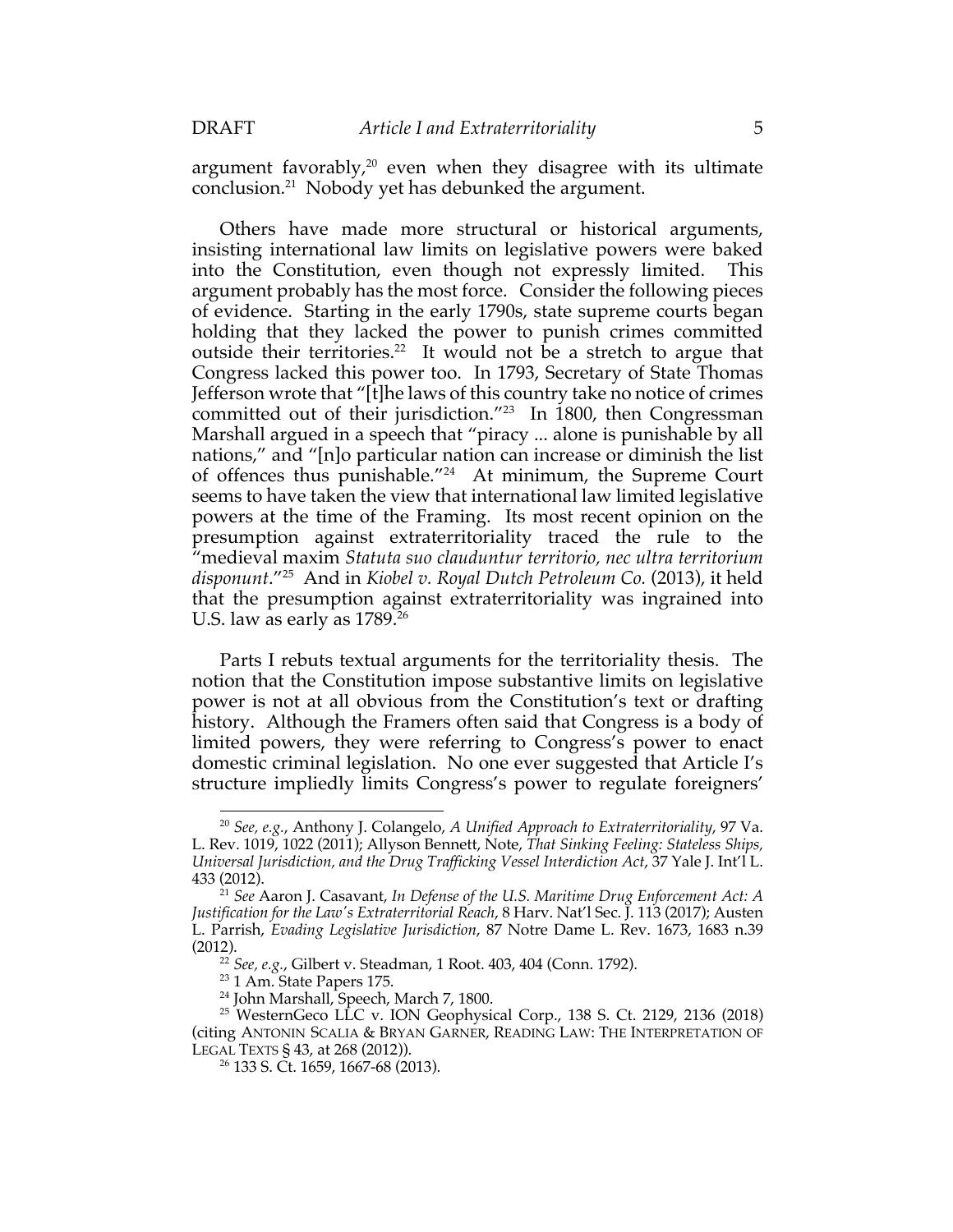extraterritorial conduct. The real explanation for the Define and Punish Clause's "double redundancy," moreover, is more innocuous. The phrasing is largely a historical accident, based on the Framers borrowing various textual provisions from prior English statutes, and tacking on additional powers as needed. Nobody ever thought its phrasing had jurisdictional significance. Finally, the double redundancy argument creates real textual problems, as it assumes that Congress has a limited power to punish one unique universal jurisdiction crime: piracy. But that is not true. Congress has the power to "define ... piracies" plural. This significantly undermines the sole-universal-jurisdiction crime theory.

I next address the main Framing-era historical evidence that territorial thesis advocates have marshaled. I start by recounting what the leading public international law authorities said about territorial jurisdiction and point out that virtually all suggested that states had the right to punish foreigners who, after committing crimes abroad, took refuge in their territory. Many early American sources cited these authorities and were aware of these arguments. The few 1790s U.S. sources that took a contrary view are largely inconsistent with one another and largely fail to cite authority for their arguments. There was, to be sure, an emerging concern among U.S. residents about European powers exercising jurisdiction over U.S. nationals and residents. But many Americans who had these concerns supported a more expansive conception of U.S. criminal jurisdiction, because it could be used to undercut requests for extradition, which was far more controversial.

I conclude with some lessons regarding where the territorial thesis went wrong. The notion that Congress cannot enact extraterritorial criminal legislation caught on quickly, but nobody ever scrutinized it. History of course will always have a place in interpreting legal texts. But judges should require a significant amount of historical evidence before they use it to strike down legislation.

#### I. THE CONSTITUTION'S TEXT

In this section, I rebut the argument, made by Kontorovich and several courts, that the Constitution implicitly limits Congress's power to punish crimes committed in other jurisdictions. I first note the facial implausibility of this theory. The Constitution does not expressly impose any such limits on Congress's powers, but instead seems to contemplate the possibility of some extraterritorial enforcement powers. In so doing, I address the argument, which has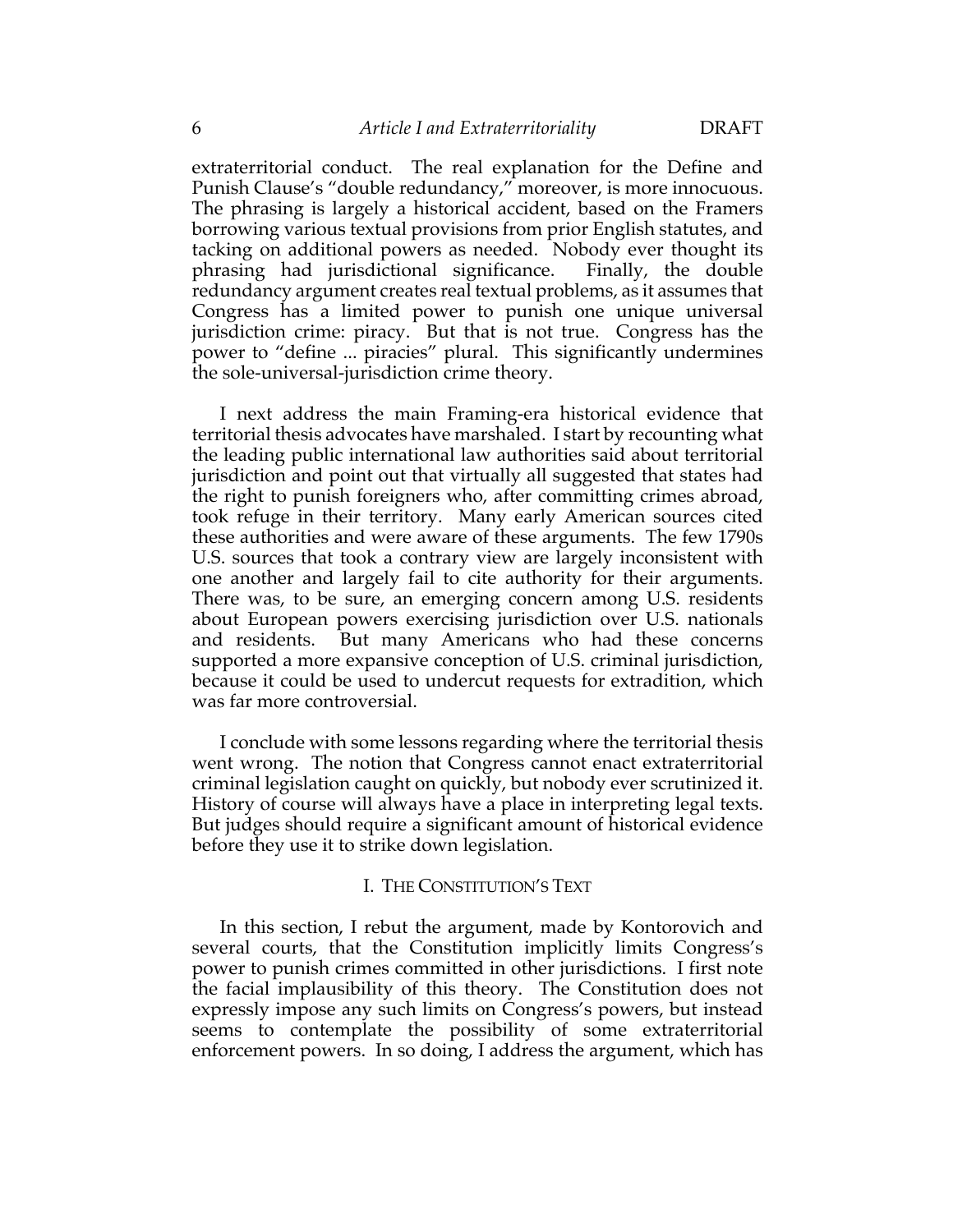taken hold among some courts and the Eleventh Circuit, that the phrase "the high seas" in the Constitution refers exclusively to international waters and does not allow for punishment of crimes in other countries' territorial waters.

I then address Kontorovich's "double redundancy" argument head-on, devoting most of this section to undermining it. I make three arguments against it. First, it is ahistorical: the supposed double redundancy argument did not occur to anyone until Kontorovich wrote his article. That should minimize its appeal as a reading of constitutional text. Second, the double redundancy argument fails to make sense of the Define and Punish Clause's historical background. The first redundancy, between "piracies and felonies on the high seas," was largely historical accident. The phrase was borrowed from Parliamentary jurisdictional statutes designed to transfer a wide range of crimes from admiralty to common law jurisdictions. The second redundancy, between "piracies" and "offences against the law of nations," is also accidental. There was a sense that the federal government needed the power to punish such offences because the country would be held responsible for such crimes. The Framers included this power as a result and did not feel the need to delete the reference to "piracies." Finally, I argue that Kontorovich's argument has textual problems of its own, as it fails to account for the fact that the Constitution uses the plural "piracies," not "piracy," and gives Congress the power to define those offences. It is not plausible, as a result, to read the Define and Punish Clause as giving Congress the power to punish a single, already defined universal jurisdiction offense of piracy.

## *A. The Lack of Express Territorial Limits on Congress's Powers*

The Define and Punish Clause states: "Congress shall have the Power ... to define and punish piracies and felonies committed on the high seas, and offences against the law of nations."<sup>27</sup> Scholars sometimes divide this clause into three, based on the three crimes listed: (1) piracies ("Piracies Clause"); (2) felonies on the high seas" ("Felonies Clause"; and (3) offences against the law of nations ("Offences Clause").

The Define and Punish Clause does not mention, on its own terms, any territorial limitation. This poses an immediate problem for the

<sup>27</sup> U.S. CONST., art. I, sect. 8, cl. 10.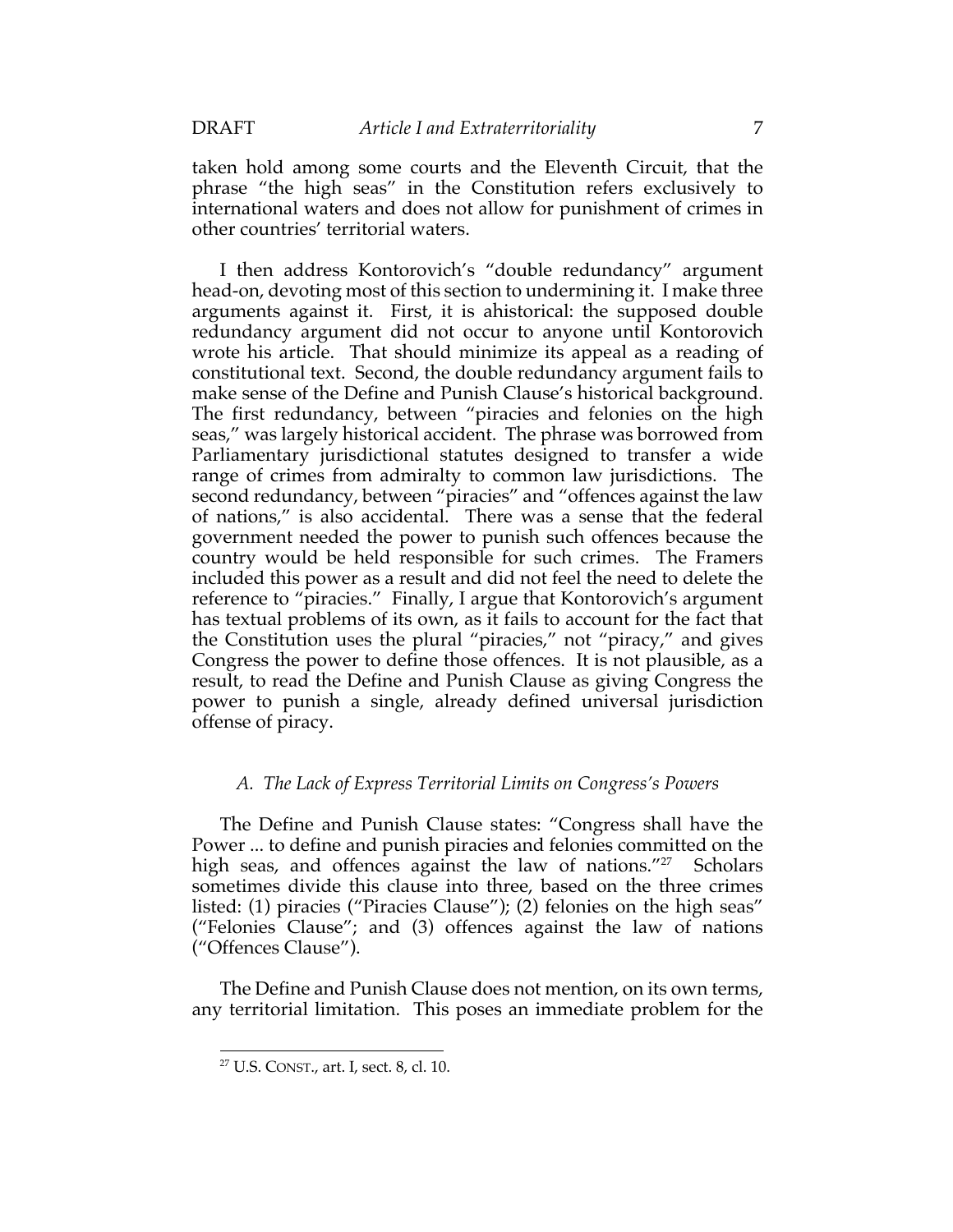territoriality thesis. It would have been easy to write a territorial limitation into this Clause, or anywhere else into the Constitution. Congress's power to define and punish piracies and felonies is itself limited to those that take place "on the high seas." Yet no part of the Constitution states that Congress's power to punish is limited geographically to the territorial United States and the high seas.

If anything, the Constitution suggests the opposite. Article III, section 2, clause 3 contemplates that Congress can punish some extraterritorial crimes. It provides that all federal criminal trials must be "held in the state where the said crimes shall have been committed." If the crimes were "not committed within any state, the trial shall be at such place or places as the Congress may by law have directed." The Framers may have had crimes committed on the high seas or in U.S. territories on their minds when they wrote this Clause. But they did not write these limits into the Constitution.

The Define and Punish Clause also seems to rebut the territoriality thesis in two respects. First, there is virtually no dispute that Congress has the power to punish piracy that has no U.S. nexus.<sup>28</sup> This became a consensus view very quickly in the early Republic. In his *Commentaries on the Laws of England*, William Blackstone asserted that "every community hath a right" to punish pirates because they are enemies of all mankind, or "*hostis humani generis*."29 James Wilson invoked this passage in a 1791 grand jury charge to the Circuit Court for the District of Virginia: "Piracy, as we have seen, is a crime against the universal law of society. By that law, it may be punished by every community."30 Then-Congressman said the same thing in an 1800 speech: "A pirate under the law of nations, is an enemy of the human race. Being the enemy of all he is liable to be punished by all."<sup>31</sup> And Justice Joseph Story, writing for the Supreme Court in 1820, acknowledged that "piracy" is "an offence against the law of nations ... as an offence against the universal law of society, a pirate being

<sup>28</sup> *See, e.g.*, Kontorovich, supra note 13, at 152; Curtis A. Bradley, *Universal Jurisdiction and U.S. Law*, 2001 U. CHI. L. F. 323, 324 (2001) ("United States courts invoked universal jurisdiction in the nineteenth century to justify the regulation of piracy on the high seas.").

<sup>&</sup>lt;sup>29</sup> 4 WILLIAM BLACKSTONE, COMMENTARIES ON THE LAWS OF ENGLAND \*71.

<sup>&</sup>lt;sup>30</sup> James Wilson's Charge to the Grand Jury of the Circuit Court for the District of Virginia, May 23, 1791, Richmond, Va., *printed in* 2 THE DOCUMENTARY HISTORY OF THE SUPREME COURT OF THE UNITED STATES, 1789-1800, at 166, 178 (Maeva Marcus ed., 1988) ("DHRC").

<sup>31</sup> Speech, Washington, D.C., Mar. 7, 1800, *printed in* 4 Papers of John Marshall 82, 87.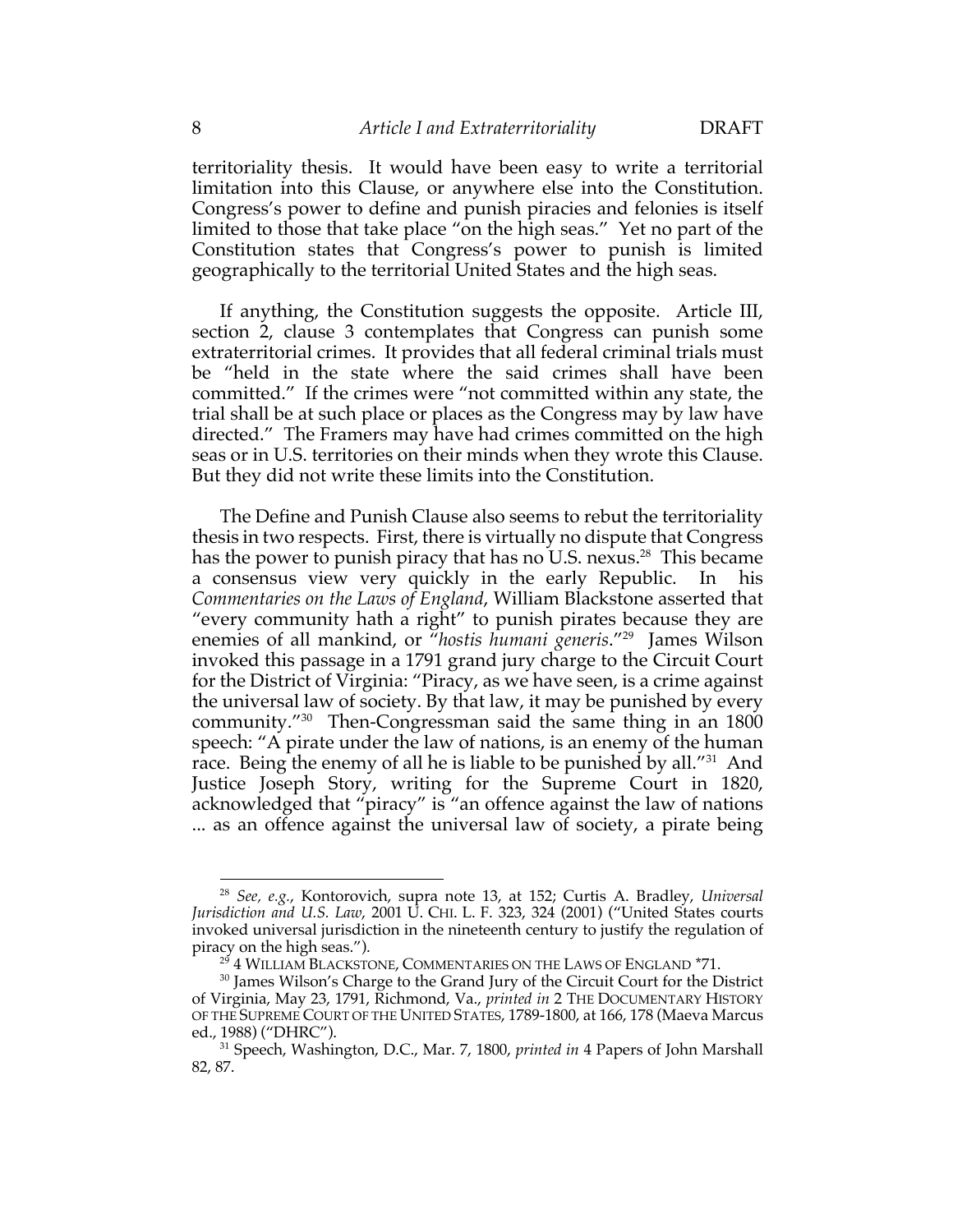deemed an enemy of the human race.<sup>"32</sup> There is, as we shall see, some question whether the phrases "enemy of all mankind" and "*hostes humani generis*" originally had a jurisdictional significance under English or international law, but this account became established wisdom very early in this country's history. Congress, as a result, almost certainly has at least some authority to punish some crimes without a U.S. nexus.

Second, the Define and Punish Clause clarifies that it allows for punishment of crimes outside U.S. territory, "on the high Seas." To be sure, courts have uniformly interpreted this phrase to give limited jurisdiction over crimes committed in international waters, not those in the territorial waters of other countries.<sup>33</sup> Indeed, this is partly what drove the Eleventh Circuit's decision in *Davila-Mendoza* (discussed above). The Court held that drug smugglers arrested in the "territorial waters of" Jamaica could not be prosecuted under the Define and Punish Clause because "[t]he high seas lie beyond any nation's territorial sea."34 But his prevailing wisdom is wrong. The "high seas" as used in the Define and Punish Clause refers to international waters, as well as the territorial waters of other states. Blackstone explained that "[t]he main or high seas" refers to the ocean beyond "the low-water mark." He did not limit it to international waters.<sup>35</sup> Early U.S. court decisions accordingly interpreted "the words, 'high seas,'" in Justice Story's words, to "mean any waters on the sea coast, which are without the boundaries of low water mark; although such waters may be in a roadstead or bay within the jurisdictional limits of a foreign government."36

There is admittedly some controversy as to whether the "high seas" included bays and rivers.<sup>37</sup> After surveying numerous legal authorities, he later ruled in *United States v. Grush* (1829), in his capacity as Circuit Justice, that bays, creeks, &c. within the narrow

<sup>32</sup> United States v. Smith, 18 U.S. (5 Wheat.) 153, 161 (1820).

<sup>33</sup> United States v. Carvajal, 924 F. Supp. 2d 219, 234 (D.D.C. 2013) ("Courts treat 'the high seas' as the waters not within any nation's territorial seas—i.e., the high seas are the waters beyond the coastal state's sovereignty, meaning those greater than twelve miles from the coast."), *aff'd on other grounds sub nom.* United States v. Miranda, 780 F.3d 1185 (D.C. Cir. 2015); *see also, e.g.*, In re Air Crash Off Long Island, New York, on July 17, 1996, 209 F.3d 200, 206 (2d Cir. 2000).

<sup>34</sup> United States v. Davila-Mendoza, 972 F.3d 1264, 1269 n.2 (11th Cir. 2020).

<sup>35</sup> 3 BLACKSTONE, *supra* note 29, at \*110.

<sup>36</sup> United States v. Ross, 27 F. Cas. 899, 900 (No. 16, 196) (C.C.R.I. 1813) (Story, J.).

<sup>37</sup> *See, e.g.*, United States v. Jackson, 26 F. Cas. 558, 559 (C.C.S.D.N.Y. 1843) (Thompson, J.) (charging the jury that the "high seas" did not include Veracruz Harbor in Mexico).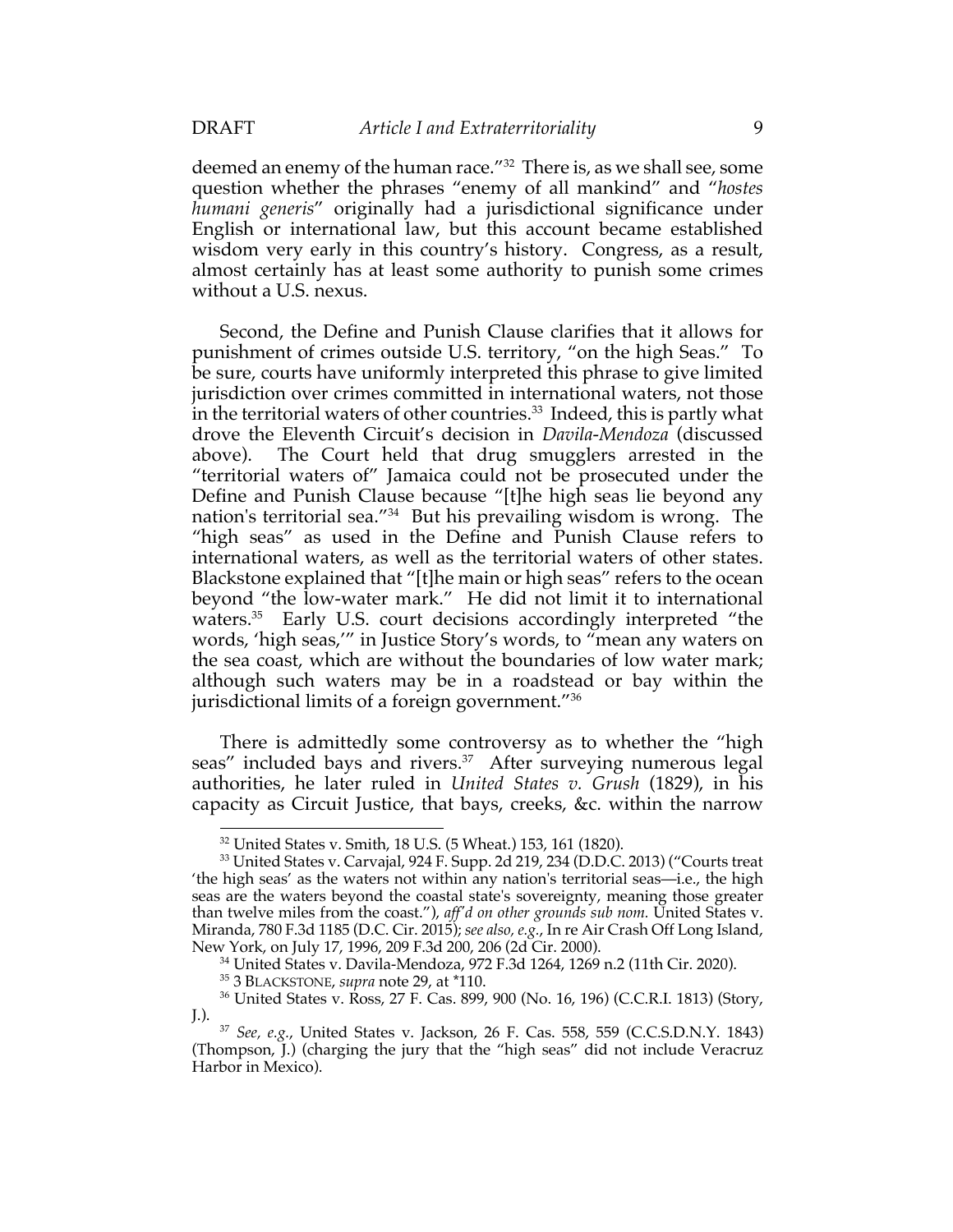headlands of the coast" were not included within the term.<sup>38</sup> The Supreme Court held in *United States v. Wiltberger* (1821) that the "high seas" did not extend to a ship located in China, thirty-five miles upriver.39 Notably, the Crimes Act of 1790, the first criminal statute Congress ever enacted, punished maritime offenses not just on the "high seas," but also "in any river, haven, basin, or bay, out of the jurisdiction of any particular State."<sup>40</sup> This enumeration could be evidence that "bays," "rivers," and so on were not included within the term "high seas" at the time of the Framing. But the enumeration could also cut the other way: "high seas" in the Constitution arguably must have included "bays" and "rivers," or else no part of the Constitution would have justified this jurisdictional nexus.

Regardless of this issue, there was never any question that it extended all the way to the ocean that "washes a [foreign] coast."<sup>41</sup> The leading constitutional law treatises of the early Republic adopted this definition too. William Rawle's *View of the Constitution* stated that the "high seas" referred to the "on the sea coast beyond the boundaries of low water mark, although in a roadstead or bay, within the jurisdiction or limits of one of the states or of a foreign government."42 Joseph Story agreed with this interpretation in his Commentaries on the Constitution of the United States, asserting that "the meaning of 'high seas' ... does not seem to admit of any serious doubt."43 Supreme Court opinions followed this view through the early 20th century.<sup>44</sup> The notion that "high seas" refers only to international waters seems to stem, at least in American law, from some dicta in late 19th century cases that passingly described the "high seas" as oceans "where the laws of no particular state has exclusive force."45

<sup>38</sup> 26 F. Cas. 4 (No. 15,268) (C.C. Mass 1829) ( (Story, J.)

<sup>&</sup>lt;sup>39</sup> 18 U.S. (5 Wheat.) 76, 92.<br><sup>40</sup> 1 Stat. 113.

<sup>41</sup> *Id.* at 94.

<sup>42</sup> WILLIAM RAWLE, A VIEW OF THE CONSTITUTION 107 (2d ed. 1829).

<sup>43</sup> 3 JOSEPH STORY, COMMENTARIES ON THE CONSTITUTION OF THE UNITED STATES, § 1159 (1833).

<sup>44</sup> *See, e.g.*, The Manila Prize Cases, 188 U.S. 254, 271 (1903) ("[H]igh seas include coast waters without the boundaries of low water mark, though within bays or roadsteads—waters on which a court of admiralty has jurisdiction.").

<sup>&</sup>lt;sup>45</sup> See The Scotland, 105 U.S. 24, 29-30 (1881) ("But if a collision occurs *on the high seas, where the law of no particular state has exclusive force*, but all are equal, any forum called upon to settle the rights of the parties would prima facie determine them by its own law as presumptively expressing the rules of justice; but if the contesting vessels belonged to the same foreign nation, the court would assume that they were subject to the law of their nation carried under their common flag, and would determine the controversy accordingly.") (emphasis added).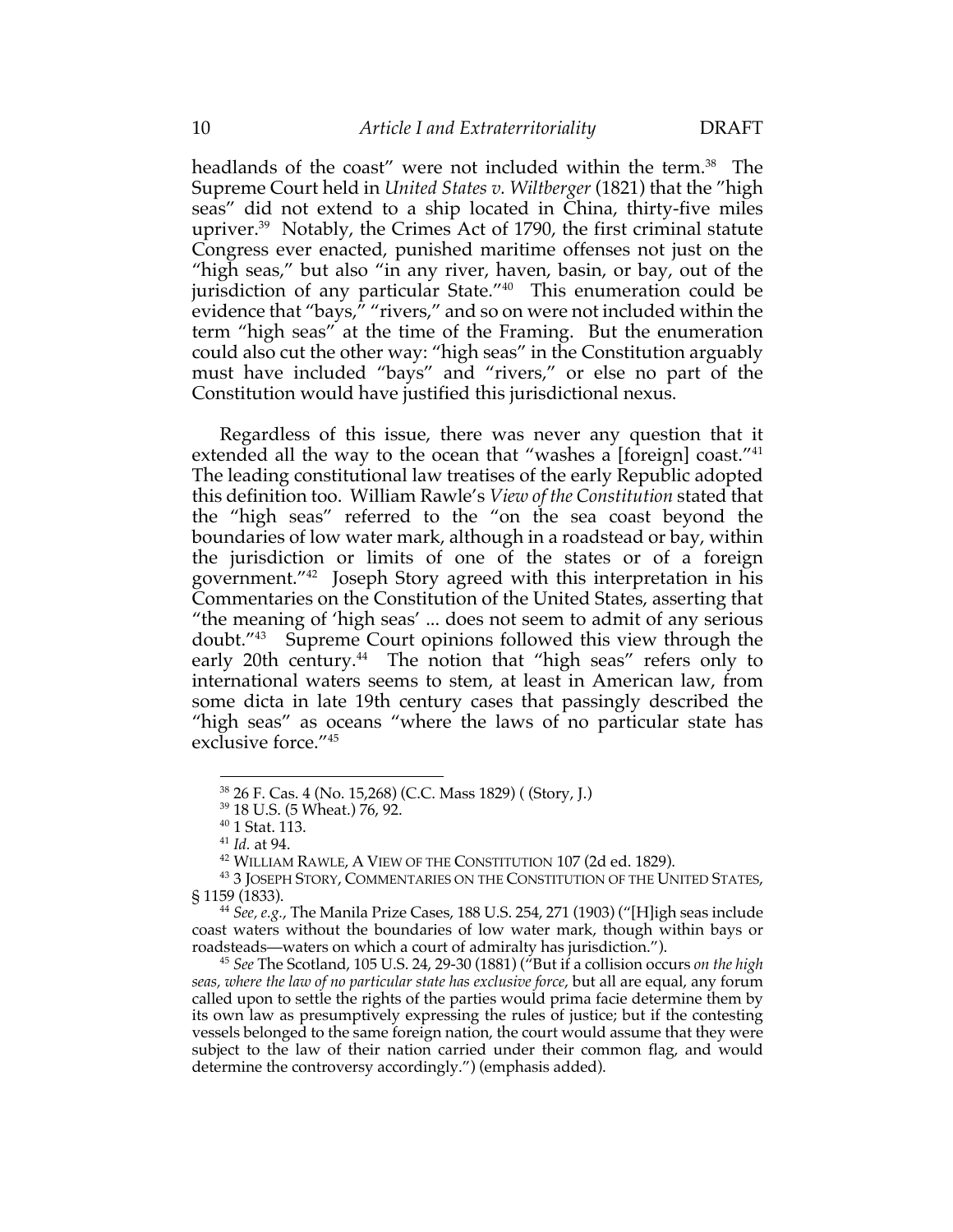To be sure, this does not necessarily mean that Congress has the power to prosecute all crimes that take place on all ships on the high seas. John Marshall later argued that a statute punishing crimes on "high seas" covered only crimes committed on U.S. ships.<sup>46</sup> But there is no textual basis for incorporating this limit into the Constitution. It would have to come from preexisting, unwritten conceptions of public law, which is discussed below.47

Finally, some have unpersuasively argued that such international limits on U.S. territorial powers are necessary because, at the time of the Framing, "Congress was widely seen as a body with limited and defined powers, with particularly narrow criminal jurisdiction."48 But this is a category error. Courts and commentators have argued that Congress has limited criminal jurisdiction powers to prevent it from regulating internal conduct subject to the states' jurisdiction.<sup>49</sup> Similarly, some scholars have argued that the federal government should not be understood to have extra-constitutional powers that are not specifically enumerated in the Constitution.<sup>50</sup> But there's little to no precedent suggesting that territorial limits should be implied into the Constitution to prevent Congress from infringing *foreign* states' jurisdictions. (What little authorities do exist are discussed below.<sup>51</sup>)

In sum, there's no obvious textual case for the territoriality thesis.

### *B. The Double Redundancy Argument*

Yet Kontorovich asserts that the Define and Punish Clause is the source of a territorial limit on Congressional power. This is so, he says, because "'Piracies' refers to a particular crime. 'Felonies,' in contrast, describes a broad category, as does 'Offenses against the Law of Nations.' Piracy is a subspecies of felony, and one that necessarily

<sup>46</sup> *Infra* Part II(C).

<sup>47</sup> *Infra* Part II.

<sup>48</sup> Kontorovich, supra note 13, at 172; *see also, e.g.*, Curtis A. Bradley, *Universal Jurisdiction and U.S. Law*, 2001 U. Chi. Legal F. 323, 349 (2001) ("To the extent that constitutional restraints on Congress are desirable in this context, the most promising areas of limitation, contrary to the views of some commentators, are structural rather than individual rights-oriented.").

<sup>49</sup> *See, e.g.*, United States v. Lopez, 514 U.S. 549, 557 (1995) ("[T]he scope of the interstate commerce power "must be considered in the light of our dual system of government ....") (internal citations omitted).

<sup>50</sup> *See generally, e.g.*, Michael D. Ramsey, The Myth of Extraconstitutional Foreign Affairs Power, 42 William & Mary L. Rev. 379 (2000).

<sup>51</sup> *Infra* Part II.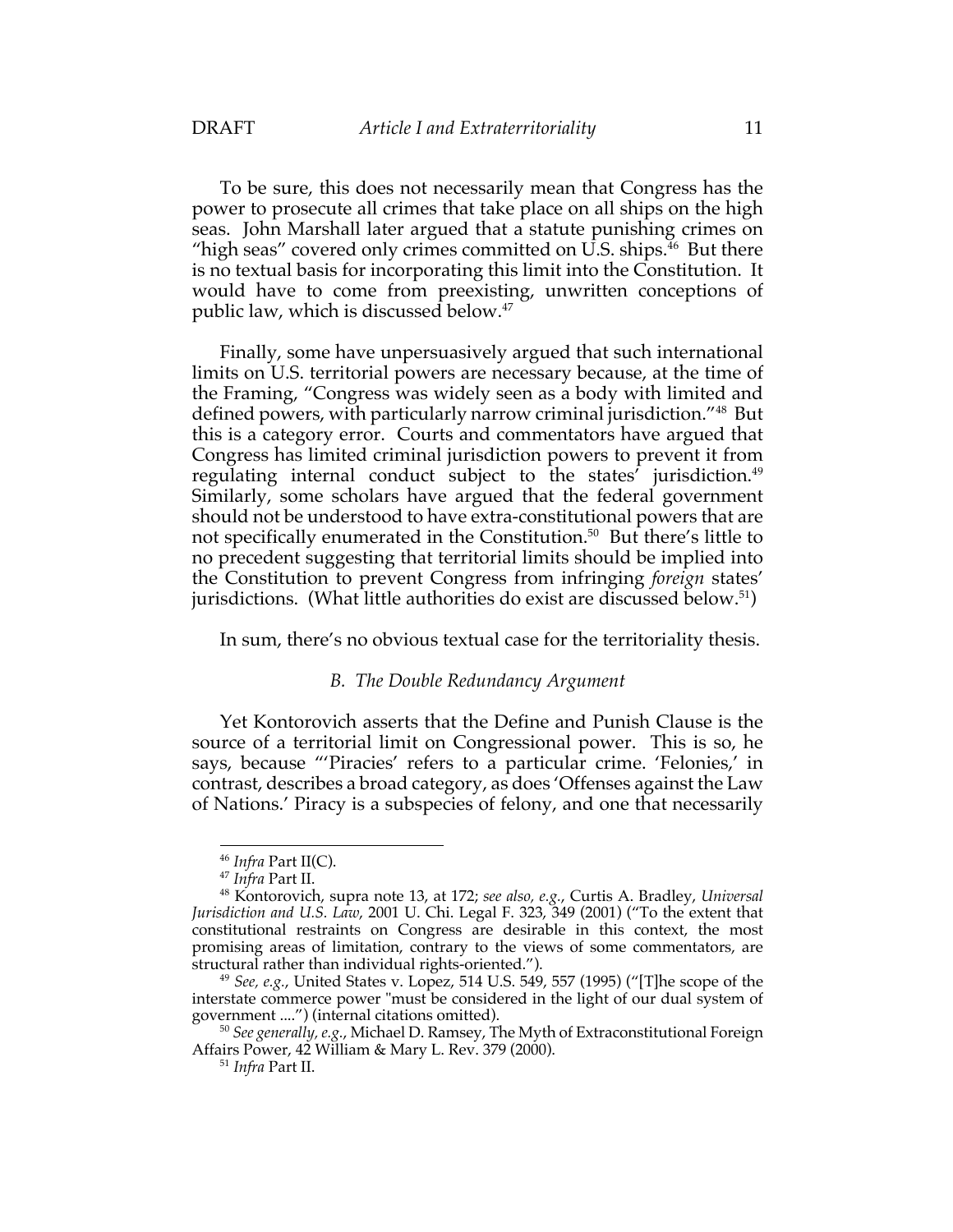occurs on the high seas. Moreover, piracy was an offense against the law of nations.... "52 And "piracy was the only universal jurisdiction offense."53 So "the enumeration of 'Piracies' implies" that Piracy is the solve universal jurisdiction crime that Congress can punish.<sup>54</sup> By contrast, "if 'Felonies'" or offenses against the law of nations "can be punished without regard to a U.S. nexus, then all distinction between [these offenses] and 'Piracies' falls away."55

Beyond the problems mentioned above, this account suffers three defects. First, nobody at the time of the Framing endorsed this argument. Second, the double redundancy came about as a matter of historical accident. I trace that history, and flag throughout that it would be inconsistent with the history or structure of the Define and Punish Clause to read into it a territorial limitation. Third, Kontorovich's reading is inconsistent with the Define and Punish Clause's grant of the power to "define ... piracies.

### 1. Original Understanding

There is no direct originalist support for this double redundancy argument, a point that everyone seems to have overlooked. In a footnote, Kontorovich appears to concede this point. He acknowledges that his position is not "that the delegates at Philadelphia used the words 'Piracies and Felonies' for the particular purpose of limiting universal jurisdiction. Rather, the limitations are a consequence of the words they used, which had well established public meanings."56

But there is no evidence that anybody at the time of the Framing (or really anyone until Kontorovich) understood that the Define and Punish Clause impliedly limited Congress's extraterritorial powers. Nor did anyone at the Philadelphia Convention. While there may have been some suggestions in the 1790s that such territorial limits might exist, as discussed below, nobody ever suggested that these limits arose from the Define and Punish Clause wording or structure. That undercuts any argument as to "public meaning."

This poses a substantial problem for the territoriality thesis. There is little serious question that modern lawyers should not focus on how

<sup>52</sup> Kontorovich, supra note 13, at 163.

<sup>53</sup> *Id.* at 165.

<sup>54</sup> *Id.* at 167.

<sup>55</sup> *Id.*

<sup>56</sup> *Id.* at 156 n.32.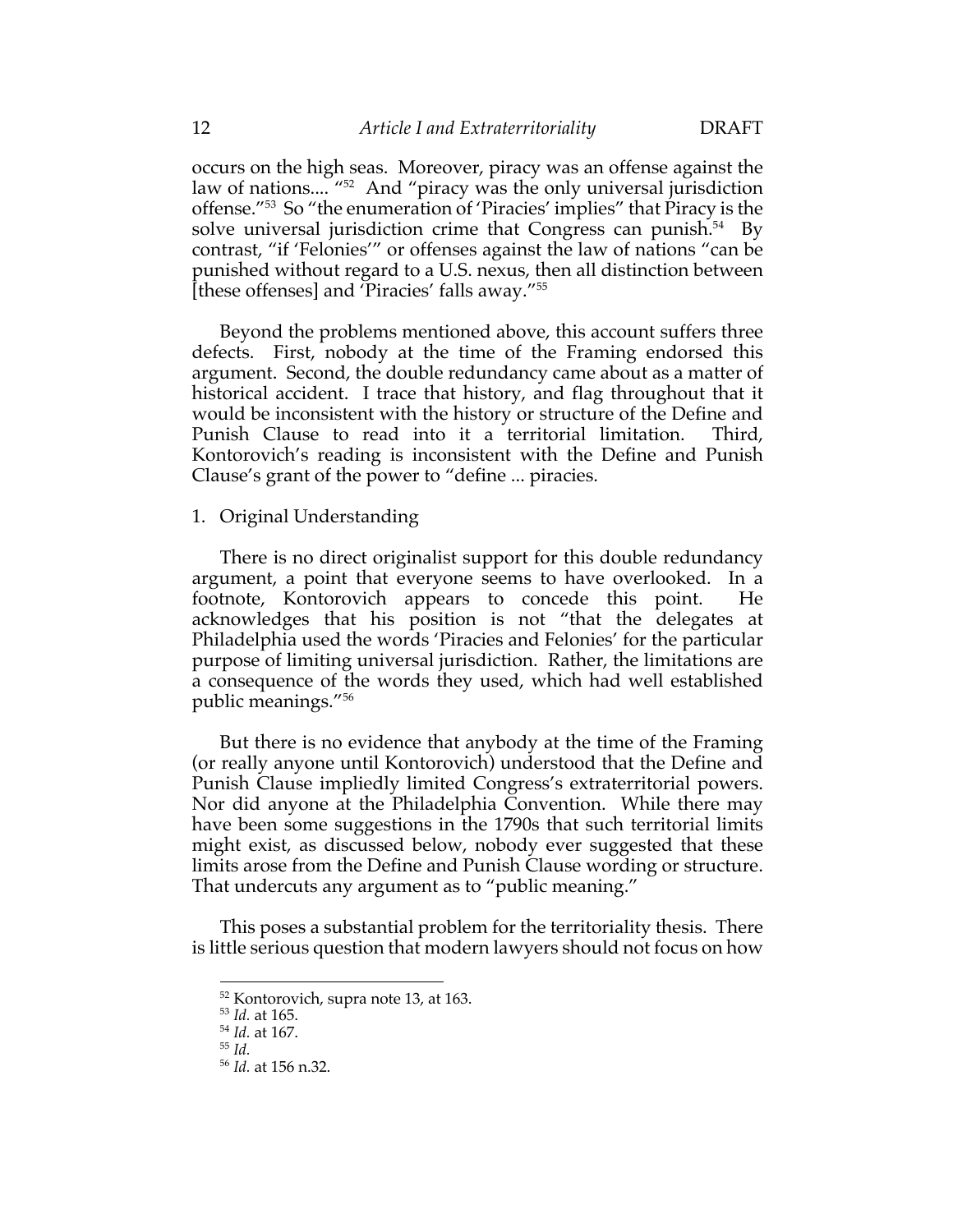the Framers believed the Constitution "would accomplish" (Judge Frank Easterbrook calls this "expectationism").<sup>57</sup> But most theories of original meaning focus on how linguistic communities understood words and phrases at the time they were written into law.<sup>58</sup> The fact that nobody thought the Define and Punish Clause prohibited extraterritorial application of U.S. law until Kontorovich's article is strong evidence that the argument is wrong.

### 2. Origins of the Define and Punish Clause

The double redundancy theory should also be rejected because there's no mystery as to how the double redundancy came about. The first redundancy between piracies and felonies emerged due to historical accident, as it was copied from various archaic Parliamentary statutes that granted jurisdiction over crimes at sea. The second redundancy came about thanks to a gap in the Articles of Confederation, and a last-minute edit in the Philadelphia Convention. There is, simply put, no reason to read the Define and Punish Clause as imposing a territorial limit on Congress's powers.

### a. English Law

The Define and Punish Clause's structure and redundant wording date back to various statutes that Parliament enacted in 1536 and 1700 that established courts for punishing crimes at sea. This section explains the origins of those laws and illustrates that there was never any historical understanding that "piracies" were considered a uniquely extraterritorial offense.

Dating back to the Norman Conquest, England relied on private ships to attack enemy vessels during times of war in exchange for a portion of the value of their prizes.<sup>59</sup> This made England a stronger

<sup>57</sup> Frank H. Easterbrook, *Abstraction and Authority*, 59 U. Chi. L. Rev. 349, 359 (1992).

<sup>58</sup> *See, e.g.*, John F. Manning, *Foreword: The Means of Constitutional Power*, 128 Harv. L. Rev. 1, 68 (2014); Frank H. Easterbrook, *Textualism and the Dead Hand*, 66 Geo. Wash. L. Rev. 1119, 1122 (1998); Michael W. McConnell, *Textualism and the Dead Hand of the Past*, 66 Geo. Wash. L. Rev. 1127, 1132 (1998) ("It follows that the Constitution should be interpreted in accordance with their understanding. This is the theoretical foundation of originalism. If the Constitution is authoritative because the people of 1787 had an original right to establish a government for themselves and their posterity, the words they wrote should be interpreted—to the best of our ability—as they meant them.").

<sup>59</sup> R.G. Marsden, *Early Prize Jurisdiction and Prize Law in England*, 24 ENGLISH HIST. REV. 675, 675 (1909).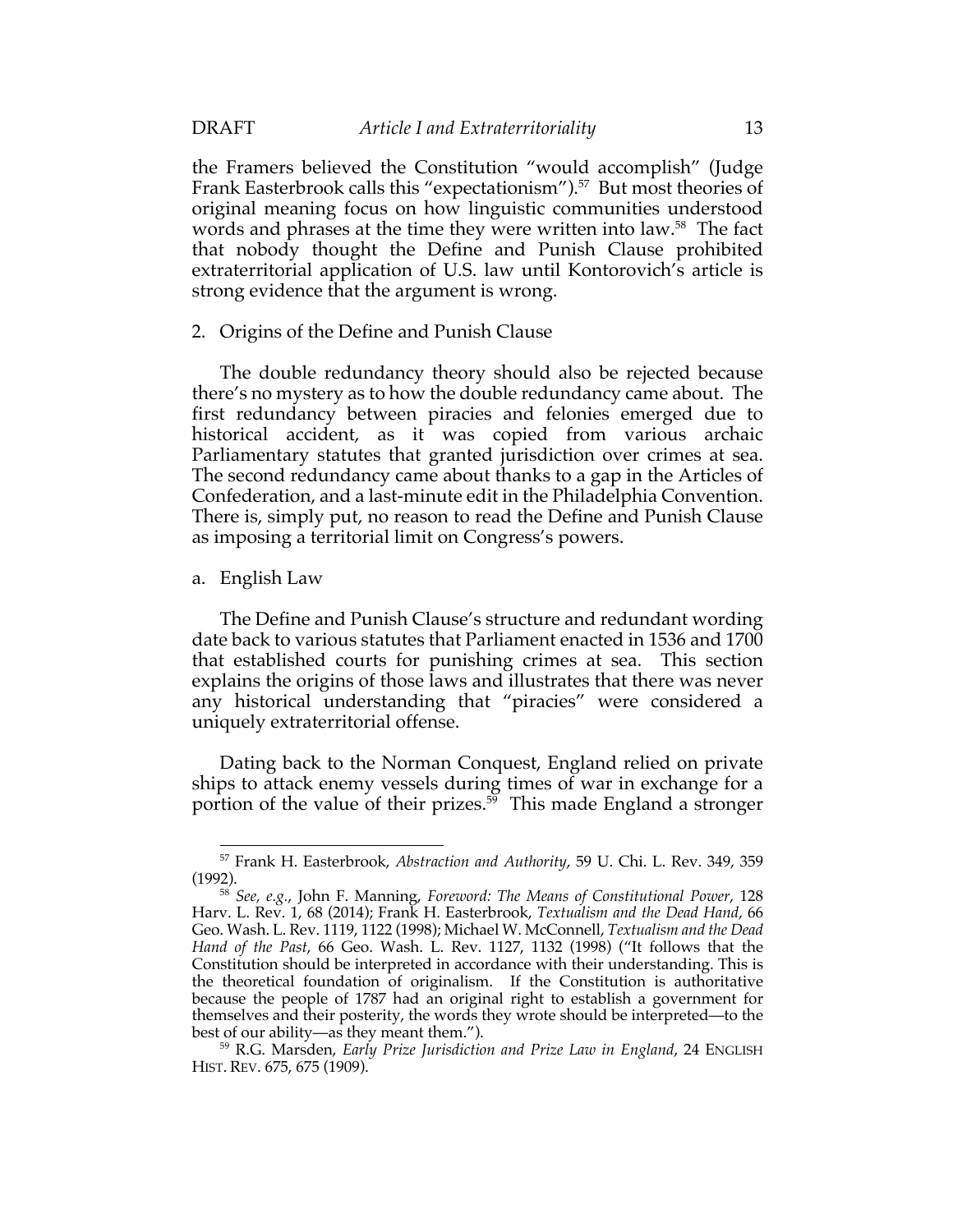naval power than it otherwise would have been, as the King originally controlled very few fighting ships. $60$  But these private sailors would sometimes attack friendly ships for profit or to revenge private wrongs, which could prompt diplomatic crises or even war.<sup>61</sup> England would traditionally punish crimes at sea in common law courts. Yet juries often refused to convict because piracies took place outside their county, and they lacked personal knowledge of the crime.<sup>62</sup>

England tried to fix this problem in 1360 by transferring jurisdiction over offenses at sea offenses to admiralty courts that lacked juries and applied civil law. $63$  But this only created new problems. Admiralty courts did not accept circumstantial evidence, and thus could convict only if the accused confessed to the crime (and pirates would not confess unless they were tortured), or if witnesses testified to the crimes (which pirates could resolve by killing all witnesses). $64$  As a result, admiralty courts do not appear to have convicted many pirates.<sup>65</sup>

The Offenses at Sea Act of 1536 tried to fix these problems by creating new commissions that had the power to set up courts of oyer

<sup>63</sup> *Id.* at 681 ("[A]fter 1360 pirates were seldom, if ever, tried upon the criminal charge in any other court than his."); MARK G. HANNA, PIRATE NESTS AND THE RISE OF THE BRITISH EMPIRE, 1570-1740, at 57 n.19 (2015).

<sup>64</sup> HANNA, *supra* note 63, at 31 ("Applying the civil law to try pirates led to a number of serious, unanticipated issues. For one, convictions could only come from confession—which frequently necessitated the threat of torture, if not torture itself or from the testimony of independent witnesses, who were generally the pirates' prisoners. This legal requirement encouraged pirates to murder their victims."); L. M. Hill, *The Two-Witness Rule in English Treason Trials: Some Comments on the Emergence of Procedural Law*, 12 Am. J. Legal Hist. 95, 102. (1968).

<sup>65</sup> HANNA, *supra* note 63, at 681 ("No record has been found of a pirate having been hanged by the admiral before the sixteenth century ...."); *see also id.* at 684 ("[A]lthough the criminal jurisdiction was in theory transferred to the lord admiral, in practice it seems to have either fallen altogether into disuse or to have been wholly inefficient.")

<sup>60</sup> N.A.M. Rodgers, *The Naval Service of the Cinque Ports*, 111 ENGLISH HIST. REV. 636, 637-38 (1996).

<sup>61</sup> R.G. Marsden, *Early Prize Jurisdiction and Prize Law in England*, 24 ENGLISH HISTORICAL REV. 675, 677 (1909) ("The powerful and privileged organisation of the Cinque Ports gave the kings of England no small trouble by reason of their piratical habits and their readiness to redress on their own account their grievances against foreign enemies and domestic rivals."). When undertaken for revenge, these attacks were known as "reprisals." *See* GEOFFREY BUTLER & SIMON MACCOBY, THE DEVELOPMENT OF INTERNATIONAL LAW 174-75 (1928) ("Reprisals here clearly mean forcible seizure of goods, and in exceptional cases of persons, from those who have made similar seizures unprovoked."). 62 *Id.* at 679.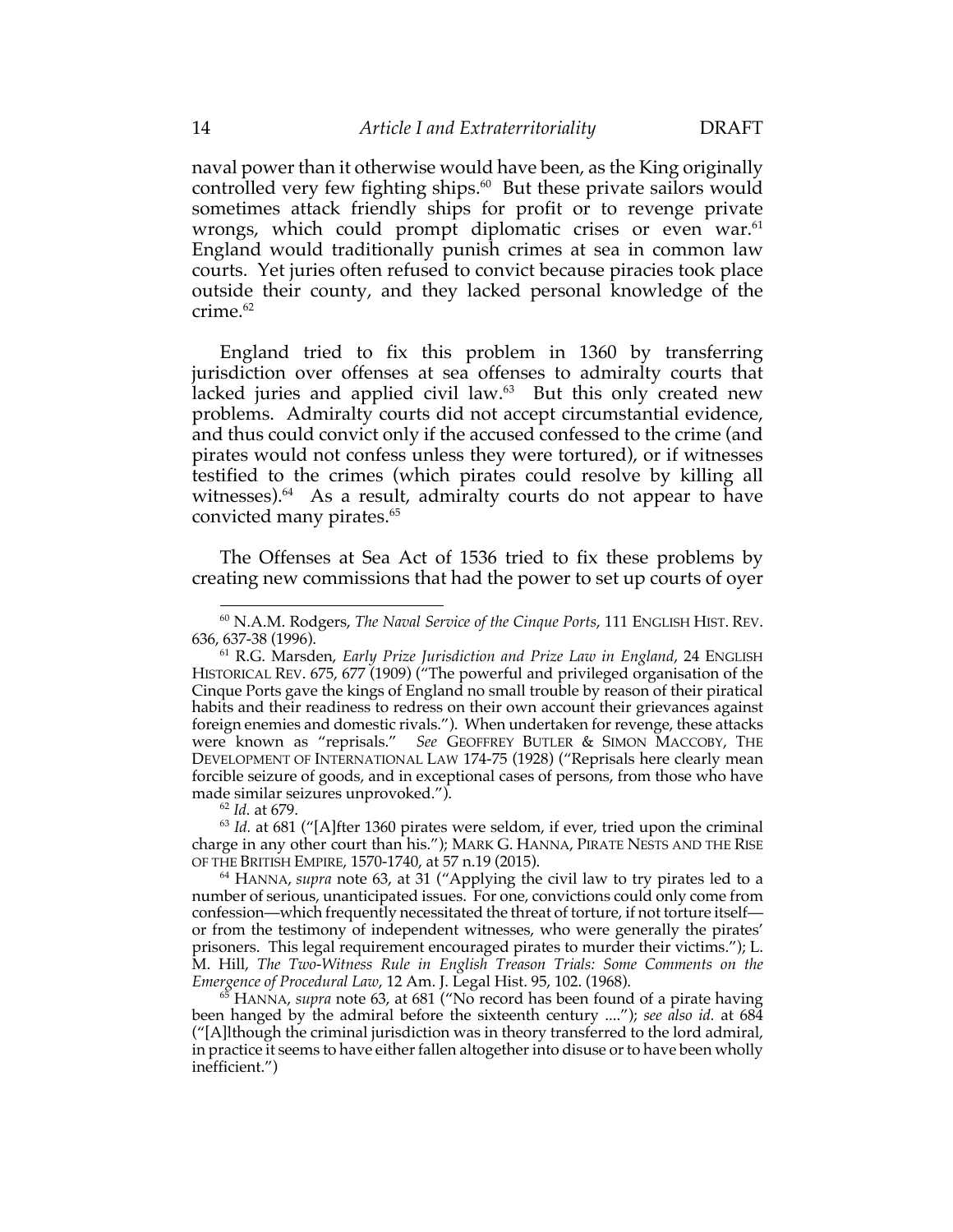and terminer that would try pirates under common law rules.<sup>66</sup> Such commissions would have jurisdiction to punish "all Treasons, Felonies, Robberies, Murthers and Confederacies hereafter to be committed in or upon the Sea, or in any other Haven, River, Creek or Place where the Admiral or Admirals have or pretend to have Power, Authority or Jurisdiction."67

This phrasing is striking in three respects. First, its structure parallels the Define and Punish Clause: It refers to felonies, and several other crimes committed on specific bodies of water. Second, it grants the new courts jurisdiction over a large list of crimes murders, robberies, and felonies—but not piracy. The Act uses the word "pirates" in the preamble, though not in the operative text.<sup>68</sup> This is likely because "piracy" did not have a clear legal meaning as of the 1500s, but instead appears to have been used as a pejorative for any perceived illegitimate violence at sea.<sup>69</sup> Third, the statute uses the all-encompassing term "felonies," as well as robberies and murders, which are felonies. But this reflects a historical anachronism. At the time the statute was written, murder and robbery were not felonies at common law unless there was a breach of trust between victim and offender.70

But the Offenses at Sea Act became antiquated because it directed that the courts hold the trials in England.<sup> $\vec{\tau}$ </sup> This may have served England well in the 1500s. By the 1600s, England had taken colonies in the Americas. This created new opportunities for piracy in undergoverned regions, especially because England relied heavily on

 $71$  28 Henry VIII c. 15, § I(3) (stating that the crimes "shall be inquired, tried, heard, determined, and judged, in such Shires and Places in the Realm").

<sup>66</sup> *Id.* at 31.

<sup>67</sup> 28 Henry VIII c. 15 (1536).

<sup>68</sup> *See* ALFRED RUBIN, LAW OF PIRACY 38 (1988) ("The legal words of art did not include any reference to international law or Roman law or, indeed, any concept of 'piracy' except in the nontechnical recitation of the preamble; instead the words of art of the English Common Law of crimes were used. It is in that context that the word 'felonyes' makes sense; the distinction being drawn involved the technical English law of 'high treason,' 'petit treason' and Common Law crime, as yet incompletely distinguished from tresspass, or tort actions.").

<sup>69</sup> *Id.* at 17 ("[A]t least in the popular mind there was no distinction between privateering and 'piracy;' a 'pyrate' could make "lawful prize" of a captured vessel. It is possible, although not entirely clear, that the word was a pejorative used for privateers of any nationality who captured English vessels. The word appears to have slipped so quickly into the general pejorative vocabulary that whatever legal precision it might have derived from classical sources eroded by the late 16th century.").

<sup>70</sup> *Id.*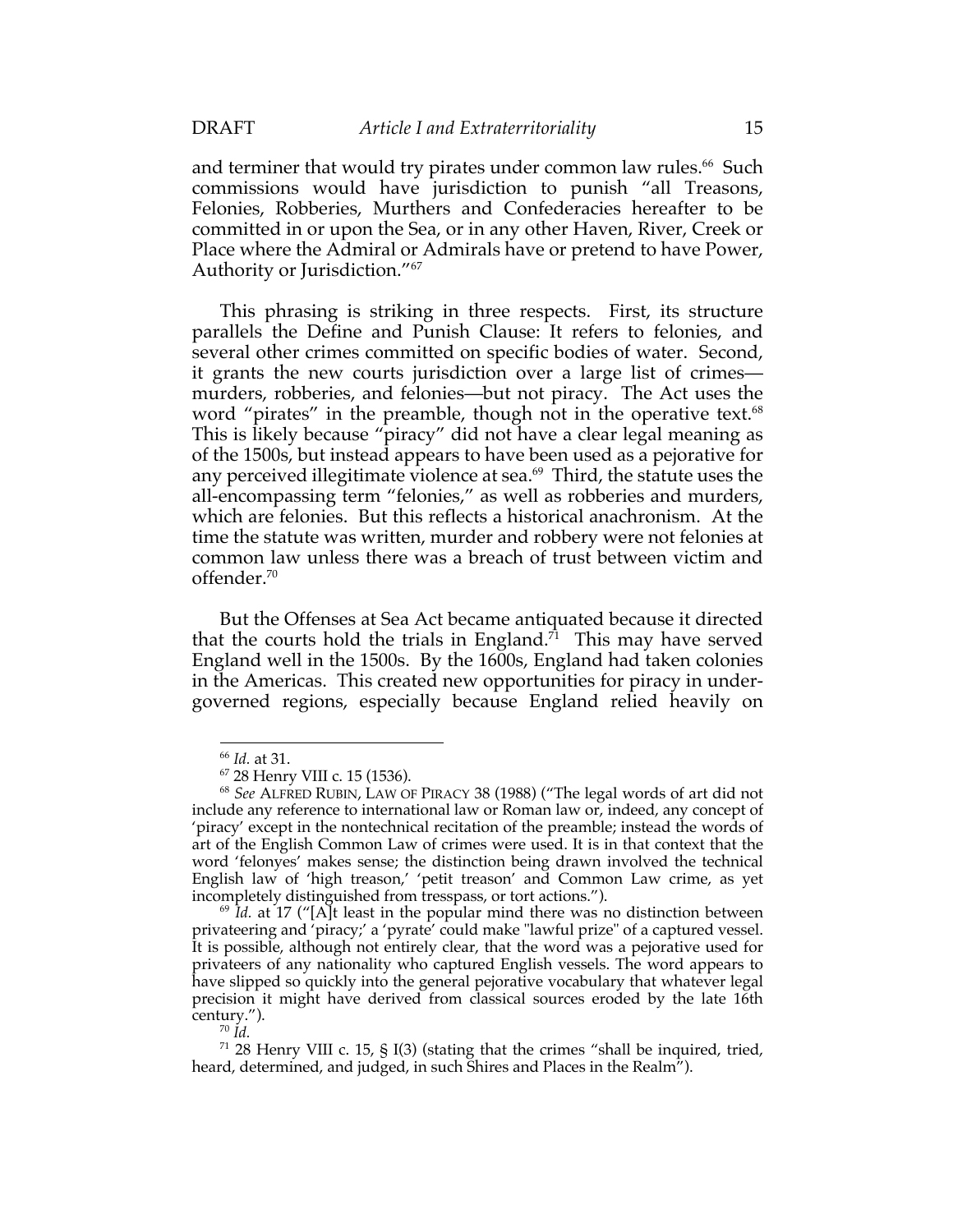privateers.72 Colonies that were more closely regulated by the King gave themselves the power to prosecute piracy themselves.<sup>73</sup> Colonies that selected their own leaders were more welcoming to pirates, who often laundered their captured salves, bullion, and luxury goods in friendly ports. $74$ 

This legal gap prompted international backlash. Two noteworthy examples The Spanish attacked Charles Town for harboring pirates in 1686. 75 And in the 1690s, the Mogul Empire threatened reprisals against the East India Company in response to piracies committed by British sailors operating out of Madagascar who sold their loot in the Americas.<sup>76</sup> Indeed, some of the colonial governors had even granted commissions to some of the Madagascar pirates.<sup>77</sup> European powers began including in their peace treaties promises that they close their American ports to pirates.<sup>78</sup>

Britain pressured the colonies to step up prosecution, but this just led to colonies acquitting the pirates they tried.<sup>79</sup> And some colonies simply did not criminalize piracy at all. For example, Captain William Kidd was sent to trial in London, after being arrested in Boston, because there was no Massachusetts law in place against piracy at the time.<sup>80</sup> Trying pirates in England was no better, as witnesses might refuse to cooperate just to avoid being sent to England for the trial.<sup>81</sup>

Parliament responded by enacting the More Effectual Suppression of Piracy Act of 1700 (or the "Piracy Act of 1700"). 82 This was a sweeping statute. It first authorized trials in the colonies in special

<sup>81</sup> *Id.* at 289.

<sup>72</sup> Carla Gardina Pestana, *Early English Jamaica without Pirates*, 71 William & Mary Q. 321, 337-38 (2014).

<sup>73</sup> P. Bradley Nutting, *The Madagascar Connection: Parliament and Piracy*, 1690- 1701, 22 Am. J. L. Hist. 202, 203-04 (1978).

<sup>74</sup> HANNA, *supra* note 63, at 140, 152.

<sup>75</sup> *Id.* at 153.

<sup>76</sup> Nutting, *supra* note 73, at 207.

<sup>77</sup> *Id.* at 210.

<sup>78</sup> *American* Treaty of Peace, good Correspondence, and Neutrality, between the Crown of *Great Britain* and *France*, concluded at London, Nov. 16, 1686, art. XIV, *reprinted in* GEORGE GOSTLING. EXTRACTS FROM THE TREATIES BETWEEN GREAT-BRITAIN AND OTHER KINGDOMS AND STATES OF SUCH ARTICLES AS RELATE TO THE DUTY AND CONDUCT OF THE COMMANDERS OF HIS MAJESTY'S SHIPS OF WAR 26, 31 (requiring that governors in the Americas "punish pirates, all such, who shall fit out any ship or ships, without lawful commission and authority"). 79 HANNA, *supra* note 63, at 261-62.

<sup>80</sup> *Id.* at 213.

<sup>82</sup> *Id.* (citing 11 & 12 Wm. III, c. 7).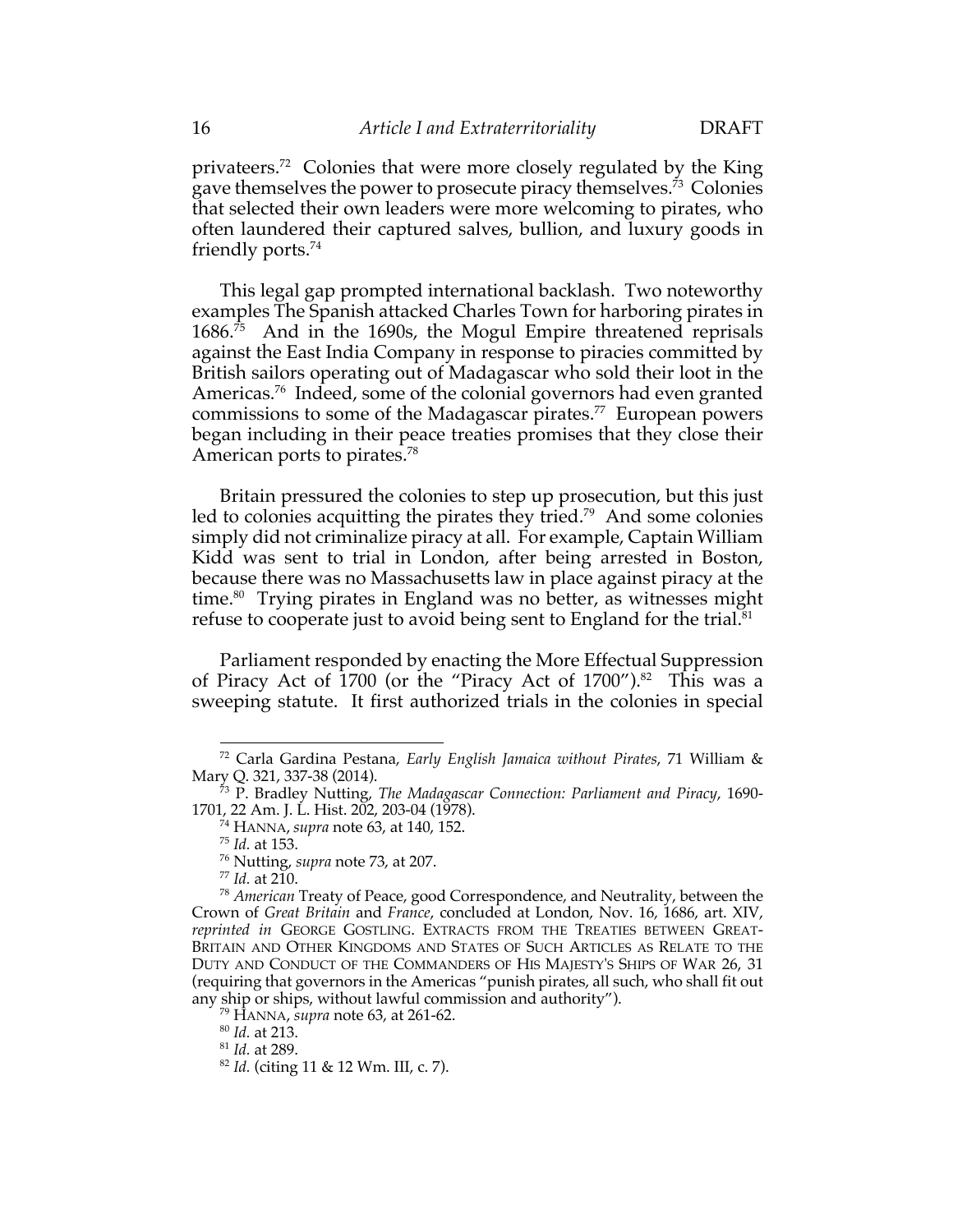commissions of "all Piracies, Felonies, and Robberies committed in or upon the Sea, or in any Haven, River, Creek, or Place, where the Admiral or Admirals have Power."83 This phrasing, of course, is the immediate source of the reference to piracies and felonies in the Define and Punish Clause: the Constitution just cuts the word "Robberies" and limits jurisdiction to the high Seas. To the extent there was any difference between "piracies" and "felonies" specified in the Piracy Act of 1700, the difference was in punishment. Colonial vice admiralty courts would generally try small-time felonies on the high seas that were punishable by fines (like assaulting an officer). By contrast, piracies (which carried the death penalty) were tried only by the Piracy Act of 1700's special courts.<sup>84</sup>

The Courts set up under the Piracy Act of 1700 were sometimes referred to as "special courts of admiralty" or "Justiciary Courts of Admiralty."85 People who aid and abet piracy by hiding pirates or receiving their ships or stolen goods could be tried as accessories to piracy in England.<sup>86</sup> This is most likely because Parliament assumed that many accessories would be influential in the colonies, making conviction difficult.87 Several pirates were tried in the American colonies under these statutes. Samuel Quelch, a privateer who attacked Portuguese ships shortly after Britain signed a peace treaty with Portugal (Quelch claimed he did not know about the treaty when he took the prizes), was the first, and he was convicted. 88 This resulted in backlash throughout Massachusetts, based in part on a popular sense that Quelch was a privateer, coupled with longstanding resentment of Royal interference with the colonies' affairs.<sup>89</sup> But eventually the formerly sympathetic colonists began to turn against pirates too, thanks in part to the Treaty of Utrecht ended the War of Spanish Succession in  $1713^{90}$  Under this Treaty, British subjects accessed more commercial opportunities: they gained the right to sell slaves to the Spanish Empire, earned greater ability to cut "logwood" (a type of tree used for dyeing wool), and expanded their commercial

 $83$  11 & 12 Wm. III, c. 7, § 1.<br> $84$  Dorothy S. Towle, ed., Records of the Vice-Admiralty Court of Rhode ISLAND, 1716-1752, at 3-4 & n.3 (1936).

<sup>85</sup> CARL UBBELOHDE, THE VICE-ADMIRALTY COURTS AND THE AMERICAN REVOLUTION 17 n.18 (2012). Sometimes (but not always) these trials took place by jury. *Id.*

<sup>86</sup> 11 & 12 Wm. III, c. 7, § 10.

<sup>87</sup> HANNA, *supra* note 63, at 289.

<sup>88</sup> *Id.* at 336.

<sup>89</sup> *Id.* at 337-39.

<sup>90</sup> *Id.* at 362.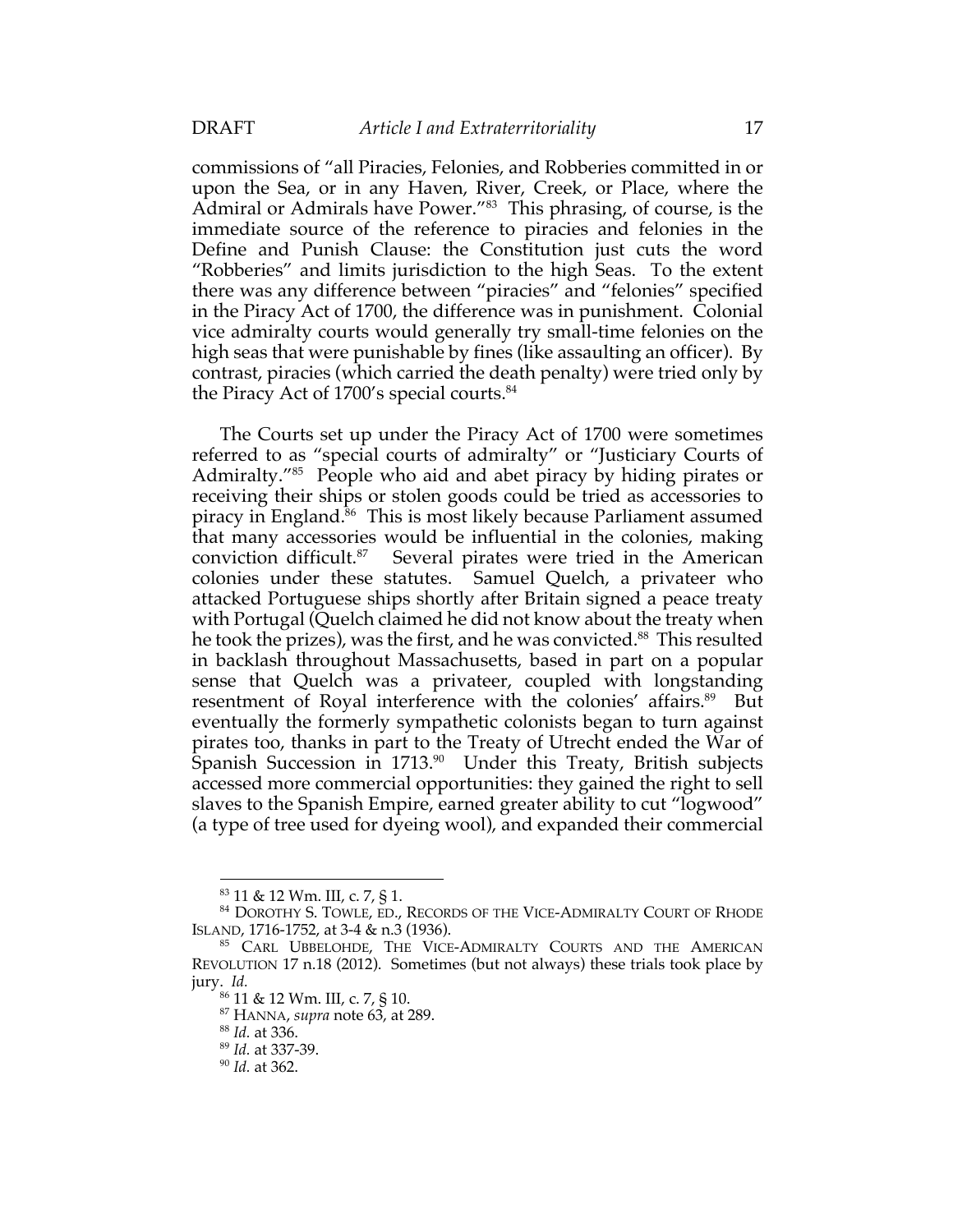fishing.91 The colonies had more to lose from piracy, as a result, and willingly cracked down on the new generation of pirates (most famously Blackbeard) that preyed on shipping following the Treaty of Utrecht through 1725.<sup>92</sup> After this, piracy played a much smaller role in the Americas, though it was still part of some of the colonists' public consciousness even when they declared independence.<sup>93</sup> Indeed, a twelve-year-old Benjamin Franklin had published (and sold) a ballad about Blackbeard's capture.<sup>94</sup>

Critically, there is no evidence that anyone, when they enacted the Piracy Act of 1700, believed that "Piracies" were subject to universal jurisdiction, while "Felonies" and "Robberies" required a jurisdictional hook. Such a reading of the statute would make little to no sense. The Piracy Act of 1700 was first English statute to use the word piracy or piracies as a term of art with a fixed meaning, and it also expanded the definition of piracy as it had been understood in prior court proceedings. Section 8 declared that any of the King's "natural-born Subjects, or Denizens of the Kingdom" who committed any "Piracy or Robbery" under a foreign state's commission were to be punished as "Pirates, Felons, and Robbers."95 Section 9 made it piracy for "any Commander or Master of any Ship, or any Seaman or Mariner" to "betray his trust ... and piratically and feloniously run away with his or their Ship" or any goods on the ship, or to "yield them up voluntarily to any Pirate," or to "make or endeavour to make a Revolt in the Ship." This provision is not limited to subjects and denizens of Great Britain. (A few years later, Parliament expanded the definition of piracy further to include anyone who trades with pirates.96). The fact that Parliament had the power to expand the

<sup>95</sup> *Id.* § 8.

<sup>91</sup> *Id.* at 360-64.

<sup>92</sup> *See generally* COLIN WOODARD, THE REPUBLIC OF PIRATES: BEING THE TRUE AND SURPRISING STORY OF THE CARIBBEAN PIRATES AND THE MAN WHO BROUGHT THEM DOWN (2008).

<sup>93</sup> *See, e.g.*, Matthew Norton, *Classification and Coercion: The Destruction of Piracy in the English Maritime System*, 119 Am. J. Sociology 1537, 1538 (2014) ("To briefly outline the case, between 1717 and 1726, after decades of failed attempts, agents of the British state successfully brought intense coercive power to bear on piracy throughout their maritime empire. Hundreds of pirates were hunted down, were hanged, were killed in action, or abandoned piracy for more lawful pursuits. Piracy had cyclically prospered and declined for centuries at the outskirts of the English maritime system.").

<sup>94</sup> HANNA, *supra* note 63, at 377.

<sup>&</sup>lt;sup>96</sup> 8 Geo. I c. 24. The Piracy Act also specified punishment for lesser offenses: any master of a merchant ship that left sailors behind on foreign trips could be imprisoned three months, for example, and sailors of merchant ships who desert their vessels would forfeit their wages. 11 & 12 Wm. III, c. 7, §§ 17-18. This statute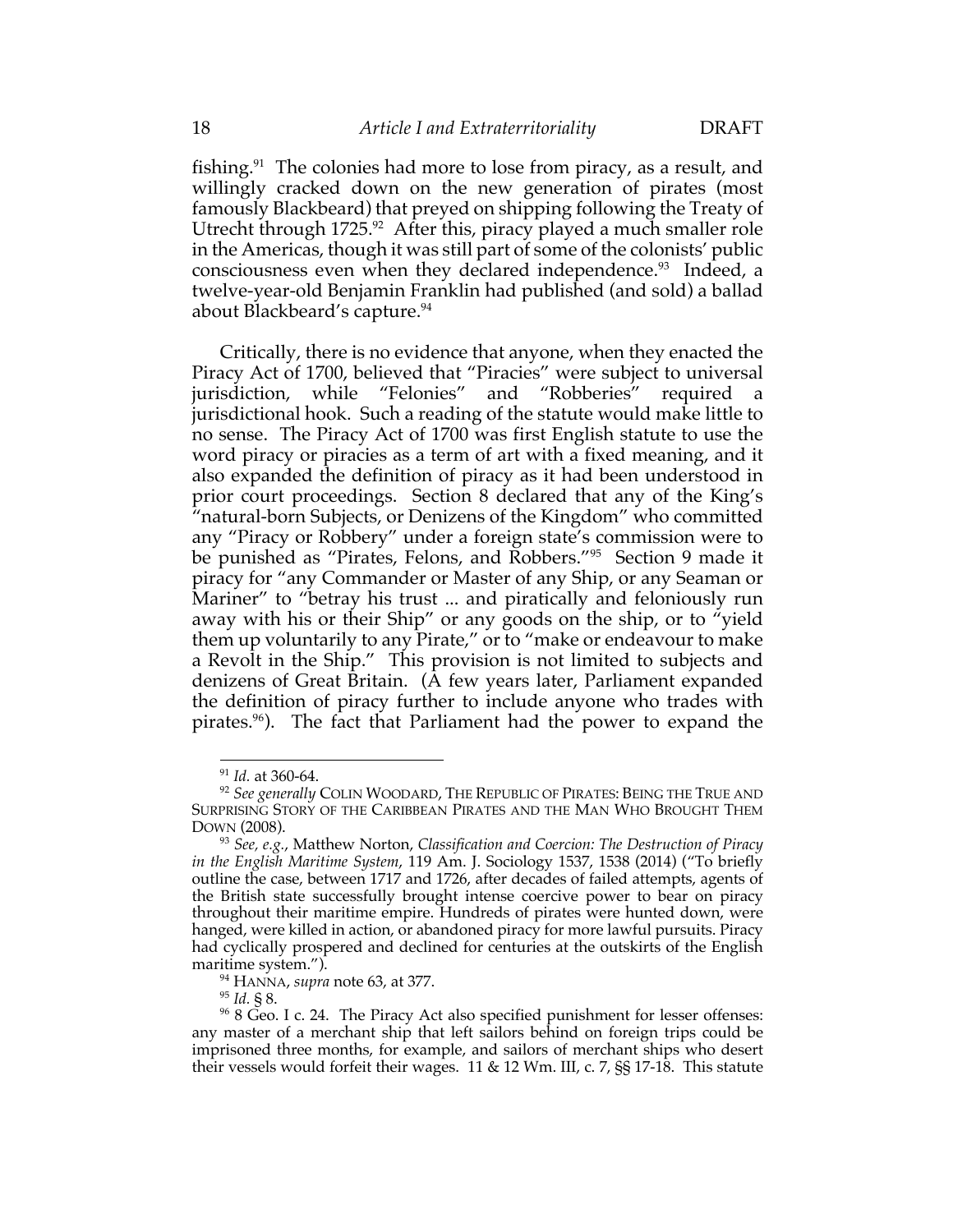definition of piracy belies any notion that England had universal jurisdiction to punish a singular crime of piracy. It instead expanded the definition of piracy significantly.

Nor were there any legal background principles that would support the notion that piracies were subject to universal jurisdiction. To the contrary, Charles Molloy's influential *De Jure Maritimo et Navali* (1677) argued that England's jurisdiction over piracy was limited, not universal. It could prosecute only (1) English subjects, (2) foreigners who attacked English ships, or (3) foreigners who committed piracies in the British Seas, but notably, not foreigners who committed piracies on English pirate ships against other foreign vessels.97 Just a hundred years later, of course, the United States would argue that they could exercise universal jurisdiction over piracy, but did not stem from longstanding English law principles.

This jurisdictional limitation noteworthy because Molloy characterizes pirates as "*host[e]s humani generis*" or "Enemies to all," but seventeenth and eighteenth century English sources did not mean this term to refer, as modern scholars do, to crimes subject to universal jurisdiction.<sup>98</sup> Rather, they seems to have meant only that any ships that overcame a pirate attack could "hang[] them up the main Yard" instead of "bring[ing] them to any Port."99 "Justice may be done upon them by the Law of Nature...."100 The formulation "*hostes humani generis*" appears for the first time as Edward Coke's truncation of a Latin passage by Cicero.<sup>101</sup> But Coke did not argue that England had universal jurisdiction over pirates.102 Similarly, Sir Leoline Jenkins referred to pirates as "*hostes humani generis*" to make the point that

was originally set to expire after seven years, but it was made permanent in 1729. *Id.* § 13; 2 Geo. II c. 27, § VII, *reprinted in* 16 DANBY PICKERING, THE STATUTES AT LARGE, FROM THE SECOND TO THE 9TH YEAR OF KING GEORGE II.TO WHICH IS PREFIXED, A TABLE CONTAINING THE TITLES OF ALL THE STATUTES DURING THAT PERIOD (1765). The Piracy Act of 1700 also included several piracy-suppressing provisions outside the criminal punishment context. Section 12, for example, granted a bounty to anyone who turned in pirates "for the better and more effectual Prevention of Confederacies." Section 15 also threatened to revoke the charters of colonial governors who failed to suppress piracy.<br><sup>97</sup> CHARLES MOLLOY, DE JURE MARITIMO ET NAVALI 37-38 (1677).

<sup>98</sup> *Id.* at 36.

<sup>99</sup> *Id.* at 38. 100 *Id.*

<sup>101</sup> RUBIN, *supra* note 68, at 55 n.61.

<sup>&</sup>lt;sup>102</sup> 1 EDWARD COKE, THE THIRD PART OF THE INSTITUTES OF THE LAWS OF ENGLAND CONCERNING HIGH TREASON, AND OTHER PLEAS OF THE CROWN, AND CRIMINAL CAUSES 113 (1644).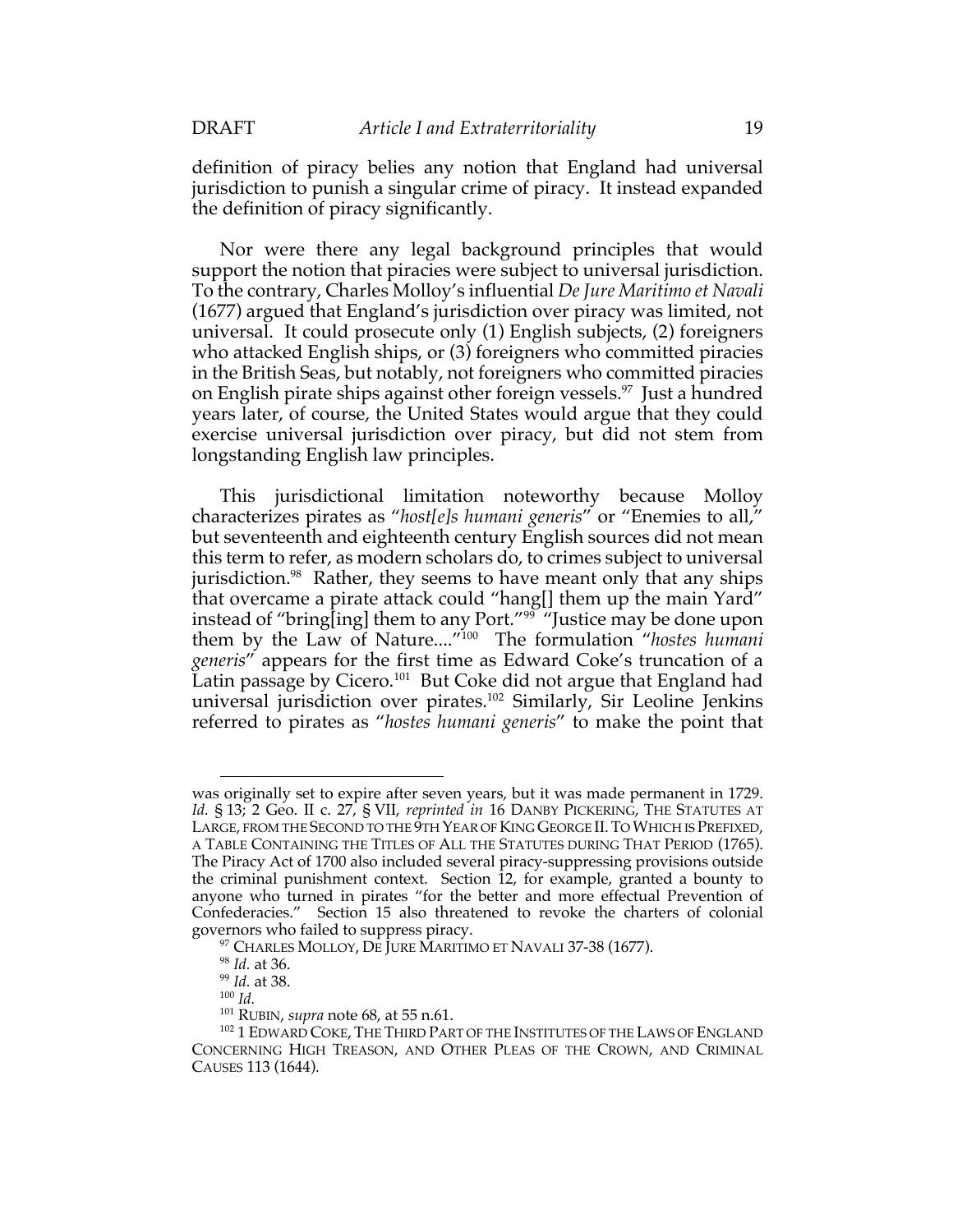they are "outlaw'd."103

There were some 17th-century suggestions, to be sure, that England could exercise universal jurisdiction over pirates, but all are qualified, virtually all are dicta, and none distinguish between piracies and other felonies on the high seas. Later in his life, Jenkins endorsed a limited version for exercising some universal jurisdiction over pirates who lacked any commission, while denying universal jurisdiction over pirates who were accused of exceeding their commissions.104 Jenkins offered little justification for this distinction. He just seems to have been trying to square a precedent in which the English had insisted on trying a French pirate (over France's objections), with English objections to the Dutch trying Scottish privateers for exceeding their commissions. Likewise, Sir Charles Hedges, a judge on the high court of admiralty, charged a jury in *Rex v. Dawson* (1696) that England could prosecute "all piracies and robberies at sea, in the most remote parts of the world," but he did not suggest that this jurisdiction was limited to piracy.105 *Rex v. Dawson*  also involved a prosecution of Englishmen (for piracies committed against the Mogul Empire), so it is a poor source of universal jurisdiction principles. Indeed, Professor Alfred Rubin notes that there is no evidence that there were any "'pure' universal jurisdiction" English piracy prosecutions in the  $17th$  century.<sup>106</sup> And after Parliament's enactment of the Piracy Act of 1700, there is no evidence that anyone distinguished between "piracies," over which courts could exercise universal jurisdiction, and "felonies," over which they could not.

All this history shows that the first redundancy, between "piracies

 $^{103}$  A Charge given at a Session of Admiralty within the Cinque Ports, Sept. 2, 1668, *in* 1 WILLIAM WYNNE, THE LIFE OF SIR LEOLINE JENKINS lxxxvi (1724).

<sup>&</sup>lt;sup>104</sup> Jenkins seemed to repeat this sentiment, arguing that every state should "execute justice upon [pirates] wherever they can lay hold of them."  $\dot{A}$  Charge given at an Admiralty Sessions held at the Old-Bailey, *in id.* at xci. He also appeared to endorse a greater jurisdictional power to punish certain crimes, but it was not necessarily confined to piracy, nor was this jurisdiction universal. He asserted that England could prosecute "the Crimes of Piracy, Bloodshed, Robbery, and other Violences upon the Sea" committed against the King's "Subjects, or upon his Allies or their Subjects." *Id.* at xc-xci. In 1675, Jenkins twisted himself into even more knots when commenting on an incident where the Dutch tried Scottish privateers for exceeding their commissions (and thus committing piracies). 2 *id.* at 713. Although crimes should ordinarily be tried where they are committed, he explained, "Pyrates, being reputed out of the Protection of all Laws and Privileges," can "be tried in what Ports soever they are taken." *Id.* at 714. Yet because <sup>105</sup> 13 How. State Trials 451, 456.

<sup>106</sup> RUBIN, *supra* note 68, at 107-08.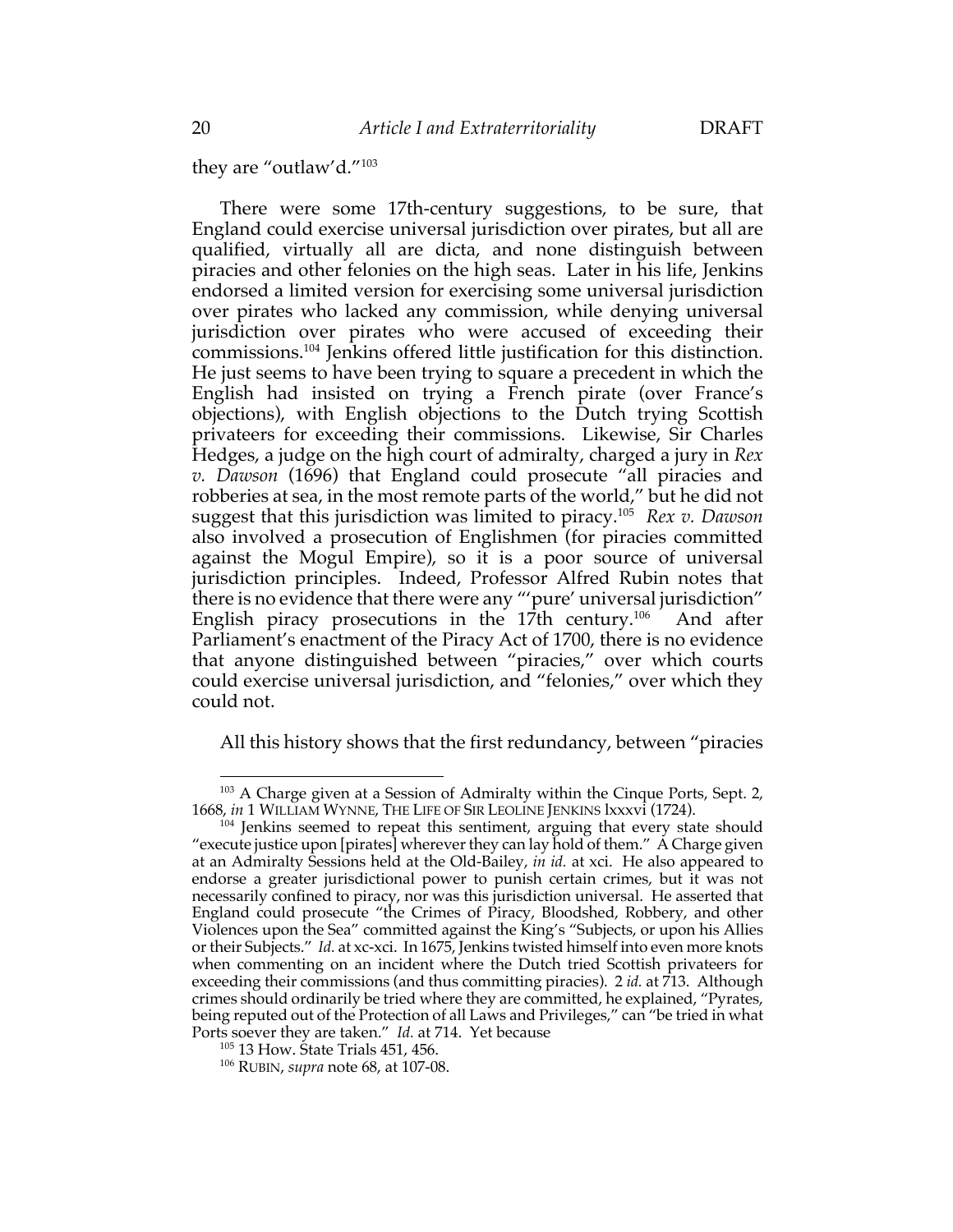and felonies committed on the high seas," had no jurisdictional significance. The phrasing was a historical accident, arising out of various jurisdictional transferring provisions enacted in 1536 and 1700. These statutes were designed to suppress crimes that could produce tension with other countries. There would be no reason to exercise universal jurisdiction over only one class of offenses but not others. Nor were there any legal background principles under which "piracies" were subject to universal jurisdiction but felonies were not. To the contrary, before the Piracy Act of 1700, England does not appear to have prosecuted any foreigners for piracy committed outside its territorial waters. In short, piracy was not understood to be distinguishable from felonies as the sole universal jurisdiction offense when the Piracy Act of 1700 was written. Because this statute is the source of the Define and Punish Clause's first redundancy, this history sharply undercuts Kontorovich's thesis.

### b. The Articles of Confederation and Piracy

This next section traces the Articles of Confederation's drafting history to reiterate the point made before. The people who wrote the Articles simply borrowed the Piracy Act of 1700. They did so, almost certainly, because they believed the national government required the power to set up trials for piracies and felonies on the high seas, because such crimes could prompt retaliation from foreign powers. That would be true, no doubt, whether the crime was committed by an American, or a foreign national who simply took refuge in the United States. There is thus no reason to believe that the Articles of Confederation's use of the phrase "piracies and felonies" was meant to carry any jurisdictional significance.

The power to regulate piracies and felonies on the high seas was one of the few powers entrusted to the national government under the Articles of Confederation. An earlier draft of the Articles that John Dickinson wrote authorized Congress to set up "Courts for the trial of all Crimes, frauds & piracies Committed on the high Seas (and) [or on any navigable River, not within the Body-of a County or Parish-Establishing Courts] for Receiving & Determining finally appeals in all (maritime Causes under Such Regulations as may be made by the union;)."107

This language is almost certainly borrowed from the Piracy Act of 1700. There's no direct evidence on this point, but this seems fairly

<sup>&</sup>lt;sup>107</sup> Draft Articles of Confederation, June 17-July 1?, 1776 (brackets in original), *reprinted in* 4 Letters of Delegates to Congress 233.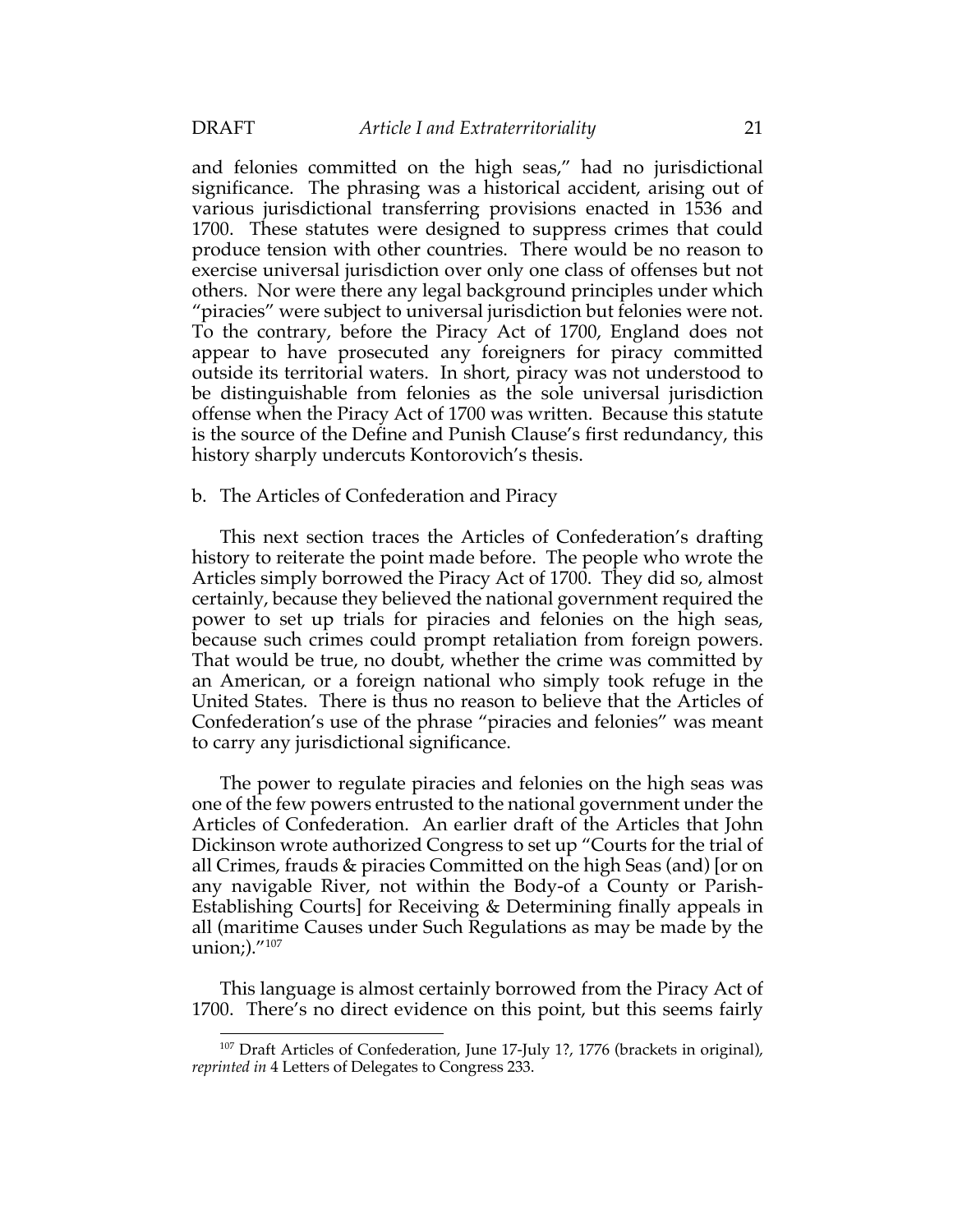evident based on the two provisions' text and structure. Just look at the wording side-by-side:

|                                                                      | Piracy Act of 1700   Articles of Confederation Draft |
|----------------------------------------------------------------------|------------------------------------------------------|
| all Piracies, Felonies, and Courts for the trial of all              |                                                      |
| Robberies committed in or upon $\vert$ Crimes, frauds & piracies     |                                                      |
| the Sea, or in any Haven, River, Committed on the high Seas          |                                                      |
| Creek, or Place, where the $\vert$ (and) for on any navigable River, |                                                      |
| Admiral or Admirals have   not within the Body-of a County           |                                                      |
| Power, Authority, or or Parish-Establishing Courts                   |                                                      |
| Jurisdiction, may be examined, for Receiving $\&$ Determining        |                                                      |
| inquired of, tried, heard and finally appeals in all (maritime       |                                                      |
| determined, and adjudged   Causes under Such Regulations             |                                                      |
|                                                                      | as may be made by the union;).                       |

The crimes listed are strikingly similar: "Piracies, Felonies, and Robberies" (Piracy Act of 1700) vs. "Crimes, frauds & piracies" (Articles Draft). So are the jurisdictional hooks: the Piracy Act of 1700 covers crimes committed on "the Sea, or in any Haven, River, Creek, or Place, where the Admiral or Admirals have Power, Authority, or Jurisdiction"; the Draft Articles covers crimes "Committed on the high Seas (and) [or on any navigable River, not within the Body-of a County or Parish." And both provisions authorize the creation of courts for the trial of these crimes.

This wording changed a little in the final Articles of Confederation, but not much. The first paragraph of Article IX of the Articles of Confederation gave the Continental Congress the power to "appoint[] courts for the trial of piracies and felonies committed on the high seas." There's no record as to why "piracies and felonies" replaced "Crimes, frauds & piracies"; perhaps there was a greater desire to adhere more closely to the Piracy Act of 1700's wording. Nor is there any explanation as to why the final Articles removed the authorization for the trial of crimes on "navigable River[s]." But presumably, it may have represented a small effort to reduce the power of the national government to set up courts may have been viewed as important because one of the colonists' chief complaints against the British was for trying them in British courts rather than in the United States. Indeed, one of the charges in the Declaration accused George III of "transporting us beyond the seas to be tried for pretended offences."108

<sup>108</sup> Sydney George Fisher, *The Twenty-Eight Charges Against the King in the Declaration of Independence*, 31 Penn. Magazine of Hist. & Biography 257, 291 (1907) ("This refers to two acts of parliament. The first had been passed in the reign of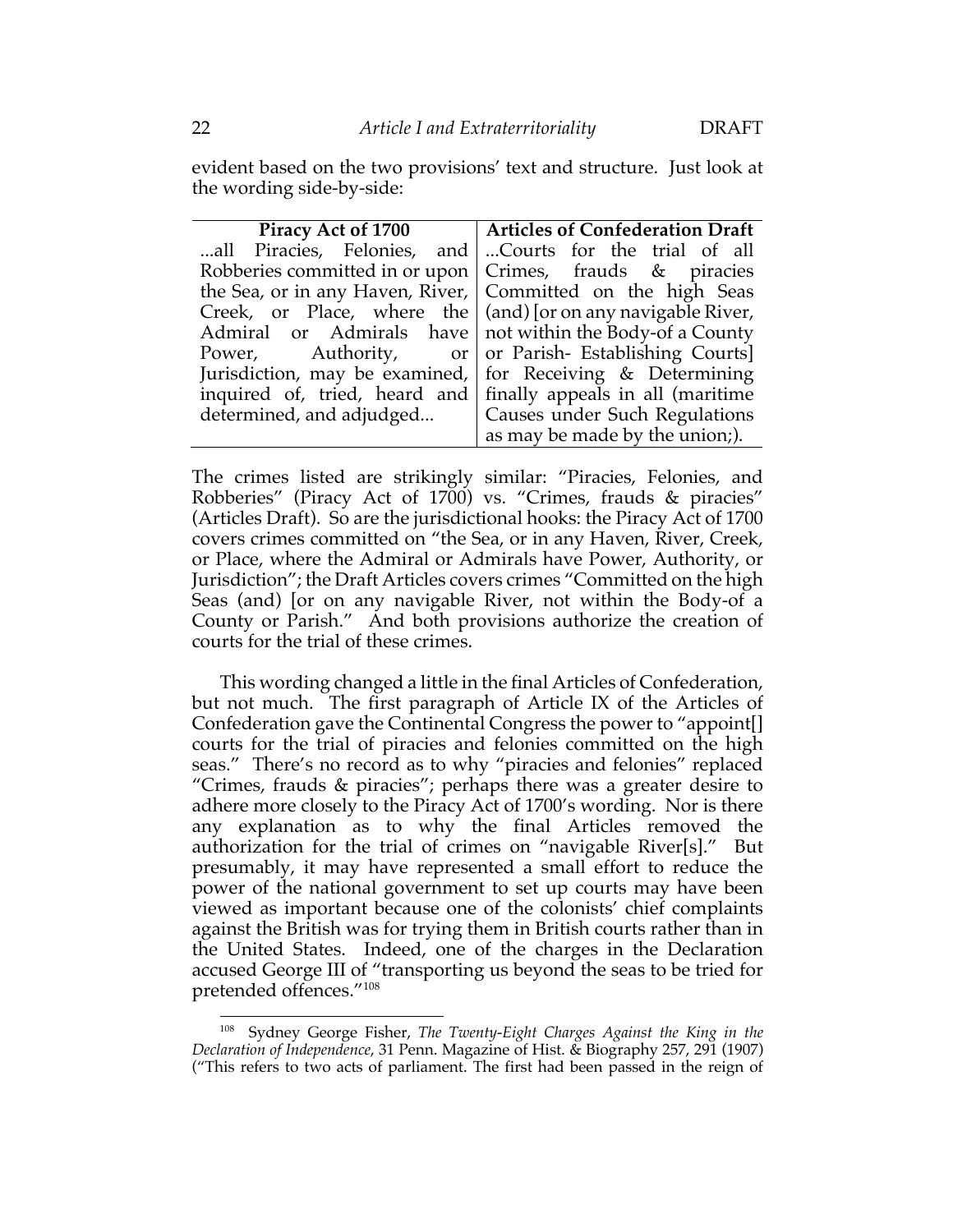This provision stands out because the Articles generally did not authorize Continental Congress to directly regulate individual citizens; instead, it regulated the states.109 The piracies and felonies provision does not entirely break from that pattern, but it gets close by authorizing the national government to set up its own courts in case it did not trust the states' local judiciaries. This raises the question why the Articles' drafters felt the need to include this provision.

There is virtually no direct evidence on this question, but presumably, this was included as a tool to help the new country preserve its neutrality and good relations with other countries. This was one of the reasons Parliament enacted the Piracy Act of 1700—the statute the piracies and felonies provision is based on. When the colonies failed to try pirates themselves, it caused conflict with foreign countries, creating the risk of drawing Britain into conflict. The natural structural inference, then, is that the new national government might need the same power to set up local courts to prosecute piracies to maximize its control over foreign affairs.

This reading is supported too by the Articles of Confederation's structure. The paragraph containing the "piracies and felonies" clause is also the source of the Continental Congress's main foreign policy powers, including "the sole and exclusive right and power of determining on peace and war," "sending and receiving ambassadors," and "entering into treaties and alliances." Even more relevantly, this paragraph also gave Congress the power to "establish[] rules for deciding, in all cases, what captures on land or water shall be legal"; "grant[] letters of marque and reprisal in times of peace"; and "establish[] courts; for receiving and determining finally appeals in all cases of captures."

This last group of powers was intimately related to the power to

Henry VIII. and provided that a person accused of treason without the realm could be brought to England for trial. Several trials and punishments had taken place in previous reigns under this act, and parliament in 1769 reminded the king that this old law could be applied to the disturbances in America; but no one was ever transported or tried under it. The other act was a recent one providing that any one charged with setting fire to his majesty's ships, docks, arsenals &c. could in like manner be taken to England for trial. Both acts were, of course, intended to prevent colonial juries acquit ting such offenders; but no action was ever taken under either of them during the Revolution.").

<sup>109</sup> *See, e.g.*, Printz v. United States, 521 U.S. 898 (1997) ("Under the Articles of Confederation the National Government had the power to issue commands to the several sovereign States, but it had no authority to govern individuals directly.").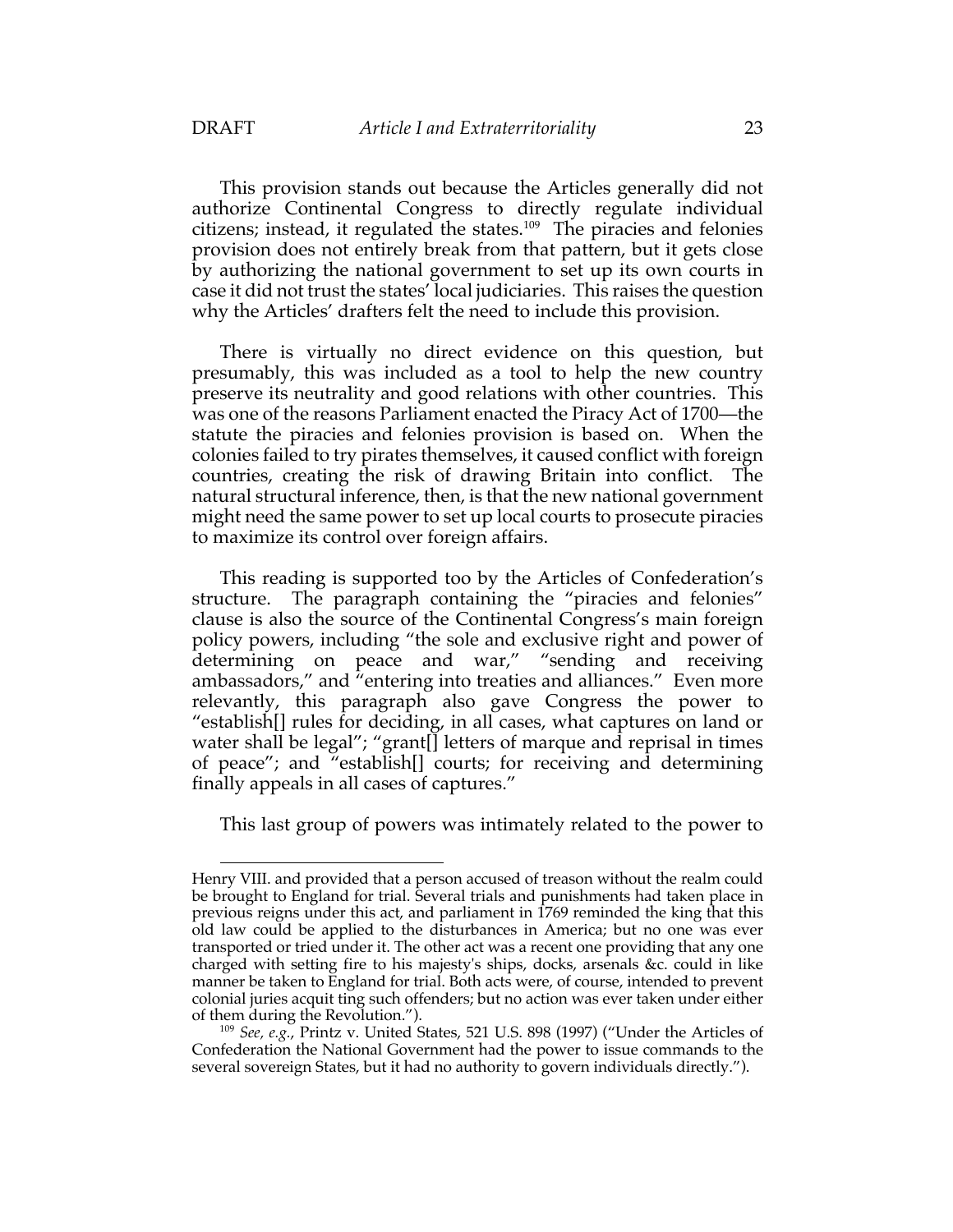punish piracy in the 1700s. Countries would use letters of marque to authorize private individuals to capture enemy ships. People sailing with letters of marque were called "privateers." A privateer that exceeded the scope of his letter of marque when capturing enemy vessels could be punished as a pirate. But countries did not just rely on criminal punishment powers to control privateers. Privateers were required to submit their captured ships—or "prizes"—to prize courts that would adjudicate the legality of those prizes. Courts would rule on the legality of those captures. If the captures were illegal, the privateer could not take title of the ship, and would have to compensate the ship owner. This procedure was necessary because merchants would not purchase a ship from a privateer that had not been ruled legal by a prize court. Without a prize ruling, there was always a risk that the captured ship's owner could assert title to the ship down the line. Merchants thus required a definitive ruling that the capture was legal before making such a major purchase.<sup>110</sup> Setting up courts to punish crimes at sea was thus almost certainly viewed a tool that the government could use to prevent private individuals from dragging the United States into conflict with foreign powers. Trying foreigners who took refuge in the United States after committing such crimes might well be a necessary step to prevent international offense.

This power would have seemed especially important to the Continental Congress when it drafted the Articles. The United States relied heavily on privateers during the Revolutionary War, and that of course raised the risk of piracy. General George Washington began issuing commissions to privateers as early as September 1775—almost a year before the Declaration of Independence.<sup>111</sup> Every state issued letters of marque to privateers during the Revolutionary War and set up their own admiralty courts of first resort to condemn prizes (the Articles prohibited them from doing so only in times of peace).<sup>112</sup> American privateers also played a significant role in disrupting British commerce during the Revolutionary War. By one account, the Continental Congress issued more than 600 letters of marque to Massachusetts vessels alone, and that the Massachusetts General Court issued thousands more.<sup>113</sup>

<sup>110</sup> *See generally* William R. Casto, *The Origins of Federal Admiralty Jurisdiction in an Age of Privateers, Smugglers, and Pirates*, 37 Am. J. L. Hist. 117 (1993).

<sup>111</sup> EDWARD E. HALE, THE NAVAL HISTORY OF THE AMERICAN REVOLUTION, *IN*  NARRATIVE AND CRITICAL HISTORY OF AMERICA 564 (Justin Winsor, ed.) (8th ed. 1884- 1889).

<sup>112</sup> *Id.* at 565, 567.

<sup>113</sup> SAMUEL ELIOT MORRISON, THE MARITIME HISTORY OF MASSACHUSETTS, 1783- 1860, at 29 (1924).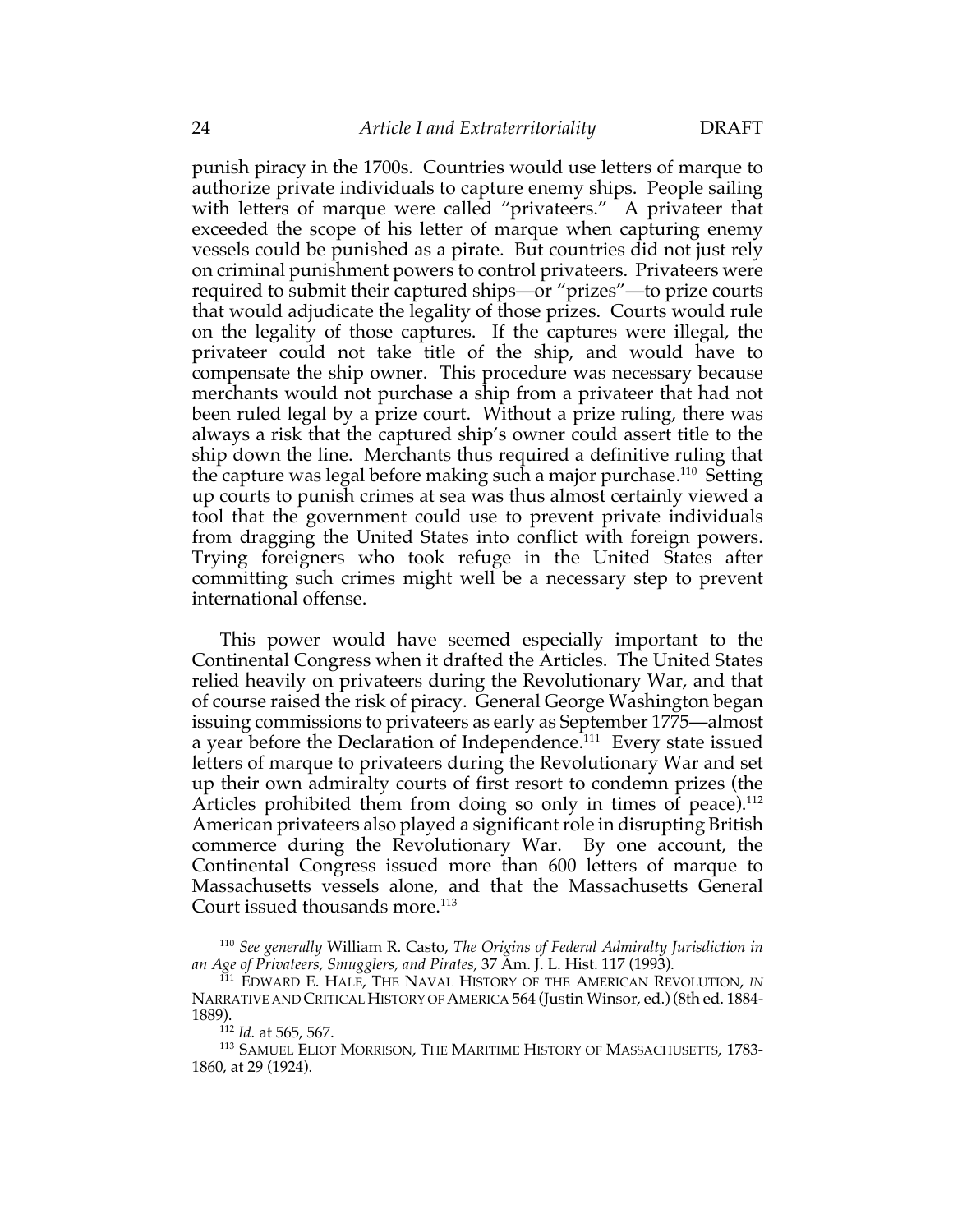This privateering, though, went hand-in-hand with opportunities for piracy. The Continental Congress's Board of Admiralty tried to resolve this problem by requiring privateers to post a \$20,000 bond, which would be forfeit if they violated instructions, and directing them "not to infringe or violate the laws of nations, or the laws of neutrality."114 It also tried to centralize the issuance of letters of marque.<sup>115</sup> But these efforts were not wholly successful. American ships lacking commissions—that is, pirates—attacked European commerce throughout the Revolutionary War.116

The Continental Congress also fielded complaints about privateers capturing ships without authority.<sup>117</sup> In 1779, for example, the Continental Congress condemned privateer Joseph Cunningham for seizing a Portuguese vessel, and requested that the states punish Cunningham for his "violation of the laws of nations," as required by "the rights of neutrality."118 Similarly, in 1783, the Continental Congress received a complaint from Spain that two Massachusetts citizens (Church and Heydon; their first names are not recorded) had attacked a Spanish ship.<sup>119</sup> After a committee (which included Madison) investigated the complaint, the Continental Congress requested that Massachusetts criminally prosecute Church and Heydon, and help the Spanish ship owner "obtain legal satisfaction for the injuries alleged to have been done to him."120

Simply put, the Articles of Confederation included the power to create courts for trying piracies and felonies on the high seas to give the national government the power to preserve its neutrality and regulate was. This was a main rationale for Parliament's Piracy Act of 1700, the statute the clause is based on. Private violence at sea could drag states into conflict with one another. And private violence at sea

<sup>114</sup> 16 JCC 1780, at 405-08.

<sup>115</sup> Fred S. Rulater, *Charles Thomson, "Prime Minister" of the United States*, 101 Penn. Magazine Hist. & Biography 322, 326 (1977) (""Because these letters were sometimes captured and used by British privateers, Thomson began to require a "minute description" of the captain and his first officer to be added to the letters under the seal of the governor. Enforcing state compliance with regulations was frequently difficult.").

<sup>116</sup> C. Kevin Marshall, *Putting Privateers in Their Place: The Applicability of the Marque and Reprisal Clause to Undeclared Wars*, 64 U. Chi. L. Rev. 953, 972 n.99 (1997).

<sup>117</sup> Letter from William Hooper to Robert Morris, Dec. 31, 1776, *reprinted in* 5 Letters of Delegates to Congress 713, 713-14 & n.1; Letter from Robert Morris to John Bradford, Feb. 7, 1777, *reprinted in* 6 *id.* at 234, 235 118 <sup>14</sup> J. Cont'l Cong. at 867 (1908) ("JCC"). 119 24 JCC 1783, at 227-28.

<sup>120</sup> *Id.* at 228.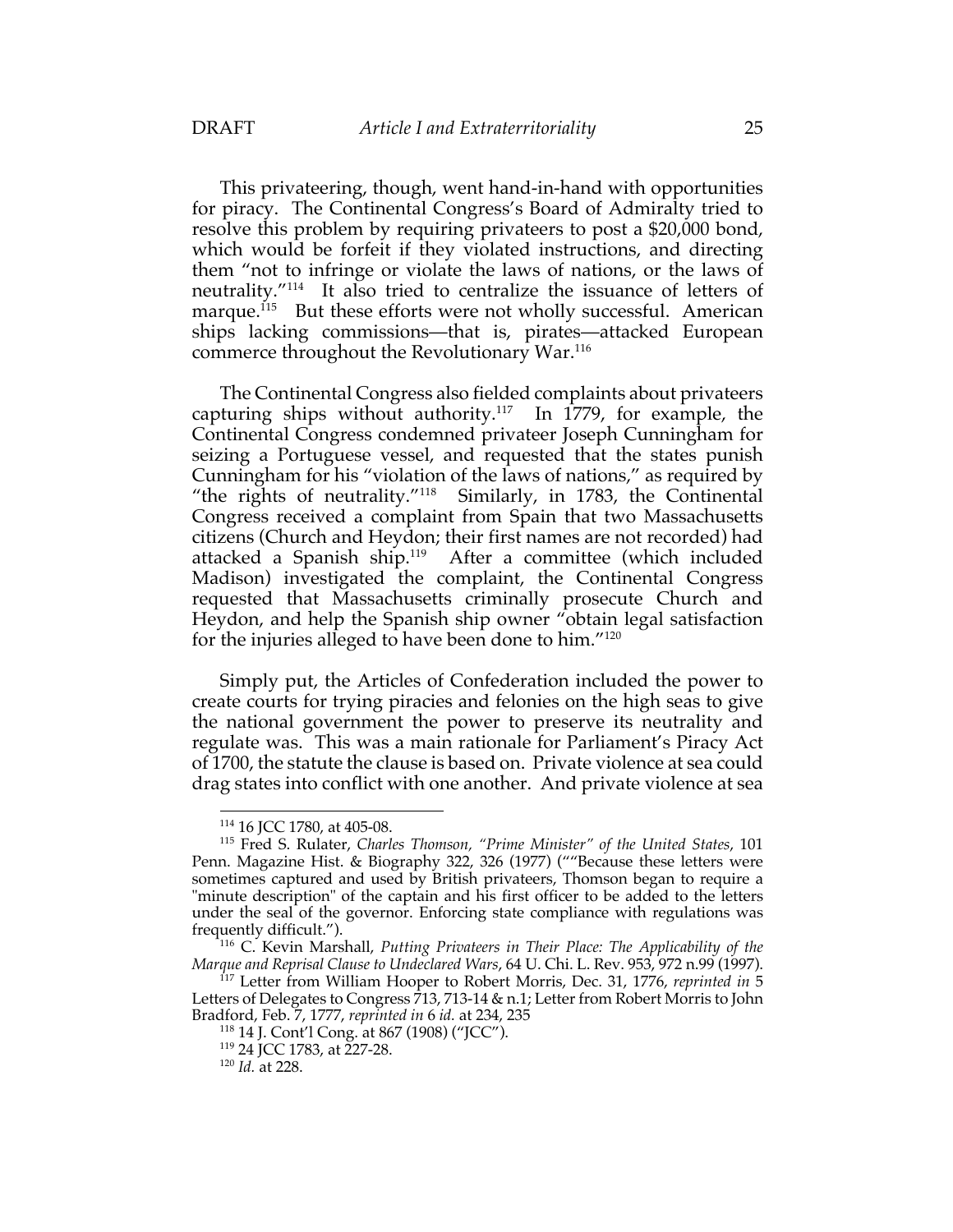was inevitable because the new country was heavily reliant on privateers. Because the national government was responsible for war and peace, it gave itself the power to set up courts for punishing piracy and other felonies on the high seas. There is no jurisdictional significance to the Articles of Confederation's phrasing. Nor would there have been any reason for Congress to limit its punishment powers over certain felonies committed by foreigners who later took refuge in the United States.

c. Defects under the Articles of Confederation

This explains the Framers' motivations for adopting what became the Define and Punish Clause. Many soon began to recognize that the national government needed not just the power to set up courts for the trial of piracies and felonies, but also the power to enumerate and punish those crimes. The same was true of several offenses against the law of nations that were not mentioned in the Articles of Confederation. There was never any sense, during this time, that the national government's power to prosecute any of these crimes should be jurisdictionally limited. Just the opposite: one of the major motivating reasons for including the power to punish offenses against the law of nations was that U.S. citizens were committing such crimes outside the jurisdiction of states. All of this is yet another strike against the double redundancy argument.

The piracies and felonies provision in the Articles ultimately was a dead letter. The Continental Congress never actually created new courts under this provision. Instead, it enacted an ordinance in 1781 calling upon states to try "any piracy or felony upon the high seas" before juries "according to the course of the common law, in like manner as if the piracy or felony were committed in one of these United States."<sup>121</sup> Apparently, the Continental Congress thought Apparently, the Continental Congress thought state courts could be trusted to try piracies and felonies on the high seas.

But many thought that the Continental Congress needed more power to define and punish piracies and felonies. In 1778, South Carolina proposed amending the Articles to give the Continental Congress the power to "declar[e] what acts committed on the high seas shall be deemed piracies or felonies."122 The Congress voted against this amendment nine states to two.

<sup>&</sup>lt;sup>121</sup> Ordinance for establishing courts for the trial of piracies and felonies committed on the high seas, Apr. 5, 1781, *in* 19 JCC 1781, at 355.

<sup>122 11</sup> JCC 1788, at 652, 655.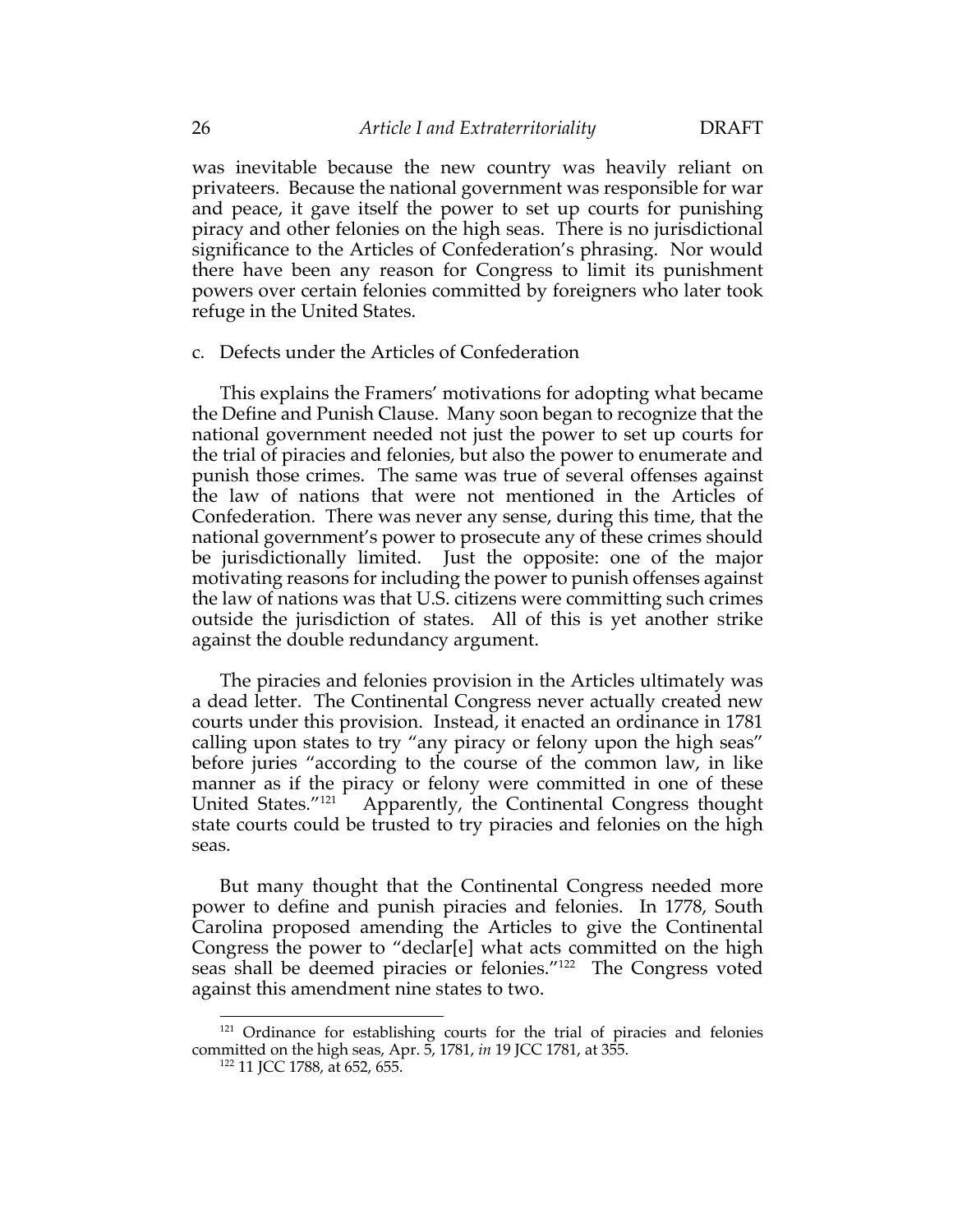In September 1785, Charles Pinckney of South Carolina (perhaps the source of the 1778 motion) moved for Secretary of Foreign Affairs John Jay to draft "an Ordinance for instituting a court for the ... trial and punishment of piracies and felonies committed on the high seas in the same manner in all the states."123 The preamble of Pinckney's motion explained why such courts would be necessary. "[I]t has been the policy of all civilized nations to punish crimes so dangerous to the welfare and destructive to the intercourse and Confidence of Society with death in an exemplary manner," and "similar crimes should be punished in a similar manner."124

The motion apparently passed, although there's no record of this, because Jay produced a report just a few weeks later. Jay's report traced the Articles' piracies and felonies provision to the Offenses at Sea Act of 1536 and Piracy Act of 1700, as discussed above.<sup>125</sup> But he noted that Parliament's legislation made the suppression of piracies and felonies "more extensive and effectual" by defining piracies and felonies, and that "the present Powers of Congress" did not include this power.126 "[T]he Power given to Congress by the Confederation, is not to declare what is or shall be Felony or Piracy, nor to declare what Shall be the Punishment of either, but merely *to appoint Courts for the Trial of Piracies and Felonies committed on the high Seas*." It "follow[ed]" from this that this provision in the Articles could not be used as justification to make  $\hat{u}$  the Trial and Punishment of those Offences similar in all the States."127 But, Jay argued, the Continental Congress could "ordain[] ... the Punishment to be inflicted throughout the United States in Cases of Piracy."128 This was so, he argued, because "Piracy is war against all mankind, which is the highest Violation of the Laws of Nations," and the "fœderal Government" was responsible for "the Conduct of the United States towards all their Enemies in open War against them."129 "This Reasoning however does not ... apply to Cases of Felony as distinguished from Piracy; and therefore" the Continental Congress could only direct that felonies "be tried (tho' not *punished*) in like manner in all the States."130

Jay appended to his report a draft "Ordinance for the Trial of

<sup>126</sup> *Id.*

<sup>123</sup> 29 JCC 1785, at 681.

<sup>124</sup> *Id.*

<sup>125</sup> *Id.* at 797.

<sup>127</sup> *Id.*

<sup>128</sup> *Id.* at 798.

<sup>129</sup> *Id.* at 797.

<sup>130</sup> *Id.* at 798.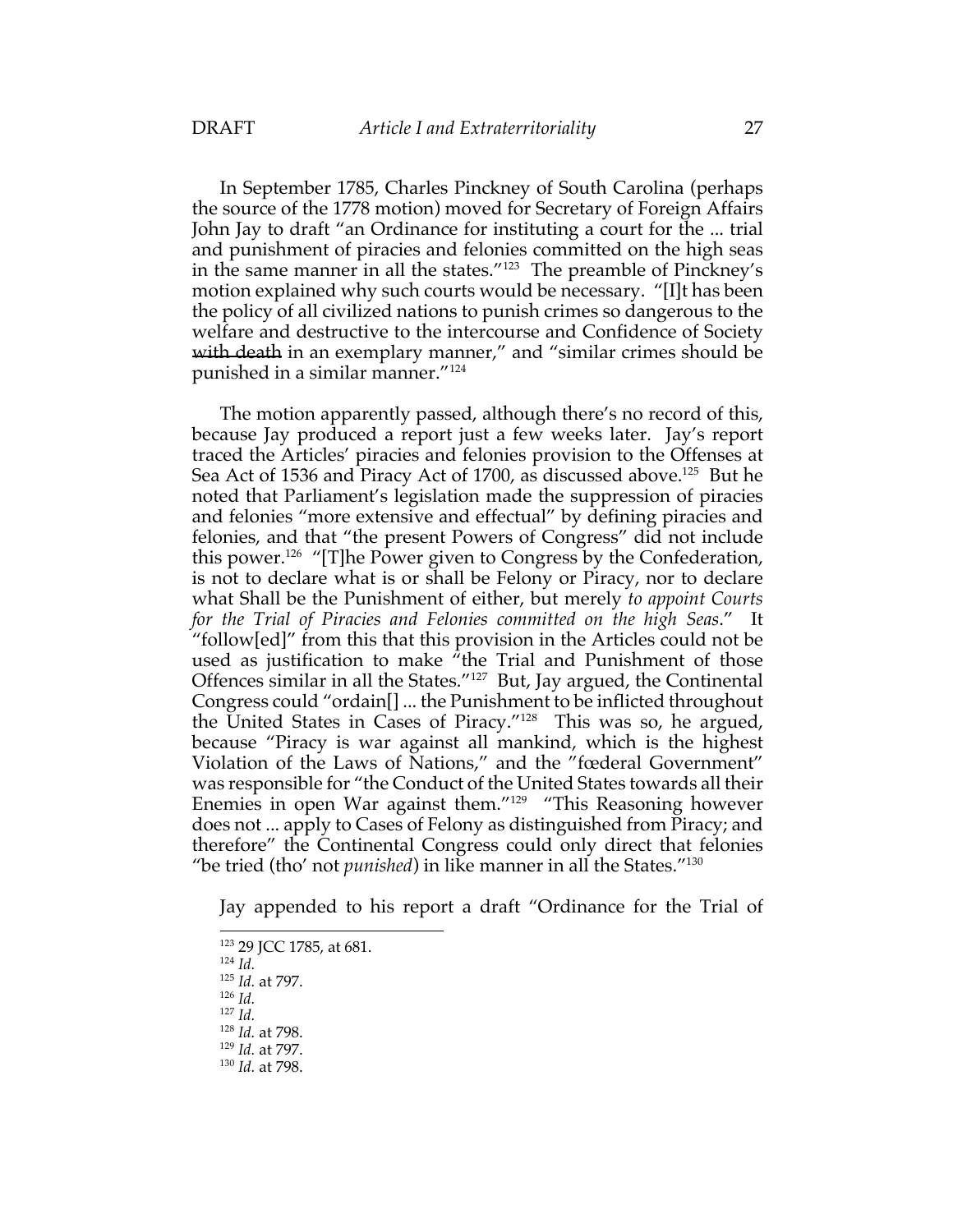Piracies and Felonies Committed on the High Seas."131 This draft Ordinance was largely designed to repeal the 1781 Ordinance by establishing federal courts for the trial of piracies and felonies and, consistent with his advice, directing that all pirates receive capital punishment.132

Jay's report does not appear to have been all that persuasive. The Continental Congress never enacted his draft Ordinance. Eight months after he wrote his report, the Congress referred it to a committee (which included James Monroe),<sup>133</sup> which sat on the report for about a year.134 The committee was renewed in February 1787, but never took any action.135

Jay's argument as to why the Continental Congress had the power to punish piracy was also weak. Piracies and felonies upon the high seas were of course related to war and peace questions, but the Articles specifically enumerated that the Congress had only the power to establish courts for these offenses, not to set their punishments. It did not distinguish between piracies and other crimes committed on the high seas. The notion that pirates were at "war against all mankind" did not help much. Jay almost certainly borrowed this phrase from William Blackstone, whose *Commentaries on the Laws of England* is the only prior English source to describe pirates as "declaring war against all mankind."136 But Blackstone was just channeling Edward Coke's description of pirates as *hostes humani generis* to make the point "that every community hath a right" to punish pirates.137 This had nothing to do with whether powers over war and peace included the power to set punishments for pirates.

Perhaps because they found Jay's solution unpersuasive (and perhaps inadequate), in 1786, a group of delegates proposed amending the Articles to give Congress more power over piracies and felonies on the high seas. This group, which included Pinckney (the original source of the amendment), William Samuel Johnson, and Nathan Dane (two members of the committee that considered Jay's proposed ordinance) recommended that the Continental Congress be given a new "exclusive power of declaring ... what Offences shall be

<sup>131</sup> *Id.*

<sup>132</sup> *Id.* at 798-805.

<sup>133</sup> *Id.* at 805 n.1.

<sup>134</sup> Charles Thomson to William Samuel Johnson, May 16, 1789, *in* 2 Letters of Delegates to Congress 526, 527.

<sup>135</sup> *Id.*

<sup>136</sup> 4 BLACKSTONE, *supra* note 29, at \*107.

<sup>137</sup> *Id.* (citing COKE, *supra* note 102, at 113).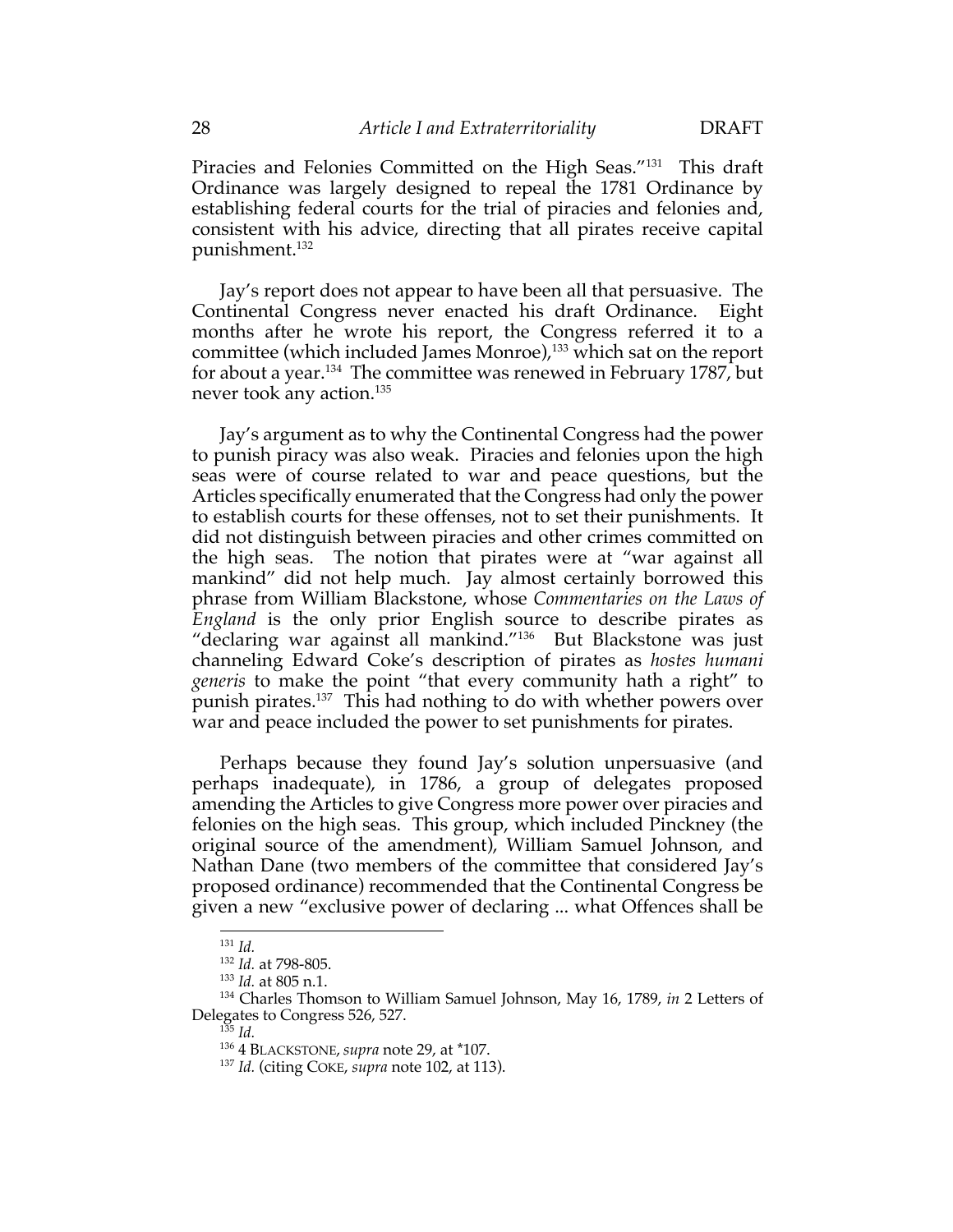deemed piracy or felony on the high seas and to annex suitable punishments to all the Offences aforesaid."138 But this too died on the vine.

Meanwhile, throughout the 1780s, many who later became delegates to the Philadelphia Convention expressed concern that the United States was failing to suppress violations against the law of nations.139 In 1781, a Committee that included Edmund Randolph reported "[t]hat the scheme of criminal justice in the several states does not sufficiently comprehend offenses against the law of nations."140 This was a problem because foreign countries would distrust the United States "if regular and adequate punishment shall not have been provided against" private citizens who violated the law of nations.<sup>141</sup> Indeed, if the United States failed to punish such offenses, it might be required to "compensate" other countries "out of the public treasury" for any injuries "for the avoidance of war" or "reprisal[s]."<sup>142</sup> Based on these findings, the Continental Congress "recommended that the state legislature punish violations of safe conduct or passports, "acts of hostility against such as are in amity, league or truce with the United States," "infractions of the immunities of ambassadors and other public ministers," and "infractions of treaties and conventions to which the United States are a party."143 These crimes were, the resolution stated, "only those offences against the law of nations which are most obvious."144

Likewise, Alexander Hamilton wrote a draft resolution in 1783 to call a convention to amend the Articles of Confederation in part because the national government needed the power "to pass all general laws in aid and support of the laws of nations."145 This was so, he argued, because "for the want of which authority, the faith of the United States may be broken, their reputation sullied, and their peace interrupted by the negligence or misconception of any

<sup>138</sup> 31 JCC 1786, at 497.

<sup>139</sup> *See, e.g.*, Alex H. Loomis, *The Power to Define Offenses Against the Law of Nations*, 40 Harv. J.L. Pub. Pol'y 417, 431-32 (2017).

<sup>140</sup> 21 JCC 1781, at 1136.

<sup>141</sup> *Id.*

<sup>142</sup> *Id.*

<sup>143</sup> *Id.* at 1136-37.

<sup>144</sup> *Id.* at 1137.

<sup>&</sup>lt;sup>145</sup> Alexander Hamilton, Continental Congress Unsubmitted Resolution Calling for a Convention to Amend the Articles of Confederation, July 1783, https://founders.archives.gov/?q=infractions%20%22law%20of%20nations%22&s =1111311111&sa=&r=4&sr=#ARHN-01-03-02-0272-fn-0003-ptr.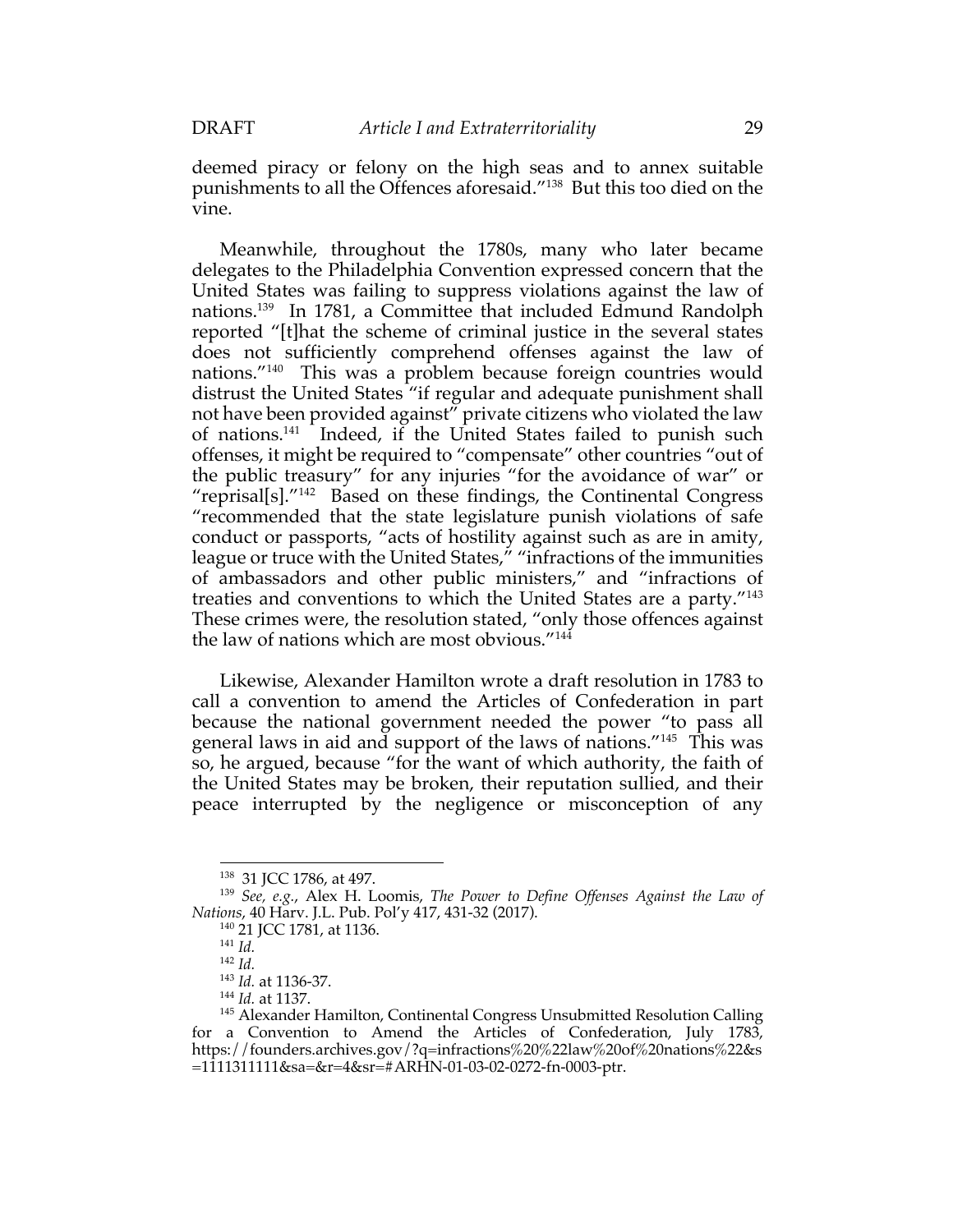particular state."146

Perhaps most famously, in the 1784 "Longchamps Affair," for example, Charles Julien de Longchamps, a French subject living in Philadelphia, assaulted the French consul Barbé de Marbois.<sup>147</sup> At first, Longchamps escaped detention, and the Continental Congress recommended that all the states offer a reward for his capture because assaulting foreign diplomats constituted a "violation of the laws of Nations."<sup>148</sup> Longchamps was ultimately captured and convicted (though not initially sentenced) by a Pennsylvania court, but the French insisted that Longchamps be extradited to France for punishment.149 This did not happen. Secretary of Foreign Affairs John Jay argued that because Longchamps had "violated the Laws of this Country" and was "legally condemned to Imprisonment for the same," it was not required to extradite Longchamps.<sup>150</sup> French extradition demands only ignited popular protest.<sup>151</sup> Popular writers argued that giving into French demands would make the United States subservient to France and put American citizens at risk (Longchamps took an oath of U.S. citizenship the day after he assaulted Marbois).<sup>152</sup> As a result, many thought extradition incompatible with republican government.<sup>153</sup> Thanks, perhaps, to this backlash, Longchamps was ultimately sentenced to only a \$200 fine and two years in prison.154

The Longchamps Affair was probably one of the incidents that pushed the Framers to give Congress the power to define and punish offenses against the law of nations when they wrote the new Constitution. The Framers do not seem to have believed that Longchamps escaped justice, but the incident illustrated the points raised above: the United States needed the power to punish offenses against the law of nations because it would be held accountable for the violations. So when the First Congress enacted the Crimes Act of

<sup>146</sup> *Id.*

<sup>147</sup> G.S. Rowe & Alexander W. Knott, *The Longchamps Affairs (1784-86), the Law of Nations, and the Shaping of Early American Foreign Policy*, 10 Diplomatic Hist. 199, 200 (1986).

<sup>&</sup>lt;sup>148</sup> 27 JCC 1784, at 478.<br><sup>149</sup> Id. at 502-03; Rowe & Knott, *supra* note 147, at 202-04.

<sup>&</sup>lt;sup>150</sup> John Jay, Report on the Longchamps Affair, Feb. 16, 1785, https://founders.archives.gov/?q=infractions%20%22law%20of%20nations%22&s  $=1111311111&$ sa=&r=6&sr=.

<sup>151</sup> *See generally* Rowe & Knott, *supra* note 147.

<sup>152</sup> *Id.* at 205-06 & n.25.

<sup>153</sup> *Id.* at 213.

<sup>154</sup> *Id.* at 207 & n.31.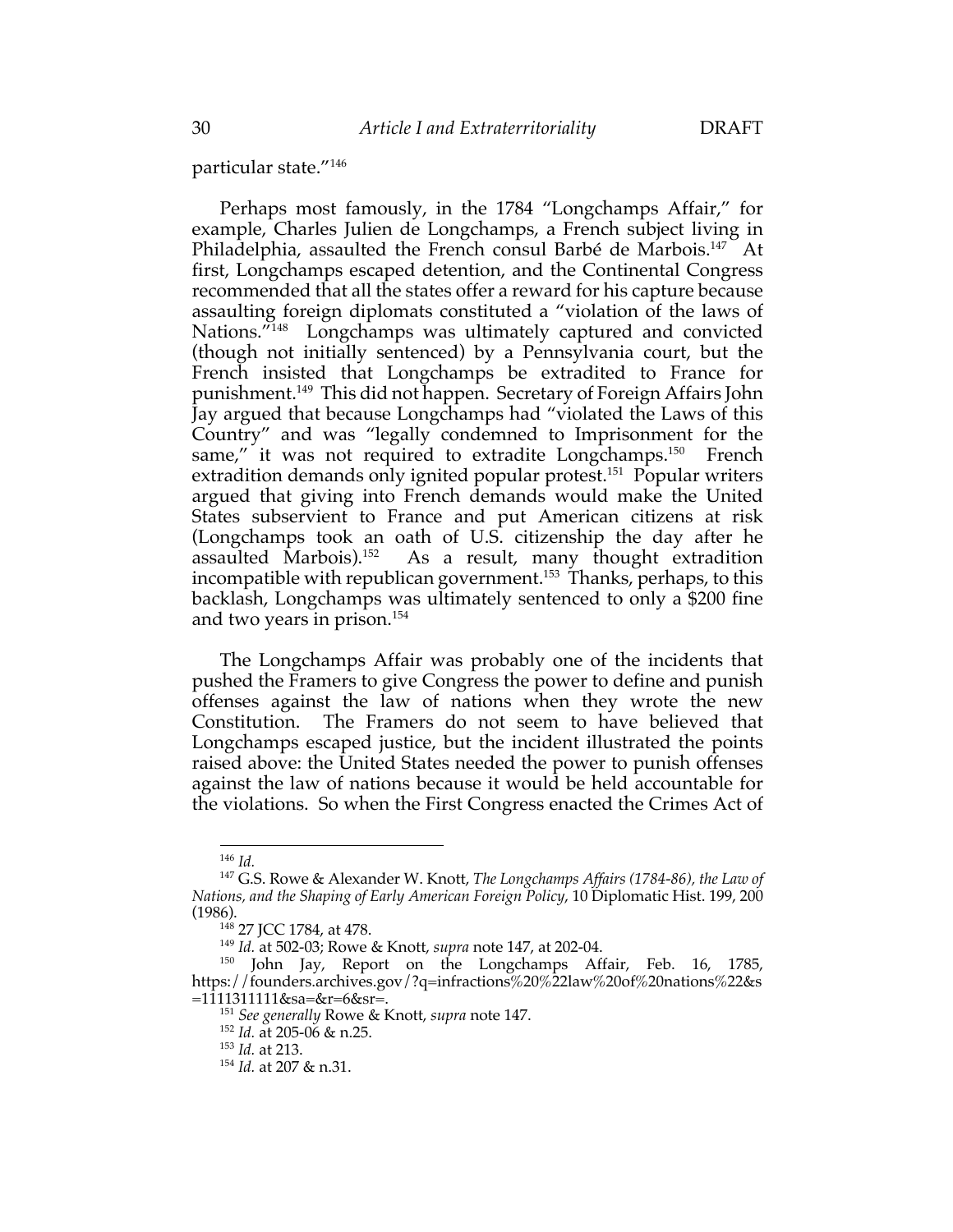1790, they assault of a foreign diplomat a federal crime punishable by three years imprisonment (just one year more than Longchamps received).155 It also prompted legislative reform elsewhere. Thomas Jefferson, then Minister to France, complained to James Madison that Pennsylvania was too "indecisive" when handling Longchamps, and that Congress lacked "the power to interpose."156 He urged Madison to "introduce a bill [in Virginia] which shall be effectual and satisf[act]ory on this subject."<sup>157</sup> And in 1785, Pinckney submitted a motion to the Continental Congress requesting that Secretary of Foreign Affairs Jay draft proposed legislation for the states that would "punish[] the infractions of the law of nations, and more especially [] secur[e] the privileges and immunities of public Ministers from foreign powers."158

A perhaps larger problem that the states were faced with were citizens who left U.S. territory to commit hostilities against foreign countries. Virginians in particular would leave U.S. territory to attack Spanish and Native Americans without provocation.<sup>159</sup> "Several of us have been labouring much of late in the G. Assembly here," James Madison wrote to James Monroe, "to provide for a case with which we are every day threaten'd by the eagourness of our disorderly Citizens for Spanish plunder & Spanish blood."160 In 1784, Virginia enacted a law (drafted by Madison) that authorized the extradition of people who committed crimes if "the law of nations, or any treaty ... required him to be surrendered to the offended nation."161 The same law authorized Virginia to prosecute any of its citizens for crimes committed outside the commonwealth's territory.162

<sup>155</sup> Crimes Act of 1790, ch. 9, § 28, 1 Stat. 112 ("Crimes Act of 1790"); *see* Rowe & Knott, *supra* note 147, at 219-20.

<sup>156</sup> Letter from Thomas Jefferson to James Madison (May 25, 1784), in 8 The Papers of James Madison 42, 43 (Robert A. Rutland & William M. E. Rachal eds., 1973) [hereinafter Madison's Papers.

<sup>157</sup> *Id.*

<sup>158 29</sup> JCC 1785, at 655.

<sup>&</sup>lt;sup>159</sup> Allan Nevins, American States during and after the Revolution, 1775-1789, at 343-44 (1924).

<sup>160</sup> Letter from James Madison to James Monroe, November 27, 1784, https://founders.archives.gov/documents/Madison/01-08-02-0083.

<sup>161</sup> 12 Hening's Statutes at Large of Virginia 471.

<sup>162</sup> *Id.* at 472. That said, many have misinterpreted this incident. Scholars and courts have generally taken the view that the Longchamps Affair was Congress's main motivating factor in enacting the Alien Tort Statute in 1789, which vests federal courts with jurisdiction over torts against the law of nations. *See, e.g.*, *Kiobel v. Royal Dutch Shell Petrol.,* 569 U.S. 108, 120 (2013) (asserting that this was a motivating factor behind the ATS). This view appears to have originated with William Casto, who cited evidence showing that the Marbois Incident had an effect on many of the framers who participated in the Philadelphia Convention and took high-level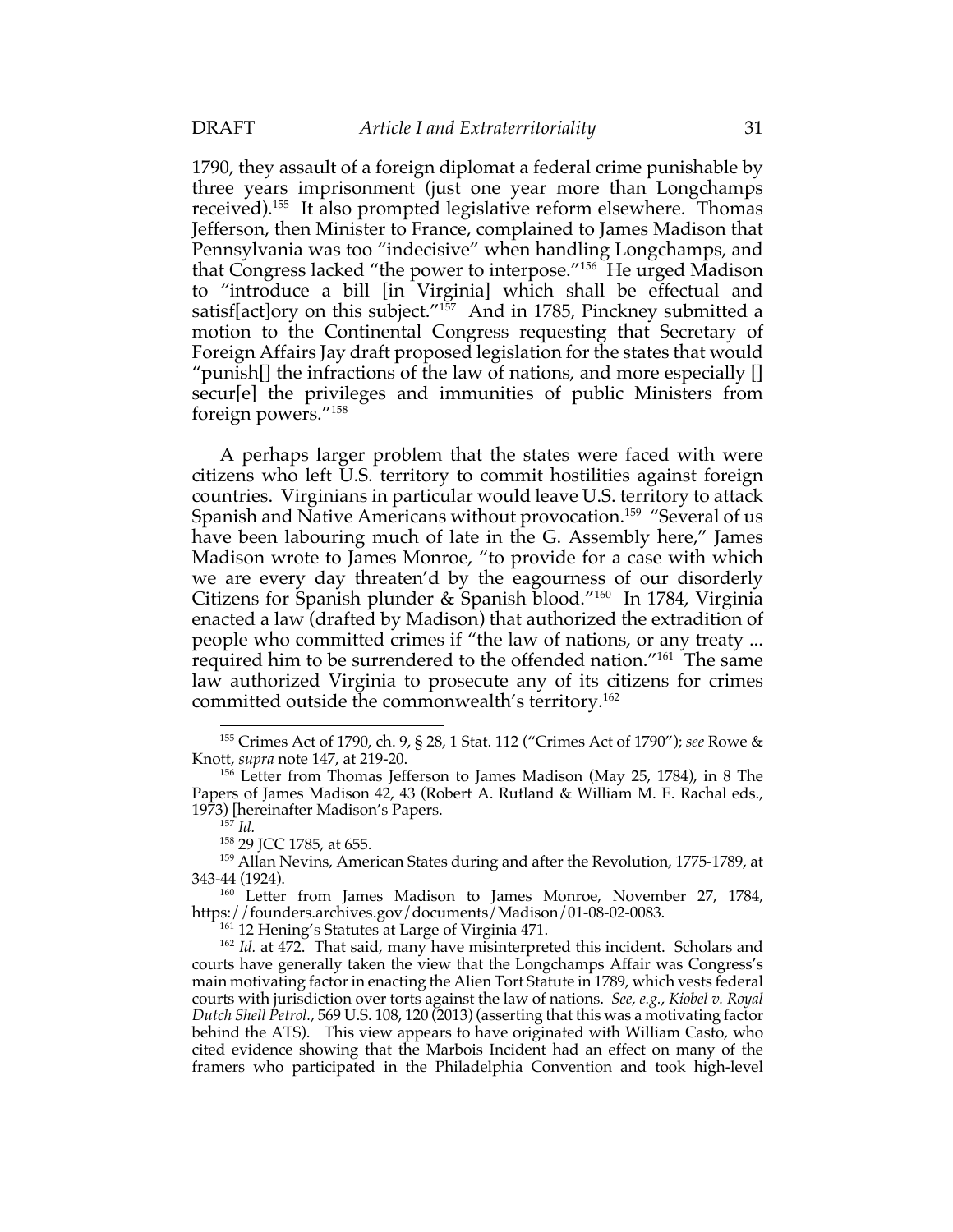General George Rogers Clark's 1786-1787 seizure of Spanish property in the Northwest Territory was one such extraterritorial violation of the law of nations that the Framers were concerned about. In 1786, American traders began reporting to Clark, then the United States' Indian Commissioner, that British agents were encouraging Native American tribes to attack American settlements in the area.<sup>163</sup> In July of that year, Vincennes (in present-day Indiana) narrowly repelled an attack of 450 Native Americans.164 Virginia, which had previously occupied this part of the Northwest Territory, authorized officials in the District of Kentucky to take action to defend Vincennes.165 General Clark, who had originally taken Vincennes during the Revolutionary War, was appointed commander in chief of an expeditionary force made up of Kentucky militia.<sup>166</sup> Once he arrived in Vincennes, Clark confiscated property from various Spanish subjects (perhaps in retaliation for Spanish expropriation of Americans' property along the Mississippi and Yazoo Rivers). 167 This expropriation prompted significant backlash within the United States. A group of Virginians (including Thomas Marshall, John Marshall's

positions in the new government. *See* William R. Casto, *The Federal Court's Protective Jurisdiction over Torts Committed in Violation of the Law of Nations*, 18 Conn. L. Rev. 467, 491-94 (1986). Ever since, most have repeated this take. *See, e.g.*, Thomas H. Lee, *The Safe-Conduct Theory of the Alien Tort Statute*, 106 Colum. L. Rev. 830, 859-60 (2006).

But there is reason to doubt this view. Casto cites no 1780s-1790s–era evidence linking the ATS to the Longchamps Affair. And the ATS would have been a poor remedy for the Longchamps Affair. The French wanted Longchamps extradited they were not looking to sue him—and were concerned that he might be let off the hook with a light fine. *See* Rowe & Knott, *supra* note 147, at 204. It is not clear that authorizing a civil remedy for assaulting diplomatic officers like Longchamps would have served any useful foreign policy purpose. *See* Curtis A. Bradley, *The Alien Tort Statute and Article III*, 42 Va. J. Int'l L. 587, 641 (2002). Nor is it obvious that the Framers thought Longchamps was let off with too light a punishment. The opposite, in fact, seems to be true, given that the Crimes Act of 1790 set the punishment for assault of diplomats remarkably close to the punishment that Longchamps received (three years imprisonment vs. two). Finally, the Longchamps Affair's more immediate effect was to push French and American diplomats into negotiating a consular convention treaty that would give French consular officials jurisdiction over French citizens in some U.S. matters. Rowe & Knott, *supra* note 147, at 215-17. In sum, the notion that the Longchamps Affair exposed a need to authorize a civil remedy for violations against the law of nations just does not hold up to scrutiny.

<sup>163</sup> L.C. Helderman, *The Northwest Expedition of George Rogers Clark, 1786-1787*, 25 Mississippi Valley Hist. Rev. 317, 319-20 (1938).

<sup>164</sup> *Id.* at 324.

<sup>165</sup> *Id.* at 325-26.

<sup>166</sup> *Id.* at 326.

<sup>167</sup> *Id.* at 329-30.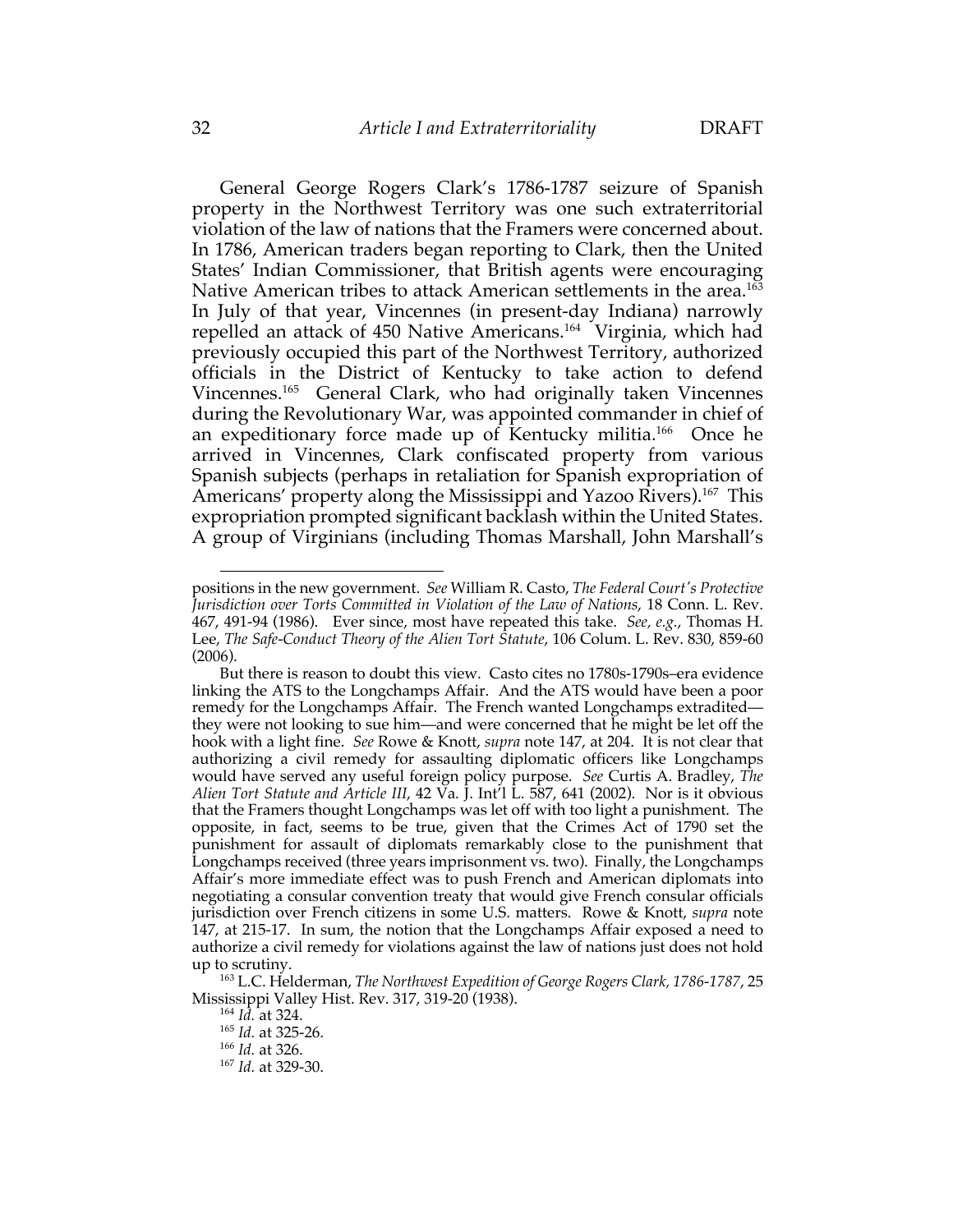father) wrote to the Virginia Council of State complaining of Rogers' conduct.168 The Virginia Council condemned Rogers's seizure as an "Offence against the Law of Nations" and demanded "the institution of legal proceedings against all persons appearing to be culpable."169 Governor Randolph urged Virginia's Attorney General to prosecute Clark, and Secretary of Foreign Affairs Jay recommended the Continental Congress adopt a resolution approving of such a prosecution.170

But Randolph soon got cold feet. He wrote to Madison expressing concern that it might not be possible to punish Clark for the expropriation in Indiana. 171 Although Randolph's letter is missing, his main concern seems to have been that Virginia lacked the power to prosecute Clark because he committed the expropriation in the Northwest Territory, not in Virginia.<sup>172</sup> Madison wrote back urging him to prosecute Clark under the 1784 Act, mentioned above, that Virginia passed in response to the Longchamps Affair, as that authorized the prosecution of Virginians for crimes they committed outside commonwealth territory.173

This Clark episode was almost certainly one of the main impetuses for giving Congress the power to define and punish offenses against the law of nations. Randolph's March 1787 letter to Madison seeking advice on the Clark prosecution brought up the Philadelphia Convention, which was set to begin in May.174 Madison's response to Randolph also pivoted from Clark to his thoughts on what the new Constitution should contain.175 And in the first week of the Convention, Randolph argued that Congress must have the power to punish "infractions of treaties or of the law of nations."176 It seems almost certain that he had Clark on his mind when he spoke these words.

<sup>168</sup> 32 JCC 1787, at 189-91 n.3.

<sup>169</sup> *Id.* at 190 n.3.

<sup>170</sup> *Id.* at 194-95.

<sup>171</sup>*See* Letter from James Madison to Edmund Randolph (Apr. 8, 1787), https://founders.archives.gov/documents/Madison/01-09-02-0197 (referencing Randolph's letter). Randolph's letter is missing, but Madison refers to its content. See *id.* n.1.

<sup>&</sup>lt;sup>172</sup> Madison writes: "In a former [letter] you ask what Tribunal is to take cognizance of Clarke's offence? If our own laws will not reach it, I see no possibility of punishing it." *Id.*

<sup>173</sup> *Id.*

<sup>174</sup> *Id.*

<sup>175</sup> *Id.*

<sup>&</sup>lt;sup>176</sup> 1 THE RECORDS OF THE FEDERAL CONVENTION OF 1787, at 19 (Max Farrand, ed. 1907) ("FARRAND'S RECORDS").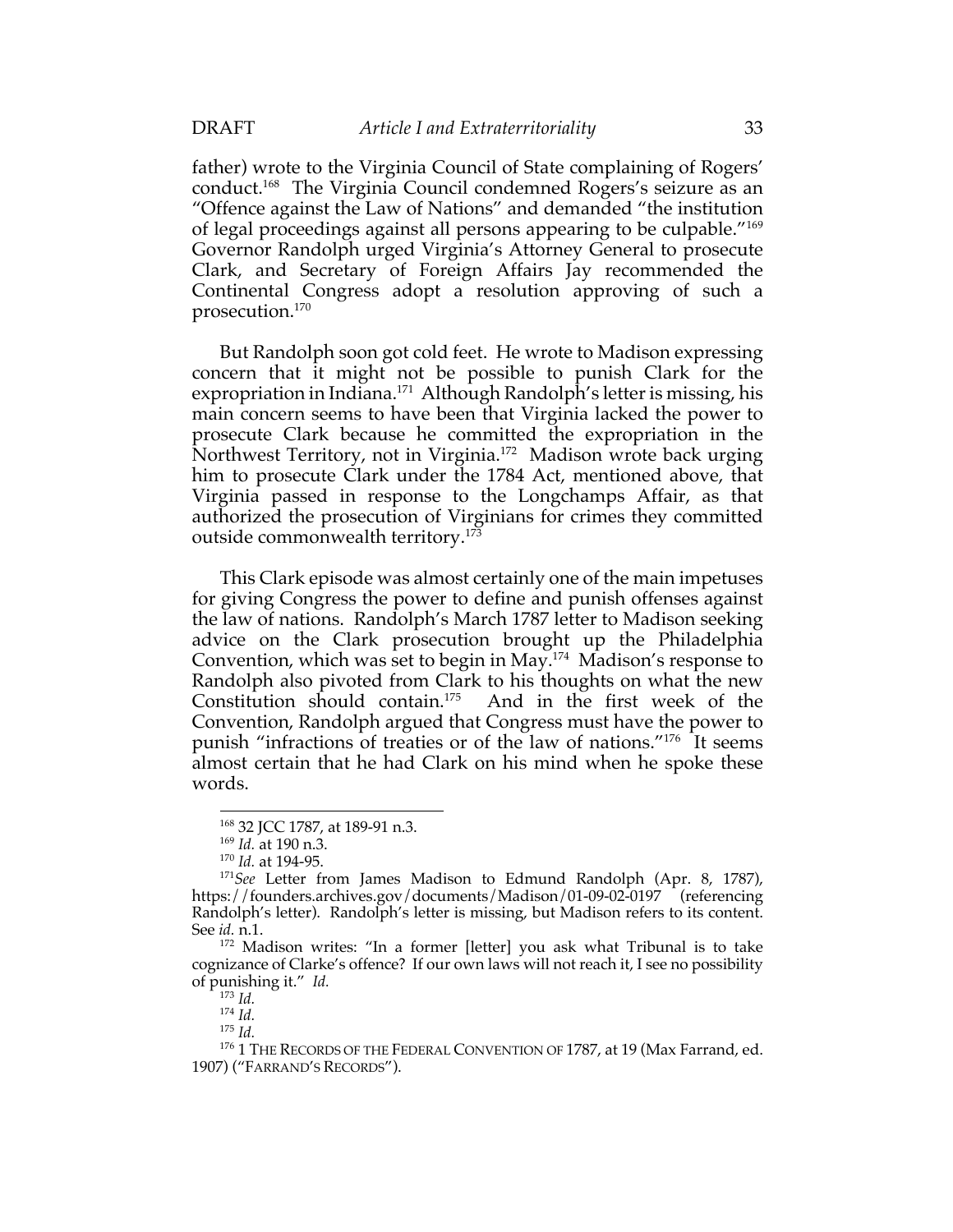# d. The Define and Punish Clause's Final Form

I now turn to the Philadelphia Convention and the Constitution's ratification history to explore the origins of the Define and Punish Clause. The reasons for its wording and structure are entirely innocuous. Nobody, as a result, during the ratification attached any jurisdictional significance to its phrasing.

Four days after the Philadelphia Convention began, Randolph presented the Virginia Plan, a series of 15 resolutions concerning a new proposed government that Madison had drafted days earlier. Resolution 9 stated that "a National Judiciary" should "be established" with jurisdiction over, among other things, "all piracies & felonies on the high seas."177 This was entirely uncontroversial, given that it preserved the status quo. On June 15, William Patterson presented his New Jersey Plan, which likewise provided for a "federal Judiciary" with jurisdiction over, among other things, "all cases of piracies & felonies on the high seas."178

The next changes came in the Committee of Detail's draft. The Committee of Detail was supposed to just collate the resolutions that the Convention approved, but its ultimate draft, which Randolph wrote, was substantial.<sup>179</sup> The Committee of Detail's draft gave Congress several criminal punishment powers. Congress had the power "to declare the law and punishment of piracies and felonies committed on the high seas, and the punishment of counterfeiting the coin of the United States, and of offences against the law of nations."180 These powers seem to have been listed together because they were, with the exception of treason (listed in the next clause), the sole crimes the draft expressly authorized Congress to punish.

On August 17, the Committee of the Whole amended this clause to replace "declare the law and punishment of piracies and felonies" with "define and punish piracies and felonies."<sup>181</sup> The main motivation for doing so was to ensure that Congress had the power not just to punish these crimes, but also to decide what would qualify as felonies and piracies. James Madison and Edmund Randolph led

<sup>177</sup> *Id.* at 21.

<sup>178</sup> *Id.* at 244.

<sup>&</sup>lt;sup>179</sup> MICHAEL KLARMAN, THE FRAMERS' COUP: THE MAKING OF THE UNITED STATES CONSTITUTION 147 & n. (2016). 180 2 FARRAND'S RECORDS 168.

<sup>181</sup> *Id.* at 314, 315-316.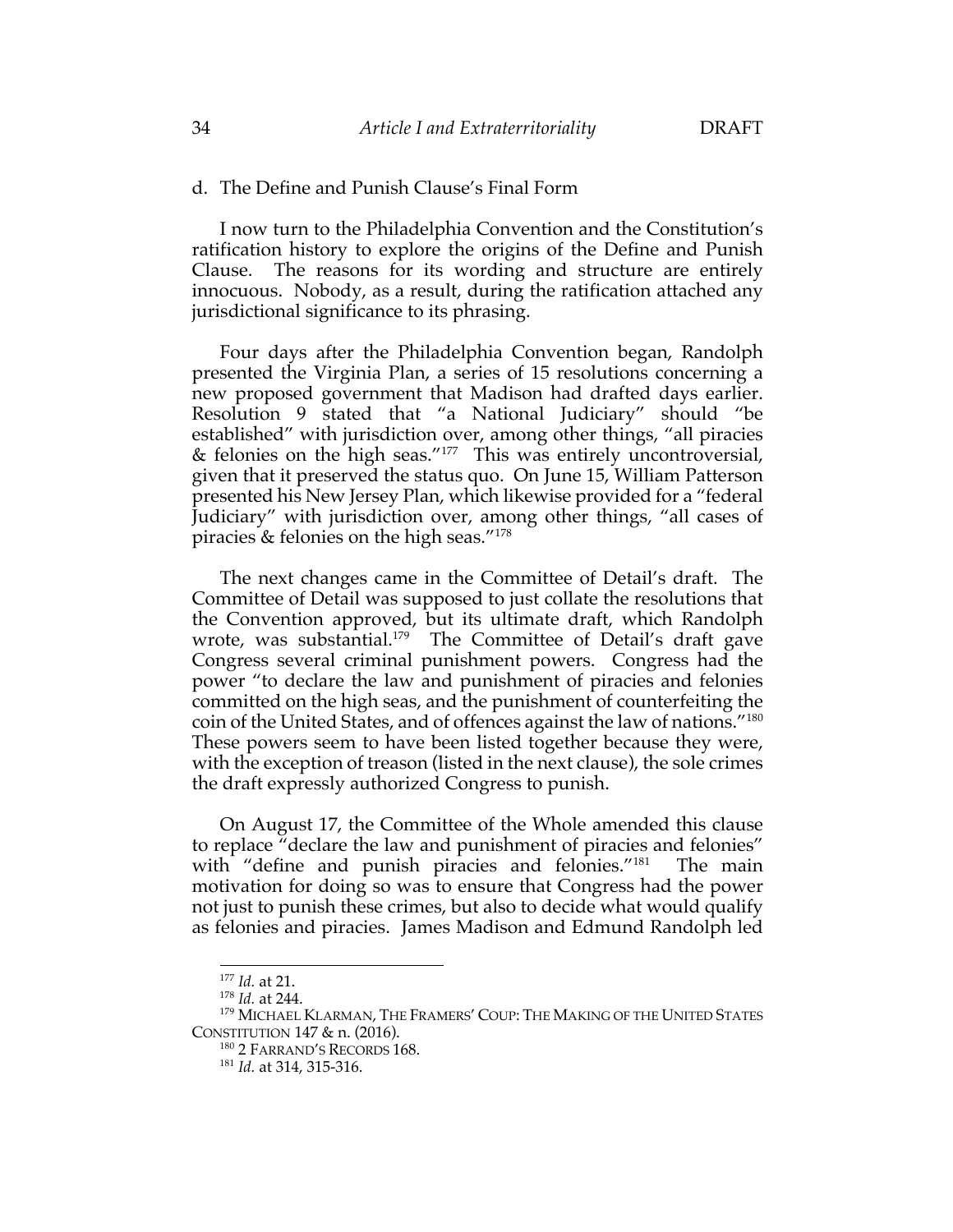the push to gives Congress the power to "define" these offenses.<sup>182</sup> Joseph Wilson and John Dickinson pushed back, arguing that "felonies" were "sufficiently defined by Common law."<sup>183</sup> Madison disagreed. "[F]elony at common law is vague," he asserted, and "also defective."184 Madison then objected to incorporating English law or relying on the states to supply legal standards. As for England, Madison insisted that "no foreign law should be a standard farther than is expressly adopted."185 Nor could Congress rely on state law, as then "the citizens of different States would be subject to different punishments for the same offence at sea."186 "The proper remedy for all these difficulties was to vest the power proposed by the term 'define' in the Natl. legislature."187 Gouverneur Morris advocated replacing the word "define" with "designate" because he thought "define" would not allow Congress to innovate on the "preexisting meaning" of felonies and piracies.<sup>188</sup> "[O]thers" disagreed with Morris's interpretation, who maintained that "define" would give Congress the power to "creating of offences also, and therefore suited the case both of felonies & of piracies."189 The Convention then voted to add the word "define."<sup>190</sup> Thus, the Convention settled on the phrase "define and punish" only after deciding that it gave Congress the power to invent new crimes that could qualify as piracies and felonies on the high seas.

The Committee of Style made the next change to the Define and Punish Clause. The power to punish counterfeiting was separated from the other three, and the Define and Punish Clause was written as follows: "To define and punish piracies and felonies committed on the high seas, and punish offences against the law of nations."191 The Committee of Style had no authority to make substantive changes, but was empowered only "to revise the stile of and arrange the articles which had been agreed to."<sup>192</sup> The Supreme Court, as a result, has often stated that revisions added late by the Committee of Style presumptively lack legal significance.193 The decision to list the

<sup>188</sup> *Id.* <sup>189</sup> *Id.*

<sup>190</sup> *Id.*

<sup>192</sup> *Id.* at 553.

<sup>182</sup> *Id.* at 316.

<sup>183</sup> *Id.*

<sup>184</sup> *Id.*

<sup>185</sup> *Id.*

<sup>186</sup> *Id.*

<sup>187</sup> *Id.*

<sup>191</sup> *Id.* at 595.

<sup>193</sup> *See, e.g.*, *Powell v. McCormack*, 395 U.S. 486, 539 (1969).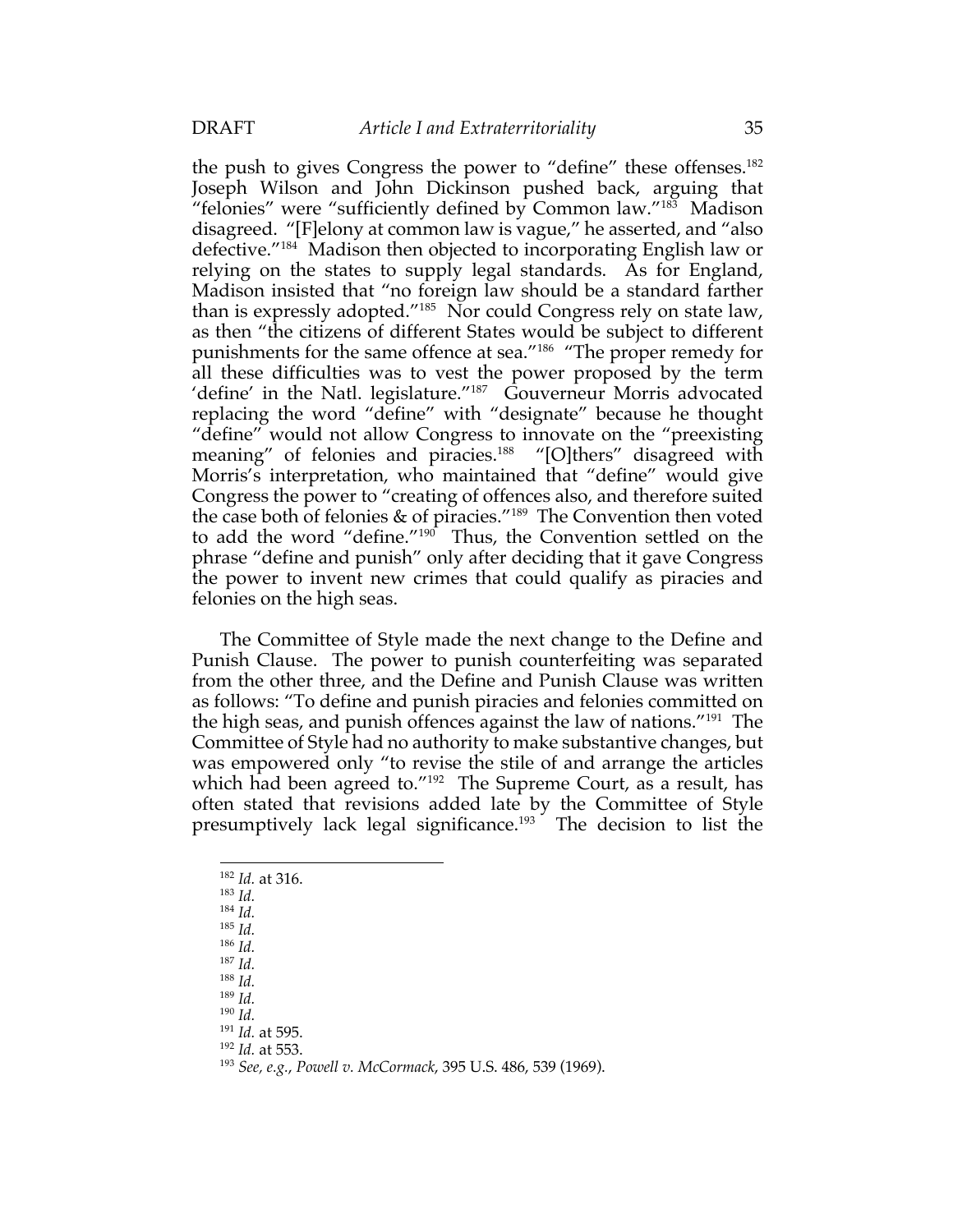piracies and felonies committed upon the high seas alongside offences against the law of nations, but not counterfeiting, thus probably carries no jurisdictional consequences.<sup>194</sup>

The Define and Punish Clause reached its final form on September 14, three days before the Constitution was published. Morris moved to strike "punish" before "offences against the law of nations," so that Congress would have the power to define these crimes as well.<sup>195</sup> James Wilson, a future Supreme Court Justice, argued against Morris's motion: "To pretend to define the law of nations which depended on the authority of all the Civilized Nations of the World, would have a look of arrogance, that would make us ridiculous."196 "The word define," Morris responded, "is proper when applied to offences in this case; the law of nations being often too vague and deficient to be a rule."197 Morris's motion passed by six states to five (the Convention voted by state delegation).<sup>198</sup>

No ratification-era publications comment on the double redundancy. *Federalist No. 42* (Madison) gives the most attention to the Define and Punish Clause, and it largely focuses on the power to define. It argues that the Define and Punish Clause was a "great[] improvement on the articles of Confederation," because "[t]he power to define and punish piracies and felonies committed on the high seas, and offenses against the law of nations, belongs with equal propriety to the general government." Without the power to punish offenses against the law of nations, Madison warned, "any discreet member [could] embroil the Confederacy with foreign nations." Madison further explained that the power to define "felonies on the high seas [was] evidently requisite" because Congress should not (or could not) be limited to preexisting understandings of felonies.

Felony is a term of loose signification, even in the common law of England; and of various import in the statute law of that kingdom. But neither the common nor the statute law of that, or of any other nation, ought to be a standard for the proceedings of this, unless previously made its own by legislative adoption. The meaning of the term, as defined in the

 $194$  To the extent there were any such consequences, it iis worth noting that Morris, who had pushed to ensure that Congress could innovate upon the meaning of "piracies" and "felonies," bore primary responsibility for writing the Committee's draft. KLARMAN, *supra* note 179, at 15 n.\*. 195 2 FARRAND'S RECORDS 614. 196 *Id.* at 615.

<sup>&</sup>lt;sup>196</sup> *Id.* at 615.<br><sup>197</sup> *Id.* 

<sup>198</sup> *Id.*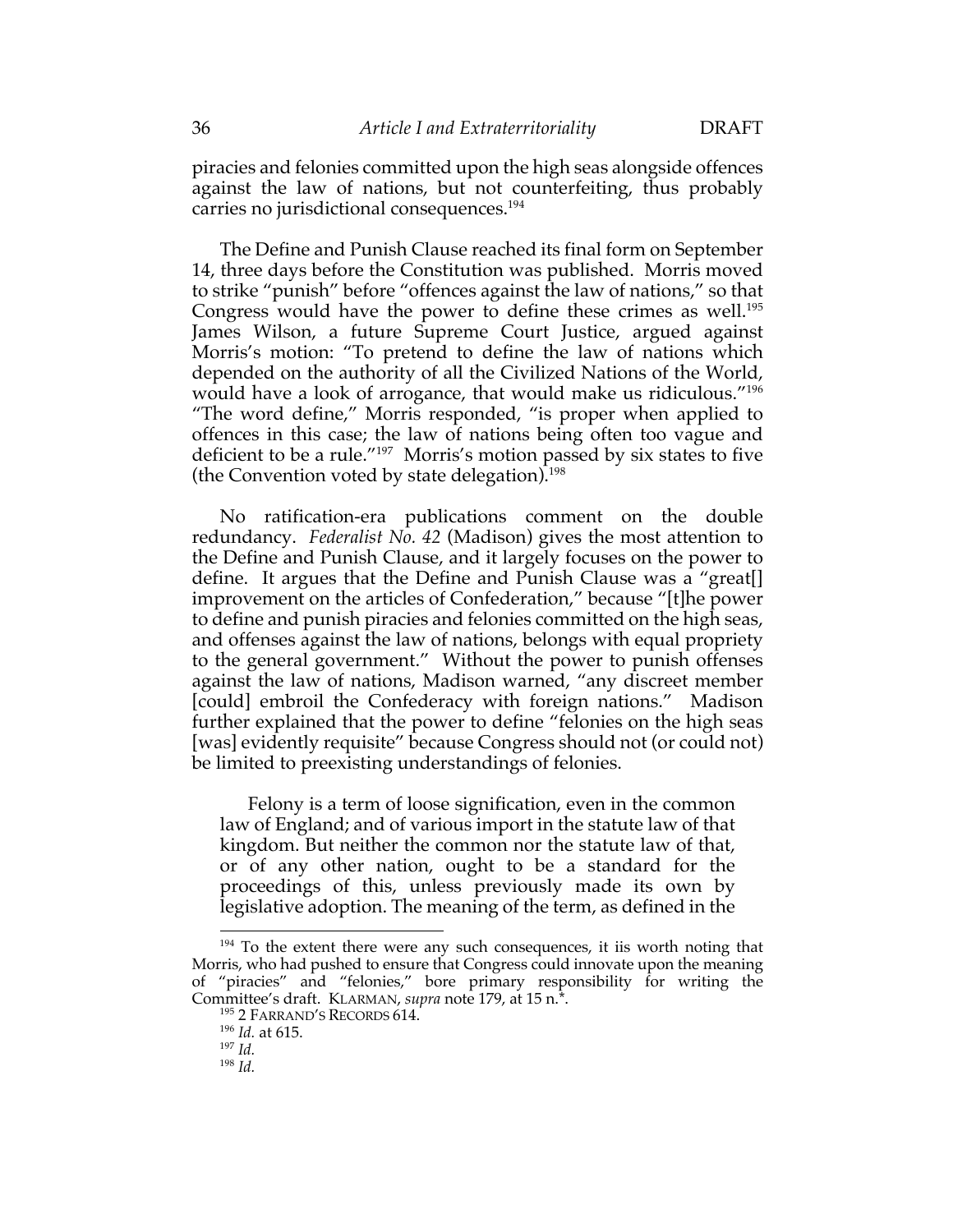codes of the several States, would be as impracticable as the former would be a dishonorable and illegitimate guide. It is not precisely the same in any two of the States; and varies in each with every revision of its criminal laws. For the sake of certainty and uniformity, therefore, the power of defining felonies in this case was in every respect necessary and proper."199

Madison is the only person to have commented on the Define and Punish Clause's redundancy during the ratification debates, and he attached virtually no importance to it. "In compositions of this kind," he explained at the Virginia Convention, "it is difficult to avoid technical terms which have the same meaning."200 He gave as an example the Define and Punish Clause, which authorizes punishment of:

felonies and piracies committed on the high seas. Piracy is a word which may be considered as a term of the law of nations.—Felony is a word unknown to the law of nations, and is to be found in the British laws, and from thence adopted in the laws of these States. It was thought dishonorable to have recourse to that standard. A technical term of the law of nations is therefore used, that we should find ourselves authorised to introduce it into the laws of the United States.

At best then, Madison argued that the Constitution includes the redundant reference to piracy to make clear that "felonies" are not limited by British law or common law.201 There is no evidence that he, or anyone else, thought that this redundant structure created implied territorial limits on Congress's power to punish certain crimes.

The Define and Punish Clause was otherwise uncontroversial. Future Supreme Court Justice James Iredell, writing as *Marcus*, listed "piracies and felonies on the high seas" as crimes that "affect[] the

<sup>199</sup> *Id.*

<sup>200</sup> *Debates*, 10 DHRC 1412, 1413 ("An attention to this may satisfy Gentlemen, that precision was not so easily obtained as may be imagined. I will illustrate this by one thing in the Constitution.—There is a general power to provide Courts to try felonies and piracies committed on the high seas.—Piracy is a word which may be considered as a term of the law of nations.—Felony is a word unknown to the law of nations, and is to be found in the British laws, and from thence adopted in the laws of these States. It was thought dishonorable to have recourse to that standard. A technical term of the law of nations is therefore used, that we should find ourselves authorised to introduce it into the laws of the United States.").

<sup>201</sup> *See generally* Loomis, *supra* note 139.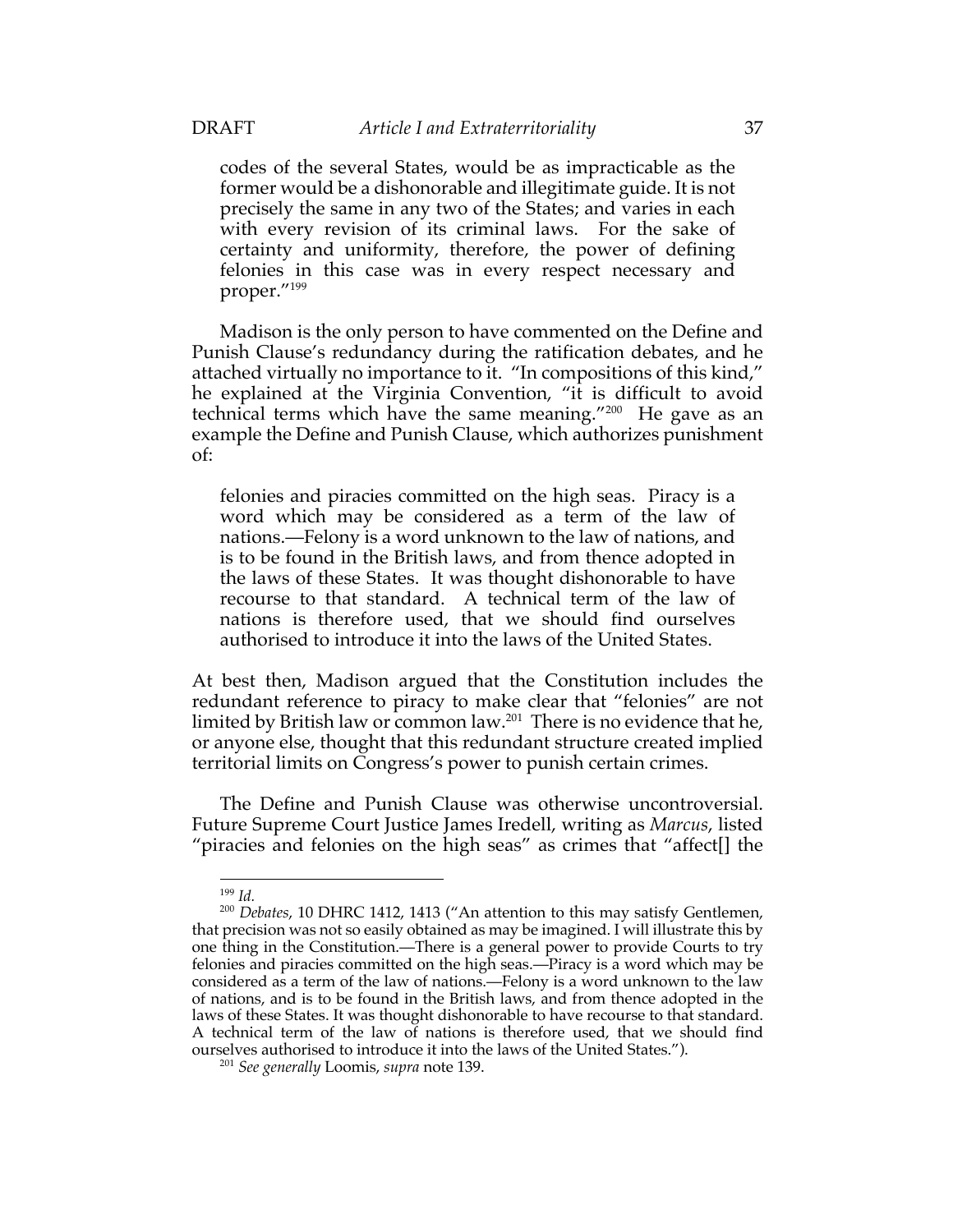security, the honor or the interest of the United States at large."202 And opponents of the Constitution conceded that the power to punish piracies and felonies as one appropriately confined in the federal government.203 The New York Convention thus recommended amendments to limit Congress's powers, but they conceded that it should have the ability to create federal courts with anything "other than appellate jurisdiction, except such as may be necessary for the trial of causes of admiralty and maritime jurisdiction, and for the trial of piracies and felonies committed on the high seas."204

\*\*\*

The above history traces the Define and Punish Clause's purported double redundancy from the earliest English statutes governing piracy through the Constitution's drafting. There is literally not one shred of evidence across this centuries-long period in support of the notion that the phrase "piracies and felonies committed on the high seas" was ever intended to imply that "piracies" referred to a limited universal jurisdictional offense, in contrast to "felonies" of limited jurisdiction. Nor is there evidence from the Articles of Confederation period through the ratification debates that "piracies" were considered distinct from "offences against the law of nations" either. To the contrary, many of the offences against the law of nations that the Framers were most concerned about took place outside U.S. territory. In sum, there is no historical basis to accept the double redundancy thesis.

<sup>202</sup> 616. Marcus IV, Norfolk & Portsmouth J., 12 Mar. 1788, *reprinted in* 16 DHRC 379, 381; *see id.* at 161 (explaining that "Marcus" letters were written by James Iredell).

<sup>203</sup> Brutus VII, N.Y.J., 3 Jan. 1788, *reprinted in* 20 DHRC 566, 566-67 ("It is true this system commits to the general government the protection and defence of the community against foreign force and invasion, against piracies and felonies on the high seas, and against insurrection among ourselves."). Samuel Chase made a series of objections to the Constitution in the Maryland Convention. But he conceded that some powers were properly vested in the national government. Included within this were "the power of war;—and the means to carry it on—i.e. to raise money, to maintain troops and to provide a navy: and it includes the jurisdiction of piracies and felonies on the high seas and of all offences against the law of nations." Samuel Chase: Objections to the Constitution, 24-25 April 1788, *reprinted in* 12 DHRC 631, 641; Agrippa XII, Mass. Gazette, 15 Jan. 1788, *reprinted in* 5 DHRC 720, 725 (proposing a far more limited set of legislative powers, including that "Piracies and felonies committed on the high seas shall also belong to the department of Congress for them to define, try, and punish, in the same manner as the other causes shall be defined, tried, and determined. All the before mentioned causes shall be tried by jury, and in some seaport town.").

<sup>&</sup>lt;sup>204</sup> 818-B. Recommendatory Amendments, Poughkeepsie Country J., 12 Aug. 1788, reprinted in 18 DHRC 301, 304.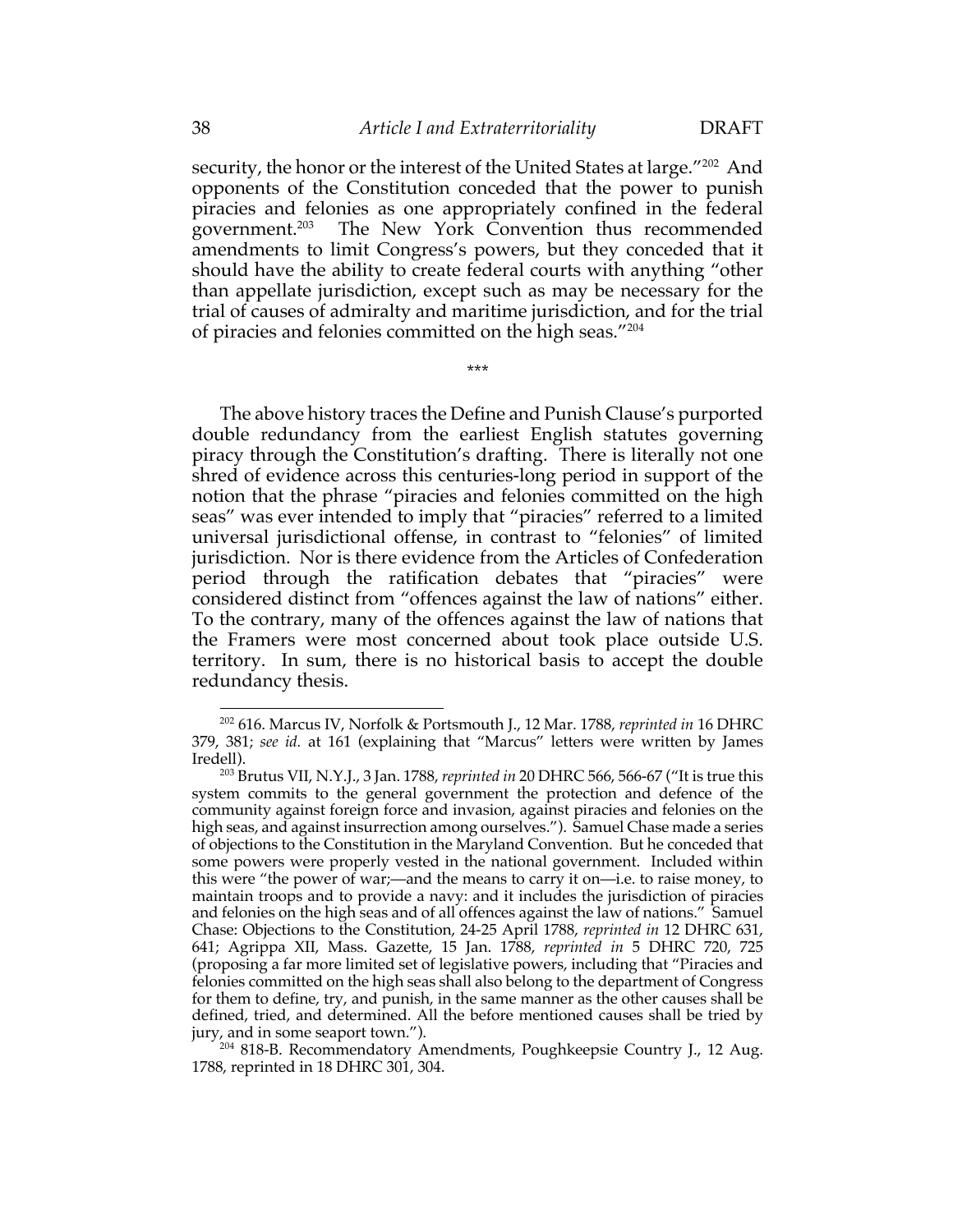### 3. Textual Problems with the Double Redundancy Thesis

The double redundancy account is also impossible to square with the Define and Punish Clause's plain text. Kontorovich's argument necessarily assumes that Congress has only the power to punish "piracy," and that "piracy" had a singular definition that Congress could not depart from. Otherwise, any territorial limits would be illusory, because Congress could just label a crime "piracy" and exercise universal jurisdiction over it. This account cannot be right, as a result, because the Constitution does not give Congress a limited power to "punish piracy." Instead, it gives Congress the power to "*define* and punish *piracies*" plural. This is an important but often overlooked point. Most scholars and judges in recent years seem to have implicitly assumed that piracy had a singular definition under international law, and that the Piracies Clause gives Congress only the power to punish that offense. This is wrong. There were several ambiguities in the law of piracy at the time of the Framing, and states relied heavily on legislation to enumerate specific offenses that qualified as piracy under municipal law. There is every reason to suppose that, by giving Congress the power to "define ... Piracies," the Constitution endows Congress with the same powers, not a limited power to punish a single, universal jurisdiction crime.

We have already seen that the Framers understood the word "define" to give Congress significant creative powers. $205$  There were efforts throughout the Articles period to give the Continental Congress the power to enumerate these crimes, the Philadelphia Convention decided to give Congress the power to "define" these crimes only after extensive debate, and Madison singled out and defended this power to define in *Federalist No. 42* and the Virginia Convention. The notion that the power to "define" includes creative powers to invent new piracies, felonies, and offences against the law of nations is also supported by other parts of the Constitution. The Constitution gives Congress the power to punish counterfeiting and treason but does not give Congress the power to define those crimes.206 So if "define" meant nothing, then its inclusion in the Define and Punish Clause would be surplusage.<sup>207</sup> Indeed, the Constitution specifically defines "treason." This was necessary, James Madison explained in *Federalist No. 43*, because if it had failed to do so, then

<sup>205</sup> *See generally id.*

<sup>206</sup> U.S. Const. art. I, sect. 8, cl. 6; *id.* art. III, sect. 3, cl. 1. 207 *Id.* at 420-22.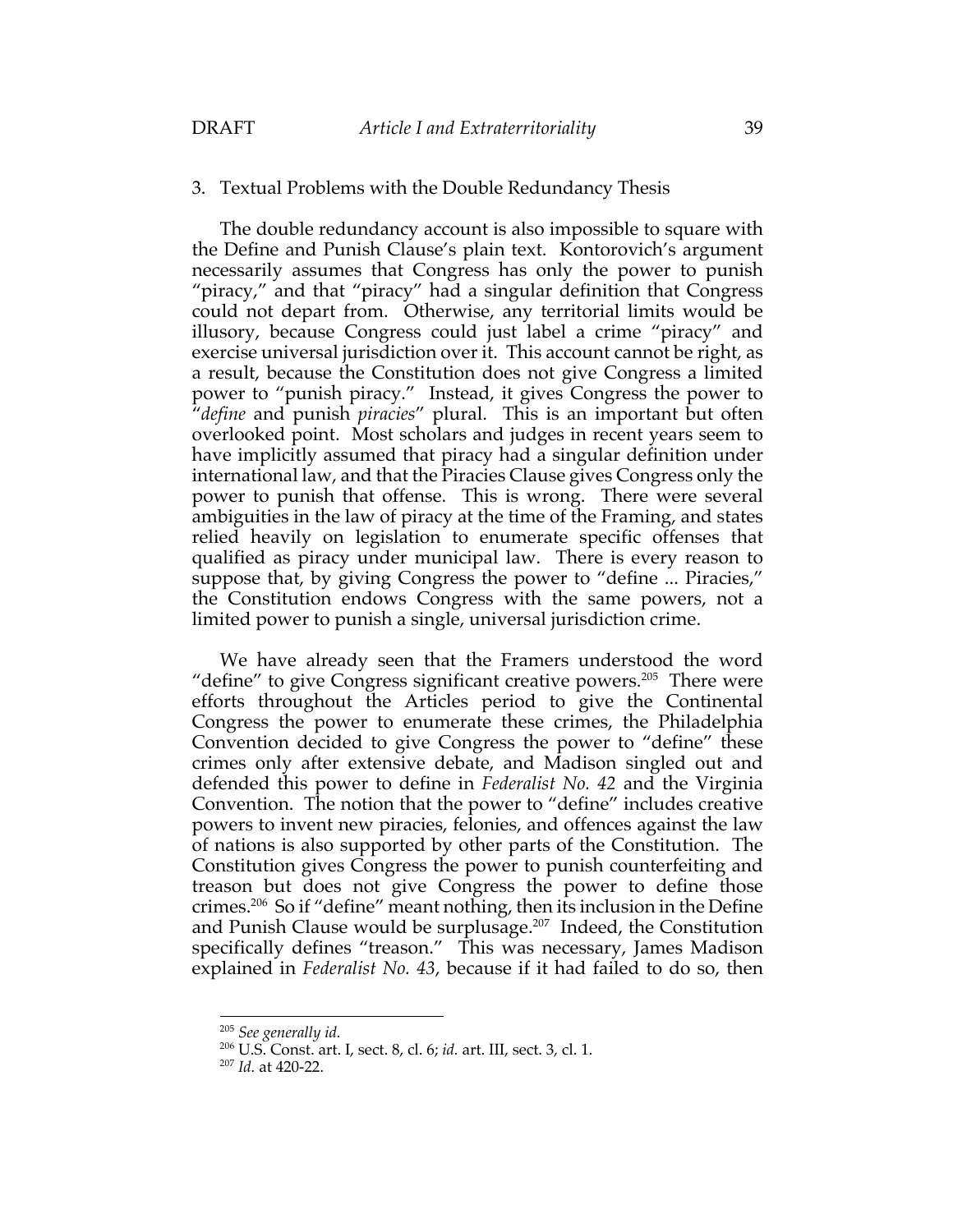Congress could create "new-fangled and artificial treasons."208 Congress should thus be able to create new-fangled and artificial piracies.

This understanding of "define" is also buttressed by the fact that the Constitution gives Congress the power to define and punish "Piracies" plural, not "Piracy" singular. This reflects that "piracy" was a vague, or at least evolving concept in several respects in the 18th century that required legislative supplementation.

Most scholars today assume that "piracy" had a single and clear definition under international law. At first glance, this seems correct. Surveying dozens of authorities, Joseph Story wrote for the Supreme Court in 1820 that piracy was defined as "robbery upon the sea. $7209$  To mention just a few examples, Coke defined "pirate" as a "rover and robber on the sea."210 In *Rex v. Dawson*, discussed earlier, Sir Charles Hedges declared that "piracy is only a sea-term for robbery, piracy being a robbery committed within the jurisdiction of the Admiralty."<sup>211</sup> Blackstone agreed in 1770 that piracy was just "robbery and depredation on the high seas."<sup>212</sup> The international law publicist Georg Friedrich von Martens defined pirates in 1801 as  $i$ <sup>t</sup> those who, without public authority, plunder indiscriminate.<sup>"213</sup> And in his 1806 treatise on maritime law, Domenico Azuni stated: "A pirate is one who roves the sea, in an armed vessel, without any commission or passport from any prince or sovereign state, but solely on his own authority.... For this reason, pirates have always been compared to robbers ...."<sup>214</sup>

But this definition, however universal, is vague in its applications. Consider three issues the definition produces.

*First*, it's not clear that "robbery" was a necessary element. Pirates were generally interested in attacking merchants for the sake of robbery, but presumably, if they attacked ships without any intent to

<sup>208</sup> Federalist No. 43 (Madison).

<sup>209</sup> United States v. Smith, 18 U.S. (5 Wheat.) 71, 75; *see also id.* at 74 n.a (collecting authorities).

<sup>210</sup> COKE, *supra* note 102, at 113.

<sup>211</sup> Rex v. Dawson, 4 State Trials 217, 217 (1696).

<sup>212</sup> 4 BLACKSTONE, *supra* note 29, at \*71.

<sup>213</sup> M. DE MARTENS, AN ESSAY ON PRIVATEERS, CAPTURES, AND PARTICULARLY ON RECAPTURES, ACCORDING TO THE LAWS, TREATIES, AND USAGES OF THE MARITIME POWERS OF EUROPE 2 n.b (1801).

<sup>&</sup>lt;sup>214</sup> 2 M.D.A. AZUNI, THE MARITIME LAW OF EUROPE, chap. V, art. III, § 3, at 351 (William Johnson, tr. 1806).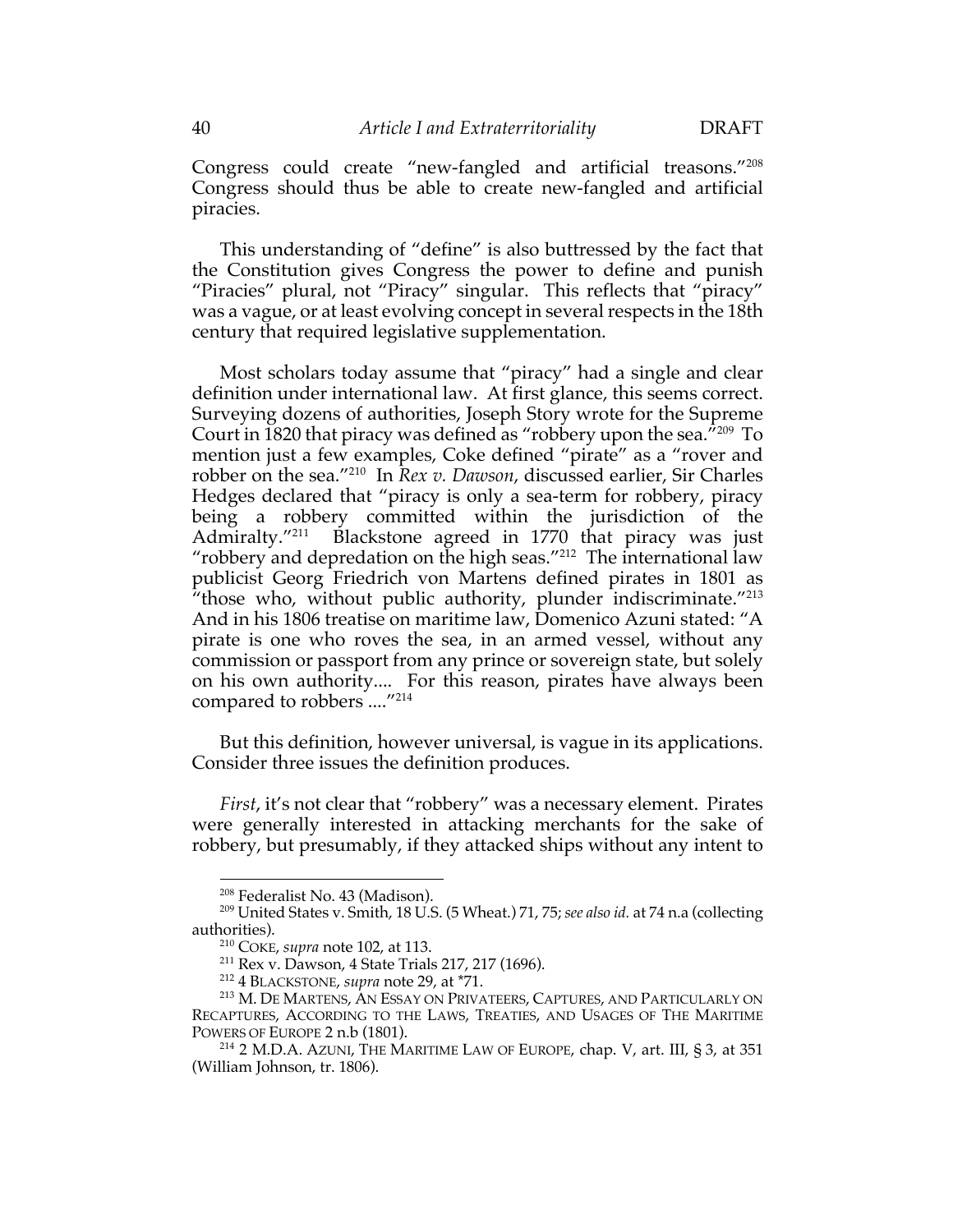rob, they would still be considered pirates. This was the Supreme Court's conclusion in 1844. Writing for the Court, Joseph Story held that when a ship "willfully sinks or destroys an innocent merchant ship, without any other object than to gratify his lawless appetite for mischief, it is just as much a piratical aggression, in the sense of the law of nations ... as if he did it solely and exclusively for the sake of plunder, lucri causa."215 This came more than a half century after the Framing, to be sure, but Blackstone also seemed to define piracy more broadly than robbery. At common law, he explained, piracy consisted of "those acts of robbery and depredation upon the high seas which, if committed upon land, would have amounted to felony there."216 As of the late 18th century, this definition would have included felonies like murder committed on the high seas. 217 Yet (as we shall see), most Framers later disputed that this qualified as piracy under the law of nations.

*Second*, not all robberies committed on a ship necessarily qualified as piracy under international law. As Madison pointed out at the Philadelphia Convention, any captain who stole his ship and cargo committed only a "breach of trust" at common law (the proper term for this offense, though Madison did not use it, was "barratry"). 218 This became piracy and a felony only when Parliament enacted a statute making it so.<sup>219</sup> But there is little evidence that it was considered a crime subject to universal opprobrium at the time of the Framing. Indeed, during the Revolutionary War, the British and the Americans would declare as lawful prize the ship of enemy sailor who absconded with his vessel and cargo.<sup>220</sup> Just a few months after the

<sup>215</sup> United States v. Brig Malek Adhel, 43 U.S. (2 How.) 210, 232 (1844).

<sup>216</sup> 4 BLACKSTONE, *supra* note 29, at \*71.

<sup>&</sup>lt;sup>217</sup> Murder of strangers was not traditionally a felony in the Middle Ages, but it had long been so by the time Blackstone wrote his *Commentaries*. RUBIN, *supra* note 68, at 60 n.165. Blackstone was also probably not referring to this pre-Edward I era as piracy was not a defined crime at the time. FREDERICK POLLOCK & FREDERIC WILLIAM MAITLAND, THE HISTORY OF ENGLISH LAW BEFORE THE TIME OF EDWARD I, at 489 n.66 (Liberty Fund ed., 2012) (1895).

<sup>218</sup> 2 JCC 1787, at 315-316; RUBIN, *supra* note 68, at 101.

<sup>219</sup> 4 BLACKSTONE, *supra* note 29, at \*71.

<sup>&</sup>lt;sup>220</sup> 9 JCC 1777, at 802 ("Whereas, the British nation have received into their ports, and condemned in their courts of admiralty, as lawful prize, several vessels and their cargoes belonging to these states, which the masters and mariners, in breach of the trust and confidence reposed in them, have betrayed and delivered to the officers of the British crown: and whereas such contract is contrary to that good faith and honour which all men ought to preserve inviolate, and repugnant to the practice of the commercial and civilized nations of Europe: Resolved, therefore, That any vessel or cargo, the property of any British subject, not an inhabitant of Bermuda or any of the Bahama islands, brought into any of the ports or harbours of any of these United States by the master or mariners, shall be adjudged lawful prize, and divided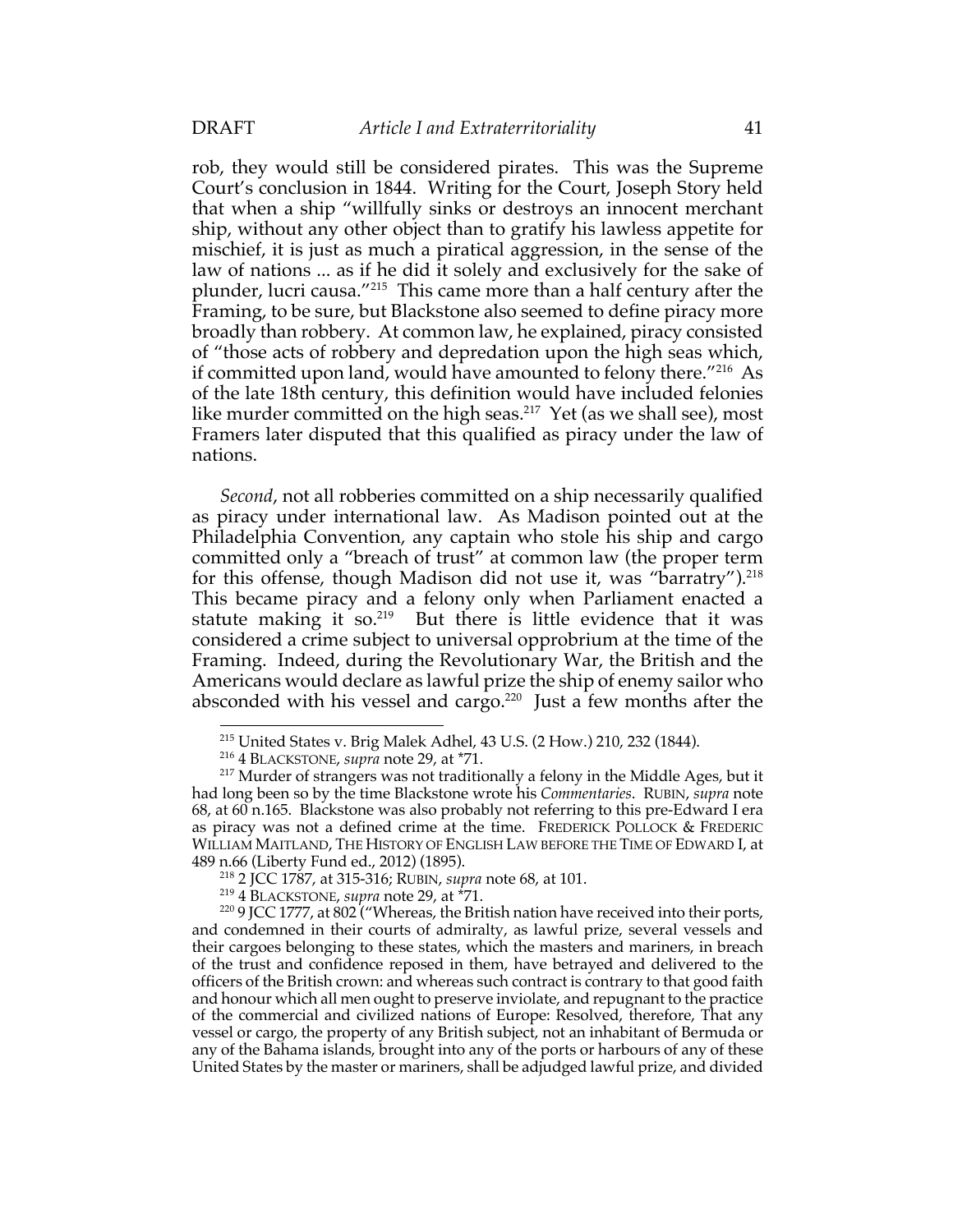Continental Congress announced this policy, its President Henry Laurens crowed about a British crew that "dispossessed the Master of Command" and piloted the ship to Charles Town, South Carolina.221

To take another example in 1787, a French captain, Joseph Anne Marie Ferrier, embezzled his ship and cargo and landed at Norfolk, Virginia.222 A Continental Congress committee that included Alexander Hamilton acknowledged that under French law, Ferrier's offense "amounts to piracy," and recommended he be arrested and delivered to France.<sup>223</sup> Yet Governor Randolph of Virginia concluded that he lacked any power to arrest Ferrier for piracy committed against France. 224 The French were unconvinced, threatening to cut off the United States' commercial advantages, $225$  and deriding Randolph's points as "sophisticated arguments by an attorney, who claimed to argue from the ambiguous texts of peculiar laws of a recently-formed State, and who had not yet had the time to become acquainted with what are the true relations between nations."226 "The crime which Captain Ferrier is guilty of," the French minister to the United States insisted to John Jay, "is a kind of piracy, which is not, as is attempted to be insinuated, punishable only by the *laws of France*, but which is severely censured by the laws of all commercial nations, and the prosecution of which is prescribed by the rights of nations."227 (The French had a point: as noted above, Randolph did have the power to turn over Ferrier under Virginia's 1784 statute authorizing extradition.)

Consider too the case of a crew who mutiny against their captain and take the ship and its cargo to a foreign port. This would seem to

among the captors in the same proportion as if taken by any continental vessel of war.").

<sup>&</sup>lt;sup>221</sup> Letter from Henry Laurens to James Duane, Dec. 24, 1777, *in* 2 Letters of the Members of the Continental Congress 597, 597 (1923).

<sup>222</sup> Letter from Comte de Moustier to Congress, May 28, 1788, *in* 3 EMERGING NATION: A DOCUMENTARY HISTORY OF THE FOREIGN RELATIONS OF THE UNITED STATES UNDER THE ARTICLES OF CONFEDERATION, 1780-1789, at 780 (1996) ("DHFRUS").

<sup>223</sup> Thursday, June 12, 1788, 34 JCC 212, 212.

<sup>224</sup> Letter from Edmund Randolph to John Jay, July 2, 1788, *in id.* at 810, 810-11.

<sup>225</sup> Julian P. Boyd, *Two Diplomats Between Revolutions: John Jay and Thomas Jefferson*, 66 Va. Magazine of Hist. & Biography 131, 136 (1958).

<sup>226</sup> Letter from Comte de Moustier to Comte de Montmorin, Jan. 19, 1789, *in* DHFRUS at 915, 917.

<sup>227</sup> Letter from Comte de Moustier to John Jay, Oct. 18, 1788, *in* 1 DIPLOMATIC CORRESPONDENCE OF THE UNITED STATES OF AMERICA, FROM THE SIGNING OF THE DEFINITIVE TREATY OF PEACE, 10TH SEPTEMBER 1783, TO THE ADOPTION OF THE CONSTITUTION, MARCH 4, 1789, at 270, 271 (1837).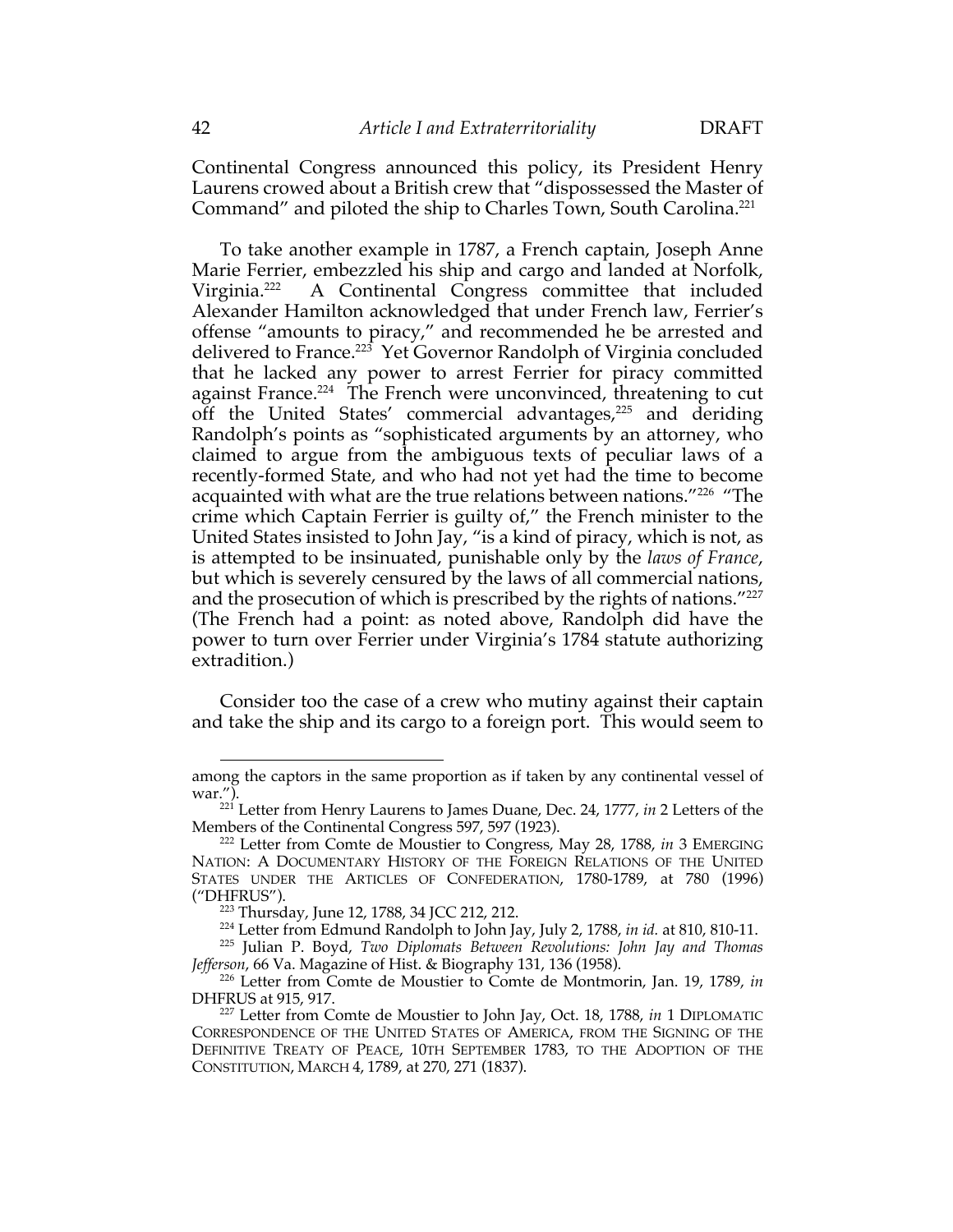include elements of robbery and murder, at the very least, and should thus qualify as piracy. Sir Charles Hedges thought so: his charge to the jury in *Rex v. Dawson* stated: "If the mariners of any ship shall violently dispossess the master, and afterwards carry away the ship itself, or any of the goods, or tackle, apparel or furniture, with a felonious intention, ... this is also robbery and piracy."228 Yet in 1800, then-Congressman John Marshall insisted in a famous speech that a mutineer could not be tried for piracy under the law of nations.<sup>229</sup> (More on that speech below.). This was, at minimum, a controversial subject in the 18th century.

*Third*, the division between "piracy," "privateering," and war was often vague in the eighteenth century. Countries would grant letters of marque and reprisal to private individuals (or "privateers") to authorize them to capture enemy ships.230 A privateer who exceeded the scope of his letter of marque when capturing enemy vessels could generally be punished as a pirate. This was the basis for England's famous prosecution of William Kidd, who had a letter of marque authorizing him to attack French vessels but could not produce proof that the ship he had attacked was French.<sup>231</sup>

Consider too commissions issued by improper authorities. In the Dutch Revolt against the Spanish Hapsburgs (1566-1648), the Spanish labeled the Dutch "Sea Beggars" pirates, on the grounds that their commissions were issued by the Stadtholder William of Orange, who was not a sovereign, but just the leader of a rebellious region.<sup>232</sup> Similarly, when William and Mary deposed the Stuart Monarchy, James II issued commissions to private vessels authorizing them to attack English vessels, and England prosecuted these privateers for piracy.233 The King's Advocate for Admiralty, Dr. William Oldys, protested that the sailors did not qualify as pirates because of their "commission[s]." $^{234}$  The Crown fired Oldys, rejected his argument,

<sup>228</sup> Rex v. Dawson, 14 How. State Trials 217, 217 (1696); *see also* RUBIN, *supra* note 68, at 86.

<sup>229</sup> *See generally* Speech, Washington, D.C., Mar. 7, 1800, *printed in* 4 Papers of John Marshall 82.

<sup>230</sup> *See, e.g.*, ROBERT C.RITCHIE, CAPTAIN KIDD AND THE WAR AGAINST THE PIRATES 23 (1986) ("In wartime the privateering commission or letter of marque permitted privately financed warships to attack enemy shipping; in peacetime the letter of reprisal allowed merchants to recover their losses due to piracy.").

<sup>231</sup> RUBIN, *supra* note 68, at 96-97.

<sup>&</sup>lt;sup>232</sup> VIRGINIA W. LUNSFORD, PIRACY AND PRIVATEERING IN THE GOLDEN AGE NETHERLANDS 10 (2005); MARTENS, *supra* note 213, at 38.

<sup>233</sup> *Id.* at 69.

<sup>234</sup> *Id.* at 70.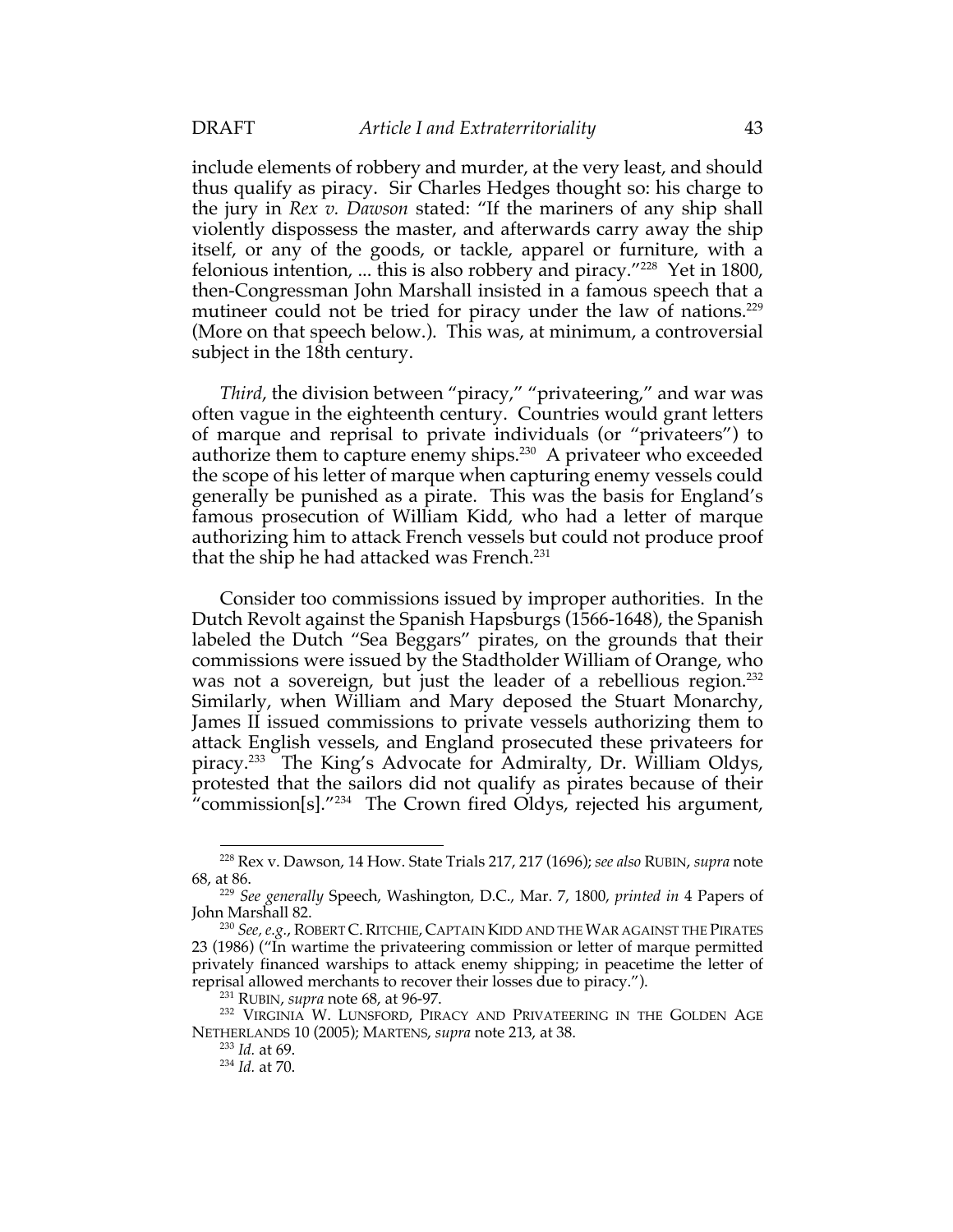and continued the prosecutions, on the theory that the commissions were "void or null" because James II was no longer King. 235

Invoking the same argument, the British insisted during the Revolutionary War that American privateers and naval officers were pirates and should be treated as such.<sup>236</sup> This prompted protest and threats of retaliation when Britain arrested American sailors on charges of piracy.237 Britain ultimately declined to prosecute any Americans as pirates, but instead detained them on charges of high treason (Britain had suspended habeas corpus in 1777, and renewed the suspension each year of the war). Britain did this because it wanted to preserve the option of punishing the sailors at the end of the war but did not want to risk retaliation against British prisoners.<sup>238</sup> But it still pressured other European states to treat American sailors as pirates. Perhaps most famously, British ambassador to the Hague Sir Joseph Yorke insisted in 1779 that Amsterdam arrest John Paul Jones for piracy because his naval commission was not "granted by a sovereign power."239 Yorke first sent an agent to arrest Jones on behalf of the British, only to be, in his words, "thwarted by the High Bailiff, who said that ... it was not in his power, as the affair would immediately become a political one.<sup> $"240$ </sup> Yorke then appealed to Dutch political authorities but was rebuffed again.241 This drove a wedge between the Dutch and Britain, two nominal treaty allies, which is almost certainly what Jones intended, and ultimately contributed to the Dutch recognizing U.S. independence and siding with it during the war.<sup>242</sup>

<sup>&</sup>lt;sup>235</sup> Matthew Tindall, An Essay Concerning the Law of Nations and the Rights of Sovereigns (1696), *in* 2 ACOLLECTION OF STATE TRACTS PUBLISHED DURING THE REIGN OF KING WILLIAM III, at 462, 472 (1706).

<sup>236</sup> HALE, *supra* note 111, at 573-74; MARTENS, *supra* note 213, at 39.

<sup>237</sup> Letter from Richard Henry Lee to Patrick Henry, May 6, 1777, *reprinted in* 7 Letters of Delegates to Congress 32, 33; Letter from Marine Committee to John Beatty, June 2, 1779, *reprinted in* 13 *id.* 13, 14 & n.2.

<sup>&</sup>lt;sup>238</sup> CARLTON F.W. LARSON, THE TRIALS OF ALLEGIANCE 57-58 (2019).

<sup>239</sup> Letter from Joseph Yorke, Oct. 29, 1779, *reprinted in* JOHN HENRY SHELBURNE, THE LIFE AND CHARACTER OF JOHN PAUL JONES, A CAPTAIN IN THE UNITED STATES NAVY DURING THE REVOLUTIONARY WAR 129, 130 (1851).

<sup>&</sup>lt;sup>240</sup> Quoted in BARBARA W. TUCHMAN, THE FIRST SALUTE 111 (1988)..

<sup>&</sup>lt;sup>241</sup> *Id.* at 101 ("Popular songs were composed in Jones's honor, and ballads celebrating his presence in Amsterdam were sold in the streets."); SAMUEL FLAGG BEMIS, THE DIPLOMACY OF THE AMERICAN REVOLUTION (1957). 242 BEMIS, *supra* note 241. The Dutch and the British had been treaty allies since

the 1600s. But Britain never invoked its treaty to coerce the Dutch to intervene on its side during the war. Moreover, relations between the two states had deteriorated during the war. The Dutch interests in maintaining its commercial shipping with all states across Europe conflicted sharply with British interests in suppressing contraband that could aid the colonists (and later the French).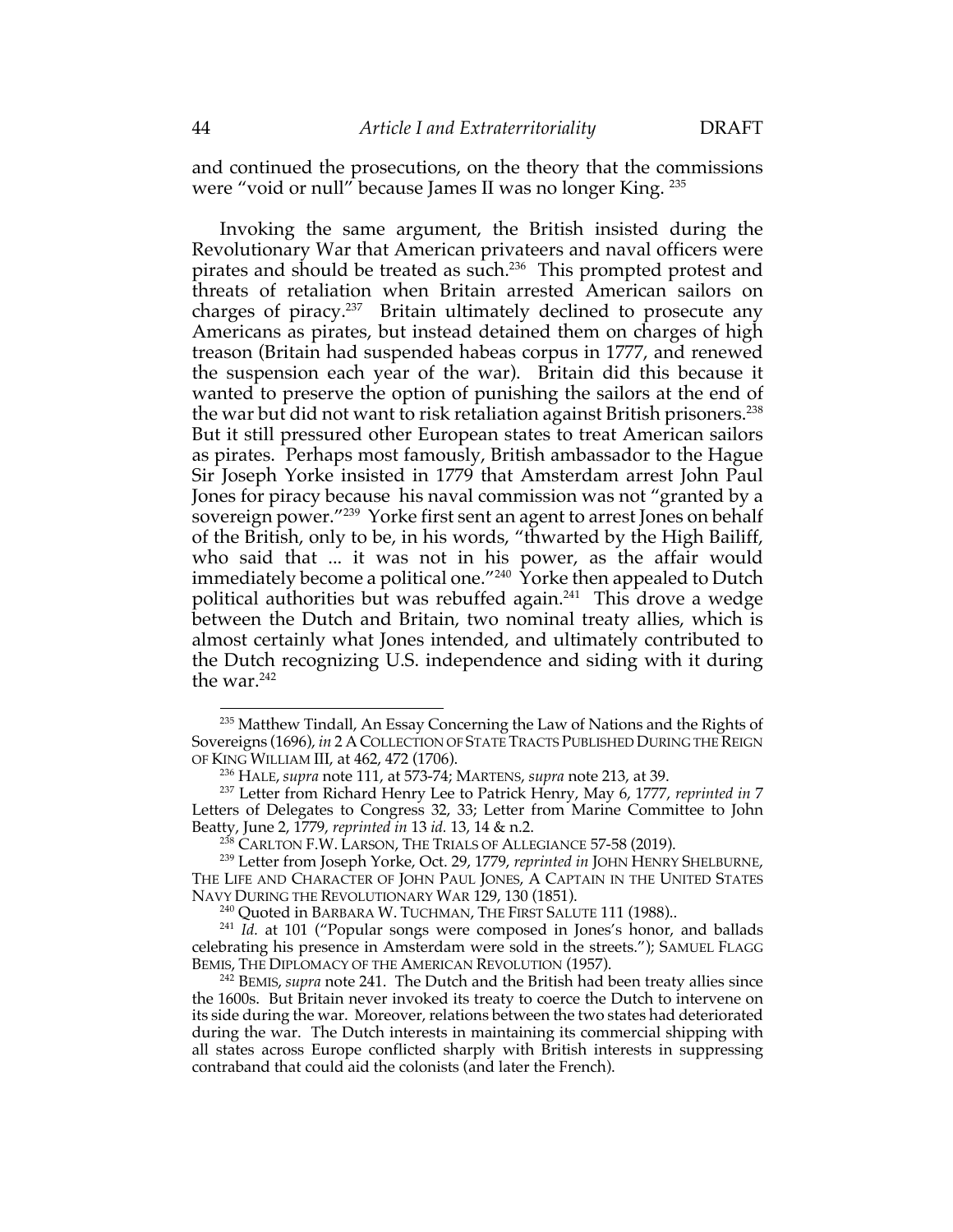Finally, dating back to the 1686 Treaty of Peace between France and the United Kingdom, European countries would sometimes declare in peace treaties that any of their subjects who took commissions to fight one another could be hanged as pirates by the other.243 All this goes to show that the supposed unity in piracy definitions before the nineteenth century was more illusory than real.

As a result, European powers enacted statutes that delineated piracy. For example, in France's Marine Ordinance of 1681, France declared that anyone who carried multiple letters of marque.<sup>244</sup> And as we have already seen, the Piracy Act of 1700 and subsequent legislation expanded the definition of piracy under English law significantly. Blackstone summarized all of this legislation in his *Commentaries* as well.245

There is every reason to believe that the Framers intended the Define and Punish Clause to give Congress the same power to define piracies that Parliament had exercised. Madison comes close to saying as much in *Federalist No. 42*. After conceding that piracy's definition "might, perhaps without inconveniency, be left to the law of nations," he pointed out that "a legislative definition of them is found in most municipal codes." That suggests that he thought Congress had the same power to create legislative definitions of piracies, just as every other European power did. Attorney General Edmund Randolph was even more explicit in his 1790 report on the scope of the federal judicial power. The Define and Punish Clause, he wrote, "comprehends the whole of criminal sea law."246

Moreover, during the Revolutionary War, several states enacted legislation criminalizing several different crimes as piracy that did not necessarily align with the international law definition. A 1780

<sup>243</sup> *American* Treaty of Peace, good Correspondence, and Neutrality, between the Crown of *Great Britain* and *France*, concluded at London, Nov. 16, 1686, art. XV, *reprinted in* GEORGE GOSTLING. EXTRACTS FROM THE TREATIES BETWEEN GREAT-BRITAIN AND OTHER KINGDOMS AND STATES OF SUCH ARTICLES AS RELATE TO THE DUTY AND CONDUCT OF THE COMMANDERS OF HIS MAJESTY'S SHIPS OF WAR 26, 31 ("No subjects of either king shall apply for or take any commission or letters of mart for arming any ship or ships to act as privateers in *America*, whether *Northern* or *Southern*, from any prince or state, with which the other shall be at war; and if any person shall take such commission or letters of mart, he shall be punished as a pirate.")

<sup>244</sup> Butler & Maccobby, *supra* note 61, at 165-66.

<sup>245</sup> BLACKSTONE, *supra* note 29, at \*71-72.

<sup>&</sup>lt;sup>246</sup> Edmund Randolph, Judiciary System: Opinion of the Attorney General on the Plan of the House, *in* 37 Am. State Papers: Miscellaneous 22, 23.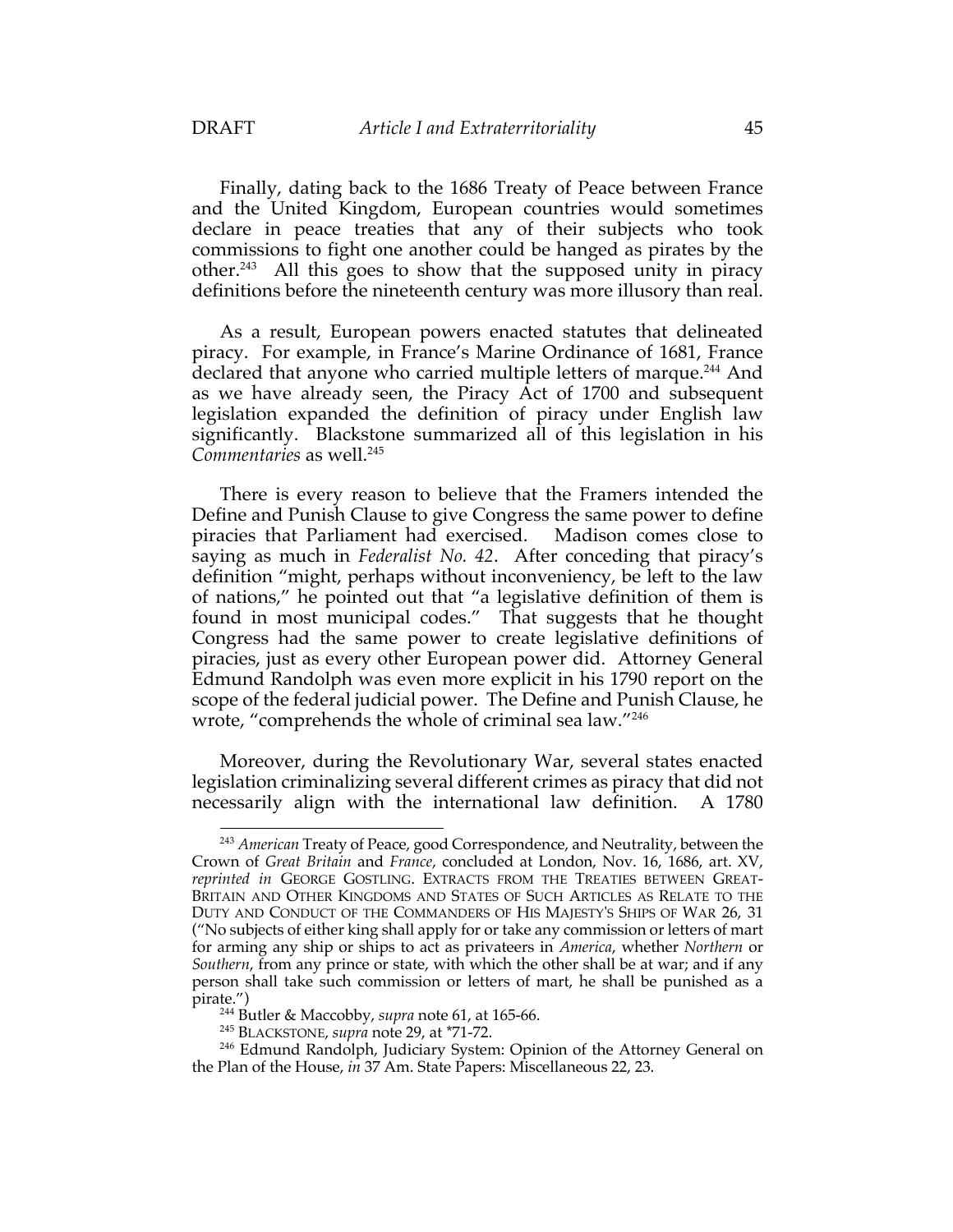Pennsylvania statute made it "piracy" for any "subject[] of this state, or any of the united states of America, to commit "any piracy or robbery, or any act of hostility" against any U.S. citizens under a foreign commission."247 But then it went further, declaring that any "mariner" (without apparent regard to nationality who commits barratry, collaborates with pirates, or commits mutiny is also a "pirate, felon, and robber."<sup>248</sup> This of course closely tracked British law. 1779 Rhode Island and Connecticut statutes also set up courts for trials of piracies and felonies, seemingly just importing the British understanding of the term.<sup>249</sup>

Finally, the United States' Crimes Act of 1790 was similarly expansive.250 Section 8 made it piracy for:

- any "person"—not just U.S. citizens—to commit "murder or robbery, or any other offence which if committed within the body of a county, would by the common laws of the United States be punishable with death";
- "any captain or any mariner of any ship or other vessel" to "piratically and feloniously run away with such ship or vessel, or any goods or merchandise to the value of fifty dollars"; or
- "any seaman" to "lay violent hands upon his commander ... to hinder and prevent his fighting in defence of ship or goods" or to commit mutiny.251

Section 9 made it a crime for any U.S. citizen to "commit any piracy or robbery aforesaid, or any act of hostility against the United States, or any citizen thereof," even when done "under colour of any

 $247$  A Supplement to the act, intitled "An Act for regulating and establishing admiralty jurisdiction" § 3 (1780), in Thomas McKean, Acts of the General Assembly of the Commonwealth of Pennsylvania, Carefully Compared with the Originals 399, 400 (1782). By one account, Pennsylvania convicted 6 people of piracy during the Revolutionary War. Anne M. Ousterhout, Controlling the Opposition During the American Revolution, Penn. Mag. of Hist. & Biography 3, 23 (Jan. 1981).

<sup>248</sup> *Id.* § 4, *in id.* at 401.

<sup>&</sup>lt;sup>249</sup> An Act empowering the Superior Court of Judicature, Court of Assize and General Gaol-Delivery, within and for this State, to take Cognizance of All Acts of Piracy and Felony Committed Upon the high sea (R.I. Sept. 1779); An act impowering the Superior Court, to try and determine Piracies, Felonies, and Robberies committed on the high seas, &c (Oct. 14, 1779).

<sup>&</sup>lt;sup>250</sup> An Act for the Punishment of certain Crimes against the United States, 1 Stat. 112 (1790) ("Crimes Act of 1790").

<sup>251</sup> *Id.* § 8, 1 Stat. at 113-14.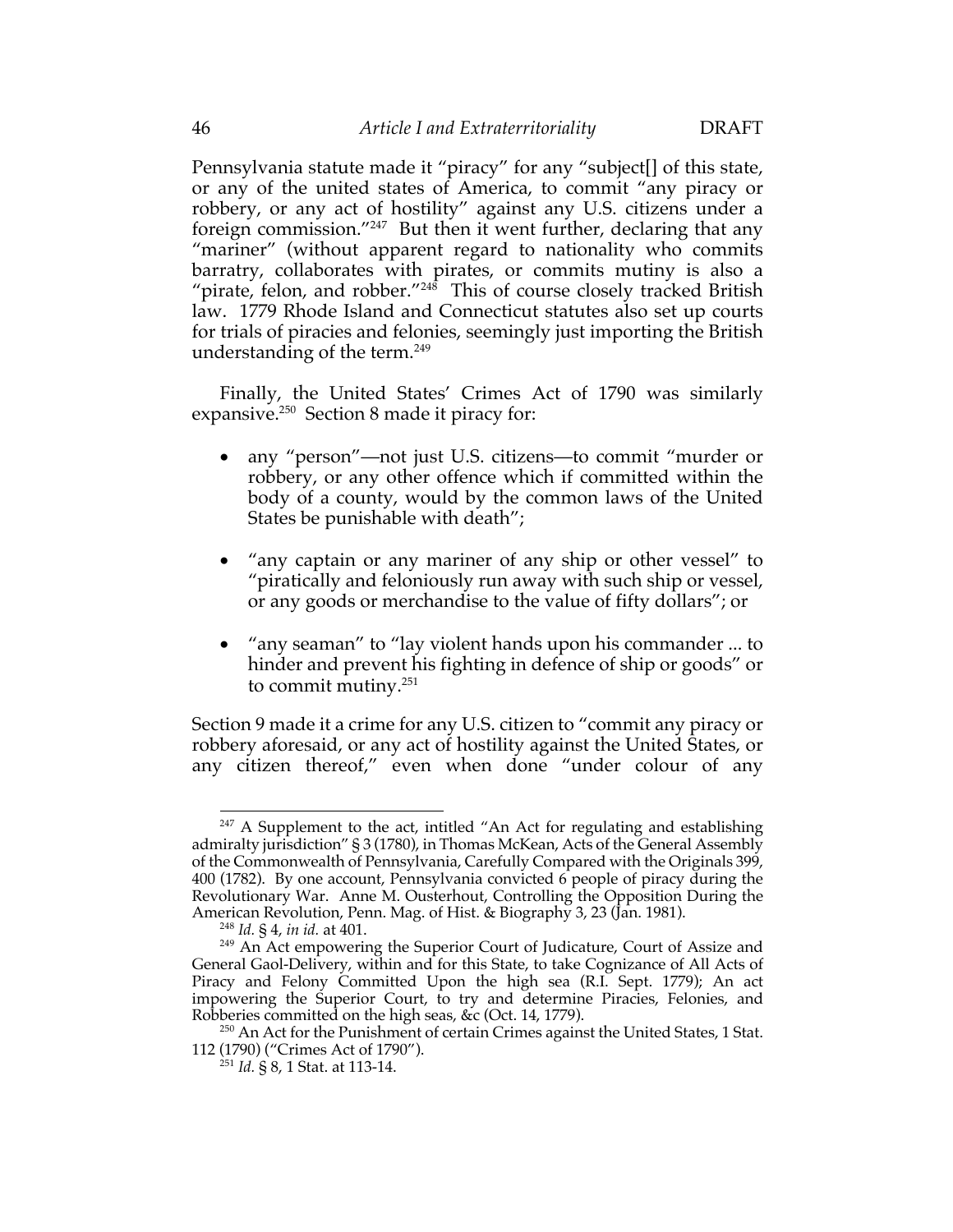commission from any foreign prince."

Thus, the fact that the Define and Punish Clause gives Congress the power to "Define and Punish ... Piracies," rather than the power to punish just "piracy," is no accident. The Clause gives Congress the power to define piracies plural because piracy was not a thoroughly delineated concept in international law, and required in practice more express enumeration by states. The Framers intended to give Congress the same power to define Piracy, as shown by their own words, the wording they chose, and the statutes they enacted before and after the Framing. It is thus just not plausible, as a matter of text or history, to read the Define and Punish Clause as giving Congress the power to punish a single, narrowly-defined universal jurisdiction crime of piracy.

## *C. Summary*

This Section has rebutted several textual arguments in support of a bar against extraterritoriality. It noted that the Constitution seems, in places, to contemplate the punishment of extraterritorial crime without a jurisdictional nexus to the United States. It argued too that the notion that the phrase "high seas" limits jurisdiction in other countries' territorial waters is ahistorical. Nor should the fact that Congress has limited internal powers affect its ability to regulate matters abroad. Finally, it devoted most of its space to rebutting the "double redundancy" argument put forward by Eugene Kontorovich. After explaining that nobody accepted the double redundancy argument at the time of the Framing, or even for hundreds of years after, I traced the history of the Define and Punish Clause's redundant phrasing, showing how territorial limits are not implicit in the Define and Punish Clause, and if anything, are somewhat inconsistent with that history. I then argued that the double redundancy argument creates textual problems on its own, as it fails to account for the fact that the Constitution gives Congress the power to "define ... piracies," not the power to punish a singular crime of piracy. There is, in short, no textual basis to read any sort of territorial limitations into Congress's Article I powers.

## III. FREE-FLOATING ORIGINAL UNDERSTANDING

Textualism alone does not necessarily undermine the territoriality thesis, though, as courts have read into the Constitution atextual limits on Congressional power. To list just a few examples, the Supreme Court has recently held that "[i]nterstate sovereign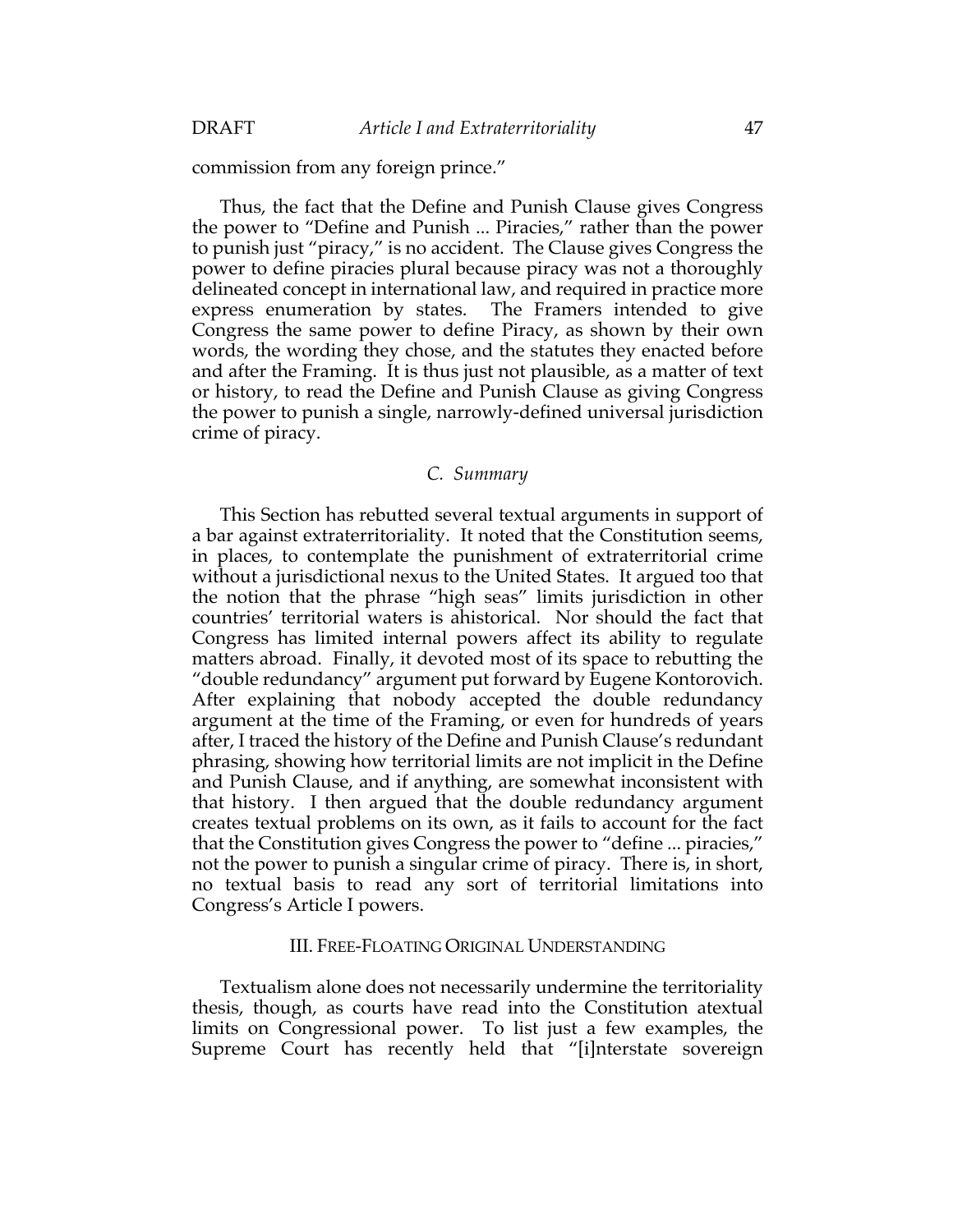immunity is [] integral to the structure of the Constitution," even though it is mentioned nowhere in the text; $252$  legislation "commanding state and local law enforcement officers to" enforce federal laws "violate[s] the Constitution," even though "there is no constitutional text speaking to this precise question<sup> $"253$ </sup>; and the President has the exclusive power to recognize foreign states.<sup>254</sup> The Supreme Court also sometimes reads generally innocuous words in the Constitution to carry substantial consequences. The Court's jurisprudence limiting removal restrictions on executive branch officials fits this pattern, as it largely stems from the meaning of the term "Executive power."255 Likewise, Article III's vesting of the "judicial Power of the United States" in Article III courts has been construed to limit Congress's power to create Article I bankruptcy courts.256 There are, to be sure, objections to many of these atextual, structural limits on the legislative powers.<sup>257</sup>

One could easily reframe the territoriality thesis the same way. Suppose that, at the time of the Framing, there were a strong background assumption that it was improper—either as a matter of international law or the Anglo-American legal tradition—to exercise criminal jurisdiction over foreign nationals for crimes committed abroad. It would not be hard to breathe such limits, assuming they were universally accepted, into otherwise innocuous parts of the Constitution or its overall structure. One could argue, for example, that punishing foreigners' crimes committed abroad is inconsistent with due process of law if everyone, at the time of the Framing, agreed that no countries had the right to exercise jurisdiction over those crimes.258 Likewise, one could channel John Quincy Adams's 1839 structural argument that "[t]he legislative powers of Congress are ... limited to specific grants contained in the Constitution itself, all restricted on one side by the power of internal legislation within the separate States, and on the other, by the laws of nations."<sup>259</sup> If international law prohibited extraterritorial jurisdiction, it would

<sup>252</sup> Franchise Tax Bd. of Calif. v. Hyatt, 139 S. Ct. 1485, 1498 (2019).

<sup>253</sup> Printz v. United States, 521 U.S. 898, 902, 905 (1997).

<sup>254</sup> Zivotofsky ex rel. Zivotofsky v. Kerry, 135 S. Ct. 2076 (2015).

<sup>255</sup> *See, e.g.*, Seila Law LLC v. Consumer Financial Protection Bureau, 140 S. Ct. 2183, 2191-92 (2020).

<sup>256</sup> *See, e.g.*, Stern v. Marshall, 564 U.S. 462 (2011).

<sup>257</sup> *See, e.g.*, John F. Manning, *Separation of Powers as Ordinary Interpretation*, 124 Harv. L. Rev. 1939 (2011); John F. Manning, *The Eleventh Amendment and the Reading of Precise Constitutional Texts*, 113 Yale L.J. 1663 (2004).

<sup>258</sup> This would support the argument made in Brilmayer & Norchi, *supra* note 4.

<sup>259</sup> JOHN QUINCY ADAMS, THE JUBILEE OF THE CONSTITUTION 71 (1839); *see also*  Kontorovich, supra note 13, at 158.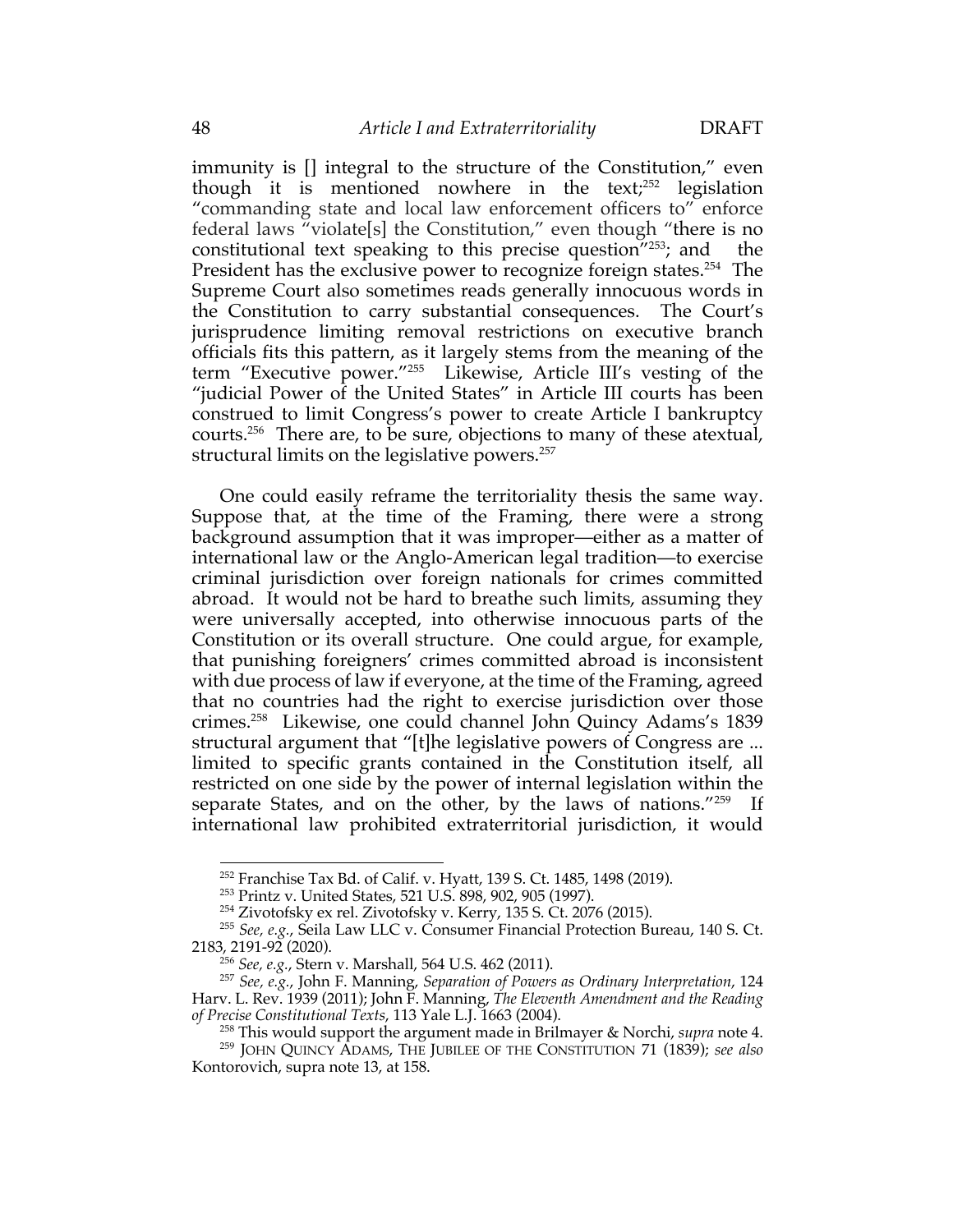follow from this Adams argument that Congress is structurally prohibited from punishing certain extraterritorial crimes. And as noted in the Introduction, there is some historical support for this reading of international law.260

In this Part, I rebut these arguments. I do so by showing that international law did not place any limits on countries punishing extraterritorial crimes committed by foreigners at the time of the Framing. To the contrary, virtually all the leading international law sources expressly said that punishment of such offenses was either allowed or, in some instances, required. I then rebut the notion that this was an ingrained part of Anglo-American law at the time of the Framing as well. None of the Framers who suggested there might be international law limits on Congress's punishment powers connected their arguments to Anglo-American legal traditions. Instead, they made international law arguments that were often expressly rebutted by the sources they cited. Several people pointed this out in the 1780s and 1790s; even Joseph Story did too in the 1830s. Moreover, the rationales that U.S. government officials offered for such bans on extraterritorial legislative powers changed over time. All that sharply undermines the notion that there was a coherent understanding of international law that imposed territorial limits on state power when the Constitution was ratified. These various international law assertions are better explained by political controversies of the day. All of this sharply undercuts, as an historical matter, any notion that the Constitution prohibits Congress from exercising jurisdiction over crimes that lack a sufficient nexus to the United States.

## *A. Criminal Jurisdiction in the 1780s*

The territoriality thesis hinges on the notion that piracy was the sole universal jurisdiction crime in 1788, and that punishing other crimes was prohibited by international law. This account is anachronistic. Although modern international law limits states' power to criminally prosecute crimes with which they lack a connection, this was not true at the time of the Framing. The leading "publicists," or international law treatise writers at the time—Grotius, Vattel, Pufendorf, Burlamaqui, and so on—generally took the view that international law allowed or even required punishment of certain extraterritorial crimes committed by foreigners.<sup>261</sup>

<sup>260</sup> *Supra* notes 20-26 and accompanying text.

<sup>&</sup>lt;sup>261</sup> David L. Sloss, et al., "International Law in the Supreme Court to 1860," *printed in* INTERNATIONAL LAW IN THE U.S. SUPREME COURT 8 (David Sloss, et al., eds., 2011) ("For the content of the law of nations, early Americans relied heavily on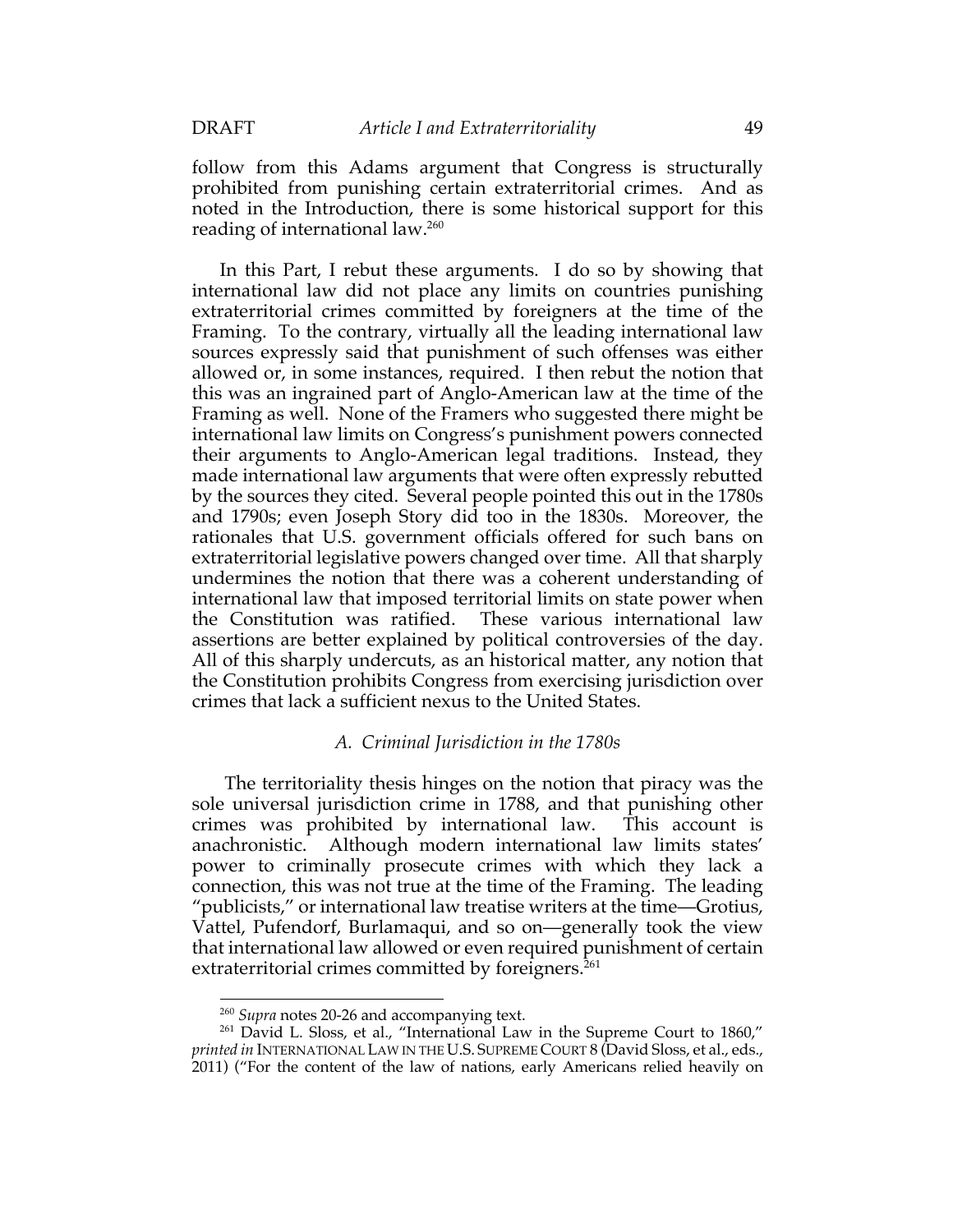The leading international law publicists of the seventeenth and early eighteenth centuries did believe that international law barred states from trying foreigners for crimes committed abroad. Hugo Grotius argued that states could punish extraterritorial crime because, in short, criminals deserved to be punished, no matter where they committed their crimes.<sup>262</sup> In some cases, moreover, he believed that international law required states to punish extraterritorial crimes. If a man committed a crime in England and then fled to France, France was "obliged" to "deliver" the criminal to England or "punish him" itself.263

To be sure, Hugo Grotius's treatise was published more than a hundred years before the Framing, but his conclusions were still influential among the leading eighteenth century publicists. Jean-Jacques Burlamaqui's international law treatise effectively quoted Grotius's reasoning on this subject verbatim. "[A] sovereign renders himself guilty of the crime of another," he explained, by "allowing a retreat and admittance to the criminal, and skreening him from punishment."264 This treatise was highly influential in the United States in the late 1700s and was part of Harvard College's curriculum before the American Revolution.<sup>265</sup>

Samuel Pufendorf, by contrast, stated that punishing foreigners' extraterritorial crimes was not legally required, though it was still permissible. 266

Georg Friedrich von Martens agreed with Pufendorf.<sup>267</sup>  $^{\prime\prime}$ A

European treatise writers ('publicists'), including Grotius, Pufendorf, Bynkershoek, Burlamaqui, Wolff, and Rutherforth. Of the publicists, they turned most often to Vattel.").

<sup>262</sup> 2 HUGO GROTIUS, THE RIGHTS OF WAR AND PEACE ch. 21, § III(1)-(2), at 1061- 62 (Richard Tuck ed. 2005) (1625).

<sup>263</sup> *Id.* § IV(1), at 1062. Grotius acknowledged, though, that "in most parts of Europe, this Right of demanding fugitive Delinquents to Punishment, has not been insisted upon, unless their Crimes be such as to affect the State, or are of a very heinous and malignant nature." *Id.* § V(5), at 1074.

<sup>264</sup> 2 JEAN-JACQUES BURLAMAQUI, THE PRINCIPLES OF NATURAL LAW AND POLITICAL LAW, part 4, § 23, at 473 (Thomas Nugent tr. 2006) (1763); *see also id.* §§ 24- 29, at 473-75.

<sup>265</sup> Sheldon S. Cohen, *Harvard College on the Eve of the American Revolution*, 59 Publications of the Colonial Society of Massachusetts 172, 175 (1982).

<sup>&</sup>lt;sup>266</sup> 1 SAMUEL PUFENDORF, ELEMENTORUM JURISPRUDENTIAE UNIVERSALIS LIBRI DUO, book I, def. XXI, § 12, at 206 (William Abbott tr. 1934).

<sup>&</sup>lt;sup>267</sup> GEORG FRIEDRICH VON MARTENS, SUMMARY OF THE LAW OF NATIONS, FOUNDED ON THE TREATIES AND CUSTOMS OF THE MODERN NATIONS OF EUROPE,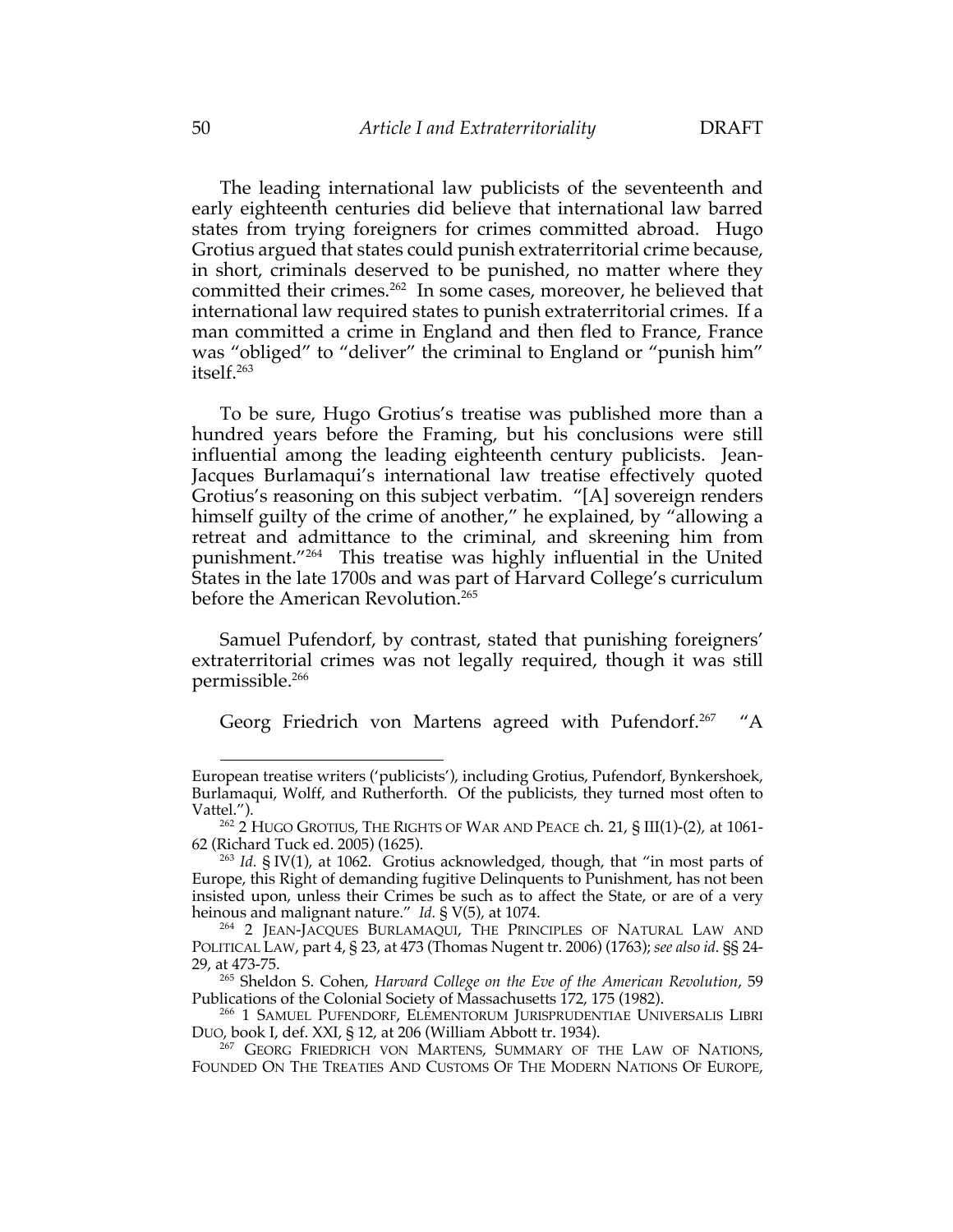sovereign can punish foreigners, whether they have committed a crime in his dominions, or whether having committed it in a foreign a foreign country, they seek shelter in his dominions."268 Martens suggested a sovereign might not be "perfectly obliged" to punish such crimes, but should not "refuse[]" to punish crimes that threaten "the safety" of other states.<sup>269</sup> Martens stated elsewhere that "[t]he criminal power [is] confined to the territory," but all he meant by that was that states cannot "pursu[e]" or arrest a criminal "on a foreign territory, without permission from the sovereign."<sup>270</sup> Martens' view on this subject is especially noteworthy because he purported to base his conclusions on how states practiced international law, rather than Martens' view of natural law.

Publicists began taking the view that states' criminal jurisdiction was limited only in the middle of the eighteenth century, and this never fully caught on. Christian Wolff<sup>271</sup> and Thomas Rutherforth<sup>272</sup> thus argued in their 1750s treatises that states could not punish any crimes that took place in other states. (Rutherforth, though, argued that extradition was necessary in such circumstances.).

Only Emer de Vattel, who published his *Law of Nations* around the same time as Rutherforth and Wolff, suggested that jurisdiction should vary by crime. Generally, he conceded, "it does not belong to the nation in which he has taken refuge, to punish him for that fault committed in a foreign country."273 But this was not true for crimes

WITH A LIST OF THE PRINCIPAL TREATIES, CONCLUDED SINCE THE YEAR 1748 DOWN TO THE PRESENT TIME, INDICATING THE WORKS IN WHICH THEY ARE TO BE FOUND § 22, at 107 (William Cobbett tr. 1795).

<sup>&</sup>lt;sup>268</sup> GEORG FRIEDRICH VON MARTENS, FOUNDED ON THE TREATIES AND CUSTOMS OF THE MODERN NATIONS OF EUROPE: TO WHICH IS ADDES, A COMPLETE LIST OF ALL THE TREATIES, CONVENTIONS, COMPACTS, DECLARATIONS, &C. FROM THE YEAR 1731 TO 1788, INCLUSIVE, INDICATING THE SEVERAL WORKS IN WHICH THEY ARE TO BE FOUND, lib. 3, § 22, at 108 (William Cobbett tr. 1802).

<sup>269</sup> *Id.* § 23, at 110.

<sup>270</sup> *Id.* § 24, at 111.

<sup>&</sup>lt;sup>271</sup> CHRISTIAN WOLFF, THE LAW OF NATIONS TREATED ACCORDING TO THE SCIENTIFIC METHOD § 151, at 118 (Thomas Ahmert tr. 2017) ("[A]lthough the right to punish is a part of the civil power, and consequently belongs to the nation against which any one has offended or committed some crime, nevertheless one nation cannot on this account punish him who has offended against another nation or committed some crime against it.").

<sup>&</sup>lt;sup>272</sup> 2 THOMAS RUTHERFORTH, INSTITUTES OF NATURAL LAW BEING THE SUBSTANCE OF A COURSE OF LECTURES ON GROTIUS DE JURE BELLI ET PACIS READ IN S. JOHNS COLLEGE CAMBRIDGE, ch. 9, § 12, at 519 (1754) ("The nation, in whose territories he is, cannot justly punish him, if what he has done, though it is a crime by the law of nature or of nations, is not forbidden by its own civil law.").

<sup>&</sup>lt;sup>273</sup> EMER DE VATTEL, THE LAW OF NATIONS §§ 67, 232, at 227 (Béla Kapossy &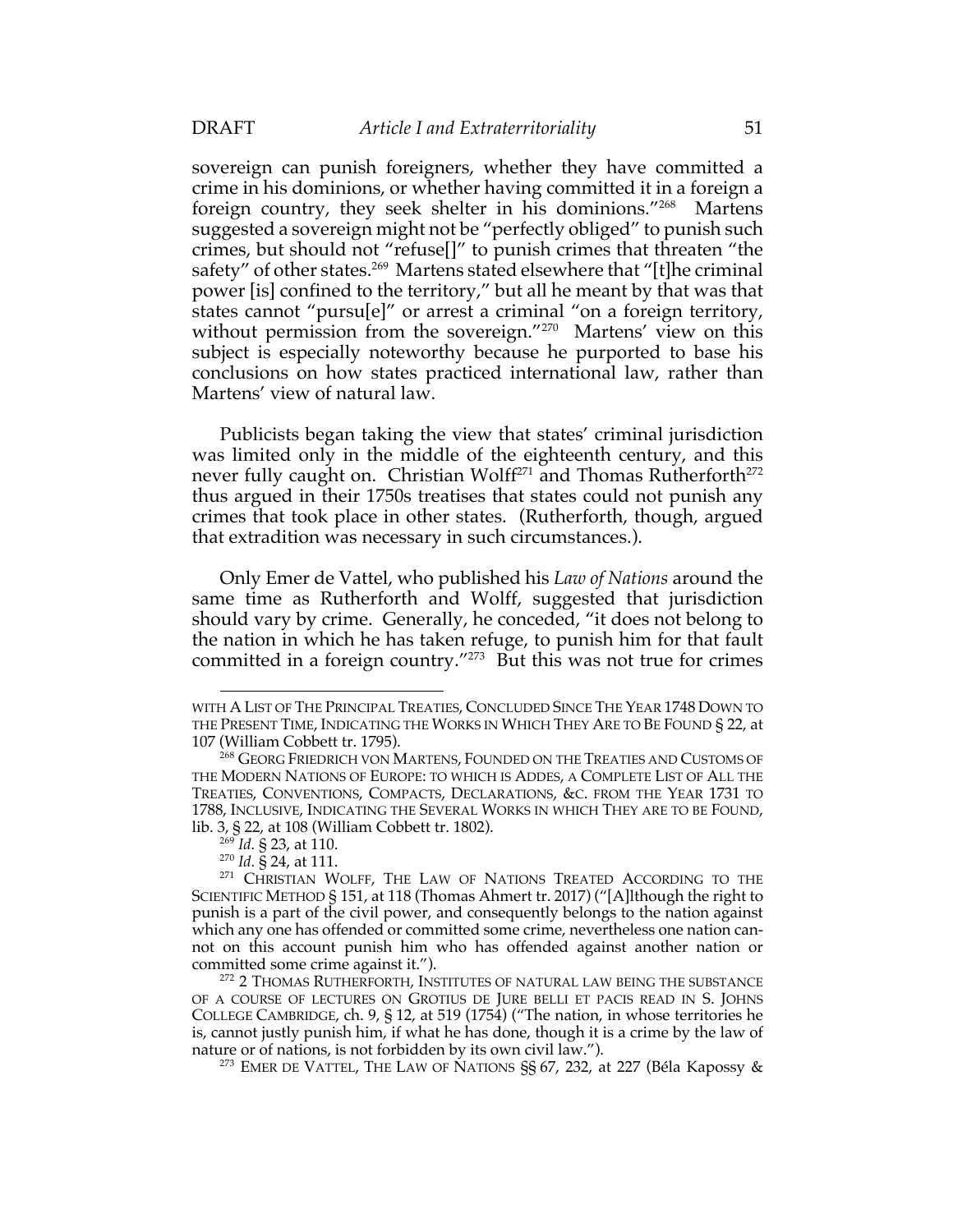that "violate all public security."274 Thus, not only "pirates," but also "[p]oisoners, assassins, and incendiaries"—that is, agitators—could "be exterminated wherever they are seized." $275$ 

Importantly, Rutherforth, Wolff, and Vattel's shift towards a more restrictive theory of criminal jurisdiction has little to do with modern restrictions on criminal jurisdiction. All three based their arguments on natural law principles about the limits of legitimate state power, not state practice or concerns about infringing the sovereignty of other states. Vattel thus argued that most crimes committed in a foreign state were not punishable because "nature does not give to men or to nations any right to inflict punishment, except for their own defence and safety."276 Rutherforth and Wolff sounded similar themes. This likely reflects Enlightenment shifts about the limited justifications for criminal punishment, but it does not appear to have caught on. Martens' contrary take, after all, was published in 1789, and purported to reflect common European practice.

Some have argued, in the context of the Alien Tort Statute, that principles against extraterritoriality were embedded in the Dutch conflict-of-laws scholar Ulrich Huber's conflict-of-law principles, which were extremely influential in the United States in the 1790s.<sup>277</sup> Although nobody seems to have extended this argument to criminal legislation, there would be considerable force in doing so. Huber's first maxim is that "[t]he laws of each state have force within the limits of that government and bind all subjects to it, but not beyond."278 It would seem to follow that states lack the power to punish crimes

Richard Whatmore eds. 2008).

<sup>274</sup> *Id.* § 233, at 227-28.

<sup>275</sup> *Id.* Vattel refers to agitators throughout the law of nations as those "who incite the people to revolt." *Id.* § 290, at 493; *see also id.* § 32, at 93 ("If any nation is dissatisfied with the public administration, it may apply the necessary remedies, and reform the government. But ... I am very far from meaning to authorise a few malcontents or incendiaries to give disturbance to their governors by exciting murmurs and seditions."). Vattel said that not only pirates could be summarily punished, but anyone who lacks "a commission from their sovereign." Id. § 52, at 451.276 *Id.* § 232, at 227-28.

<sup>277</sup> See Supplemental Br. of Chevron Corp., et al. at 15-16, *Kiobel v. Royal Dutch Petroleum Co.*, No. 10-1491 (U.S. Aug. 8, 2012) ("In the late eighteenth and early nineteenth centuries, sovereignty was a rigid concept and law was conceived in strict territorial terms. American jurists during this period were deeply influenced by a well-known 1689 essay by Ulrich Huber that maintained that the 'laws of each state have force within the limits of that government and bind all subjects to it, but not beyond."

<sup>&</sup>lt;sup>278</sup> Ernest G. Lorenzen, *Huber's De Conflictu Legum*, 13 Ill. L. Rev. 199, 200 (1919).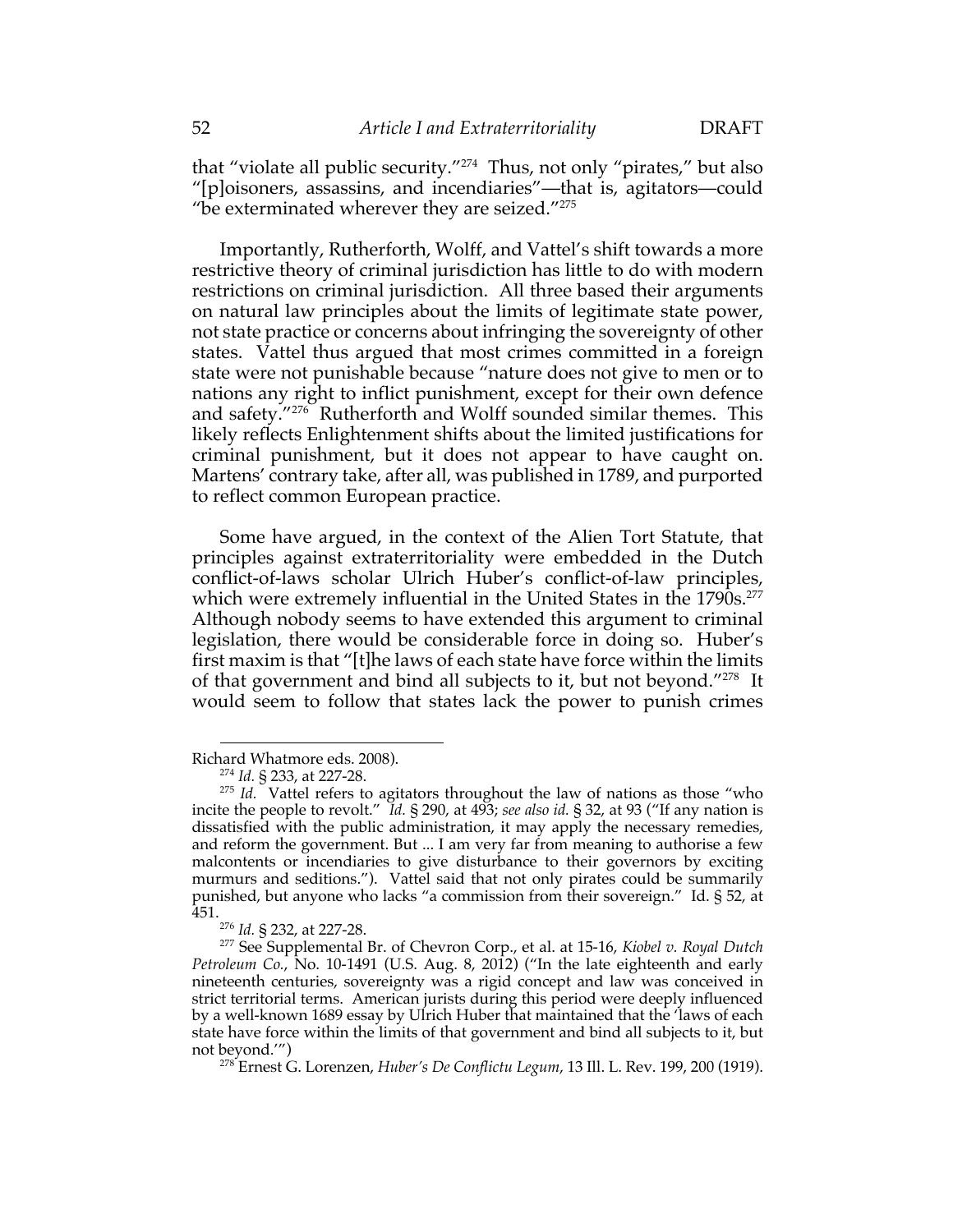committed by other states' subjects outside their territories. And there is also no question that Huber was highly influential in the 1790s. His 1689 chapter "De Conflictu Legum Diversarum in Diversis Imperium," began influencing English courts in the late  $1700s$ ,  $279$ probably by way of Scottish jurists.<sup>280</sup> Alexander Dallas translated a large portion of Huber in a footnote of his *Reports* of Supreme Court opinions.281 And Joseph Story wrote in his 1834 *Commentaries on the Conflict of Laws* that Huber "possessed an undoubted preference over other continental jurists as well in England as in America."282

But it does not follow from Huber's emphasis on sovereignty that states were prohibited from exercising extraterritorial criminal powers. The central point of Huber's first maxim was that forum states were not obligated to apply "foreign law" unless they chose to do so as a matter of comity.283 This contrasts Huber's comity-based approach with the prior "statutist" account, under which, "in certain situations a local court would be *bound* to apply foreign statutes or customs."284 Perhaps most famously, Lord Mansfield relied on this doctrine when holding in *Somerset's Case* that a slave was entitled to habeas corpus. English law did not recognize slavery, and English law must govern the issue, Mansfield explained, because "an act of dominion must be recognized by the country where it is used."285 Huber's maxims thus provide a poor basis for reading into the Constitution a territorial limitation on Congress's powers. Other countries might not be required to apply U.S. law to extraterritorial events, but international law did not prevent the United States from enforcing such laws itself.

Indeed, Huber himself maintained that a state could prosecute any criminal found within its territory, even if he committed the crime abroad.<sup>286</sup> He recounted the example of a man who "struck a man on

<sup>279</sup> See D.J. Llewelyn Davies, *The Influence of Huber's De Conflictu Legum on English Private International Law*, 18 Brit. Y.B. Int'l L. 49, 52 (1937).

<sup>280</sup> *See, e.g.*, Kurt H. Nadelman, The Comity Doctrine: An Introduction, 65 Mich. L. Rev. 1, 1-2 (1966).

<sup>281</sup> Emory v. Greenough, 3 U.S. (3 Dall.) 369, 370-77 n\* (1797).

<sup>&</sup>lt;sup>282</sup> JOSEPH STORY, COMMENTARIES ON THE CONFLICT OF LAWS § 31, at 32 (1834).

<sup>283</sup> *See, e.g.*, ROBERT M. COVER, JUSTICE ACCUSED: ANTISLAVERY AND THE JUDICIAL PROCESS 83-84 (1975).

<sup>284</sup> *See* Arthur Nussbaum, *Rise and Decline of the Law-of-Nations Doctrine in the Conflict of Laws*, 42 Colum. L. Rev. 189, 189 (1942) (emphasis added).

<sup>285</sup> Somerset v. Stewart, 98 Eng. Rep. 499, 510 (1772).

<sup>286</sup> *See* Lorenzen, *supra* note 278, at 393 ("Huber likewise holds that the state in which a criminal is apprehended may prosecute him for a crime committed abroad, for whoever is found within a territory is, according to him, subject to its criminal jurisdiction.").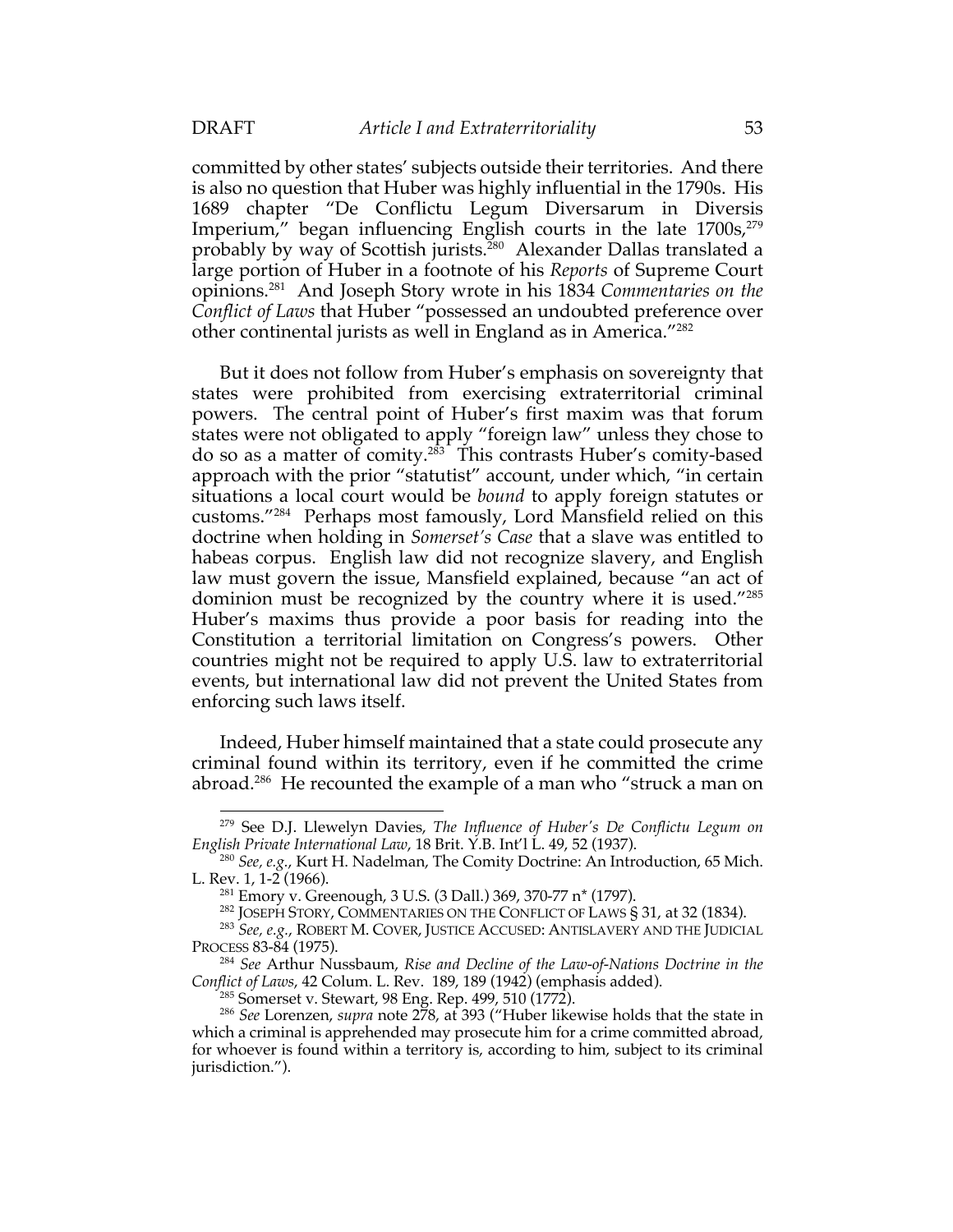the head" in Friesland and then escaped to, and was tried and acquitted by Transylvania.<sup>287</sup> Huber did not suggest there was anything wrong with Transylvania trying the criminal for an act that took place outside its territory, but he suggested that Friesland need not respect the acquittal.<sup>288</sup> Huber also stated that "[a] sentence pronounced in any place or a pardon of a crime granted by one having that jurisdiction has effect everywhere ...."289

This more universalistic conception of crime might seem strange to modern readers, but criminal law was generally not seen as local in 18th century Europe, but rather as reflecting universal principles, as reflected in Roman, canon, and customary law.290 To be sure, Huber and other Dutch conflict theorists' conflict of law theories were in part up in opposition to this longstanding view; they wrote after the Dutch secured independence and no longer had any basis to apply Imperial law.291 But the notion that certain crimes were universally recognized subject to universal jurisdiction persisted throughout the eighteenth century.292 Many held this view in the United States through the  $1790s.<sup>293</sup>$ 

Indeed, this may help explain the source of early federal common law prosecutions. The Supreme Court ultimately held in 1812 that such prosecutions were unconstitutional.<sup>294</sup> But throughout the 1790s, with the exception of Supreme Court Justice Samuel Chase, every

<sup>287</sup> See translation in *Emory v. Greenough*, 3 U.S. (3 Dall.) 369, 370-72 n\* (1797).

<sup>288</sup> *Id.*

<sup>289</sup> *Id.* at 68.

<sup>290</sup> Marc Ancel, *The Collection of European Penal Codes and the Study of Comparative Law*, 106 U. Penn. L. Rev. 329, 342 (1958) ("Case law and especially doctrine were quite naturally of an international character.").

<sup>291</sup> *See* Nussbaum, *supra* note 284, at 190; *see also, e.g.*, Note, American Slavery and the Conflict of Laws, 71 Colum. L. Rev. 74, 81-82 (1971).

<sup>292</sup> *See, e.g.*, Ziv Bohrer, *International Criminal Law's Millennium of Forgotten History*, 34 L. & Hist. Rev. 393, 427 (2016).

<sup>293</sup> *See, e.g.*, Ruth Wedgwood, *The Revolutionary Martyrdom of Jonathan Robbins*, 100 Yale L.J. 229, 240-41 (1990) ("A lingering view saw the law of nations as jus gentium as well as jus inter gentes, a law governing domestic life as much as international relations. Municipal law could be seen as mere publication and specification of penalty for a code of conduct common to nations. In such a view, it would not subject a person to inconsistent obligations nor surprise him in his primary conduct were any nation to punish even land-locked crime under the common standards of this law of nations. We will see a view (in men so diverse as James Wilson and Charles Lee) that any nation might be able to punish common crimes at sea—even where the conduct did not occur on a flag vessel or nor involve nationals as offenders or victims, and had no immediate impact on the interests of the nation.").

<sup>294</sup> United States v. Hudson & Goodwin, 11 U.S. (7 Cranch) 32 (1812).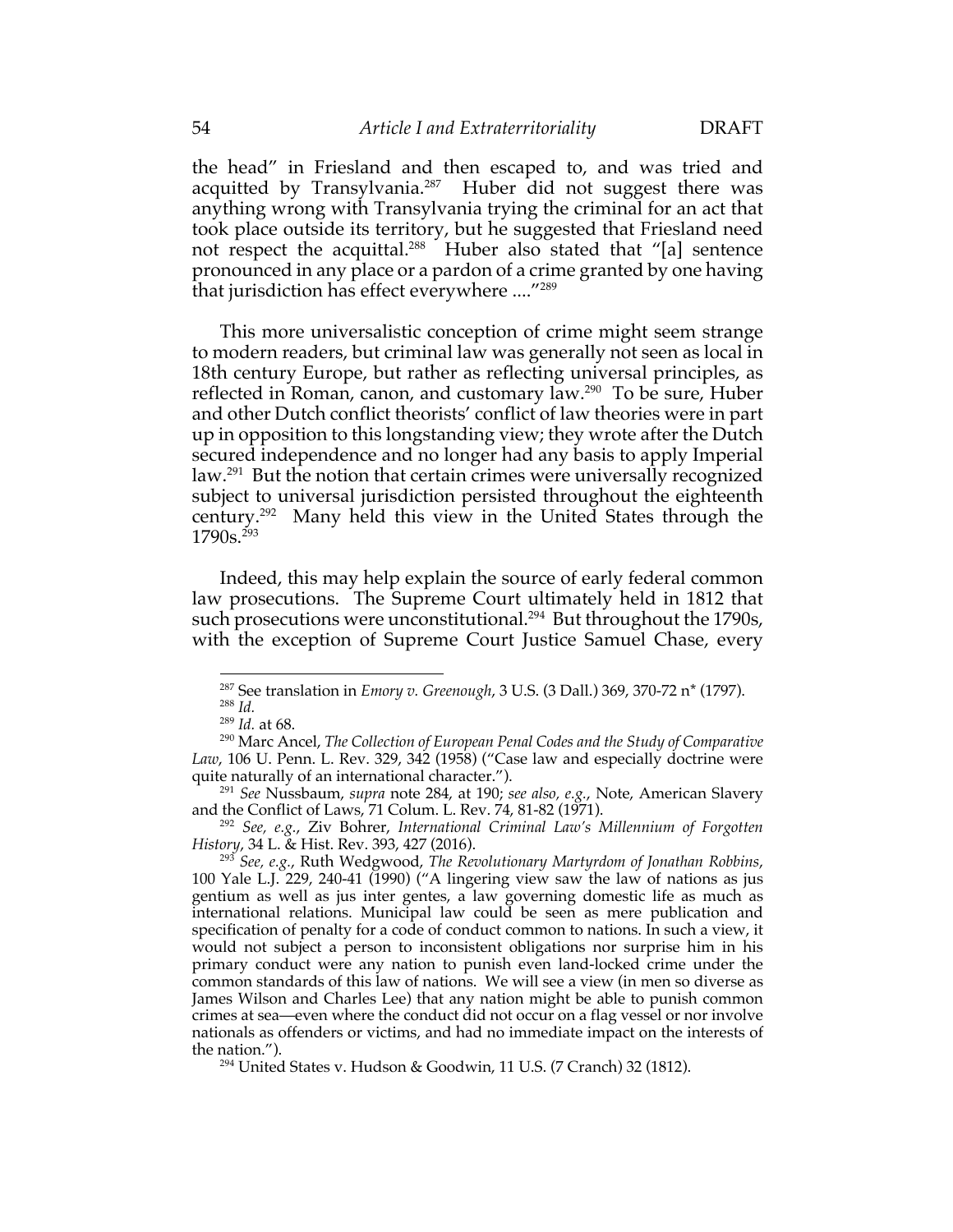single federal judge had stated in various grand jury charges that courts did have the power to prosecute common law offenses.<sup>295</sup> So a 1790 jury had the power to convict defendants of piracy (not yet then a statutory offense), Chief Justice John Jay argued, because "[t]he laws of nations make a part of the laws of the United States."296 There do not appear to have been any prosecutions against foreigners for extraterritorial conduct (there were never many federal common law prosecutions to begin with). But the principles underlying both common law and extraterritorial prosecutions are similar: crimes are universally indictable and thus can be prosecuted anywhere, even without affirmative legislative authorization.

Early American sources acknowledge many of these points. In a footnote, Joseph Story's *Commentaries on the Conflict of Laws* (1834) acknowledges that "Martens deems it clear, that a Sovereign, in whose dominions a criminal has sought refuge, may, if he chooses, punish him for the offence, though committed in a foreign country; though he admits, that the more common usage in modern times is to remand the criminal to the country, where the crime was committed."297 He then cites, in addition to Martens, Vattel, Burlamaqui, and Grotius. Story also quotes Paul Voet, a Dutch conflicts contemporary of Huber, as maintaining "that crimes committed in one state, may, if the criminal is found in another state, be upon demand punished there.<sup>"298</sup> Perhaps channeling these views, Chief Justice Tanev, Perhaps channeling these views, Chief Justice Taney, writing for four justices (including Justice Story), asserted as late as 1840 that states of the union, "may, if they think proper, in order to deter offenders in other countries from coming among them, make crimes committed elsewhere punishable in their Courts, if the guilty party shall be found within their jurisdiction."<sup>299</sup>

There is some early American authority that takes a different view of international law, but most are unpersuasive. In 1792 notes regarding a potential extradition treaty with Spain (discussed below), Jefferson offered his understanding of extraterritorial criminal

<sup>295</sup> Gary D. Rowe, Note, *The Sounds of Silence: United States v. Hudson & Goodwin, The Jeffersonian Ascendancy,, and the Abolition of Federal Common Law Crimes*, 101 Yale L.J. 919, 920 n.9 (1992).

<sup>296</sup> John Jay, Charge to Grand Jury for the District of New York (Apr. 4, 1790); *see also* Stewart Jay, The Origins of Federal Common Law: Part One, 133 U. Pa. L. Rev. 1003, 1040-41 (1985).

<sup>&</sup>lt;sup>297</sup> JOSEPH STORY, COMMENTARIES ON THE CONFLICT OF LAWS  $\S$  625, at 519 n.6 (1834).

<sup>298</sup> *Id.* at 519.

<sup>299</sup> Holmes v. Jennison, 39 U.S. 540, 568-69 (1840) (opinion of Taney, C.J.); *see also, e.g.*, Wedgwood, *supra* note 293, at 241 n.30.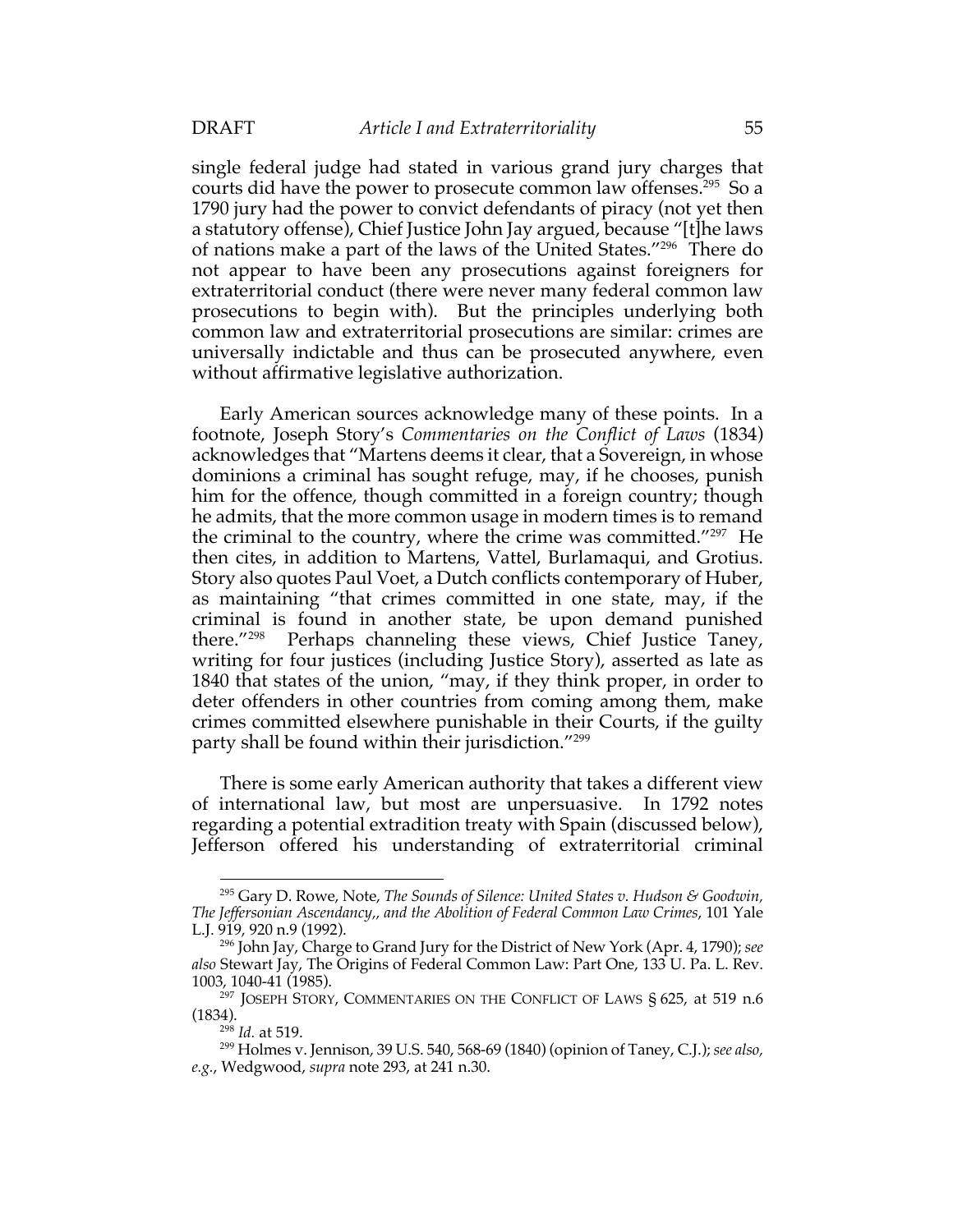power.300 His notes begin by asking rhetorically, "Has a nation a right to punish a person who has not offended itself?" Jefferson responds, without citation that "[w] riters on the law of nature agree that it has not. That on the contrary, Exiles and Fugitives are to them as other strangers. And have a right of residence, unless their presence would be noxious. e.g. infectious persons."301 As we've seen, the opposite was true: there were no such limits on state power. Jefferson then cites Vattel as stating that states may exercise extraterritorial jurisdiction only over "Pirates, Murderers [presumably he is referring here to Vattel's poisoners and assassins], and Incendiaries," but he misinterprets "Incendiaries" to mean arsonists (when Vattel meant insurrectionists)302 and brushes aside arson as "so rare" that there is no reason to include it within an extradition convention.<sup>303</sup>

A 1791 grand jury charge by Justice James Wilson likewise offers a more limited understanding of extraterritorial powers, but its reasoning and conclusion are a little obscure.<sup>304</sup> Wilson's grand jury charged every crime that Congress had enumerated, concluding with piracy. Wilson then shifted to expressing "some doubts which arise in my mind, upon this part of the law" criminalizing piracy, though with "the greatest degree of diffidence." Wilson noted that "Piracy ... is a crime against the universal law of society," and thus "may be punished by every community." But the Crimes Act of 1790 (like the Piracy Act of 1700) had declared that "*murder* or *robbery* or *any other*" crime subject to capital punishment on land is, if committed at sea, piracy. This posed a conflict-of-laws problem, Wilson thought, because the maritime law formulation of piracy as robbery on the high seas was part of the law of nations. And "so far as the law of nations is voluntary or positive, it may be altered by the municipal legislature of any state, in cases affecting only its own citizens." Wilson thus questioned the jury whether a foreign national "who shall commit a murder upon the seas" could be tried as a "pirate and felon" under the Crimes Act. Wilson never answered his own question, instead posing two more: (1) whether it was Congress's "intention" to extend the definition of piracy; and (2) whether Congress could enact such a law "consistently with the predominant authority of the law of nations, and of the universal law of society."

<sup>300</sup> *See* Thomas Jefferson, Considerations on a Convention with Spain, Mar. 22, 1792, https://founders.archives.gov/documents/Jefferson/01-23-02-0275. 301 *Id*. 302 *Supra* note 275.

<sup>&</sup>lt;sup>303</sup> Thomas Jefferson, Considerations on a Convention with Spain, Mar. 22, 1792, https://founders.archives.gov/documents/Jefferson/01-23-02-0275.

<sup>&</sup>lt;sup>304</sup> James Wilson's Charge to the Grand Jury of the Circuit Court for the District of Virginia, May 23, 1791.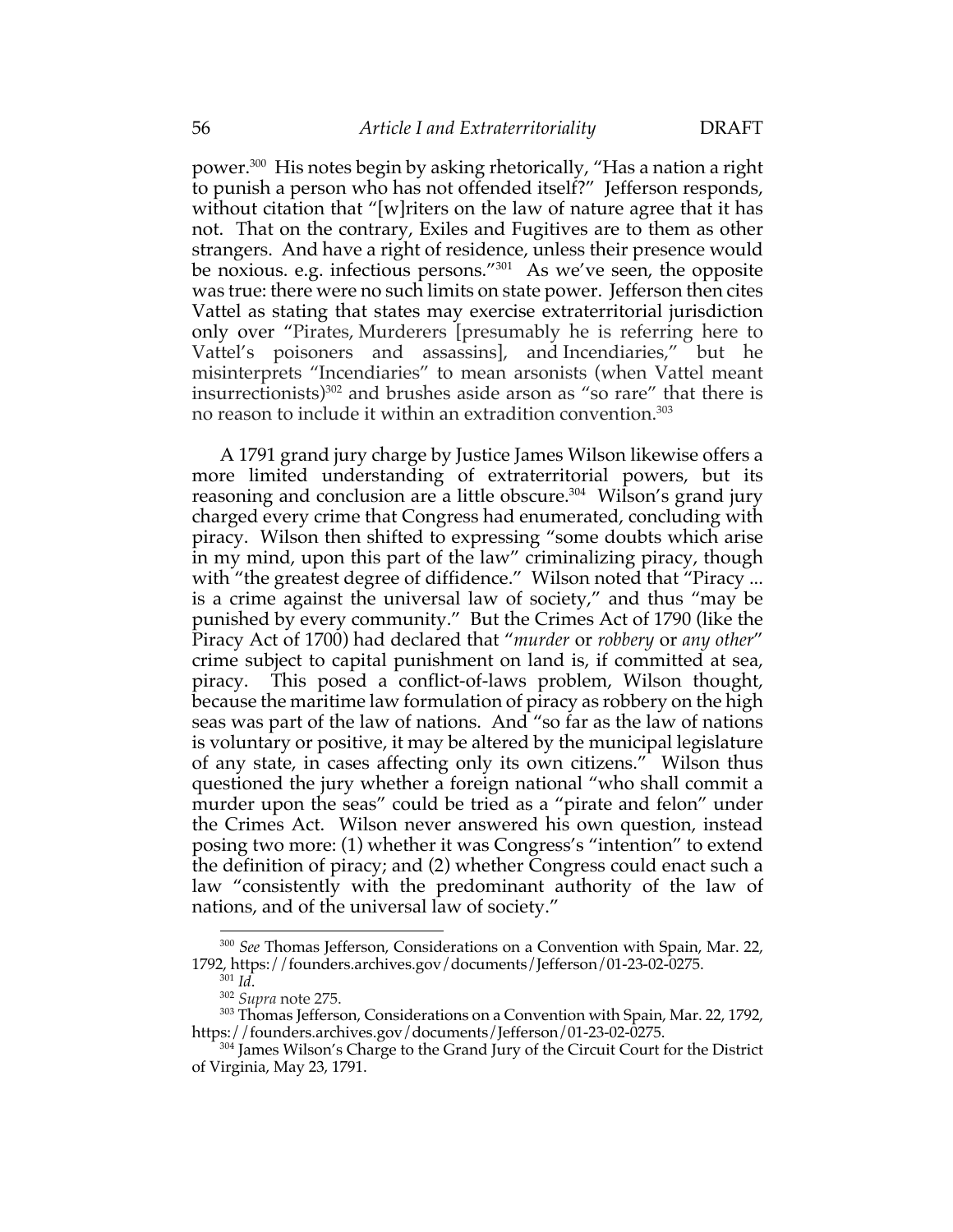This is a more sophisticated (or at least a less error-filled) take than Jefferson's, but it is hard to put too much weight on it. Wilson never explains why he thought the law of nations prohibited the United States from trying foreign nationals for murder on the high seas. Such trials may not have been common, but they were not impermissible under international or even English law, which (again) certainly authorized for the trial of at least some foreign nationals.<sup>305</sup> Wilson also fails to explain why "Piracy" should be viewed as a unique "crime against the universal law of society," while "murder" should not. Indeed, Jefferson thought murder was universally cognizable based on his interpretation of Vattel. Supreme Court Justice James Iredell likewise asserted in a 1796 grand jury charge that "piracy and murder committed on the high seas" both constitute a "a violation of that law of nature" and are "equally punishable by any nation into whose country the criminals may afterwards arrive."<sup>306</sup> While there is little authority that England was in the habit of exercising universal jurisdiction, this Iredell view makes more sense, given that England had long declared that all felonies on the high seas were piracy, and did not distinguish between robbery and murder. All this goes to show that while there were some early American sources departing from the publicists cited above, they were largely inconsistent with one another, misinterpreted international law sources, or failed to justify their analysis at all.

As a result, there is no good argument that international law prohibited states from prosecuting foreigners for crimes committed abroad in 1789. Most leading international sources are to the contrary. There are a few exceptions, but all make purely natural law arguments, and do not appear to reflect actual state practice.

# *B. Potential Anglo-American Limits on Criminal Jurisdiction*

I now consider and ultimately reject the possibility that English or American law implicitly limited extraterritorial criminal power. There is, to be sure, significant evidence that such prosecutions were, at best, extremely rare (if any even happened). But this appears to result from historical procedural requirements for criminal cases that, almost certainly, would not apply to the United States' federal government. I also discuss the possibility that historical objections to British trials of colonists in English courts may have provided the

<sup>&</sup>lt;sup>305</sup> *Supra* notes 108-110 and accompanying text.

<sup>&</sup>lt;sup>306</sup> James Iredell's Charge to the Grand Jury of the Circuit Court for the District of Pennsylvania, Apr. 12, 1796.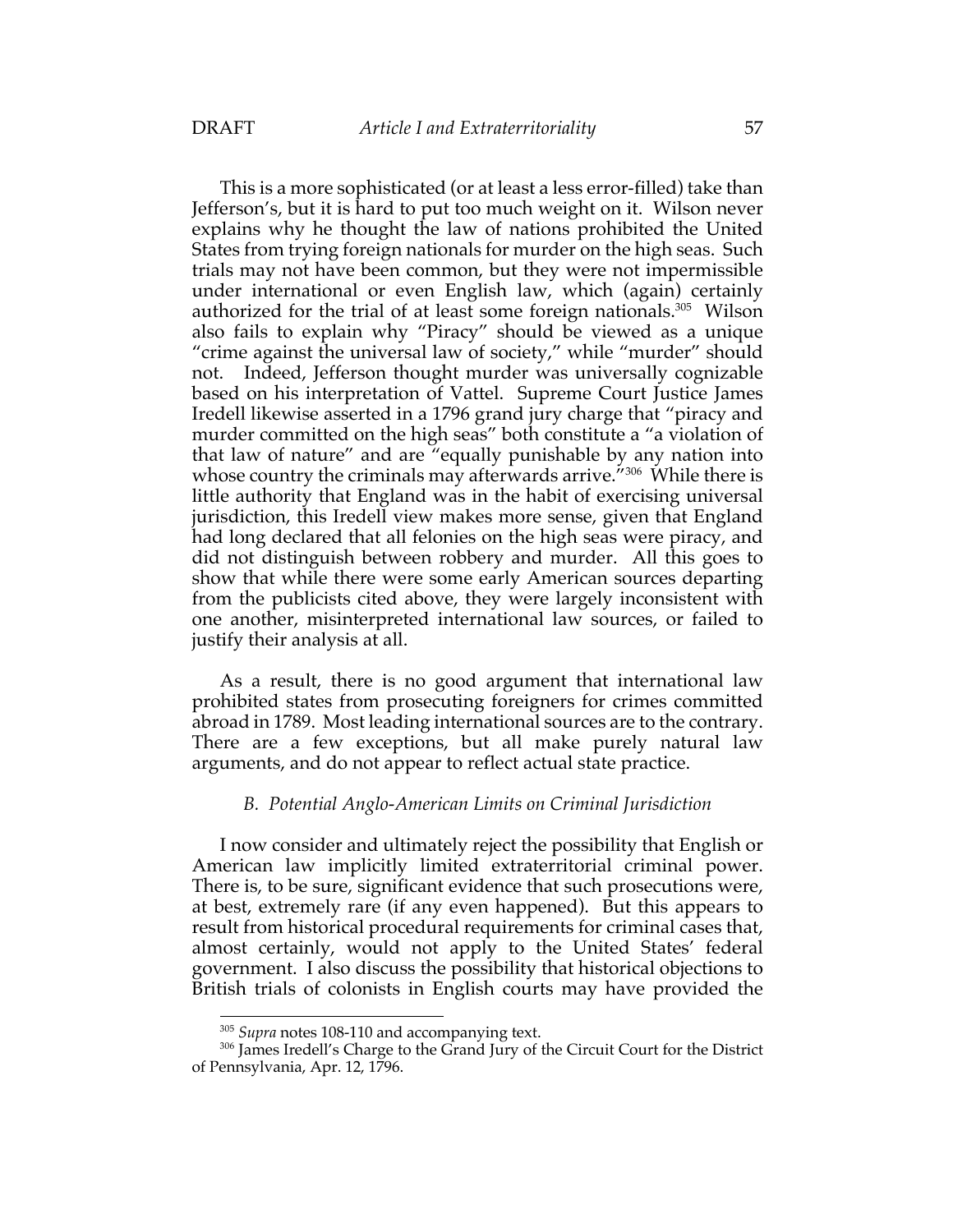source for such a rule, but ultimately conclude that there is no evidence supporting this position. While early state court cases held that state legislative power could not extend to conduct committed in other states, the rationales underlying those decisions would not necessarily apply to the United States. Finally, I consider, but reject the notion that pre-Independence concerns with Parliament exceeding its jurisdiction by regulating internal colonial affairs could be the source of such concerns about extraterritorial legislation. All of these rationales, though, illustrate political undercurrents in the 1780s and1790s that could help explain why early American leaders expressed concern about extraterritorial enforcement.

England rarely, if ever, prosecuted foreigners for extraterritorial crimes.307 We've already seen that England was not in the habit of prosecuting foreign pirates for their crimes. But the reasons for this are a little obscure. By one account, English courts could not try extraterritorial criminal offenses because at common law, the trial had to be held in, and jurors had to be selected from the county where the crime was committed.<sup>308</sup> (This is referred to as the venue and vicinage requirements.) But this would serve as a poor basis for limiting Congress's extraterritorial powers. Before the American Revolution, Parliament had departed from the common law by enacting more than a dozen statutes authorizing criminal trials in different venues than the place where the crime was committed. 309

These laws, to be sure, were controversial in the colonies around Independence. Britain enacted two such laws in the run up to the American Revolution, prompting protests throughout the colonies.<sup>310</sup> After colonists in Rhode Island burned the British schooner *Gaspee* and shot its commander in 1772, for example, the British threatened to try those responsible in England, prompting protests that this violated their right to trial by a jury of their peers.<sup>311</sup> This was a hot-

<sup>307</sup> *See, e.g.*, Bohrer, *supra* note 292, at 427.

<sup>308</sup> Henry Wade Rogers, *The Element of Locality in the Law of Criminal Jurisdiction*, 37 A.L.R. 22, 29 (1889); Lawrence Preuss, *American Conception of Jurisdiction with Respect to Conflicts of Law on Crime*, 30 Transactions of the Grotius Soc'y 184, 191-92 (1944).

<sup>309</sup> William Wirt Blume, *Place of Trial of Criminal Cases: Constitutional Vicinage and Venue*, 43 Mich. L. Rev. 59, 61-62 (1944).

<sup>310</sup> Drew L. Kershen, *Vicinage*, 28 Okla. L. Rev. 801, 806-07 (1976).

<sup>311</sup> Sarah Kinkel, *The King's Pirates? Naval Enforcement of Imperial Authority, 1740- 76*, 71 William & Mary Q. 3, 24-25 (2014); Peter C. Messer, *A Most Insulting Violation: The Burning of the HMS Gaspee and the Delaying of the American Revolution*, 88 New England Q. 582, 585-86 (2015); William R. Leslie, *The Gaspee Affair: A Study of Its Constitutional Significance*, 39 Mississippi Valley Hist. Rev. 233 (1952).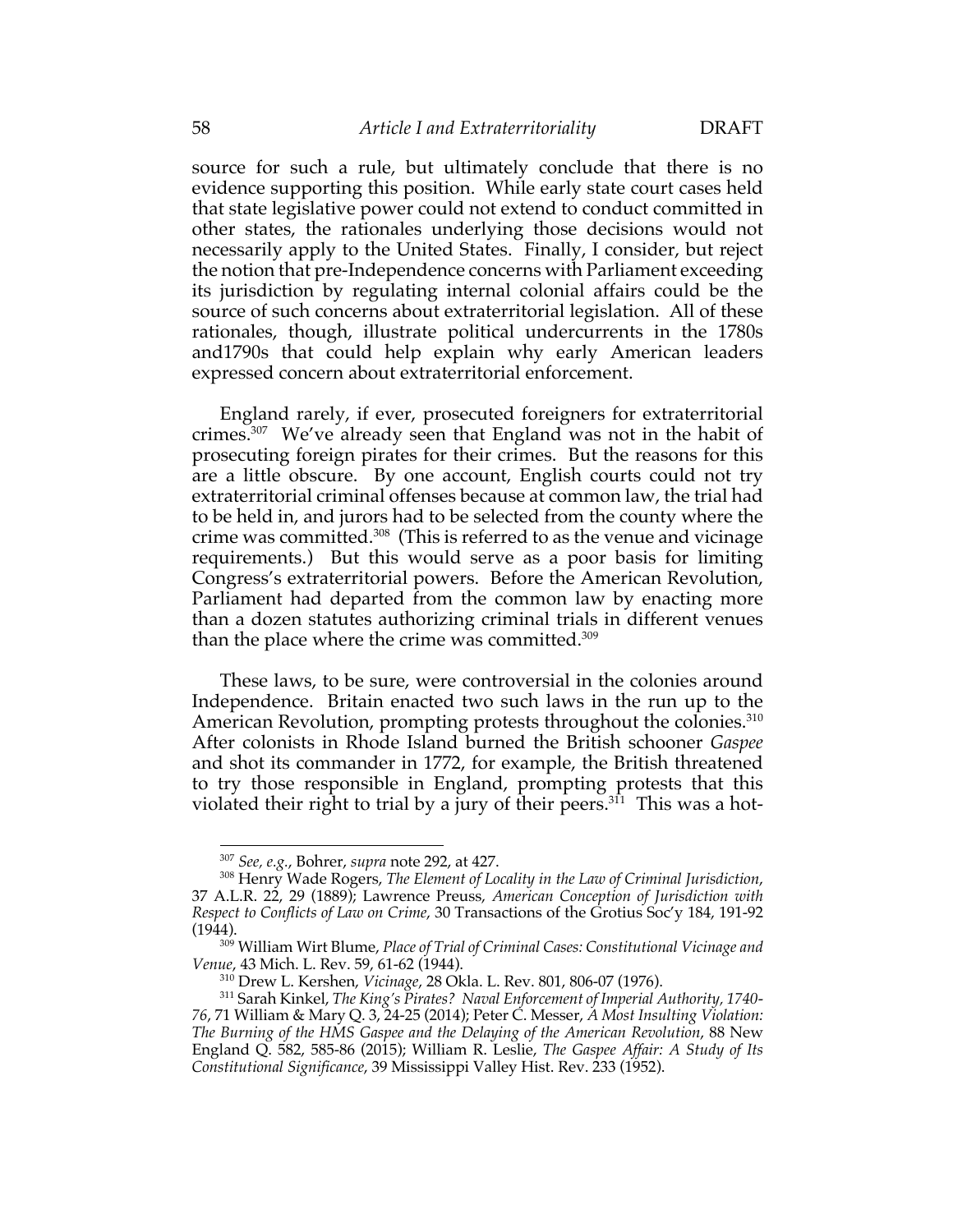button issue before Independence. The First Continental Congress's Petition to the King of 1774 objected to Parliament trying crimes committed in the United States in Great Britain or other colonies. "In the last sessions of Parliament an Act was passed .... empowering the Governour of the Massachusetts Bay to send persons indicted for murder in that Province, to another Colony, or even to Great Britain, for trial, whereby such offenders may escape legal punishment."312 They also were opposed to trying "Colonists ... in England for offences alleged to have been committed in America."<sup>313</sup> One of the charges in the Declaration accused George III of "transporting us beyond the seas to be tried for pretended offences."314 And four (Georgia, Maryland, Massachusetts, and New Hampshire) of the original thirteen colonies included within their Constitutions a requirement that crimes be tried in the venue where the crime was committed.315

If these principles influenced early state court opinions recognizing limits on the extraterritorial exercise state power, though if so, they did so only indirectly.316 American states began holding in the 1790s that they lacked the power to punish crimes committed outside their borders, but they did not track this explanation. In *Gilbert v. Steadman* (1792), the Connecticut Supreme Court stated without explanation that it lacked "jurisdiction" over a crime "committed in the state of Massachusetts."317

The North Carolina Supreme Court came to a similar conclusion in 1799 and gave some theoretical backing for it.<sup>318</sup> "Crimes and

<sup>315</sup> Kershen, *supra* note 310, at 807.

<sup>316</sup> *See, e.g.*, Robert A. Leflar, *Extrastate Enforcement of Penal and Governmental Claims*, 46 Harv. L. Rev. 193, 198 (1932) ("[H]istorical explanations drawn from medieval times, however correct they may be, are not very satisfying.").

<sup>&</sup>lt;sup>312</sup> The Petition of Congress To the king's Most Excellent Majesty, 1 JCC 1774, at 47.

<sup>313</sup> *Id.*

<sup>314</sup> Sydney George Fisher, *The Twenty-Eight Charges Against the King in the Declaration of Independence*, 31 Penn. Magazine of Hist. & Biography 257, 291 (1907) ("This refers to two acts of parliament. The first had been passed in the reign of Henry VIII. and provided that a person accused of treason without the realm could be brought to England for trial. Several trials and punishments had taken place in previous reigns under this act, and parliament in 1769 reminded the king that this old law could be applied to the disturbances in America; but no one was ever transported or tried under it. The other act was a recent one providing that any one charged with setting fire to his majesty's ships, docks, arsenals &c. could in like manner be taken to England for trial. Both acts were, of course, intended to prevent colonial juries acquit ting such offenders; but no action was ever taken under either of them during the Revolution .").

<sup>317</sup> 1 Root. 403, 404 (Conn. 1792).

<sup>318</sup> State v. Knight, 1 N.C. (1 Taylor) 65 (1799).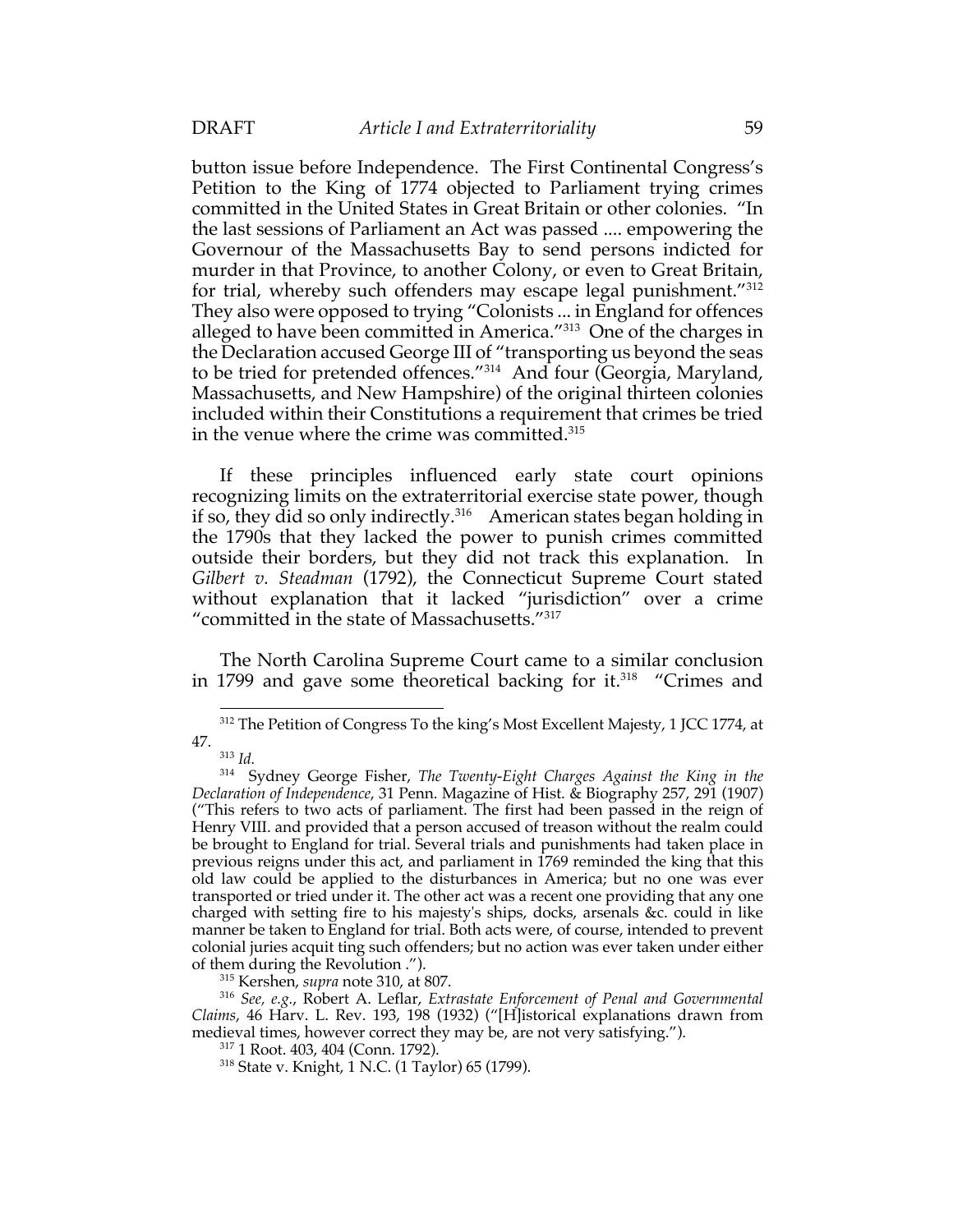misdemeanors committed within the limits of each, are punishable only by the jurisdiction of that state where they arise; for the right of punishing being founded upon the consent of the citizens, express or implied, cannot be directed against those who never were citizens; and who likewise committed the offence beyond the territorial limits of the state claiming jurisdiction."319 If North Carolina were to fail to adhere to these limits, "our own citizens [might] be harassed under the operation of similar laws enacted in other states."320

These are solid policy argument as to why states should generally decline to exercise extraterritorial punishment powers, but it's a weak constitutional one. Presumably, the legislature and executive branches could weigh the risk that other states might try to prosecute their own citizens. The notion of consent is a better argument applied to the states exercising jurisdiction over citizens of other states, as such prosecutions might seem to upset the Constitutional compact. But the notion that courts should protect foreign nationals from federal government legislation is a harder pill to swallow. After all, constitutional protections usually benefit citizens, not foreigners. Moreover, any foreigner who committed a crime abroad and took refuge in the United States arguably consents to being tried according to its laws, including for conduct he committed abroad. And the United States might well have a strong interest in ensuring that foreign criminals are imprisoned, to prevent them from committing crimes against its own citizens.

By the late 19th century, most leading treatises recognized that states cannot prosecute extraterritorial crimes.<sup>321</sup> (Though as we've seen, four Supreme Court justices asserted otherwise in *Talbott v. Jensen* as late as the 1840s.). But there was no straightforward constitutional explanation for this limit, and the few explanations that did exist would not apply to the federal government. By one account, extraterritorial punishment by states is inconsistent with Article IV, section 2 of the Constitution, which requires states to honor one another's extradition requests, as that "provision clearly presupposes that criminals are to be tried and punished in the State wherein they commit offenses."322 This explanation, though, would not translate to limits on federal constitutional power, as there are no similar

<sup>319</sup> *Id.* at 66.

<sup>320</sup> *Id.*

<sup>&</sup>lt;sup>321</sup> THOMAS M. COOLEY, TREATISE ON THE CONSTITUTIONAL LIMITATIONS WHICH REST UPON THE LEGISLATIVE POWERS OF THE STATES OF THE AMERICAN UNION 127 (1868).

<sup>&</sup>lt;sup>322</sup> DAVID RORER & LEVY MAYER, AMERICAN INTER-STATE LAW 228 (1879).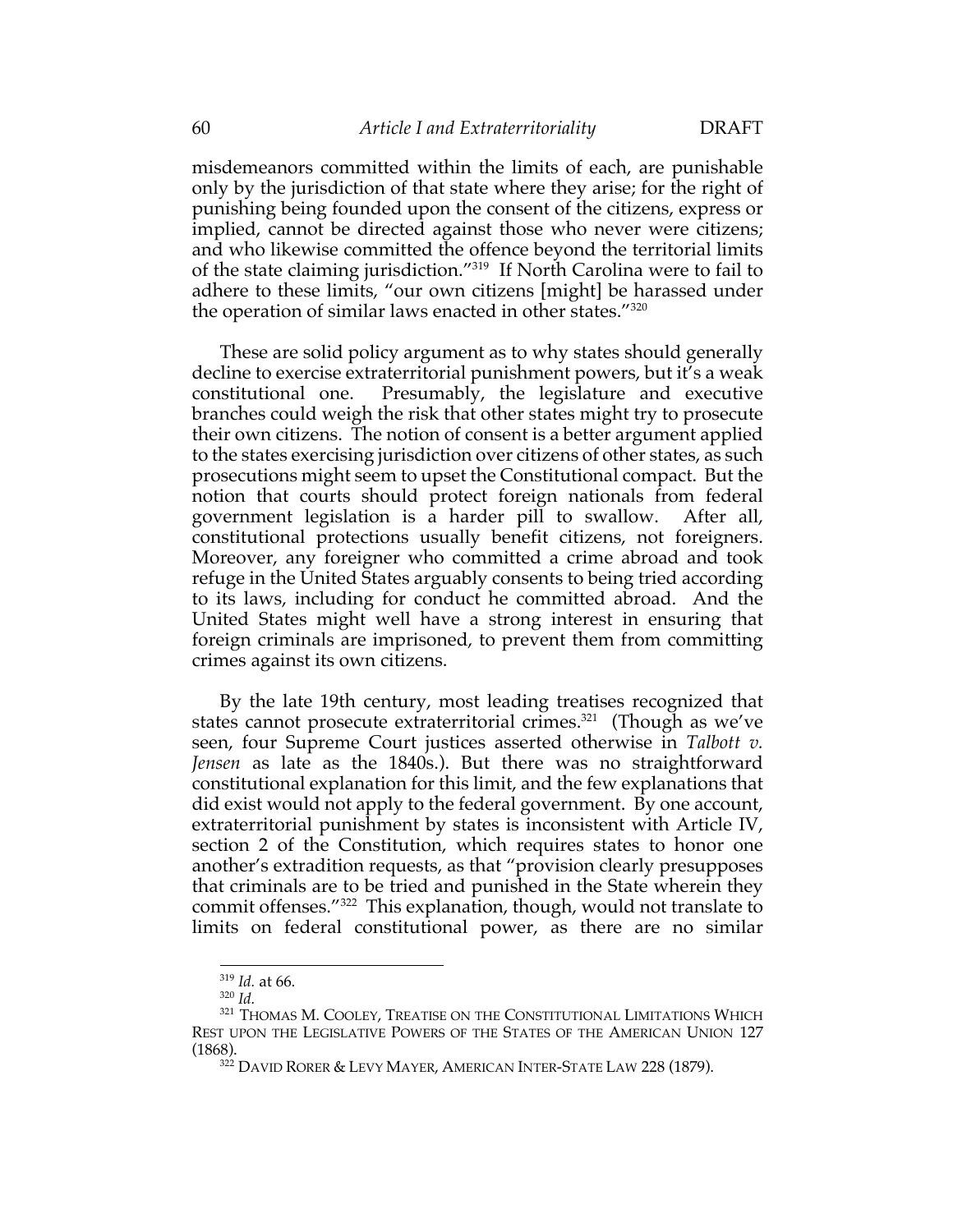extradition guarantees between the United States and foreign states. The same treatise also suggested that the rule against extraterritorial punishment dates back to the colonists' Revolutionary War complaint of being tried in England for crimes committed in America.<sup>323</sup> But that explanation too does not translate to an extraterritorial limit on federal power. As discussed above, Constitution specifically authorizes Congress to prosecute crimes for offenses committed outside the territory of the United States in a district of its choosing.324 Indeed, Thomas Cooley's treatise stated that states could not punish offenses on "the high seas beyond State lines" because the federal government had exclusive jurisdiction there.<sup>325</sup>

Finally, concerns about territorial jurisdiction may have stemmed from Revolutionary War-era concerns that Parliament had exceeded its jurisdiction by enacting laws regulating internal colonial affairs. The Declaration of Independence thus emphasized that the colonists had "warned" their "British brethren" "from time to time of attempts by their legislature to extend an unwarrantable jurisdiction over us."

Many of the future leaders of new federal government made these arguments in the run up to Independence. In 1774, Thomas Jefferson argued that Britain never obtained sovereignty over the colonies. This was so, he argued, because "America was conquered, and her settlements made and firmly established, at the expence of individuals, and not of the British public."326 It followed from this that "all the lands within the limits which any particular society has circumscribed around itself are assumed by that society, and subject to their allotment only."327 Thus, "his majesty has no right to land a single armed man on our shores; and those whom he sends here are liable to our laws for the suppression and punishment of Riots, Routs, and unlawful assemblies, or are hostile bodies invading us in defiance of law."328

Alexander Hamilton, in *Farmer Refuted*, took a less extreme, but similar view. He conceded that the colonists "hold our lands in America by virtue of charters from British Monarchs," but used that to argue that it owed "no obligations" to Parliament as a result.<sup>329</sup> The

<sup>323</sup> *Id.*

<sup>324</sup> *Supra* at 8.

<sup>325</sup> COOLEY, *supra* note 321, at 128.

<sup>326</sup> *Draft of Instructions to the Virginia Delegates in the Continental Congress*, *reprinted in* 1 The Papers of Thomas Jefferson 121, 122 ("TPJ").

<sup>327</sup> *Id.* at 133.

<sup>328</sup> *Id.*

<sup>&</sup>lt;sup>329</sup> Alexander Hamilton, The Farmer Refuted, &c., Feb. 23, 1775,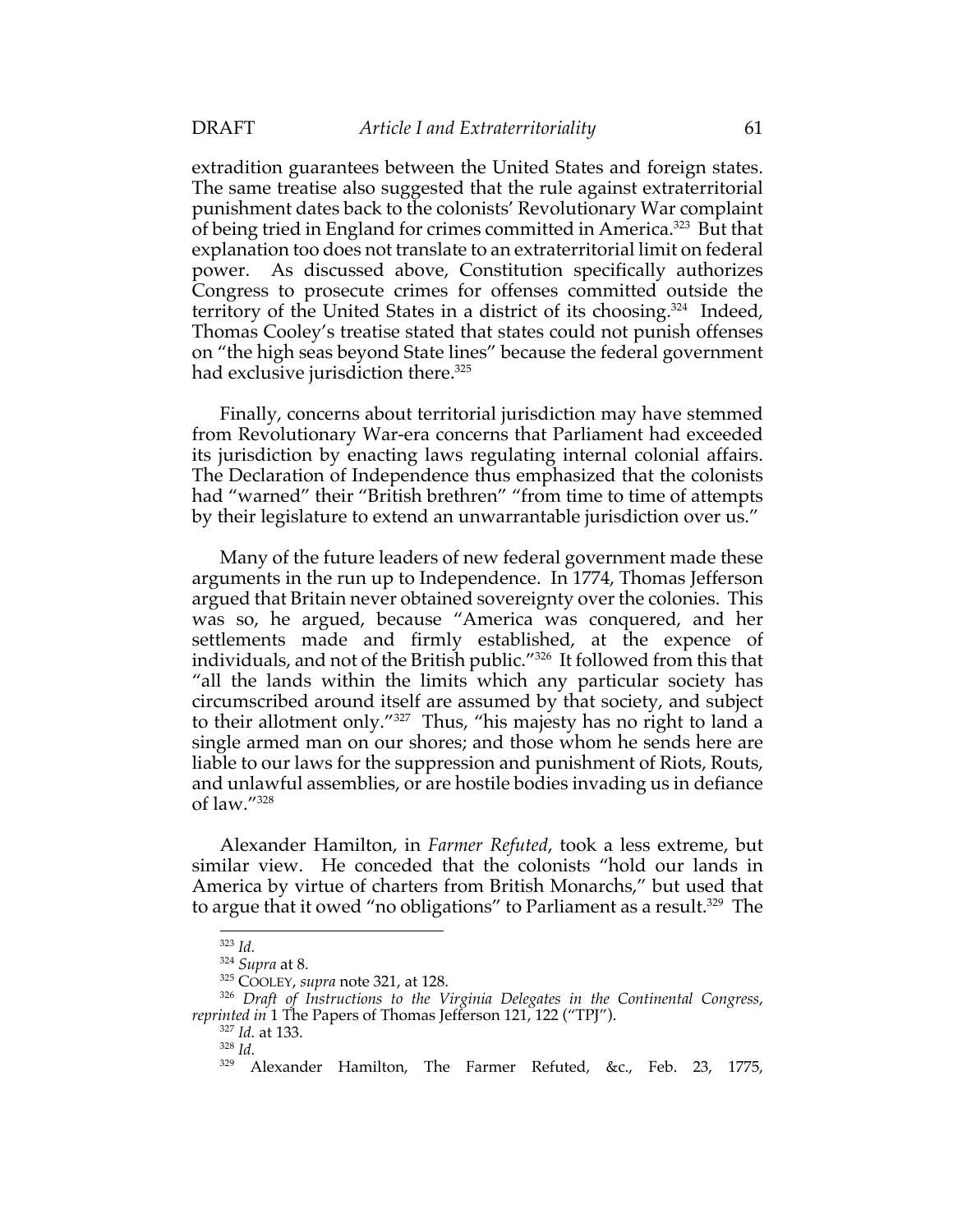colonies were "British dominions," meaning they were "countries subject to the King of Great Britain," but not Parliament.<sup>330</sup> None of the colonial charters made "the least reservation [] of any authority to parliament. The colonies are considered in them, as entirely without the realm, and consequently, without the jurisdiction of its legislature."331 Likewise, John Adams asserted: "We are not then a part of the British kingdom, realm or state; and therefore the supreme power of the kingdom, realm or state, is not upon these principles, the supreme power over us."<sup>332</sup> "Massachusetts is a realm, New-York is a realm, Pennsylvania another realm, to all intents and purposes, as much as Ireland is, or England or Scotland ever were. The king of Great Britain is the sovereign of all these realms."<sup>333</sup> "[T]he laws of England, and the authority of parliament, were by common law confined to the realm and within the four seas, so was the force of the great seal of England."334

But these arguments also provide a poor basis for a supposed territorial limitation on Congress's power. As originally expressed, the colonists developed these arguments not to gain "independence" from the "crown of England"—which John Adams deemed "a slander" as late as March 1775—but to "keep their old privileges" to "tax themselves, and govern their internal concerns."335 In *Farmer Refuted*, Hamilton likewise stressed that the Continental Congress still "professed allegiance to the British King."336

Most importantly, as we'll see below, none of the early American sources relied on these bespoke Anglo-American traditions when arguing in favor of extraterritorial criminal jurisdiction. Instead, they tried to ground their arguments in traditional international law principles, no doubt because they wanted to appeal to foreign countries. The problem is these arguments were wrong and often were inconsistent with one another. This is not to say that these

<sup>331</sup> *Id.*

https://founders.archives.gov/documents/Hamilton/01-01-02-0057. <sup>330</sup> *Id.*

<sup>332</sup> John Adams, VII. To the Inhabitants of the Colony of Massachusetts, Mar. 6, 1775, *in* 2 Papers of John Adams 307, 315.

<sup>&</sup>lt;sup>333</sup> John Adams, VIII. To the Inhabitants of the Colony of Massachusetts, Mar. 13, 1775, *in id.* 327, 329.

<sup>334</sup> John Adams, IX. To the Inhabitants of the Colony of Massachusetts-Bay, Mar. 27, 1775, *in id.* 346, 353.

<sup>335</sup> John Adams, VIII. To the Inhabitants of the Colony of Massachusetts, Mar. 13, 1775, *in id.* 327, 336.

<sup>336</sup> Alexander Hamilton, The Farmer Refuted, &c., Feb. 23, 1775, https://founders.archives.gov/documents/Hamilton/01-01-02-0057.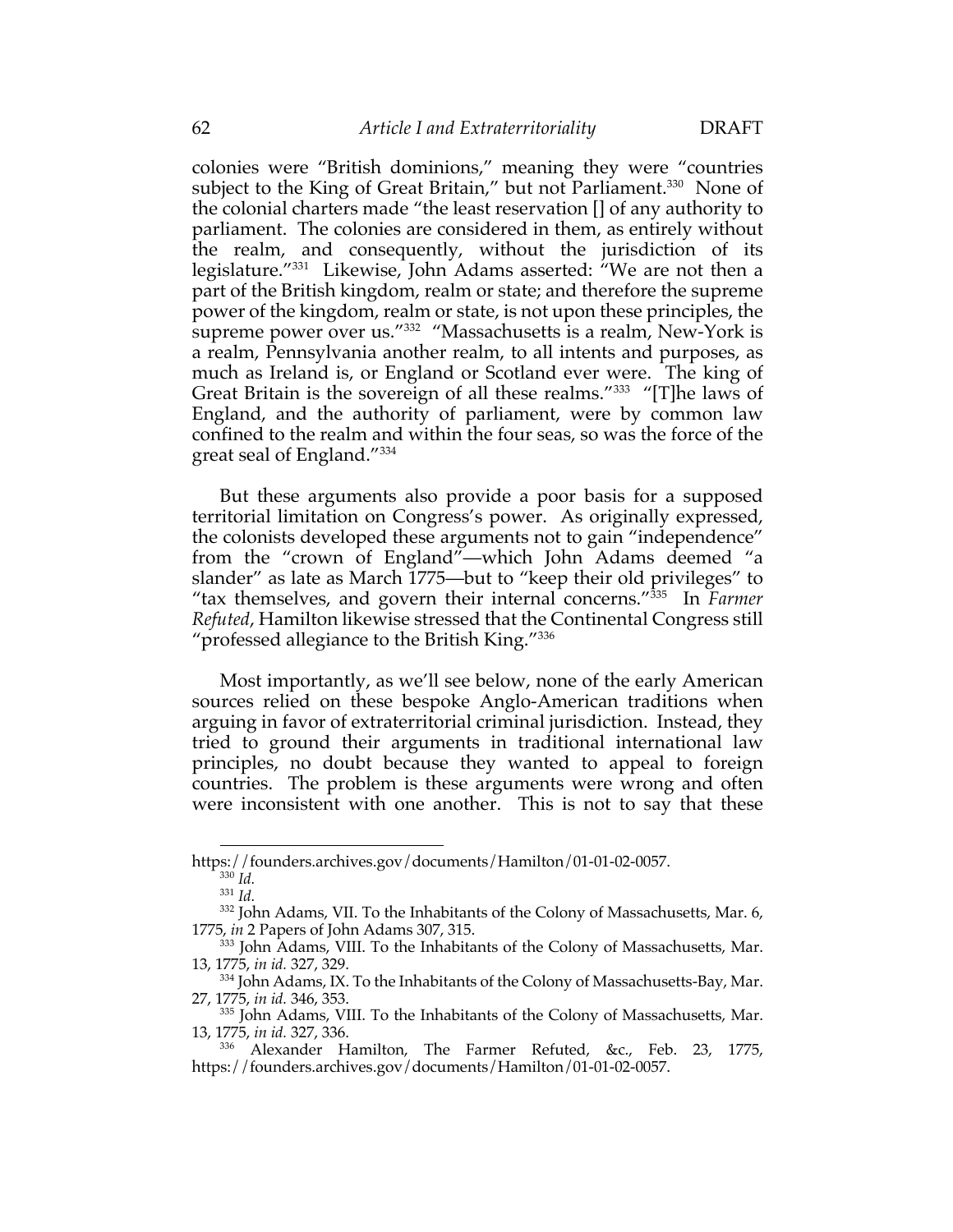arguments were unimportant. They show that the early United States was concerned with the source of legislative sovereignty, and sensitive to extraterritorial jurisdiction. But these were likely just political concerns that influenced the legal debates of the day, rather than legal principles baked into American conceptions of legislative power.

## *C. Extradition and Extraterritorial Punishment*

This next Section discusses how extraterritorial punishment connected with extradition. Throughout the 1790s, and even dating back to the 1780s, many Americans expressed concern about Europeans punishing crimes committed by U.S. citizens and residents. This section explores many such controversies and concludes with a longer discussion of the United States' extradition of Thomas Nash (or Jonathan Robbins), the backlash it produced, and John Marshall's speech to the House of Representatives defending the extradition. That speech contains the more sophisticated argument against applying legislation to extraterritorial offenses. It was persuasive at the time, and still is today. But as I show, it broke ground on multiple fronts. It should not be understood as a restatement of longstanding legal principles, but rather as an ingenious political defense of Marshall's political ally, John Adams.

There was a strong sense after Independence that the United States (and perhaps England before it) was an asylum where people persecuted by European powers could flee and have a new life. Coke had argued that extradition was impermissible under English law.<sup>337</sup> "It is holden, and so it hath been resolved, that divided kingdoms under several kings in league with another are sanctuaries for servants or subjects flying or safety from one kingdom to another, and upon demand made by them, are not by the laws and liberties of kingdoms to be delivered...."<sup>338</sup> Extradition became even more sensitive in the United States based on a sense that many Europeans came to the United States to flee unjust laws and adopt a new country. As Gordon Wood explains, "most Americans necessarily accepted the right of expatriation.<sup>"339</sup> That again is partly why there was popular backlash to French requests to extradite Longchamps for his assault on Marbois: Longchamps purported to take U.S. citizenship, and American writers warned that extraditing Longchamps would leave

<sup>&</sup>lt;sup>337</sup> 3 Institutes 180.

<sup>338</sup> *Id.*

<sup>339</sup> GORDON S. WOOD, EMPIRE OF LIBERTY: A HISTORY OF THE EARLY REPUBLIC, 1789-1815, at 248 (2009).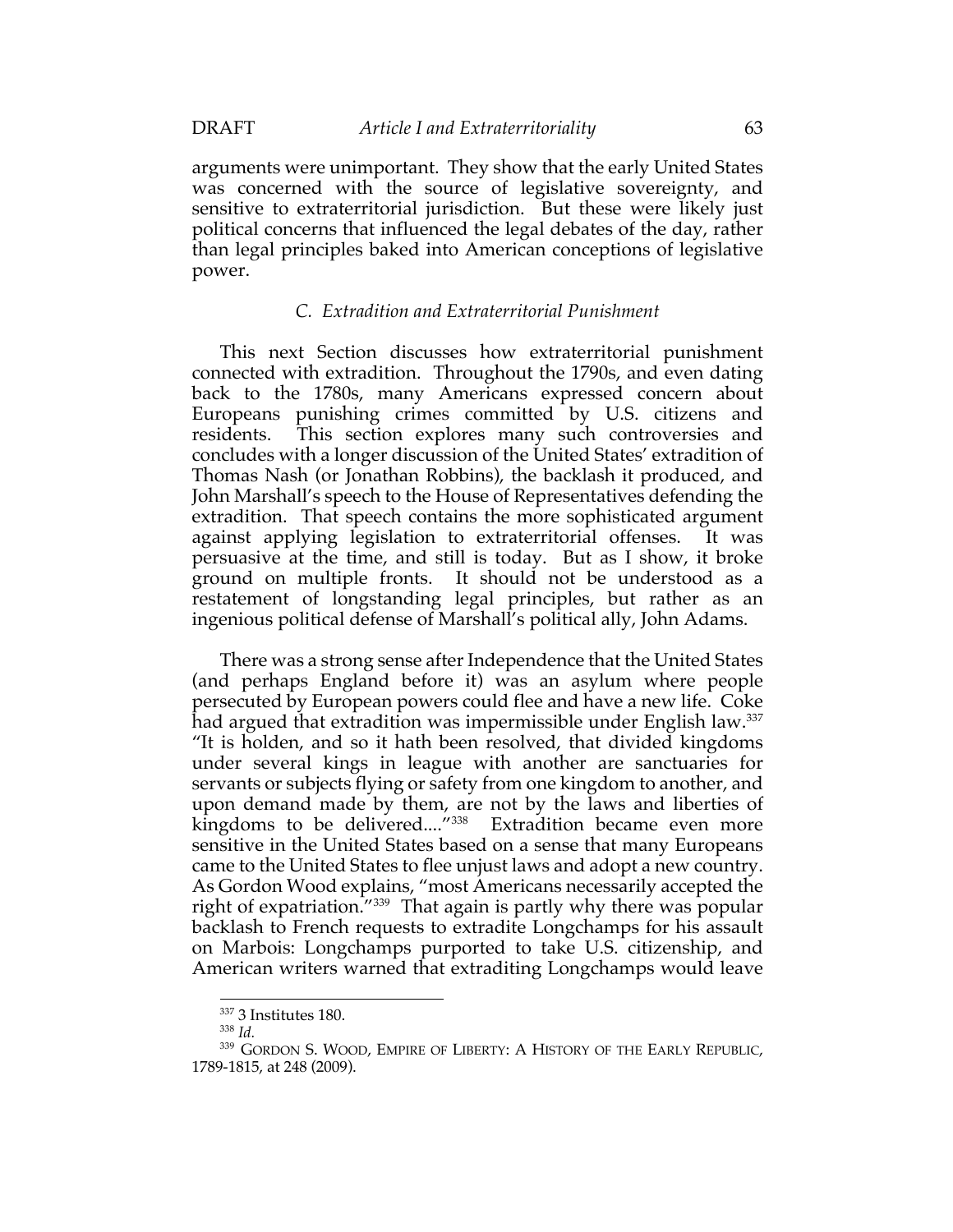every American at risk of trial in a foreign monarchy. This too was why there was so much backlash to Virginia's 1784 statute authorizing extradition.<sup>340</sup>

Other authorities were also initially divided on whether extradition was appropriate under U.S. law. As we've seen already, Randolph asserted that he lacked the authority to extradite Ferrier, but he was wrong (a statute specifically authorized Ferrier's extradition).<sup>341</sup> Randolph may have been just succumbing to popular pressure against extradition, rather than making a considered legal judgment (recall that he dragged his feet when punishing Clark under the same statute).

Judicial authorities reflected this divide too. Chancellor James Kent, a highly influential scholar in early U.S. law, declared in *In re: Washburn* (1819), consistent with the international law authorities I cited above, that: "It is the law and usage of nations, resting on the plainest principles of justice and public utility, to deliver up offenders charged with felony and other high crimes, and fleeing from the country in which the crime was committed, into a foreign and friendly jurisdiction."342 But over the following decades, most courts took the opposite view that extradition was improper unless a treaty specifically authorized it.<sup>343</sup>

Jefferson also made a version of this argument in 1791 and 1792. Governor Charles Pinckney of South Carolina had written to President Washington requesting their help in securing the extradition of two counterfeiters had recently fled South Carolina for Spanish Florida.<sup>344</sup> The Governor of Spanish Florida had suggested that he might be inclined to extradite the fugitives if the United States signaled that it would extradite Spanish refugees.<sup>345</sup> Jefferson, then Secretary of State, advised against it. Jefferson acknowledged that many countries had signed extradition treaties, but he insisted that "England has no such Convention with any nation" and had never extradited fugitives as a result.<sup>346</sup> "England has been the asylum ... of

<sup>340</sup> *Supra* notes 114-16 and accompanying text.

<sup>341</sup> *Id.*

<sup>342</sup> 4 John's Chanc. 106, 108 (1819).

<sup>343</sup> *See, e.g.*, Ex parte dos Santos, 7 F. Cas. 949 (No. 1,835) (C.C. Va. 1835).

<sup>&</sup>lt;sup>344</sup> See Letter from Thomas Jefferson to George Washington, Nov. 7, 1791, in 9 Papers of George Washington 148, 149 n.1 (editor's note).

<sup>345</sup> *Id.*; *see also* Letter from Charles Pinckney to George Washington, Aug. 18, 1791, in 8 Papers of George Washington 436, 437.

<sup>346</sup> Letter from Thomas Jefferson to George Washington, Nov. 7, 1791, in 9 Papers of George Washington 148, 149.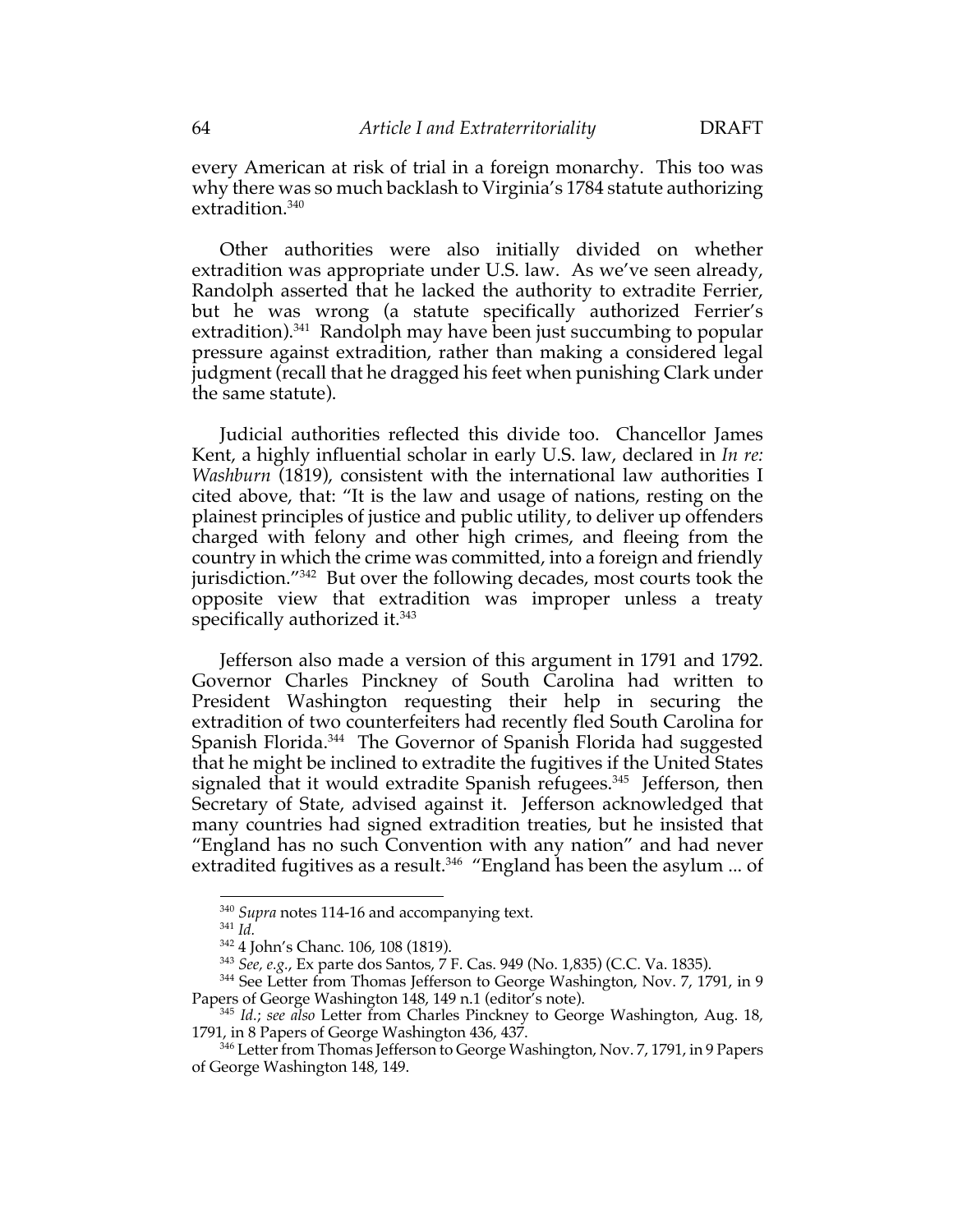the most atrocious offenders as well as the most innocent victims.... The laws of the United States like those of England receive every fugitive, and no authority has been given to our Executives to deliver them up."347 Because "it is extremely difficult to draw the line between those and acts rendered criminal by tyrannical laws only," countries needed to agree in advance (by treaty) as to what crimes they were willing to extradite.<sup>348</sup> A few decades later, Secretary of State James Monroe also invoked this principle to argue against British efforts to impress American sailors (who had emigrated from Britain). "Offenders, even conspirators, cannot be pursued by one power into the territory of another, nor are they delivered up by the latter, except in compliance with treaties, or by favor."<sup>349</sup>

But there are two problems with using this "asylum" theory as a basis for limits on extraterritorial jurisdiction. First, the asylum argument does not seem to have been fully baked into U.S. law. They were instead based on poor interpretations of international law. Second, this asylum argument was used almost exclusively to argue against extradition, not against extraterritorial punishment. To the contrary, punishment of extraterritorial crimes was often advocated in the early Republic as an alternative to extradition. This was almost certainly based on a sense that U.S. courts were more likely to acquit or let off easy foreign criminals.

Both points are illustrated by the U.S.-France consular convention that the United States negotiated over the course of the 1780s. French sailors visiting the United States often deserted, and the United States, to France's annoyance, refused to arrest them.<sup>350</sup> In exchange for recognition and alliance, the United States had promised to negotiate a consular convention to give French consular officials some enforcement powers over French subjects in the United States (a common form of treaty meant to facilitate commercial interactions at the time). But the United States delayed negotiations throughout the

<sup>347</sup> *Id.* Jefferson mentioned the "La Mottes," who fled to England after impersonating Marie Antoinette in a bid to defraud the crown jewelers of a diamond necklace. *See generally, e.g.*, FRANTZ-FUNCK BRENTANO, THE DIAMOND NECKLACE, BEING THE TRUE STORY OF MARIE-ANTOINETTE AND THE CARDINAL DE ROHAN (1901). He also cited Charles Alexandre de Calonne, a former French government official who fled to London after being dismissed by Louis XVI.

<sup>348</sup> *Id.* at 149-50.

<sup>349</sup> James Monroe, *Instructions &*c, *in* MESSAGE FROM THE PRESIDENT OF THE U.S. TRANSMITTING COPIES OF THE INSTRUCTIONS GIVEN TO THE MINISTERS OF THE U.S. APPOINTED TO NEGOTIATE A PEACE WITH GREAT BRITAIN 14 (1814).

<sup>350</sup> Julian P. Boyd, *Two Diplomats Between Revolutions: John Jay and Thomas Jefferson*, 66 Va. Magazine of Hist. & Biography 131, 136 (1958).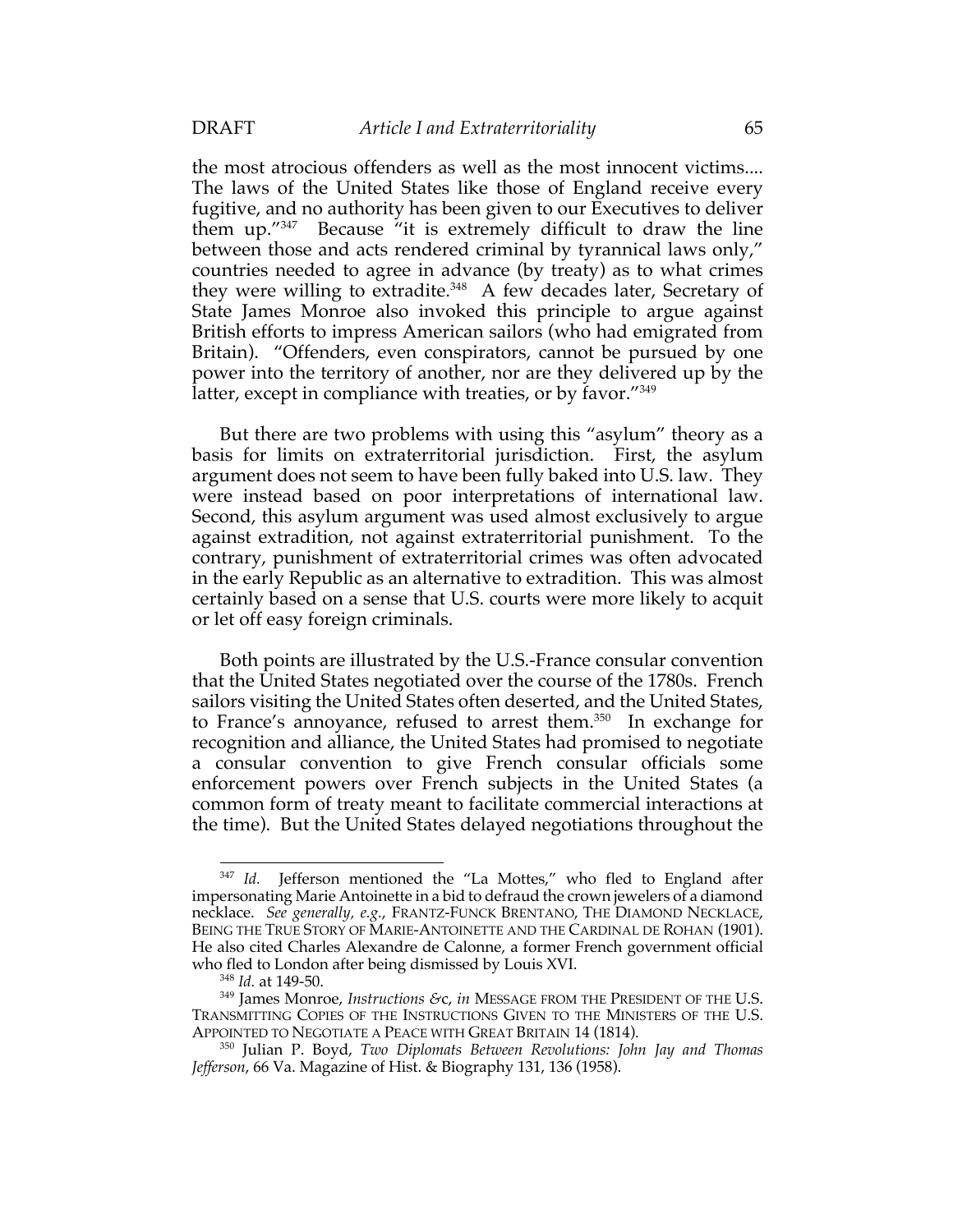1780s, based in part on American suspicions of applying French law in the United States.351 Ultimately, thanks in part to the Longchamps Affair and French protests over Virginia's failure to extradite Ferrier, the United States and France ratified a convention in 1789 that authorized French consular officers to arrest and extradite deserters with the assistance of local courts.<sup>352</sup> All this shows that although the United States may have been seen as an asylum from European powers, this was a notion marshalled for political arguments, but was not hard-wired into U.S. law.

This is also the takeaway from Jefferson's exchange with Pinckney over the proposed extradition treaty with Spain. Jefferson eventually seems to have caved in response to Governor Pinckney's (far more persuasive) arguments. Pinckney disagreed with Jefferson's analysis of international law, conceding that countries have "*no right* to demand extradition," but insisting that it is good practice for states to agree to extradition requests.<sup>353</sup> There might well be certain political offenses where "there is a difficulty in drawing the line between such as are acknowledged generally to be crimes & such as are only rendered so by tyrannical Laws."354 But that is not true for the vast majority of "*felonies*." "[H]owever they may vary in their modes of trial, the opinions of all civilised nations are generally the same with respect to the nature & extent of the Crimes of Murder, Piracy, Barratry, Forgery & others equally destructive to the order of Society—particularly Piracy, Barratry & Forgery, on the preventing of which by the strict & regular punishment of offenders must very much depend the intercourse necessary between trading Nations."<sup>355</sup> And in fact "most of the adjoining European Nations" had negotiate extradition treaties, not least because they wished "to protect their inhabitants" from foreign criminals.<sup>356</sup> Pinckney acknowledged that the United States had not extradited Longchamps, but pointed out that it had punished the man instead.<sup>357</sup> Finally, Pinckney pointed out that Britain had repeatedly pressured other countries to extradite

<sup>351</sup> *Id.* at 137-38.

<sup>&</sup>lt;sup>352</sup> Convention Defining and Establishing the Functions and Privileges of Consuls and Vice Consuls, signed at Versailles November 14, 1788, arts. I-II, IX; *see also* David Golove, *The New Confederalism: Treaty Delegations of Legislative, Executive, and Judicial Authority*, 55 Stanford L. Rev. 1697, 1743-44 (2003).

<sup>&</sup>lt;sup>353</sup> Letter from Charles Pinckney to George Washington, Jan. 8, 1792, in 9 Papers of George Washington 406, 407.

 $^{354}$  *Id.* 

<sup>355</sup> *Id.*

<sup>356</sup> *Id.* at 408.

<sup>357</sup> *Id.* at 409.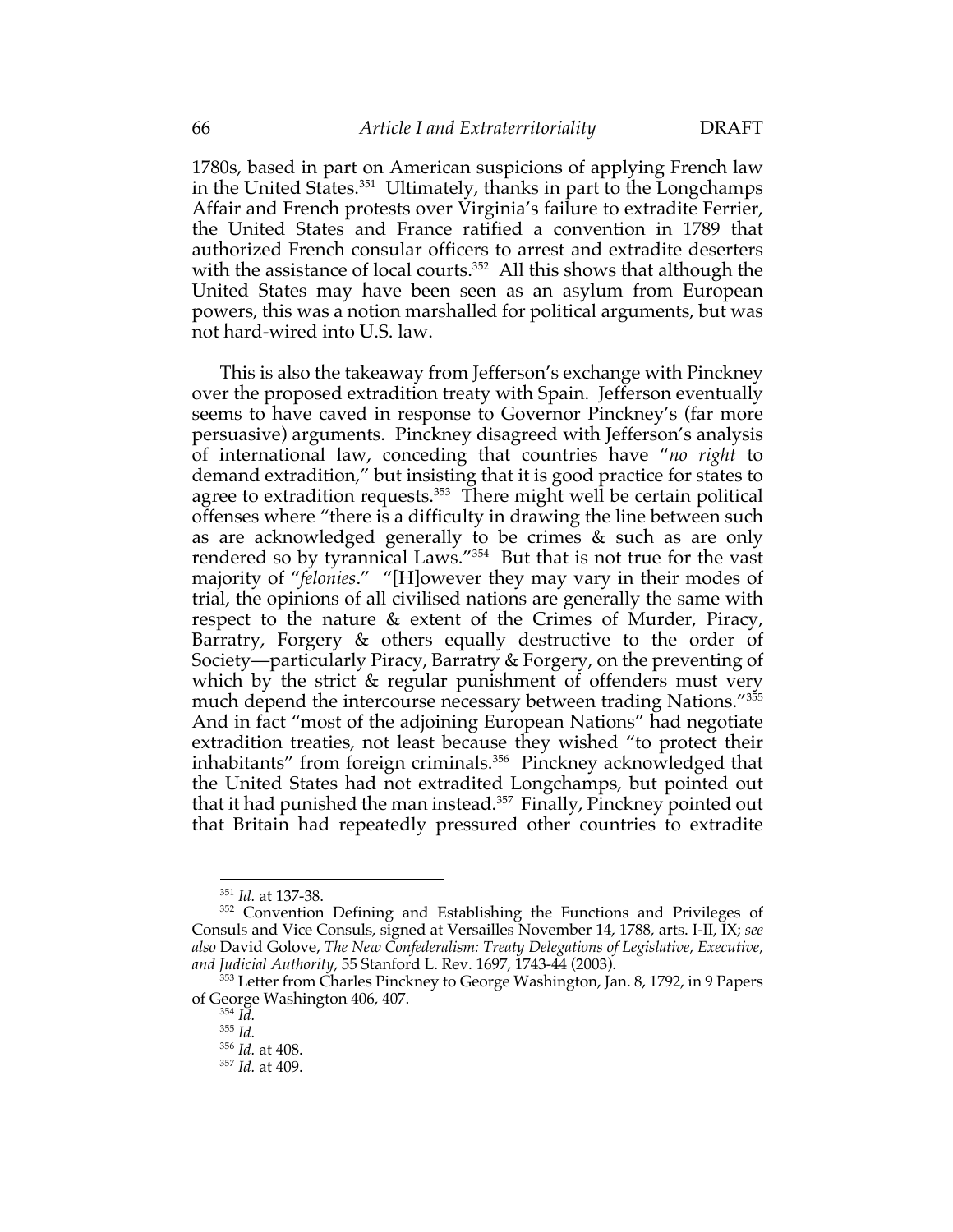forgers to Britain.<sup>358</sup> These arguments prompted Jefferson draft a Convention allowing for the extradition of murderers, though it was never ratified.359

These lingering debates over extradition and extraterritorial punishment came to a head in the Jonathan Robbins (or rather, Thomas Nash) Affair of 1799-1800. Nash was a sailor on the British frigate *Hermione*. In 1797, the *Hermione*'s crew had mutinied and murdered its officers.<sup>360</sup> The crew took the ship to a Spanish port.<sup>361</sup> The Spanish paid the mutineers \$10 apiece, and equipped the *Hermione* to serve as a Spanish ship.<sup>362</sup> In 1798, three *Hermione* sailors, William Brigstock, John Evans, and Joannes Williams, had been previously arrested, tried, and acquitted for piracy and murder in the Circuit Court for the District of New Jersey. 363 In 1799, Nash was recognized in South Carolina and jailed on the request of the British consul. 364 The British requested Nash's extradition under the Jay Treaty to try Nash for murder and piracy. Under Article 27 of this Treaty, the United States and Britain agreed to extradite to one another "all Persons who being charged with Murder or Forgery committed within the Jurisdiction of either, shall seek an Asylum within any of the Countries of the other."<sup>365</sup> The Jay Treaty had been extraordinarily controversial when it was negotiated. Among other things, the Treaty required the United States to pay Britain for impairment of British subjects' debts, and the House of Representatives came only a few votes shy of blocking appropriations to bring this article into effect.<sup>366</sup> But the extradition article received barely any objections during these debates. 367

Judge Bee and the District Attorney opined that Presidential

<sup>358</sup> *Id.* at 409-10.

<sup>359</sup> Letter from Thomas Jefferson to George Washington, Mar. 22, 1792, *in* 10

Papers of George Washington 143, 144 n.1.<br><sup>360</sup> NOEL MOSTERT, THE LINE UPON A WIND: THE GREAT WAR AT SEA, 1793-1815, at 215-16 (2007).

<sup>361</sup> *Id.* at 216.

<sup>362</sup> *Id.*

<sup>363</sup> Wedgwood, *supra* note 93, at 263-65.

<sup>&</sup>lt;sup>364</sup> Copy of a note from Robert Liston, Esq. Envoy Extraordinary and Minister Plenipotentiary of his Britannic Majesty, to Timothy Pickering, Secretary of State of the United States, May 23, 1799, *in* 2 Am. State Papers: Foreign Relations 284, 284.

<sup>&</sup>lt;sup>365</sup> Treaty of Amity Commerce and Navigation, between His Britannick Majesty; and The United States of America, by Their President, with the advice and consent of Their Senate, Nov. 19, 1794.

<sup>366</sup> Wedgwood, *supra* note 93, at 263-65.

<sup>367</sup> *Id.* at 266-67.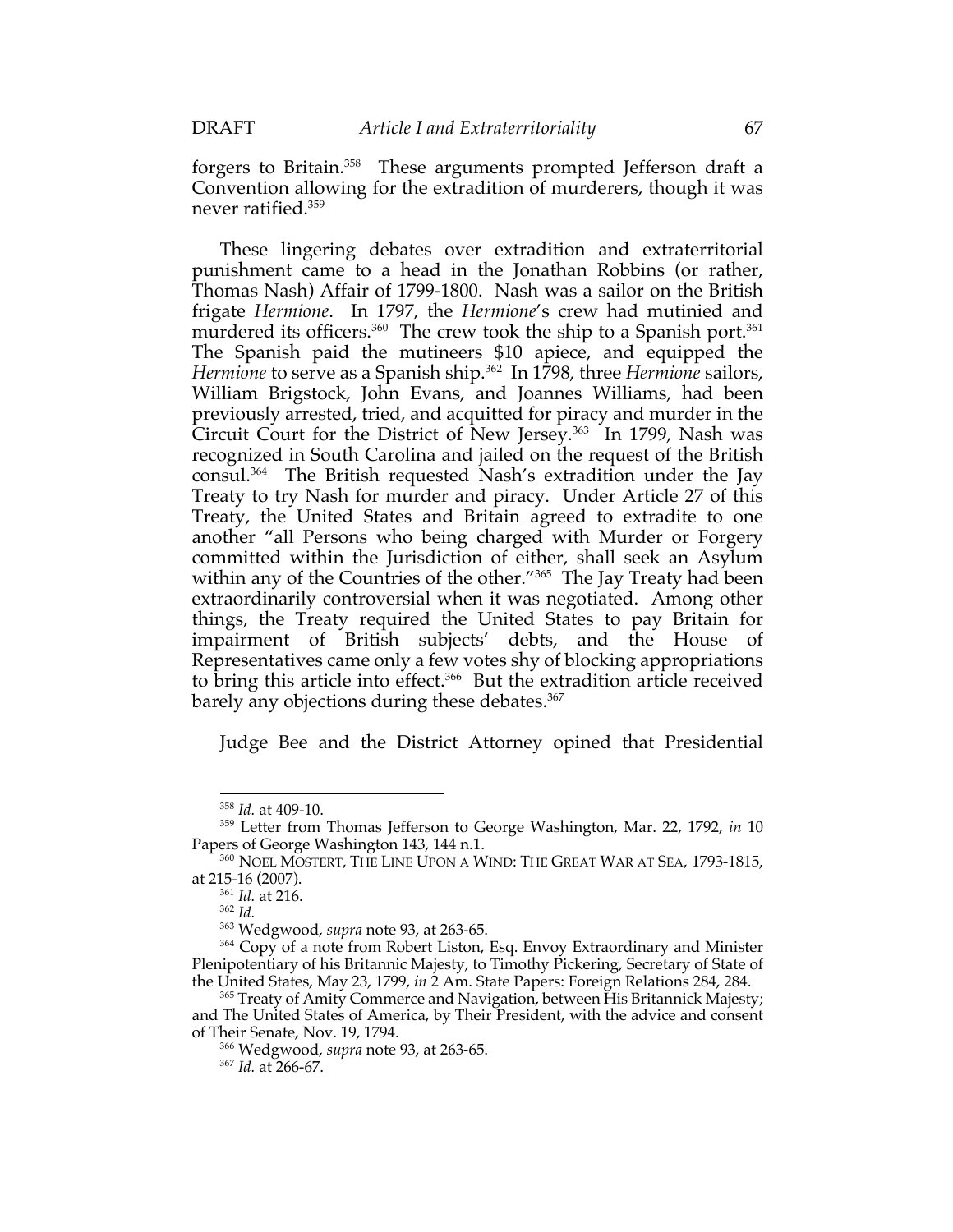approval was necessary before Nash could be extradited. 368 Days later, Secretary of State Timothy Pickering wrote Judge Bee conveying that President Adams had approved the extradition because he had committed "*piracy* and *murder*" on the British ship and thus "with the jurisdiction" of the United Kingdom under Article 27 of the Jay Treaty, which authorized <sup>369</sup>

Nash insisted on his innocence, arguing that he was not Nash but was instead a native of Danbury, Connecticut named Jonathan Robbins.370 His attorneys played up this angle, arguing against extradition on the grounds that (1) mutiny was a political offense or a form of self-defense, and thus Nash lacked criminal intent, (2) the United States had jurisdiction to prosecute Nash's offenses because he was an American, and (3) that extraditing him would undermine his right to a trial by a jury of his peers.<sup>371</sup> Judge Bee dodged most of these issues by finding that Nash had not produced enough information that he was an American or that he had been impressed.372 (The Board of Selectmen and former town clerk of Danbury later denied that anyone named Jonathan Robbins had ever lived there, though this happened after Nash had already been extradited.<sup>373</sup>) Judge Bee did not dispute that the United States had the right to try Nash itself, but found that this did not matter because Nash's offense came within the Jay Treaty. Judge Bee ultimately authorized the extradition of Nash,<sup>374</sup> and the British reported that they had court-martialed and hanged him in September 1799.<sup>375</sup> Nash purportedly confessed to have been lying about being an American named Robbins, and about impressment shortly before his execution.

Nash's extradition prompted resulted in significant backlash. Thanks in part to widespread British impressment of American sailors (including by the *Hermione*), the Republican press cheered on British mutineers and criticized British court-martials.376 And days after Nash's extradition, many of these same sources began ginning up

<sup>368</sup> *Id.*

<sup>369</sup> Letter from the Secretary of State to Judge Bee, June 3, 1799, *in id.*

<sup>370</sup> Letter from Timothy Pickering to John Adams, Feb. 6, 1800, *in id.*

<sup>371</sup> Wedgwood, *supra* note 293, at 295-97.

<sup>372</sup> United States v. Robins, 27 F. Cas. 825, 833 (D.S.C. 1799).

<sup>&</sup>lt;sup>373</sup> Enclosure No. 4, in 2 AM. STATE PAPERS: FOREIGN RELATIONS 284, 285.

<sup>&</sup>lt;sup>374</sup> Letter from Thomas Bee, Esq., to the Secretary of State, July 1, 1799, *in id.* at 284.<br><sup>375</sup> Extract of a letter from Admiral Sir Hyde Parker to Robert Liston, Esq. Envoy

Extraordinary and Minister Plenipotentiary of His Britannic Majesty to the United States, Sept. 9, 1799, *in id.* at 285.

<sup>376</sup> Wedgwood, *supra* note 293, at 283-85.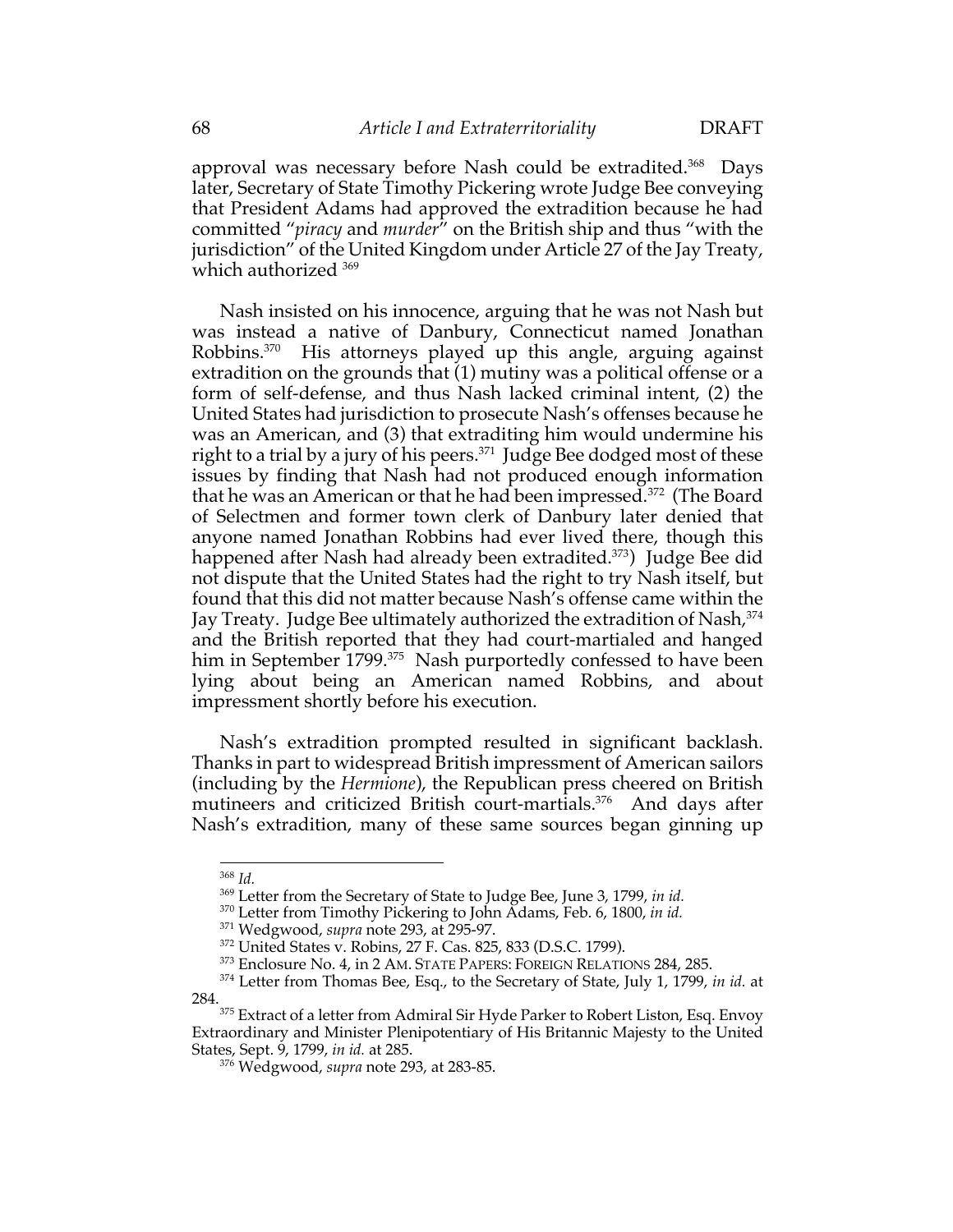outrage.377 In the months after, the Republican candidate used anger over Nash's extradition to win the Pennsylvania governor's race.<sup>378</sup> Republicans sought to leverage their win, and in December 1799, moved to censure President Adams.

Most of the debates focused on the President's power to extradite Nash without implementing legislation, but a subsidiary issue was whether the United States had jurisdiction to prosecute itself.<sup>379</sup> John Marshall's Speech of March 7, 1800, spent a significant amount of time arguing that the United States had no jurisdiction over Nash. Marshall rejected the notion "all nations have jurisdiction over all offences committed at sea. On the contrary," he asserted, "no nation has any jurisdiction at sea, but over its own citizens or vessels, or offences against itself."380 Here, he cited Rutherforth, one of the very few international law writers (as we have seen) to have argued in favor of limits on state extraterritorial power. Marshall argued that states only had power to punish crimes committed on their own territory or by their own citizens, plus "general piracy." "General piracy," Marshall explained (he seems to have invented this term), referred to piracy under the law of nations (robbery at sea), and this could not be "confound[ed]" with piracy by statute." Here, Marshall sounded much like Wilson in his grand jury charge: "A statute may make any offence piracy, committed within the jurisdiction of the nation passing the statute, and such offence will be punishable by that nation. But piracy under the law of nations, which alone is punishable by all nations, can only consist in an act which is an offence against all." Marshall disputed that Nash's mutiny qualified as piracy because a mutiny is "an offence against a single nation" only, but even if the mutiny itself were triable in the United States, Nash's murder of his superior officers could not be; he would have to be extradited to England for this offense eventually. Marshall did not, however, argue that Congress lacked the constitutional authority to punish Nash. Instead, he argued that the Crimes Act of 1790 should be "restrained to objects within the jurisdiction of the legislature passing the act." As a result, the provisions defining and punishing crimes on the high seas should be construed to apply only to U.S. ships. Because those provisions could not reach Nash, trying him "would have been mere mockery," and if a U.S. court had "condemned and executed him, the court having no jurisdiction, would have been murder."

<sup>377</sup> *Id.* at 323-24.

<sup>378</sup> *Id.* at 325-26.

<sup>379</sup> *Id.* at 335-38.

<sup>380</sup> John Marshall, Speech, Mar. 7, 1800.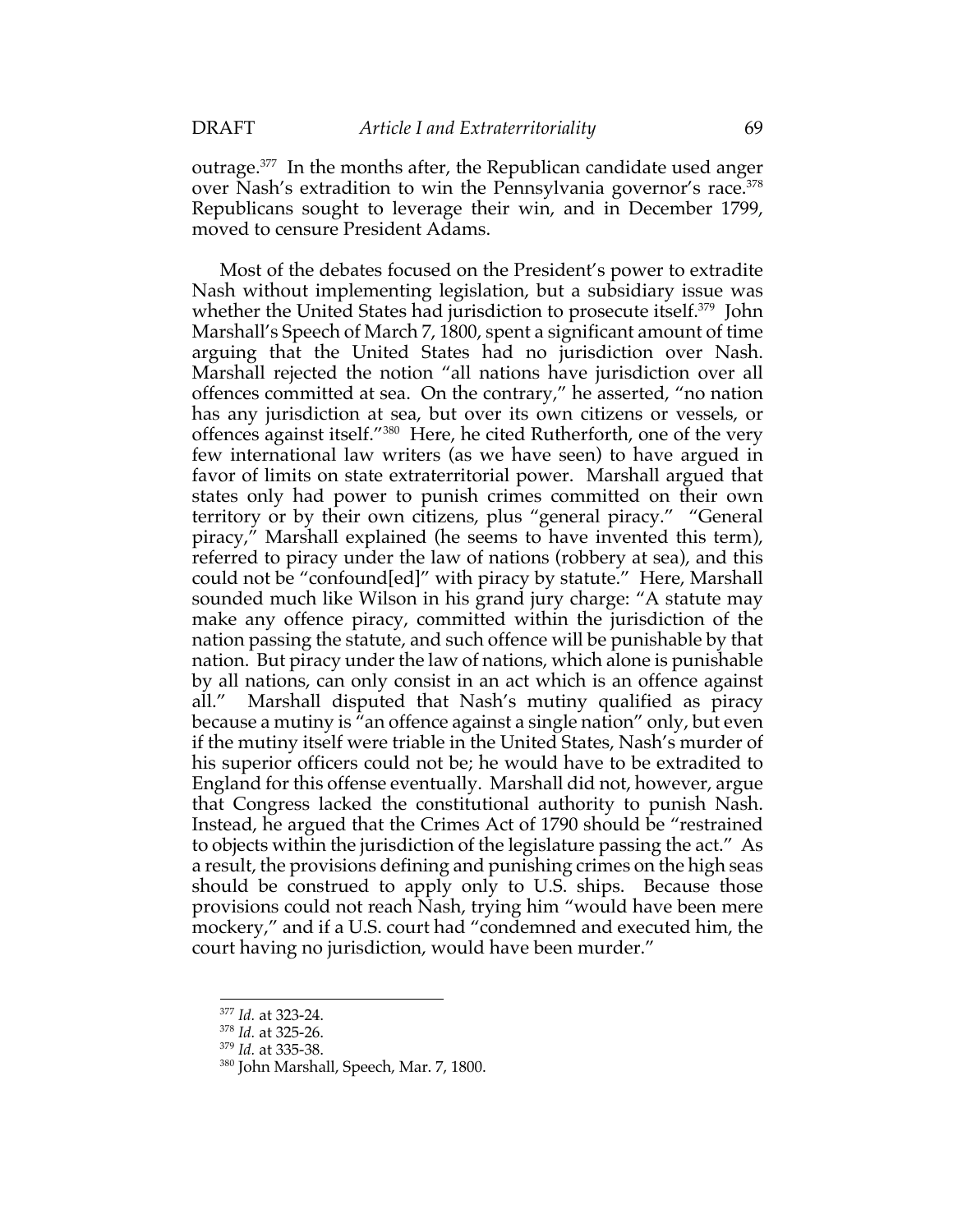Marshall's speech is well argued, but it would be a mistake to use it to read territorial limits into Article I, for four reasons. First, the politicized context of this speech is impossible to ignore. Marshall made his speech in defense of a President facing a censure motion in an election year. In the year following this speech, Marshall would be promoted to Secretary of State and then Chief Justice. This political context calls into question whether Marshall's analysis was all that objective, or rather was a product of political expediency.

Second, Marshall never actually argues that Congress lacks the constitutional power to punish Nash's crimes. His jurisdictional arguments were a build-up to his construction of the Crimes Act of 1790, which he interpreted not to apply to crimes on foreign ships.

Third, Marshall's speech was novel. His contrast of "general piracy," over which states can exercise universal jurisdiction, from "piracy by statute" is novel. The only prior source making a similar argument is Wilson's equivocal grand jury charge, discussed above, and unlike Marshall, Wilson thought that the Crimes Act of 1790 should be construed not to apply to foreign nationals (rather than foreign ships). English law does not appear to have made jurisdictional distinctions between whatever maritime piracies it tried before the Piracy Act of 1700 and the new ones that statute created. Marshall implicitly assumes throughout his speech too that the international law conception of piracy was well defined, which (as we have seen) was not true. This is evidenced alone by Marshall departing from the charge in *Rex v. Dawson* in arguing that mutiny did not qualify as piracy under the law of nations. Marshall's response that mutiny was only a crime against a single nation, while piracy was a crime against all nations—in turn reflects a poor historical understanding of piracy.<sup>381</sup> As we've seen, the American experience with "pirates" and "piracies" largely revolved around private individuals who captured enemy or neutral ships at sea without the proper authority. And of course, this was true before the Revolution as well.382

<sup>381</sup> Edwin D. Dickinson, *Is the Crime of Piracy Obsolete?*, 38 Harv. L. Rev. 334, 336 (1925) ("Piracy as an international crime, moreover, has been associated in times past with the activities of those bold adventurers who have taken the character of outlaws and plundered all commerce without discrimination. There has been a tendency to assume, in consequence, that only those are true international pirates and the subjects of universal jurisdiction who maraud as the enemies of all mankind.").

<sup>382</sup> HANNA, *supra* note 63, at 9 ("During most of the early modern period, few English mariners who committed acts of piracy actually self-identified as pirates; they were conscious of, and quite concerned about, their reception and image on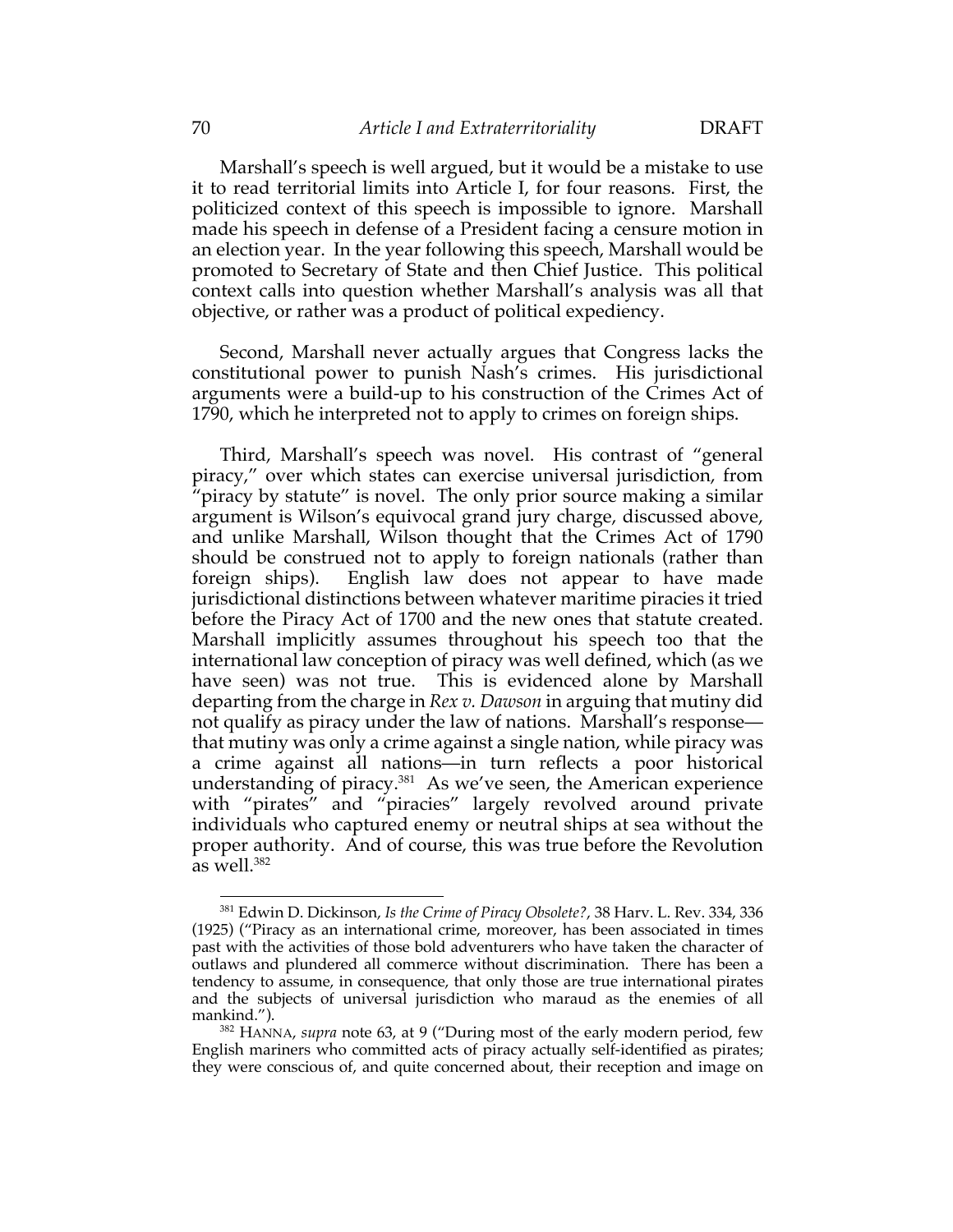Indeed, in the months surrounding Nash's extradition, many U.S. leaders reached conclusions completely at odds with Marshall's. Again, Judge Bee thought that the United States could exercise jurisdiction over Nash, but that the Jay Treaty required extradition. Secretary of State Timothy Pickering took a similar view. He conceded "the offence committed on board the *Hermione* to have been a most atrocious act of piracy accompanied with murder: that all nations having jurisdiction in this case, if the pirates be found within their dominions, any of them may try & punish them."383 But, given that the United States would lack "the full evidence" for trying Nash, "it would seem reasonable, and essential to the due administration of justice, that the culprits be delivered up to" Britain.<sup>384</sup>

The arguments in favor of exercising jurisdiction over Nash were also sophisticated. In his notes on Marshall's speech, Jefferson disagreed with Marshall that Nash's "crime "was a Pyracy by the law of nations, & therefore cognizable by our courts."385 He did not buy Marshall's argument that Nash would have to be extradited to England for murder at the very least. That point, Jefferson argued, turned on Nash being a British subject. If in fact Nash were an American that had been impressed (which could allow him to plead self-defense), then the United States would have every reason to try him in its own courts.<sup>386</sup> In an essay published a few months earlier, Charles Pinckney made a similar point, arguing that it made little sense to extradite criminals like Nash "in times of war, and particularly in revolutions, when different nations hold such opposite opinions upon what are piracy or murder, and what [counts as] justifiable resistance to tyranny and oppression."<sup>387</sup>

land. Most English sea marauders of the seventeenth century selectively attacked targets to avoid upsetting political leaders in colonial ports. The fluid conditions on the high seas generated a range of designations—privateers, corsairs, private menof-war, freebooters, interlopers, buccaneers, and smugglers as much as pirates sometimes applied loosely and other times very specifically. From the 1590s to the 1730s, the popular use and understanding of these terms developed in relation both to the changing nature of English piracy ....").

<sup>&</sup>lt;sup>383</sup> Letter from Timothy Pickering to John Adams, May 15, 1799, https://founders.archives.gov/documents/Adams/99-02-02-3513.

<sup>384</sup> *Id.*

<sup>385</sup> Notes on John Marshall's Speech, 7 Mar. 1800, in 31 PTJ 421, 421.

<sup>&</sup>lt;sup>386</sup> Id. Jefferson conceded to James Madison that Marshall "distinguished" himself "greatly" in his speech, but he believed that Congressmen Livingston, Nicholas, and Gallatin did as well. Letter from Thomas Jefferson to James Madison, Mar. 4 & 8, 1800, in 31 PTJ 407, 408.

<sup>387</sup> CHARLES PINCKNEY. THREE LETTERS, WRITTEN, AND ORIGINALLY PUBLISHED, UNDER THE SIGNATURE OF A SOUTH CAROLINA PLANTER 14 (1799).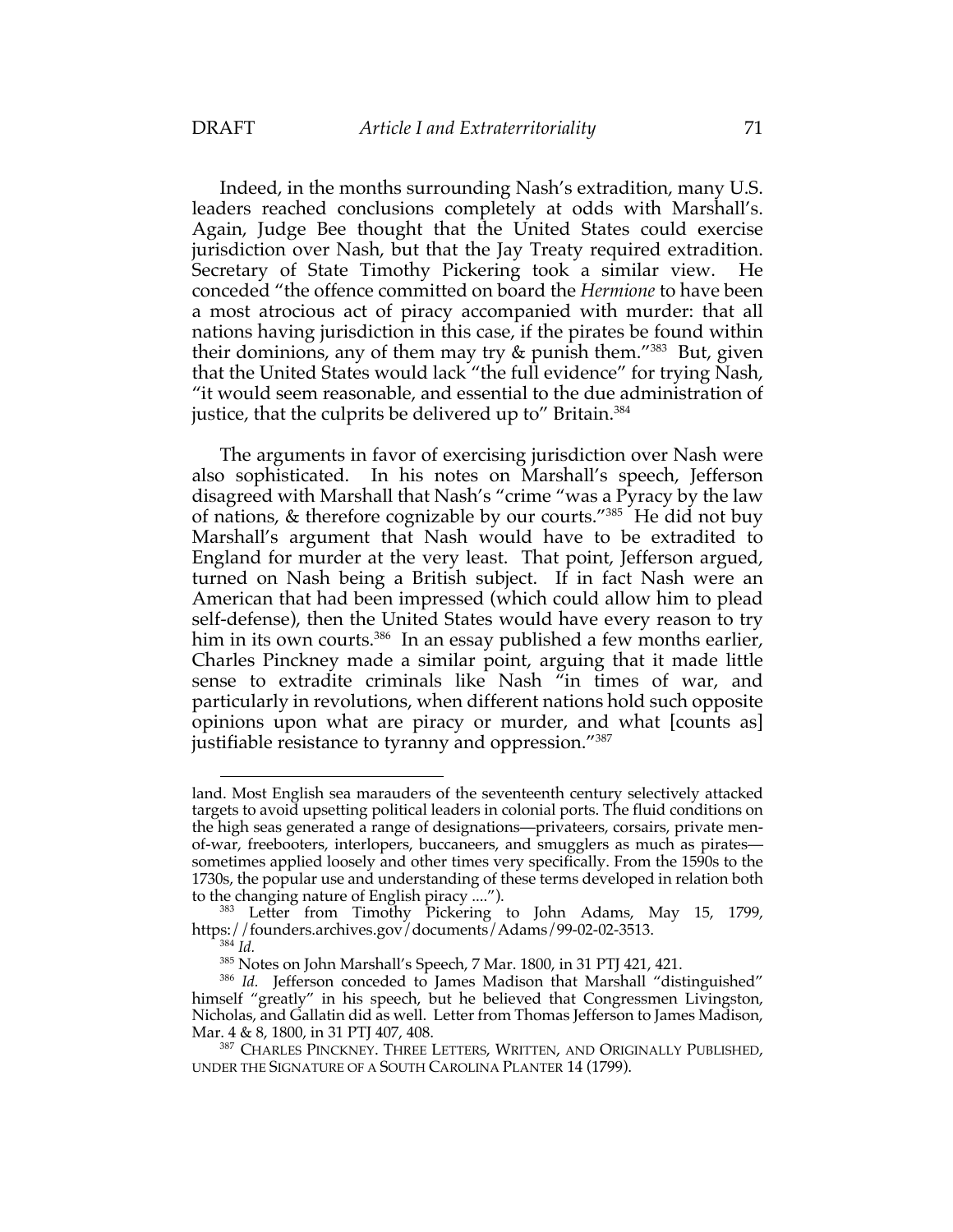Finally, Marshall's speech fails to grapple with the many international law sources under which it was acceptable to prosecute a foreign national for extraterritorial crimes. Marshall cherrypicked Rutherforth for the notion that international law restricted the United States' punishment powers, but this was very much a minority view. Indeed, in a March 1798 opinion, Attorney General Charles Lee had summarily opined that U.S. courts were fully competent to try the three *Hermione* mutineers who had been arrested before Nash, even though some of them may have been foreigners and their crimes had been committed against a British ship.<sup>388</sup> Lee went on to say that trial in the United States was preferable. One of three prisoners (Brigstock) was "a citizen of the United States," and "it is not to be reasonably expected that his country will not exercise the right of trying him."<sup>389</sup> As for the other two prisoners, even if they were foreigners (Lee said he did not know), it would be "more becoming the justice, honor, and dignity of the United States, that the trial should be in our courts."<sup>390</sup> Lee had no concern about the British judiciary "(whose system of jurisprudence is humane, fair, and just,) but" was concerned about extraditing future criminals to "French, Spanish, or Prussian" courts.391

### *D. Summary*

This Section has rebutted the notion that territorial limits were baked into Congress's Article I powers. This was not true as a matter of international law, English law, or early American law. The many debates over extradition in the 1780s and 1790s, moreover, show that many in the United States preferred to try foreigners' extraterritorial crimes over extradition. There were counterarguments to this view, but they were generally inconsistent with one another and made historical and legal errors.

### **CONCLUSION**

I've argued in this Article that there is no good case for reading territorial limits into Congress's Article I powers. The Constitution's text does not support such limits, and neither do the background public law principles in place at the time of the Constitution's ratification. I conclude now with some reflections on what the

<sup>388</sup> Extradition., 1 U.S. Op. Atty. Gen. 83, 83 (1798).

<sup>389</sup> *Id.*

<sup>390</sup> *Id.* at 84.

<sup>391</sup> *Id.*